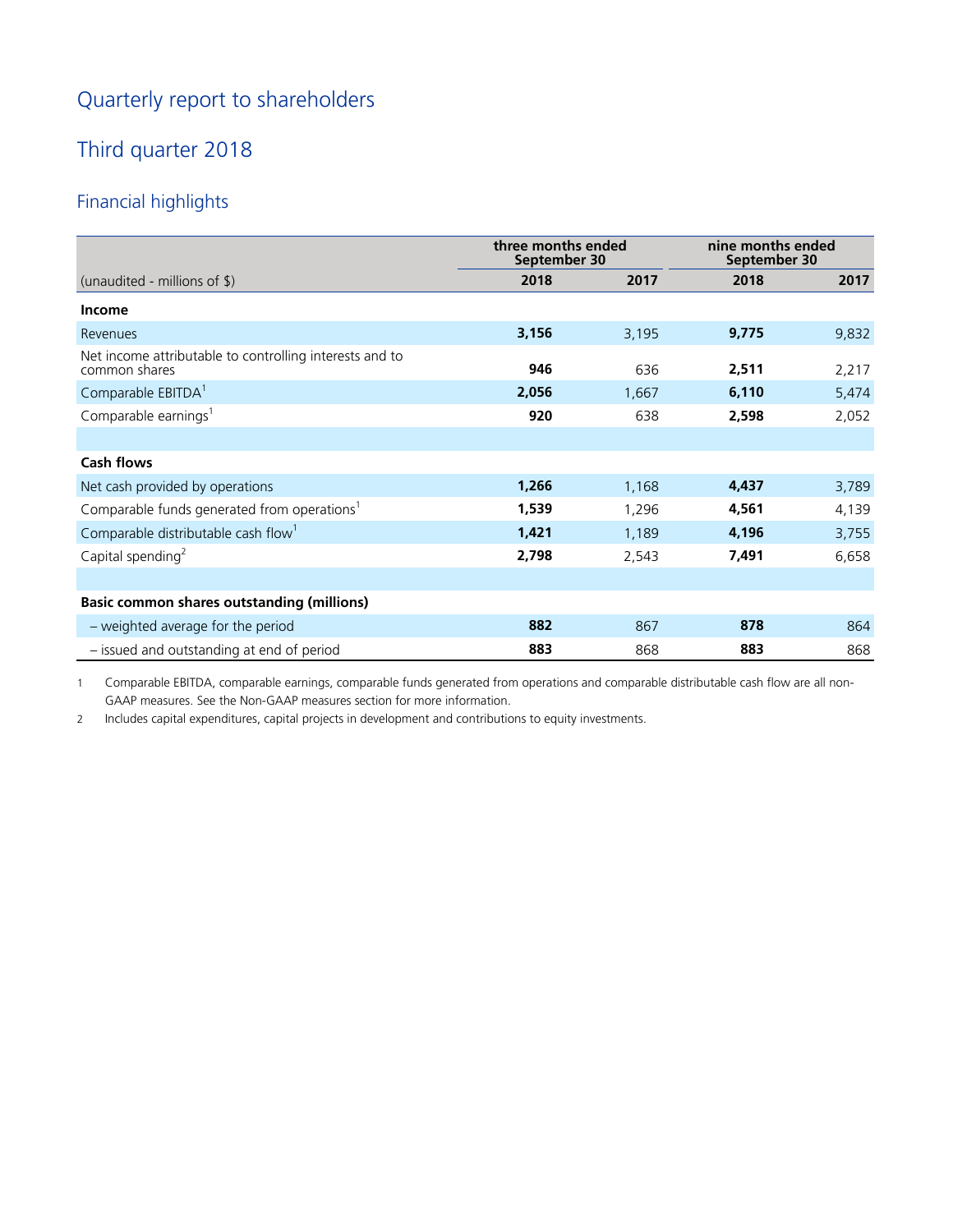# Management's discussion and analysis

#### October 31, 2018

This management's discussion and analysis (MD&A) contains information to help the reader make investment decisions about TransCanada PipeLines Limited (TCPL or the Company). It discusses our business, operations, financial position, risks and other factors for the three and nine months ended September 30, 2018, and should be read with the accompanying unaudited condensed consolidated financial statements for the three and nine months ended September 30, 2018, which have been prepared in accordance with U.S. GAAP.

This MD&A should also be read in conjunction with our December 31, 2017 audited consolidated financial statements and notes and the MD&A in our 2017 Annual Report. Capitalized and abbreviated terms that are used but not otherwise defined herein are identified in our 2017 Annual Report. Certain comparative figures have been adjusted to reflect the current period's presentation.

### **FORWARD-LOOKING INFORMATION**

We disclose forward-looking information to help current and potential investors understand management's assessment of our future plans and financial outlook, and our future prospects overall.

Statements that are *forward-looking* are based on certain assumptions and on what we know and expect today. These statements generally include words like *anticipate, expect, believe, may, will, should, estimate* or other similar words.

Forward-looking statements in this MD&A include information about the following, among other things:

- planned changes in our business
- our financial and operational performance, including the performance of our subsidiaries
- expectations or projections about strategies and goals for growth and expansion
- expected cash flows and future financing options available to us
- expected dividend growth
- expected costs for planned projects, including projects under construction, permitting and in development
- expected schedules for planned projects (including anticipated construction and completion dates)
- expected regulatory processes and outcomes, including the expected impact of the 2018 FERC Actions
- expected outcomes with respect to legal proceedings, including arbitration and insurance claims
- expected capital expenditures and contractual obligations
- expected operating and financial results
- expected impact of future accounting changes, commitments and contingent liabilities
- expected impact of U.S. Tax Reform
- expected industry, market and economic conditions.

Forward-looking statements do not guarantee future performance. Actual events and results could be significantly different because of assumptions, risks or uncertainties related to our business or events that happen after the date of this MD&A.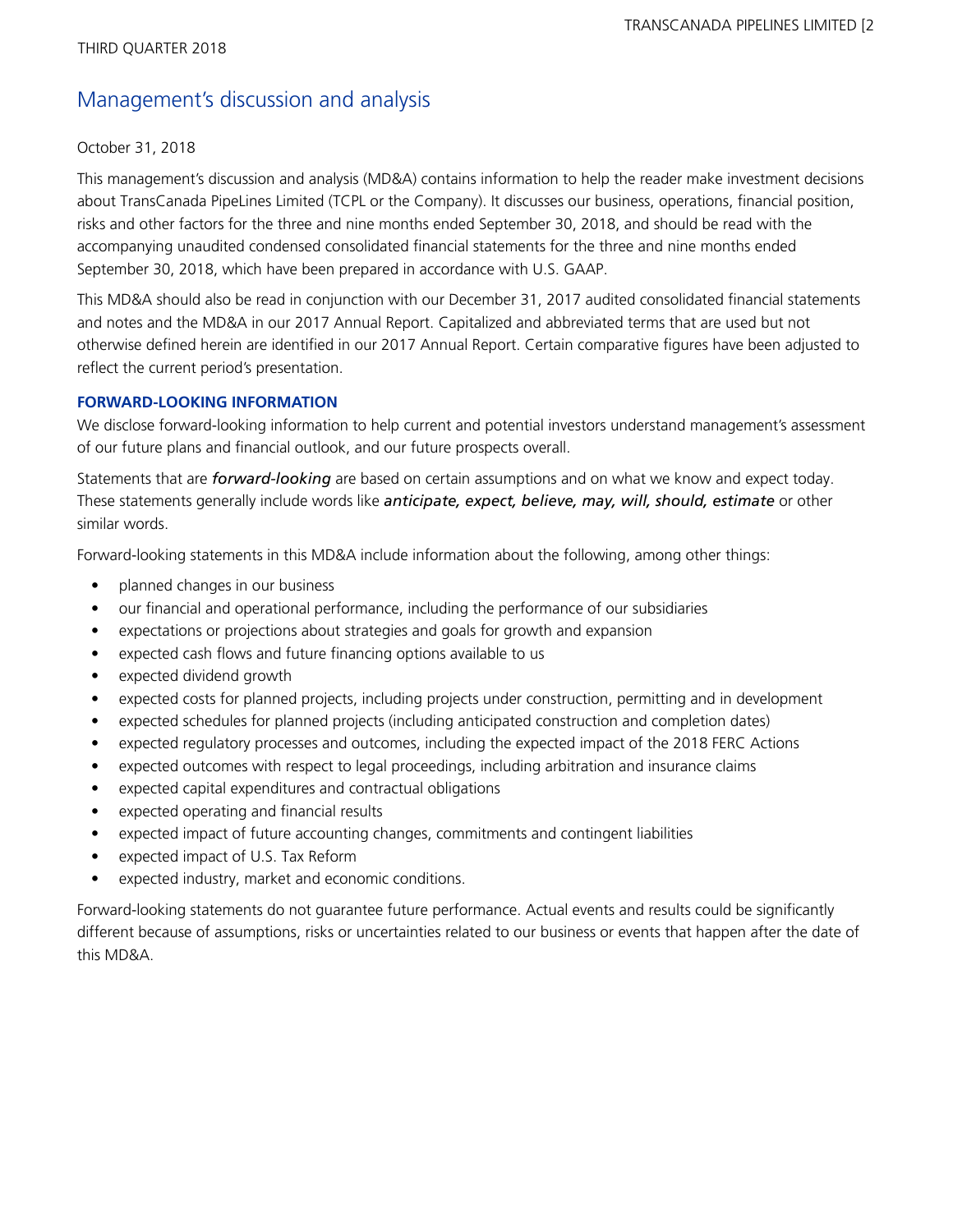Our forward-looking information is based on the following key assumptions, and is subject to the following risks and uncertainties:

#### **Assumptions**

- continued wind-down of our U.S. Northeast power marketing business
- inflation rates and commodity prices
- nature and scope of hedging activities
- regulatory decisions and outcomes, including those related to the 2018 FERC Actions
- interest, tax and foreign exchange rates, including the impact of U.S. Tax Reform
- planned and unplanned outages and the use of our pipeline and energy assets
- integrity and reliability of our assets
- access to capital markets
- anticipated construction costs, schedules and completion dates.

### **Risks and uncertainties**

- our ability to successfully implement our strategic priorities and whether they will yield the expected benefits
- the operating performance of our pipeline and energy assets
- amount of capacity sold and rates achieved in our pipeline businesses
- the availability and price of energy commodities
- the amount of capacity payments and revenues from our energy business
- regulatory decisions and outcomes, including those related to the 2018 FERC Actions
- outcomes of legal proceedings, including arbitration and insurance claims
- performance and credit risk of our counterparties
- changes in market commodity prices
- changes in the regulatory environment
- changes in the political environment
- changes in environmental and other laws and regulations
- competitive factors in the pipeline and energy sectors
- construction and completion of capital projects
- costs for labour, equipment and materials
- access to capital markets
- interest, tax and foreign exchange rates, including the impact of U.S. Tax Reform
- weather
- cyber security
- technological developments
- economic conditions in North America as well as globally.

You can read more about these factors and others in this MD&A and in other disclosure documents we have filed with Canadian securities regulators and the SEC, including the MD&A in our 2017 Annual Report.

As actual results could vary significantly from the forward-looking information, you should not put undue reliance on forward-looking information and should not use future-oriented information or financial outlooks for anything other than their intended purpose. We do not update our forward-looking statements due to new information or future events, unless we are required to by law.

#### **FOR MORE INFORMATION**

You can find more information about TCPL in our Annual Information Form and other disclosure documents, which are available on SEDAR (www.sedar.com).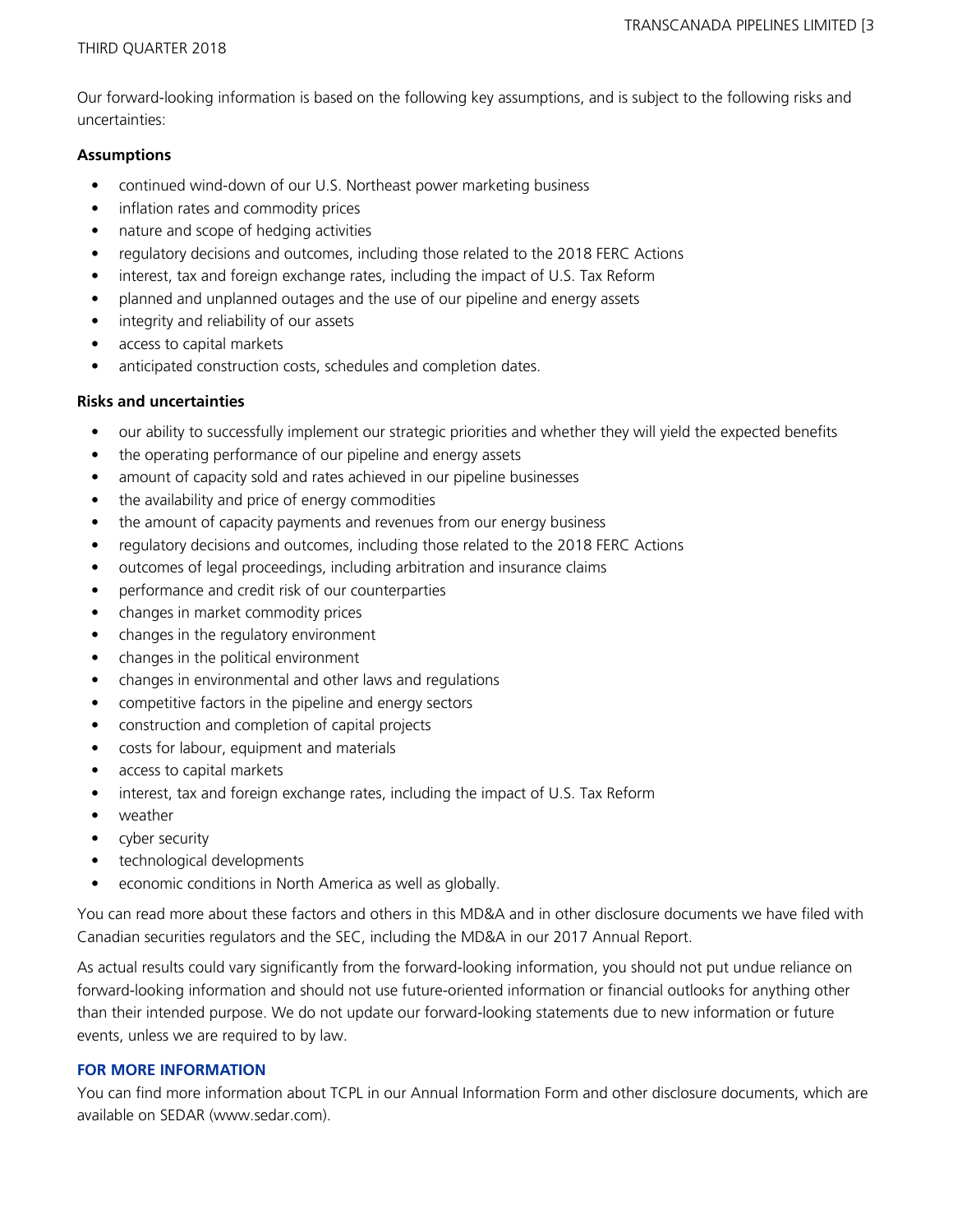#### **NON-GAAP MEASURES**

This MD&A references the following non-GAAP measures:

- **•** comparable earnings
- comparable EBITDA
- comparable EBIT
- funds generated from operations
- comparable funds generated from operations
- comparable distributable cash flow.

These measures do not have any standardized meaning as prescribed by GAAP and therefore may not be similar to measures presented by other entities.

### **Comparable measures**

We calculate comparable measures by adjusting certain GAAP and non-GAAP measures for specific items we believe are significant but not reflective of our underlying operations in the period. Except as otherwise described herein, these comparable measures are calculated on a consistent basis from period to period and are adjusted for specific items in each period, as applicable.

Our decision not to adjust for a specific item is subjective and made after careful consideration. Specific items may include:

- **•** certain fair value adjustments relating to risk management activities
- **•** income tax refunds and adjustments and changes to enacted tax rates
- **•** gains or losses on sales of assets or assets held for sale
- **•** legal, contractual and bankruptcy settlements
- impact of regulatory or arbitration decisions relating to prior year earnings
- restructuring costs
- **•** impairment of property, plant and equipment, goodwill, investments and other assets including certain ongoing maintenance and liquidation costs
- acquisition and integration costs.

We exclude the unrealized gains and losses from changes in the fair value of derivatives used to reduce our exposure to certain financial and commodity price risks. These derivatives generally provide effective economic hedges but do not meet the criteria for hedge accounting. As a result, the changes in fair value are recorded in net income. As these amounts do not accurately reflect the gains and losses that will be realized at settlement, we do not consider them reflective of our underlying operations.

The following table identifies our non-GAAP measures against their most directly comparable GAAP measures.

| <b>Comparable measure</b>                  | <b>Original measure</b>                                               |
|--------------------------------------------|-----------------------------------------------------------------------|
| comparable earnings                        | net income attributable to controlling interests and to common shares |
| comparable EBITDA                          | segmented earnings                                                    |
| comparable EBIT                            | segmented earnings                                                    |
| comparable funds generated from operations | net cash provided by operations                                       |
| comparable distributable cash flow         | net cash provided by operations                                       |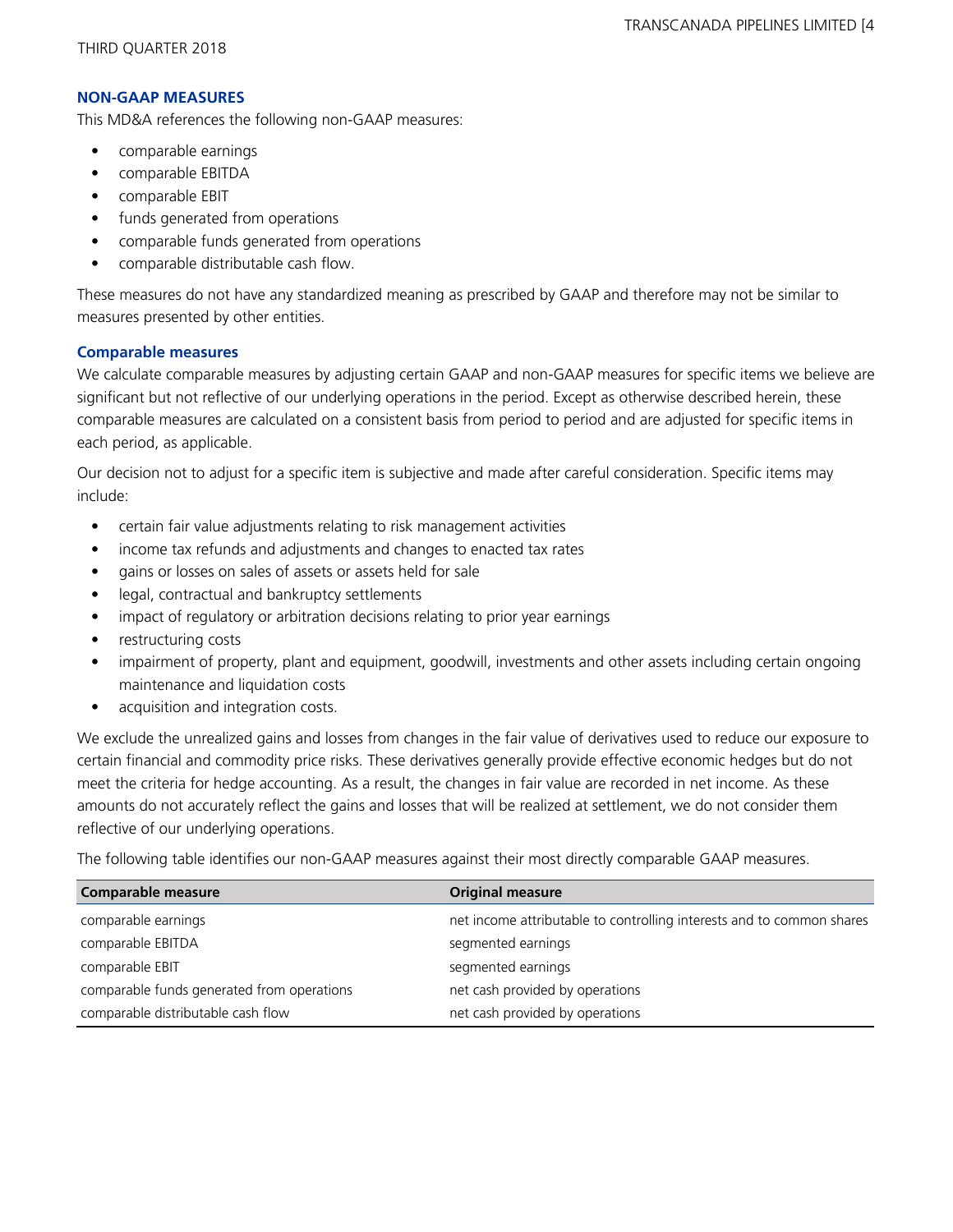### **Comparable earnings**

Comparable earnings represents earnings or loss attributable to our common shareholder on a consolidated basis, adjusted for specific items. Comparable earnings is comprised of segmented earnings, interest expense, AFUDC, interest income and other, income taxes and non-controlling interests, adjusted for specific items. See the Consolidated results section for a reconciliation to net income attributable to controlling interests and to common shares.

### **Comparable EBIT and comparable EBITDA**

Comparable EBIT represents segmented earnings, adjusted for specific items. We use comparable EBIT as a measure of our earnings from ongoing operations as it is a useful indicator of our performance and an effective tool for evaluating trends in each segment. Comparable EBITDA is calculated the same way as comparable EBIT but excludes the non-cash charges for depreciation and amortization. See the Reconciliation of non-GAAP measures section for a reconciliation to segmented earnings.

### **Funds generated from operations and comparable funds generated from operations**

Funds generated from operations reflects net cash provided by operations before changes in operating working capital. We believe it is a useful measure of our consolidated operating cash flow because it does not include fluctuations from working capital balances, which do not necessarily reflect underlying operations in the same period, and is used to provide a consistent measure of the cash generating performance of our assets. Comparable funds generated from operations is adjusted for the cash impact of specific items. See the Financial condition section for a reconciliation to net cash provided by operations.

### **Comparable distributable cash flow**

We believe comparable distributable cash flow is a useful supplemental measure of performance that defines cash available to our common shareholder before capital allocation. Comparable distributable cash flow is defined as comparable funds generated from operations less distributions to non-controlling interests and non-recoverable maintenance capital expenditures.

Maintenance capital expenditures are expenditures incurred to maintain our operating capacity, asset integrity and reliability, and include amounts attributable to our proportionate share of maintenance capital expenditures on our equity investments. We have the opportunity to recover effectively all of our pipeline maintenance capital expenditures in Canadian Natural Gas Pipelines, U.S. Natural Gas Pipelines and Liquids Pipelines through tolls. Canadian natural gas pipelines maintenance capital expenditures are reflected in rate bases, on which we earn a regulated return and subsequently recover in tolls. Our U.S. natural gas pipelines can recover maintenance capital expenditures through tolls under current rate settlements, or have the ability to recover such expenditures through tolls established in future rate cases or settlements. Tolling arrangements in our liquids pipelines provide for the recovery of maintenance capital expenditures. As such, in 2018 our presentation of comparable distributable cash flow only includes a reduction for non-recoverable maintenance capital expenditures in their respective calculations. Comparative figures have been adjusted to reflect this presentation.

See the Financial condition section for a reconciliation to net cash provided by operations.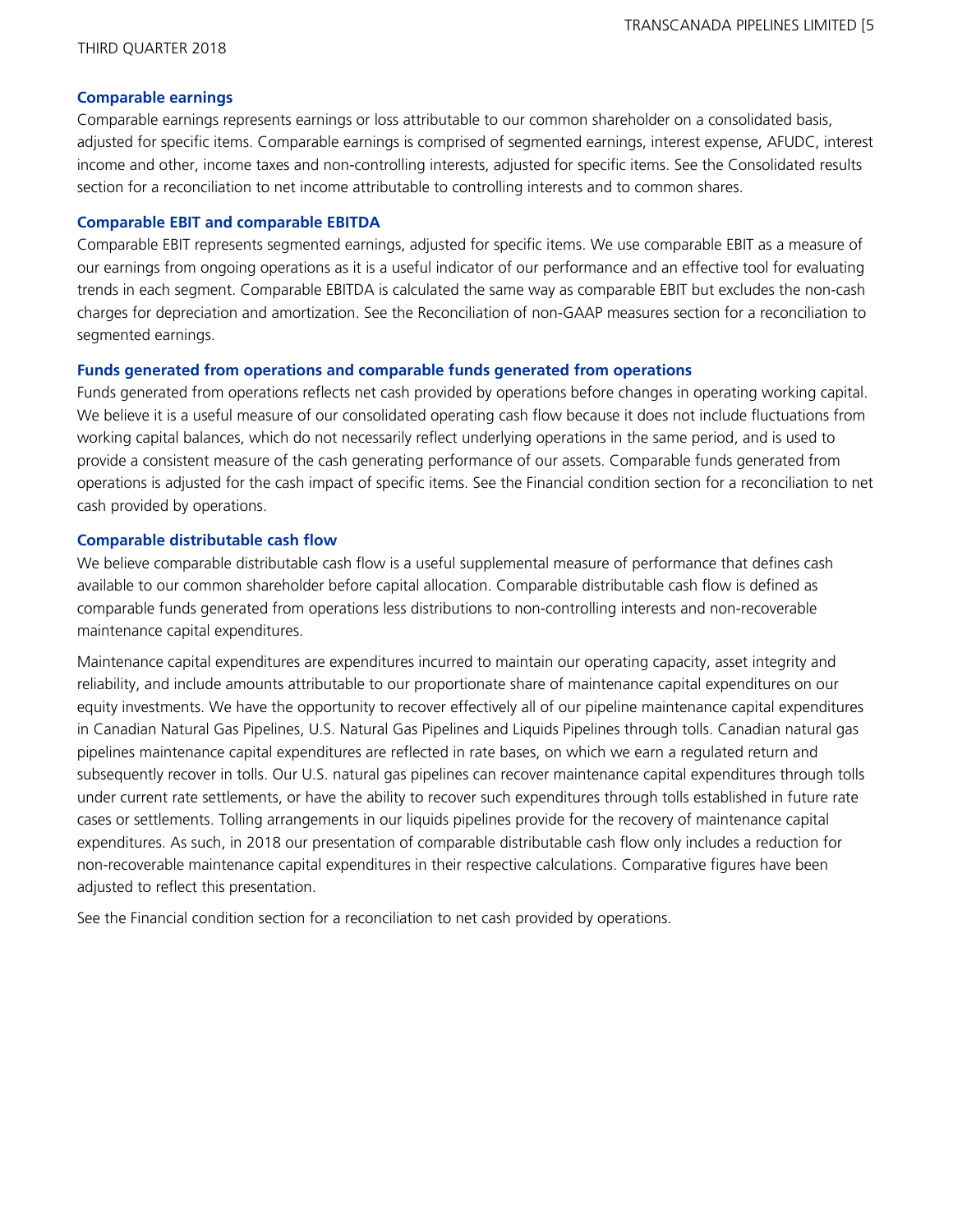# Consolidated results - third quarter 2018

|                                                                          | three months ended<br>September 30 |       | nine months ended<br>September 30 |          |
|--------------------------------------------------------------------------|------------------------------------|-------|-----------------------------------|----------|
| (unaudited - millions of $\frac{1}{2}$ )                                 | 2018                               | 2017  | 2018                              | 2017     |
| Canadian Natural Gas Pipelines                                           | 267                                | 316   | 800                               | 903      |
| U.S. Natural Gas Pipelines                                               | 545                                | 337   | 1,734                             | 1,299    |
| Mexico Natural Gas Pipelines                                             | 127                                | 95    | 382                               | 333      |
| Liquids Pipelines                                                        | 316                                | 203   | 1,047                             | 681      |
| Energy                                                                   | 223                                | 237   | 464                               | 1,080    |
| Corporate                                                                | (68)                               | (29)  | (77)                              | (102)    |
| <b>Total segmented earnings</b>                                          | 1,410                              | 1,159 | 4,350                             | 4,194    |
| Interest expense                                                         | (608)                              | (522) | (1,740)                           | (1, 578) |
| Allowance for funds used during construction                             | 147                                | 145   | 365                               | 367      |
| Interest income and other                                                | 167                                | 83    | 137                               | 192      |
| Income before income taxes                                               | 1,116                              | 865   | 3,112                             | 3,175    |
| Income tax expense                                                       | (111)                              | (185) | (372)                             | (769)    |
| <b>Net income</b>                                                        | 1,005                              | 680   | 2,740                             | 2,406    |
| Net income attributable to non-controlling interests                     | (59)                               | (44)  | (229)                             | (189)    |
| Net income attributable to controlling interests and to<br>common shares | 946                                | 636   | 2,511                             | 2,217    |

Net income attributable to controlling interests and to common shares increased by \$310 million and \$294 million for the three and nine months ended September 30, 2018 compared to the same periods in 2017.

Net income in both periods included unrealized gains and losses from changes in risk management activities, which we exclude, along with other specific items as noted below to arrive at comparable earnings.

2018 results included:

• after-tax income of \$8 million and \$3 million for the three and nine months ended September 30, 2018 related to our U.S. Northeast power marketing contracts primarily due to income recognized on the sale of our retail contracts in first quarter and earnings from the remaining contracts. These amounts have been excluded from Energy's comparable earnings effective January 1, 2018 as we do not consider the wind-down of the remaining contracts part of our underlying operations. The contract portfolio is scheduled to run-off through to mid-2020.

2017 results included:

• a \$12 million after-tax loss and a \$243 million after-tax gain, for the three and nine months ended September 30, 2017, related to the monetization of our U.S. Northeast power generation assets. This included a \$440 million after-tax gain on the sale of TC Hydro, an incremental loss of \$183 million after tax recorded on the sale of the thermal and wind package and \$14 million year-to-date of after-tax disposition costs and income tax adjustments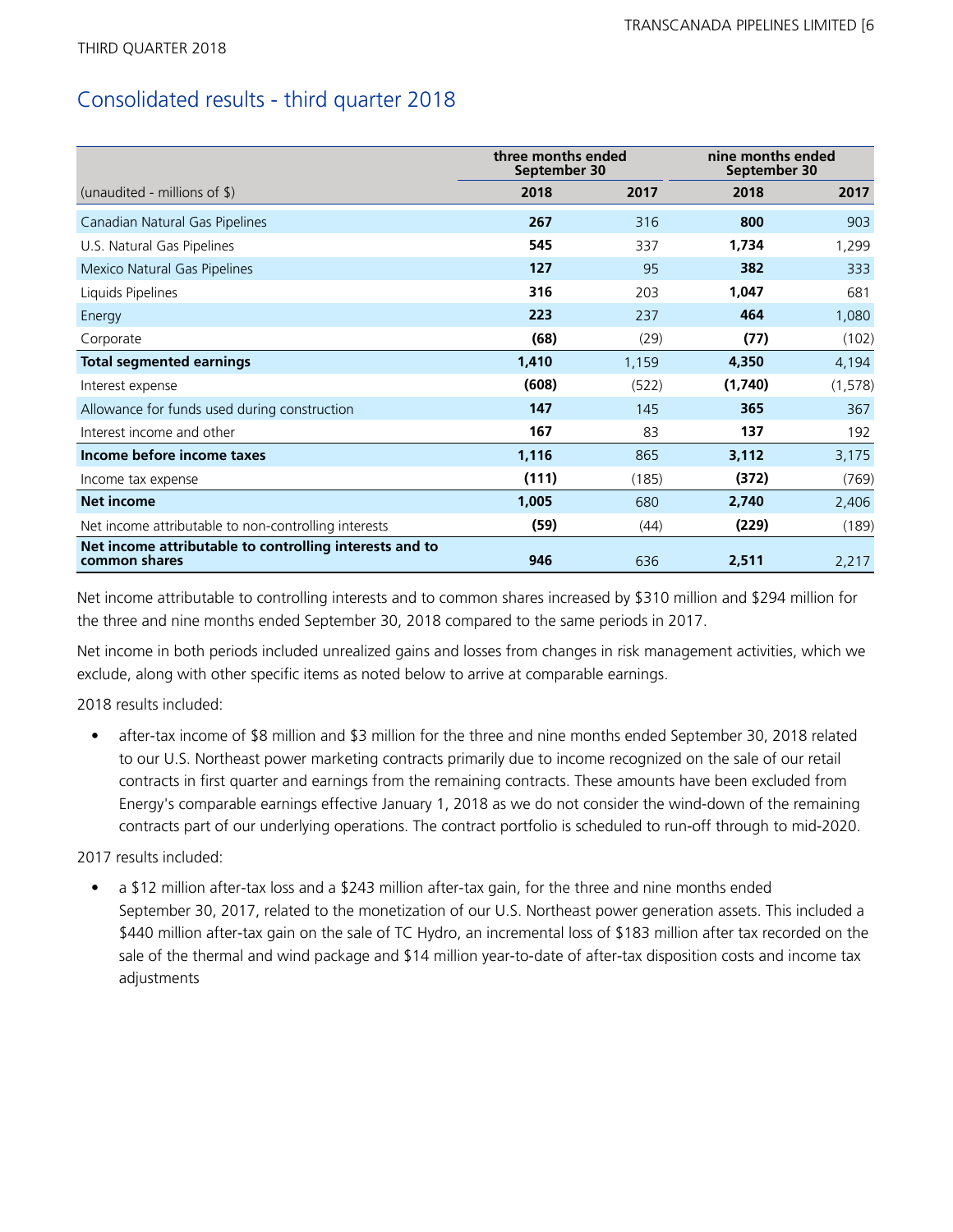- an after-tax charge of \$30 million in third quarter and \$69 million year-to-date for integration-related costs associated with the acquisition of Columbia
- an after-tax charge of \$8 million in third quarter and \$19 million year-to-date related to the maintenance of Keystone XL assets which was expensed in 2017 pending further advancement of the project. In 2018, Keystone XL expenditures are being capitalized
- a \$7 million income tax recovery in first quarter related to the realized loss on a third-party sale of Keystone XL project assets.

A reconciliation of net income attributable to controlling interests and to common shares to comparable earnings is shown in the following table.

#### **RECONCILIATION OF NET INCOME TO COMPARABLE EARNINGS**

|                                                                          | three months ended<br>September 30 |      | nine months ended<br>September 30 |       |  |
|--------------------------------------------------------------------------|------------------------------------|------|-----------------------------------|-------|--|
| (unaudited - millions of $\$\$ )                                         | 2018                               | 2017 | 2018                              | 2017  |  |
| Net income attributable to controlling interests and to<br>common shares | 946                                | 636  | 2,511                             | 2,217 |  |
| Specific items (net of tax):                                             |                                    |      |                                   |       |  |
| U.S. Northeast power marketing contracts                                 | (8)                                |      | (3)                               |       |  |
| Net loss/(gain) on sales of U.S. Northeast power generation<br>assets    |                                    | 12   |                                   | (243) |  |
| Integration and acquisition related costs – Columbia                     |                                    | 30   |                                   | 69    |  |
| Keystone XL asset costs                                                  |                                    | 8    |                                   | 19    |  |
| Keystone XL income tax recoveries                                        |                                    |      |                                   | (7)   |  |
| Risk management activities <sup>1</sup>                                  | (18)                               | (48) | 90                                | (3)   |  |
| <b>Comparable earnings</b>                                               | 920                                | 638  | 2,598                             | 2,052 |  |

| <b>Risk management activities</b>                               | three months ended<br>September 30 |      | nine months ended<br>September 30 |      |
|-----------------------------------------------------------------|------------------------------------|------|-----------------------------------|------|
| (unaudited - millions of \$)                                    | 2018                               | 2017 | 2018                              | 2017 |
| Canadian Power                                                  |                                    |      | 3                                 |      |
| U.S. Power                                                      | 31                                 | 59   | (31)                              | (97) |
| Liquids marketing                                               | (65)                               | (19) | (10)                              | (15) |
| Natural Gas Storage                                             |                                    | 4    | (6)                               |      |
| Interest rate                                                   |                                    | (1)  |                                   | (1)  |
| Foreign exchange                                                | 60                                 | 33   | (79)                              | 89   |
| Income tax attributable to risk management activities           | (8)                                | (29) | 33                                | 17   |
| Total unrealized gains/(losses) from risk management activities | 18                                 | 48   | (90)                              |      |

Comparable earnings increased by \$282 million for the three months ended September 30, 2018 compared to the same period in 2017 and was primarily the net effect of:

- higher contribution from U.S. Natural Gas Pipelines mainly due to increased earnings from Columbia Gas and Columbia Gulf growth projects placed in service, additional contract sales on ANR and Great Lakes and the amortization of net regulatory liabilities recognized as a result of U.S. Tax Reform
- higher contribution from Liquids Pipelines primarily due to earnings from intra-Alberta pipelines placed in service in the second half of 2017, increased earnings from liquids marketing activities, and higher volumes on the Keystone Pipeline System
- lower income tax expense primarily due to lower income tax rates as a result of U.S. Tax Reform
- higher revenues from our Mexico operations as a result of changes in timing of revenue recognition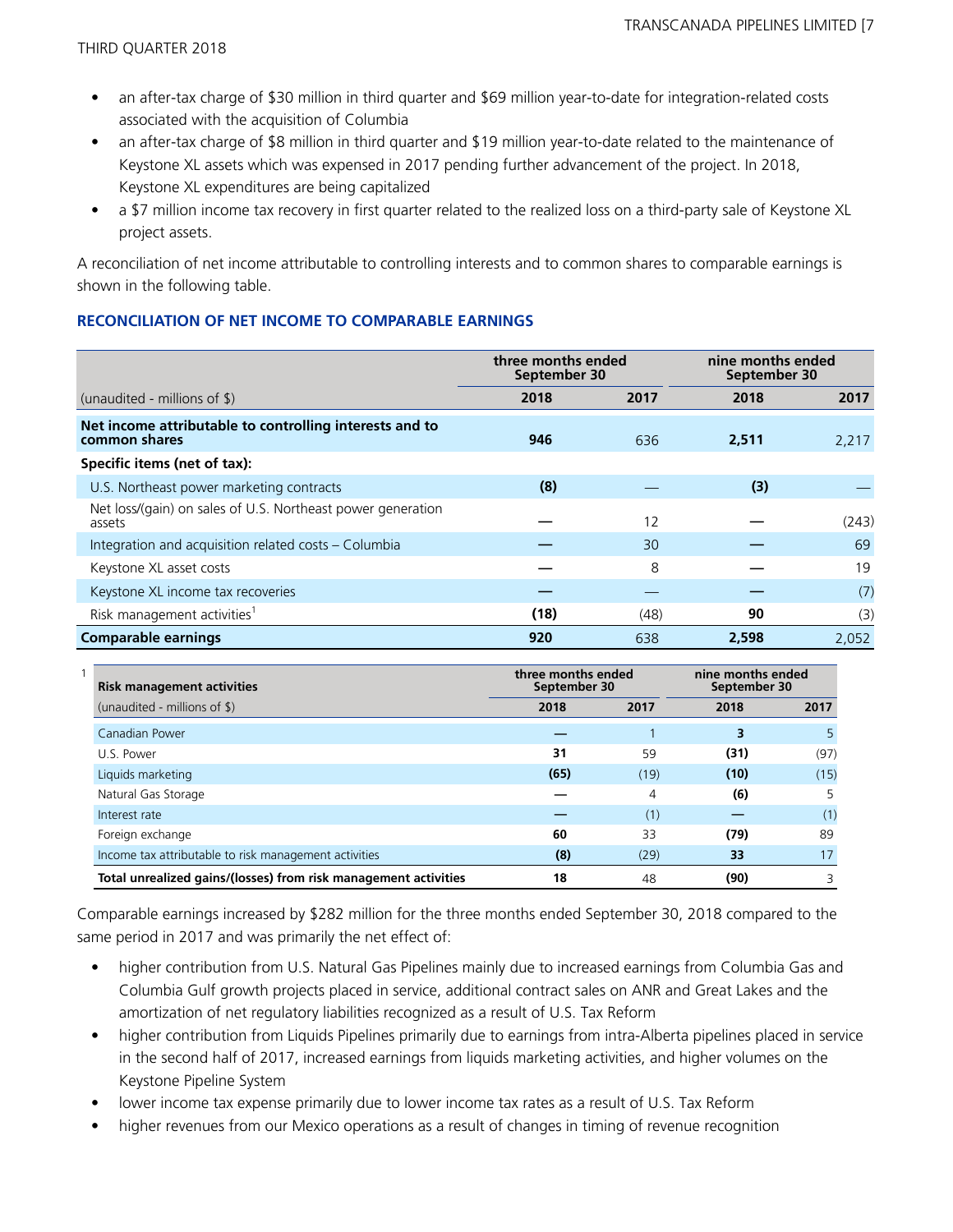• higher interest expense primarily as a result of long-term debt and junior subordinated notes issuances, net of maturities, and lower capitalized interest.

Comparable earnings increased by \$546 million for the nine months ended September 30, 2018 compared to the same period in 2017 and was primarily the net effect of:

- higher contribution from U.S. Natural Gas Pipelines mainly due to increased earnings from Columbia Gas and Columbia Gulf growth projects placed in service, additional contract sales on ANR and Great Lakes and amortization of net regulatory liabilities recognized as a result of U.S. Tax Reform
- higher contribution from Liquids Pipelines primarily due to earnings from intra-Alberta pipelines placed in service in the second half of 2017, increased earnings from liquids marketing activities, and higher volumes on the Keystone Pipeline System
- lower income tax expense primarily due to lower income tax rates as a result of U.S. Tax Reform
- higher revenues from our Mexico operations as a result of changes in timing of revenue recognition
- increased Western Power results due to higher realized margins on higher generation volumes
- lower earnings from U.S. Power mainly due to the sales of the U.S. Northeast power generation assets in second quarter 2017 combined with the U.S. Northeast Power marketing results being excluded from comparable earnings in 2018
- higher interest expense primarily as a result of long-term debt and junior subordinated notes issuances, net of maturities, and lower capitalized interest, partially offset by the repayment of the Columbia acquisition bridge facilities in June 2017
- lower earnings from Bruce Power primarily due to lower volumes resulting from increased outage days and lower earnings from contracting activities
- lower Eastern Power results mainly due to the sale of our Ontario solar assets in December 2017.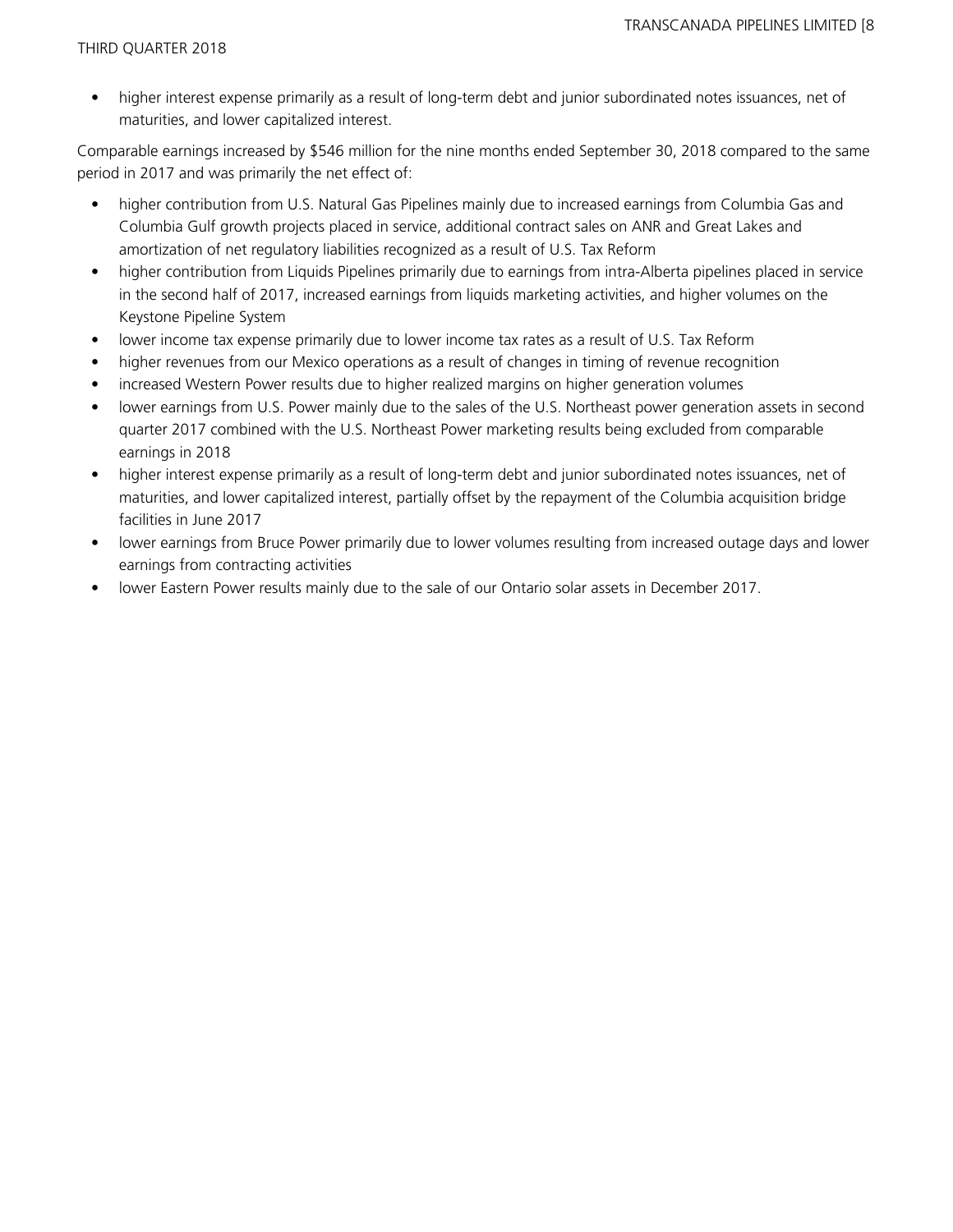# 2018 FERC Actions

#### **BACKGROUND**

In December 2016, FERC issued a Notice of Inquiry (NOI) seeking comment on how to address the issue of whether its existing policies resulted in a 'double recovery' of income taxes in a pass-through entity such as a master limited partnership (MLP). This NOI was in response to a decision by the U.S. Court of Appeals for the District of Columbia Circuit in July 2016 in United Airlines, Inc., et al. v. FERC (the United case), directing FERC to address the issue.

On December 22, 2017, U.S. Tax Reform was signed resulting in significant changes to U.S. tax law including a decrease in the U.S. federal corporate income tax rate from 35 per cent to 21 per cent effective January 1, 2018. As a result of this change, accumulated deferred income tax (ADIT) assets and liabilities related to our U.S. businesses, including amounts related to our proportionate share of assets held in TC PipeLines, LP, were remeasured as at December 31, 2017 to reflect the new lower U.S. federal corporate income tax rate. With respect to our U.S. rate-regulated natural gas pipelines and storage entities, the impact of this remeasurement was recorded as a net regulatory liability.

On March 15, 2018, FERC issued (1) a Revised Policy Statement to address the treatment of income taxes for rate-making purposes for MLPs; (2) a Notice of Proposed Rulemaking (NOPR) proposing natural gas pipeline and storage entities file a one-time report to quantify the impact of the federal income tax rate reduction and the impact of the Revised Policy Statement on each entity's ROE assuming a single-issue adjustment to an entity's rates; and (3) a NOI seeking comment on how FERC should address changes related to ADIT and bonus depreciation. On July 18, 2018, FERC issued (1) an Order on Rehearing of the Revised Policy Statement dismissing rehearing requests; and (2) a Final Rule adopting and revising procedures from, and clarifying aspects of, the NOPR (Final Rule), (collectively, the "2018 FERC Actions"). The Final Rule became effective September 13, 2018, and is subject to requests for further rehearing and clarification. The impacts of the Final Rule relate to both FERC-regulated natural gas pipeline and gas storage assets. Discussion within this 2018 FERC Actions section describes the impact to our natural gas pipelines, but also applies to our FERC-regulated natural gas storage assets.

#### **FERC Revised Policy Statement on Treatment of Income Taxes for MLPs**

The Revised Policy Statement changes FERC's long-standing policy allowing income tax amounts to be included in rates subject to cost-of-service rate regulation for pipelines owned by an MLP. The Revised Policy Statement creates a presumption that entities whose earnings are not taxed through a corporation should not be permitted to recover an income tax allowance in their regulated cost-of-service rates. On July 18, 2018, FERC dismissed requests for rehearing and provided clarification of the Revised Policy Statement. In this Order on Rehearing, FERC noted that an MLP is not automatically precluded in a future proceeding from arguing and providing evidentiary support that it is entitled to an income tax allowance in its cost-of-service rates. Additionally, FERC provided guidance with regard to ADIT for MLP pipelines and other pass-through entities. FERC found that to the extent an entity's income tax allowance should be eliminated from rates, it must also eliminate its existing ADIT balance from its rate base. As a result, the Revised Policy Statement also precludes the recognition and subsequent amortization of any related regulatory assets or liabilities that might have otherwise impacted rates charged to customers as a refund or collection of excess or deficient deferred income tax assets or liabilities.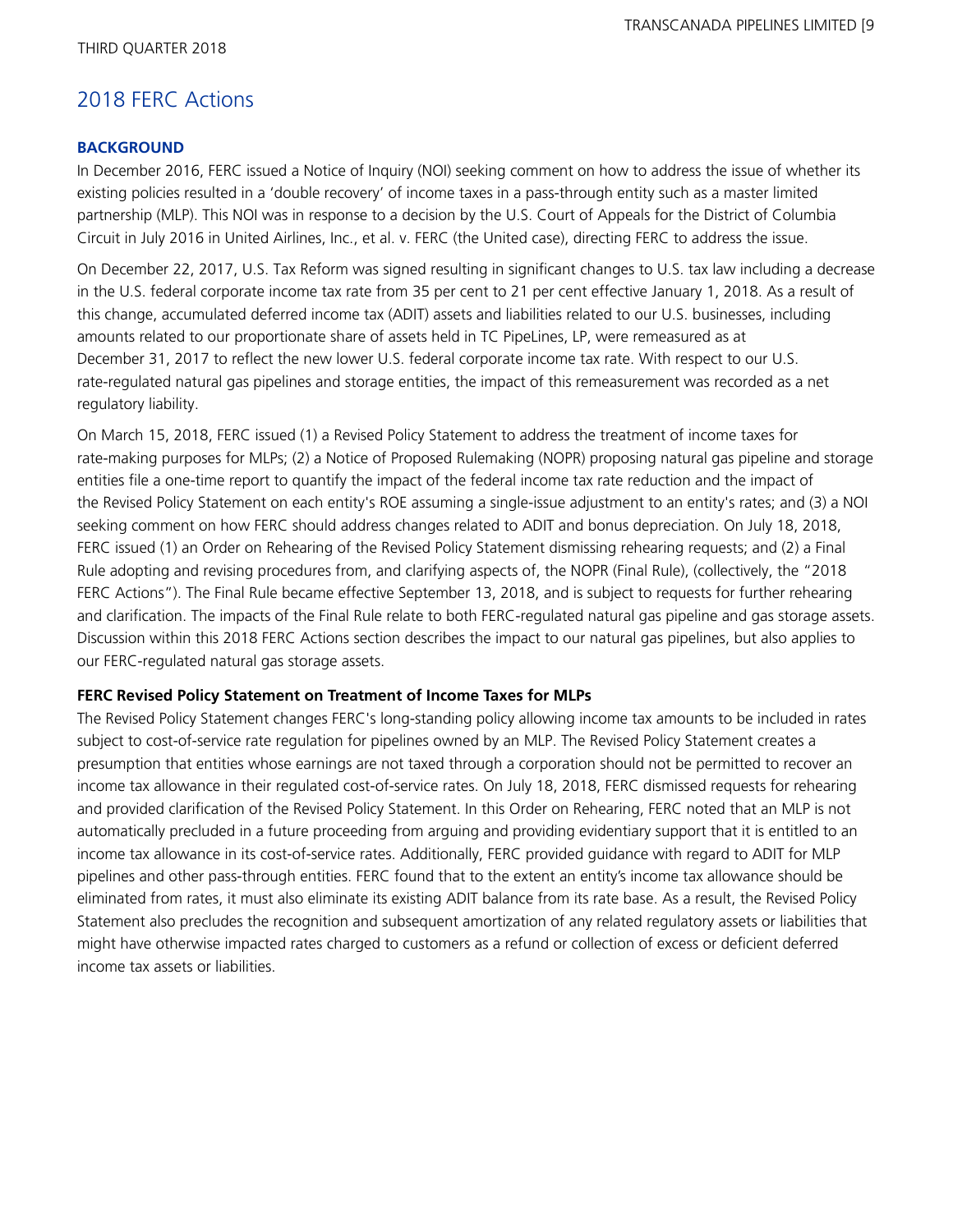#### **Final Rule on Tax Law Changes for Interstate Natural Gas Pipelines and Storage Entities**

The Final Rule established a schedule by which interstate pipelines must either (i) file a new uncontested rate settlement or (ii) file a one-time report, called FERC Form 501-G, that quantifies the isolated rate impact of U.S. Tax Reform on FERC-regulated pipelines and the impact of the Revised Policy Statement on pipelines held by MLPs. A pipeline filing the FERC Form 501-G must do so by established dates in fourth quarter 2018 and will have four options:

- make a limited Natural Gas Act (NGA) Section 4 filing to reduce its rates by the reduction in its cost-of-service shown in its FERC Form 501-G. For any pipeline electing this option, FERC guarantees a three-year moratorium on NGA Section 5 rate investigations if the pipeline's FERC Form 501-G shows the pipeline's estimated ROE as being 12 per cent or less. Under the Final Rule, and notwithstanding the Revised Policy Statement discussed above, a pipeline organized as an MLP is not required to eliminate its income tax allowance, but instead can reduce its rates to reflect the reduction in the maximum corporate tax rate. Alternatively, the MLP pipeline can eliminate its tax allowance along with its ADIT used for rate-making purposes. In situations where the ADIT balance is a liability, this elimination would have the effect of increasing the pipeline's rate base for rate-making purposes
- commit to file either a pre-packaged uncontested rate settlement or a general Section 4 rate case if it believes that using the limited Section 4 option will not result in just and reasonable rates. If the pipeline commits to file either by December 31, 2018, FERC will not initiate a Section 5 investigation of its rates prior to that date
- file a statement explaining its rationale for why it does not believe the pipeline's rates must change; or
- take no other action. FERC will consider whether to initiate a Section 5 investigation of any pipeline that has not submitted a limited Section 4 rate filing or committed to file a general Section 4 rate case.

#### **NOI Regarding the Effect of U.S. Tax Reform on Commission-Jurisdictional Rates**

In the NOI, FERC sought comment on the effects of U.S. Tax Reform to determine additional action, if any, required by FERC related to ADIT balances that were reserved in anticipation of being paid to or refunded by the Internal Revenue Service, but which no longer accurately reflect the future income tax liability or asset. The NOI also sought comment on the elimination of bonus depreciation for regulated natural gas pipelines and other effects of U.S. Tax Reform on regulated rates or earnings.

As noted above, FERC's Order on Rehearing of the Revised Policy Statement provided guidance with regard to ADIT for MLP pipelines, finding that if an MLP pipeline's income tax allowance is eliminated from its cost-of-service rates, then its existing ADIT balance used for rate-making purposes should also be eliminated from its rate base.

#### **IMPACT OF 2018 FERC ACTIONS ON TCPL**

Our U.S. natural gas pipelines are held through a number of different ownership structures. We do not anticipate that the earnings and cash flows from our directly-held U.S. natural gas pipelines, including ANR, Columbia Gas and Columbia Gulf, will be materially impacted by the Revised Policy Statement as a significant proportion of their overall revenues are earned under non-recourse rates. Columbia Gas is required under existing settlements to adjust certain of its recourse rates for the decrease in the U.S. federal corporate income tax rate enacted December 22, 2017, with the changes implemented January 1, 2018. As ANR, Columbia Gas, Columbia Gulf and other wholly-owned regulated assets undergo future rate proceedings, future rates may be impacted prospectively as a result of U.S. Tax Reform, but the impact is expected to be largely mitigated by lower corporate income tax rates. Therefore, the impact on earnings and cash flows resulting from the 2018 FERC Actions on our U.S. natural gas pipelines held outside of TC PipeLines, LP is expected to be limited in comparison to pre-U.S. Tax Reform.

The following is an update on our filings outside of TC Pipelines, LP, in response to the Final Rule subsequent to September 30, 2018:

- Millennium Pipeline filed its Form 501-G October 11, 2018
- ANR, ANR Storage, Columbia Gas, Columbia Gulf and Crossroads are scheduled to file their respective Form 501-Gs on December 6, 2018 unless new uncontested rate settlements are filed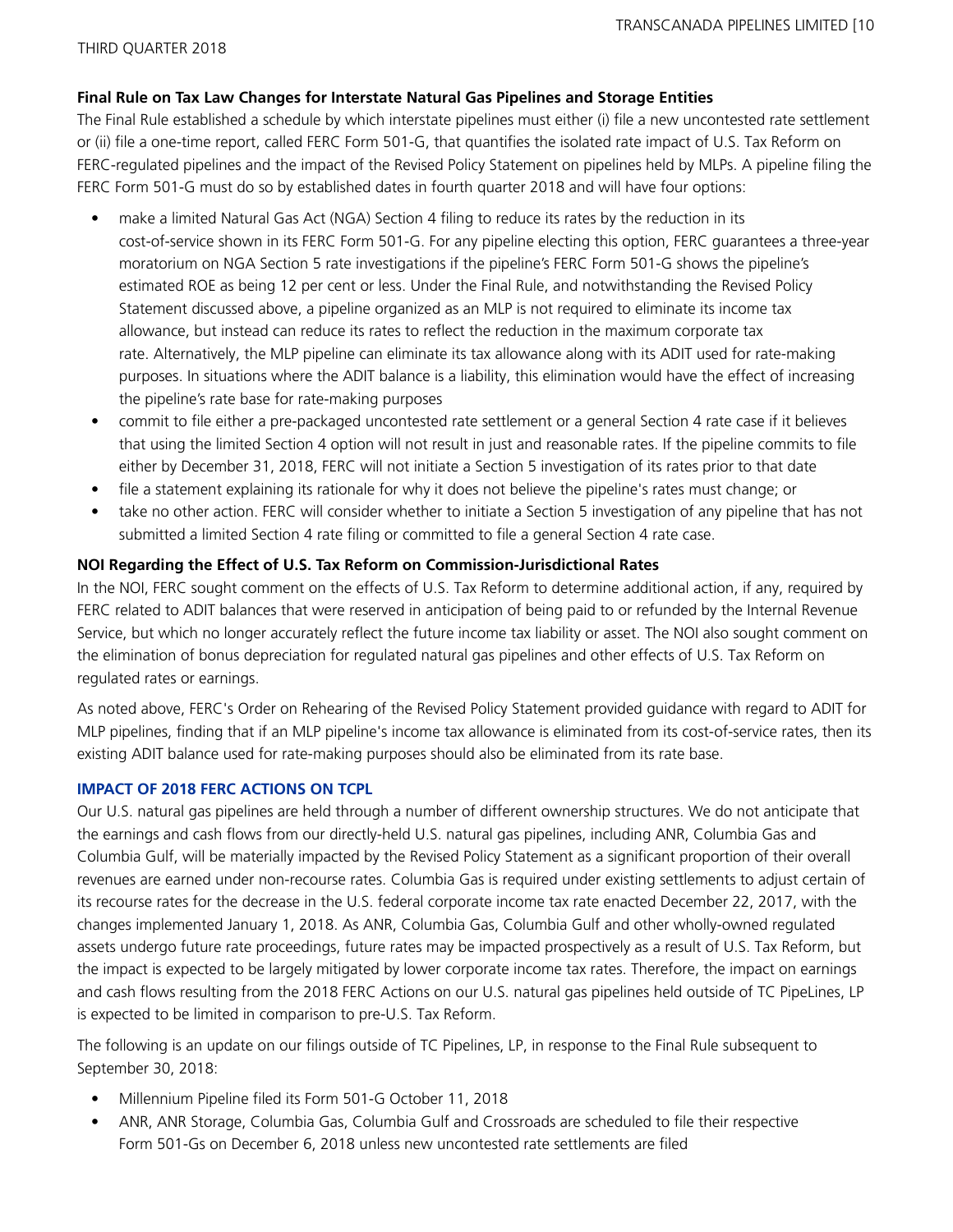• Hardy Storage and Blue Lake Storage have reached rate settlements in principle. We expect to file the settlement agreements with FERC in fourth quarter 2018. As outlined in 2018 FERC Actions, pipeline and storage assets that file an uncontested settlement will be relieved of their obligations to file a Form 501-G.

The Revised Policy Statement also prohibits an income tax allowance for liquids pipelines held in MLP structures. We do not expect an impact on our U.S. liquids pipelines as they are not held in MLP form.

#### **Financing**

In March 2018, as a result of the initially proposed 2018 FERC Actions, further drop downs of assets into TC PipeLines, LP were considered to no longer be a viable funding lever. In addition, the TC PipeLines, LP ATM program ceased to be utilized. Pursuant to the 2018 FERC Actions issued on July 18, 2018, it is yet to be determined if and when in the future these might be restored as competitive financing options. Regardless, we believe we have the financial capacity to fund our existing capital program through predictable and growing cash flow generated from operations, access to capital markets including through portfolio management, cash on hand and substantial committed credit facilities.

### **Impact of 2018 FERC Actions on TC PipeLines, LP**

On October 16, 2018, GTN filed with FERC an uncontested settlement with its customers to address the changes proposed by the 2018 FERC Actions via an amendment to its prior settlement in 2015 ("2018 GTN Settlement"). Among the terms of the latest settlement, GTN has agreed to (i) a refund of US\$10 million to its firm customers in 2018, (ii) a reduction to its existing maximum system reservation rates by 10 per cent effective January 1, 2019, and (iii) an additional 6.6 per cent reduction effective January 1, 2020 through December 31, 2021. GTN and its customers have also agreed upon a moratorium on further rate changes prior to January 1, 2022. The uncontested settlement, subject to approval by the FERC, will relieve GTN of its obligation to file a Form 501-G.

The following is an update on other TC PipeLines, LP filings in response to the Final Rule subsequent to September 30, 2018:

- PNGTS filed its Form 501-G with FERC along with an explanation why no rate change is needed
- North Baja elected to make a limited NGA Section 4 filing and reduce its recourse rates by approximately 11 per cent, which is the percentage reduction in the cost of service per the FERC Form 501-G
- Iroquois requested a waiver of its requirement to file a Form 501-G from FERC based on its existing moratorium precluding rate changes prior to September 2020
- Bison is scheduled to file its response by November 8, 2018 and Northern Border, Great Lakes and Tuscarora are scheduled to file by December 6, 2018.

Following the 2018 GTN Settlement, TC PipeLines, LP's earnings, cash flows and financial position are less adversely impacted by the 2018 FERC Actions than initially expected. A number of uncertainties still exist with respect to the variability of outcomes around the ultimate resolution of the issues arising from the 2018 FERC Actions, but any additional impact in 2018 is expected to be limited for TC PipeLines, LP while subsequent periods could be more significantly affected. Mitigating this impact, approximately half of TC PipeLines, LP's revenues, including those of equity investments, are earned under non-recourse rates which are not expected to be impacted by the 2018 FERC Actions. Furthermore, as our ownership in TC PipeLines, LP is approximately 25 per cent, the impact of the 2018 FERC Actions related to TC PipeLines, LP is not expected to be significant to TCPL's consolidated earnings or cash flows.

Individual pipelines owned by TC PipeLines, LP do not currently have a requirement to file for new rates until 2022, however, that timing may be accelerated by the Final Rule, except where moratoria exist. As noted above, the change in the Final Rule to allow MLPs to remove the ADIT liability from rate base, thus increasing rate base in general, is expected to further mitigate the loss of the tax allowance in cost-of-service based rates.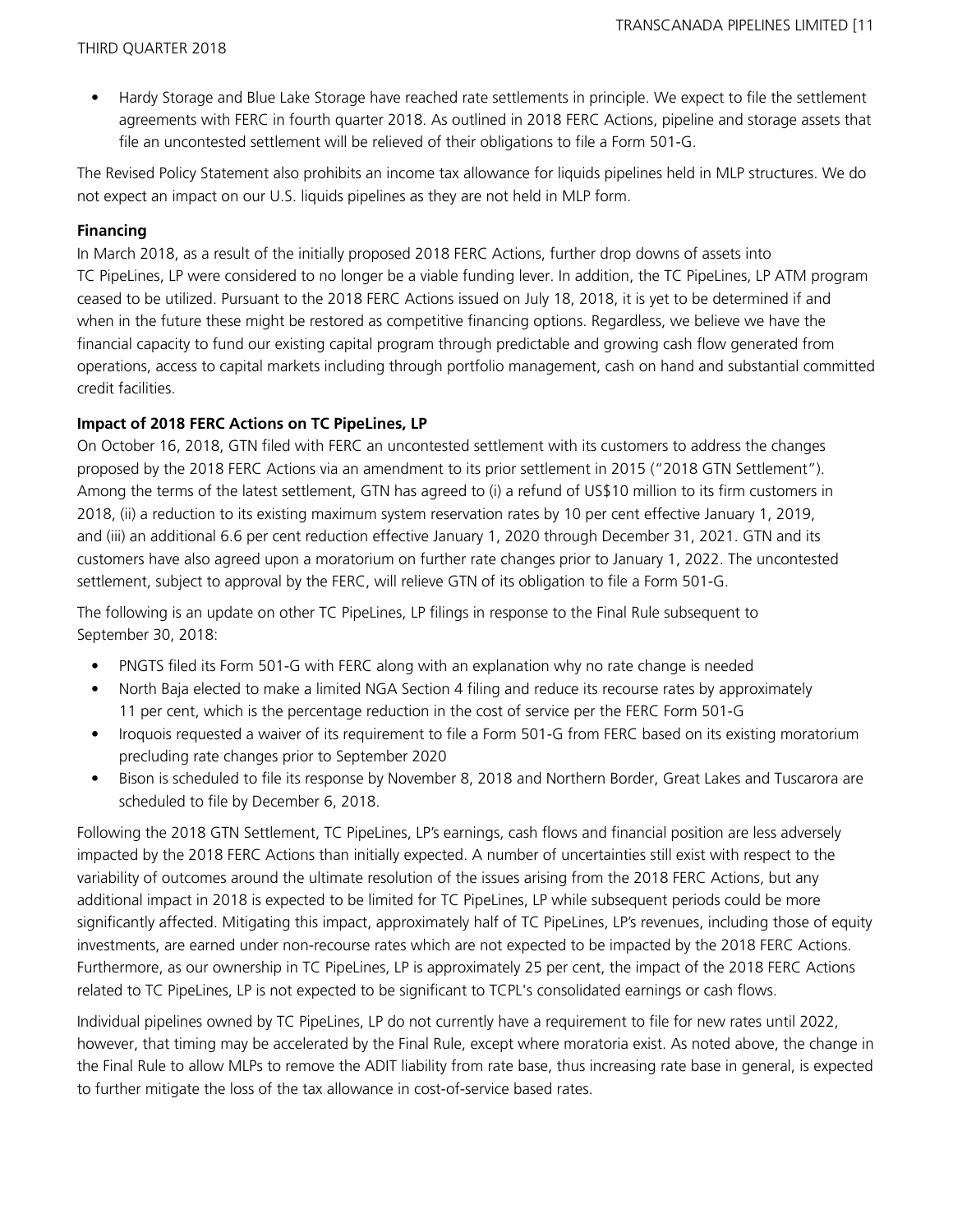As a result of the 2018 FERC Actions initially proposed in March 2018, and in order to retain cash in anticipation of a possible reduction of revenues, TC PipeLines, LP reduced its quarterly distribution to common unitholders by 35 per cent to US\$0.65 per unit beginning with its first quarter 2018 distribution.

#### **Impairment Considerations**

We review plant, property and equipment and equity investments for impairment whenever events or changes in circumstances indicate the carrying value of the asset may not be recoverable.

Goodwill is tested for impairment on an annual basis, or more frequently if events or changes in circumstance indicate that it might be impaired. We can initially make this assessment based on qualitative factors. If we conclude that it is not more likely than not that the fair value of the reporting unit is less than its carrying value, then an impairment test is not performed.

We continue to monitor developments following the Final Rule on the 2018 FERC Actions. We will incorporate results to date, future filings for individual pipelines, as well as FERC responses to others in the industry into our annual goodwill impairment tests as well as our normal review of plant, property and equipment and equity investments for recoverability.

As at September 30, 2018, the goodwill balances related to Great Lakes and Tuscarora are US\$573 million and US\$82 million (December 31, 2017 – US\$573 million and US\$82 million), respectively. At December 31, 2017, the estimated fair value of Great Lakes exceeded its carrying value by less than 10 per cent. There is a risk that the goodwill balances related to both of these assets could be negatively impacted by the FERC developments, once finalized, or by other changes in management's estimates of fair value resulting in a goodwill impairment charge.

## U.S. Tax Reform

Pursuant to the enactment of U.S. Tax Reform, we recorded net regulatory liabilities and a corresponding reduction in net deferred income tax liabilities in the amount of \$1,686 million at December 31, 2017 related to our U.S. natural gas pipelines subject to RRA. Amounts recorded to adjust income taxes remain provisional as our interpretation, assessment and presentation of the impact of U.S. Tax Reform may be further clarified with additional guidance from tax authorities. Should additional guidance be provided by tax authorities during the one-year measurement period permitted by the SEC, we will review the provisional amounts and adjust as appropriate.

Commencing January 1, 2018, we have amortized the net regulatory liabilities using the Reverse South Georgia methodology. Under this methodology, rate-regulated entities determine and immediately begin recording amortization based on their composite depreciation rates. For the three and nine months ended September 30, 2018, amortization of the net regulatory liabilities in the amount of \$12 million and \$36 million, was recorded and included in Revenues. Once the final impact of the 2018 FERC Actions is determined there may be prospective adjustments to our net regulatory liabilities.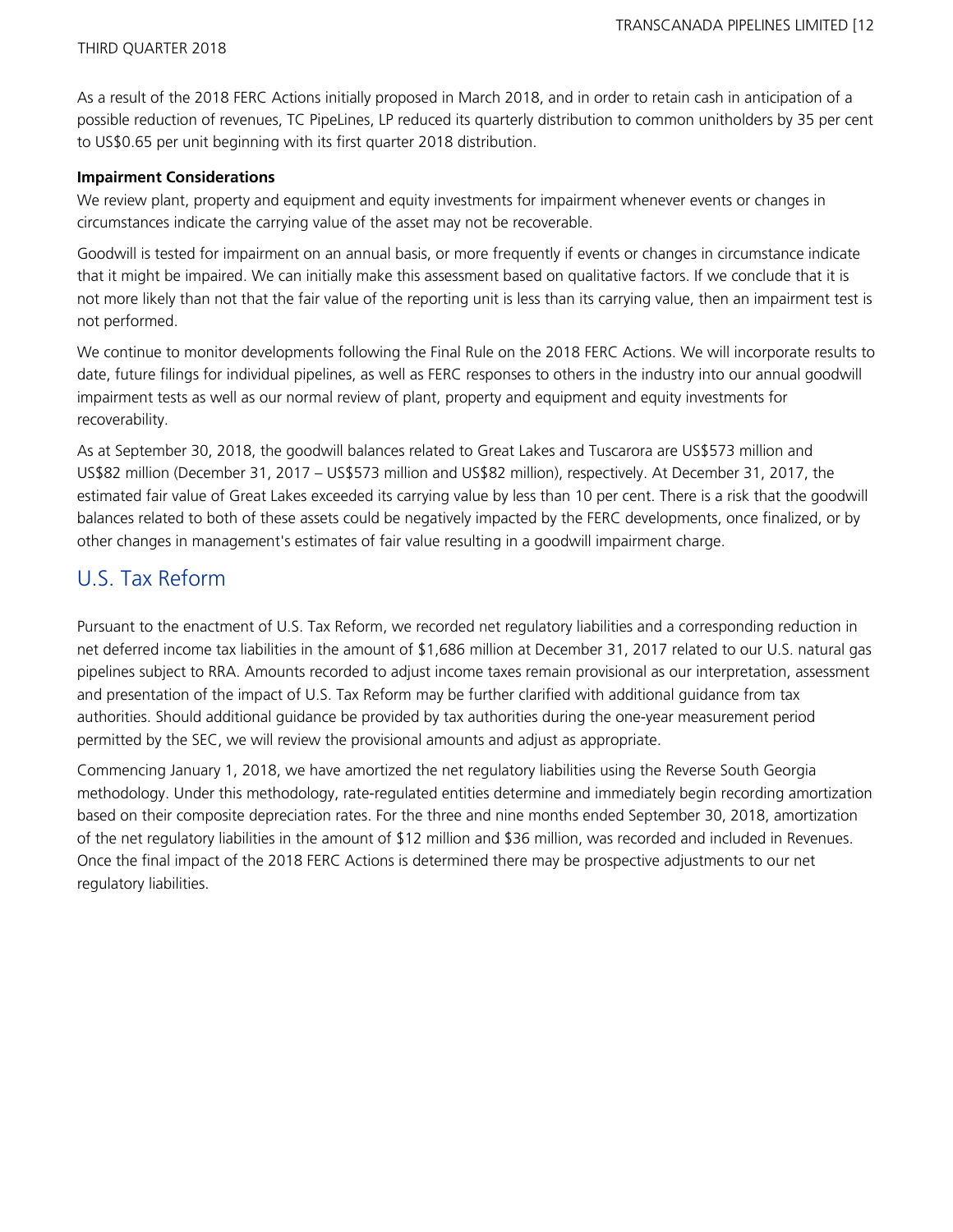# Capital Program

We are developing quality projects under our capital program. These long-life infrastructure assets are supported by long-term commercial arrangements with creditworthy counterparties or regulated business models and are expected to generate significant growth in earnings and cash flows.

Our capital program consists of approximately \$36 billion of secured projects and approximately \$20 billion of projects under development. Our secured projects include commercially supported, committed projects that are either under construction or that are in or preparing to commence the permitting stage but are not yet fully approved. Our projects under development are commercially supported except where noted, but have greater uncertainty with respect to timing and estimated project costs and are subject to certain approvals.

Three years of maintenance capital expenditures for all of our businesses are also included in the secured projects table. Maintenance capital expenditures on our regulated Canadian and U.S. natural gas pipelines are added to rate base on which we have the opportunity to earn a return and recover these expenditures through current or future tolls, which is similar to our capacity capital projects on these pipelines. Tolling arrangements in Liquids Pipelines provide for the recovery of maintenance capital expenditures.

All projects are subject to cost adjustments due to weather, market conditions, route refinement, permitting conditions, scheduling and timing of regulatory permits, among other factors. Amounts presented in the following tables exclude capitalized interest and AFUDC.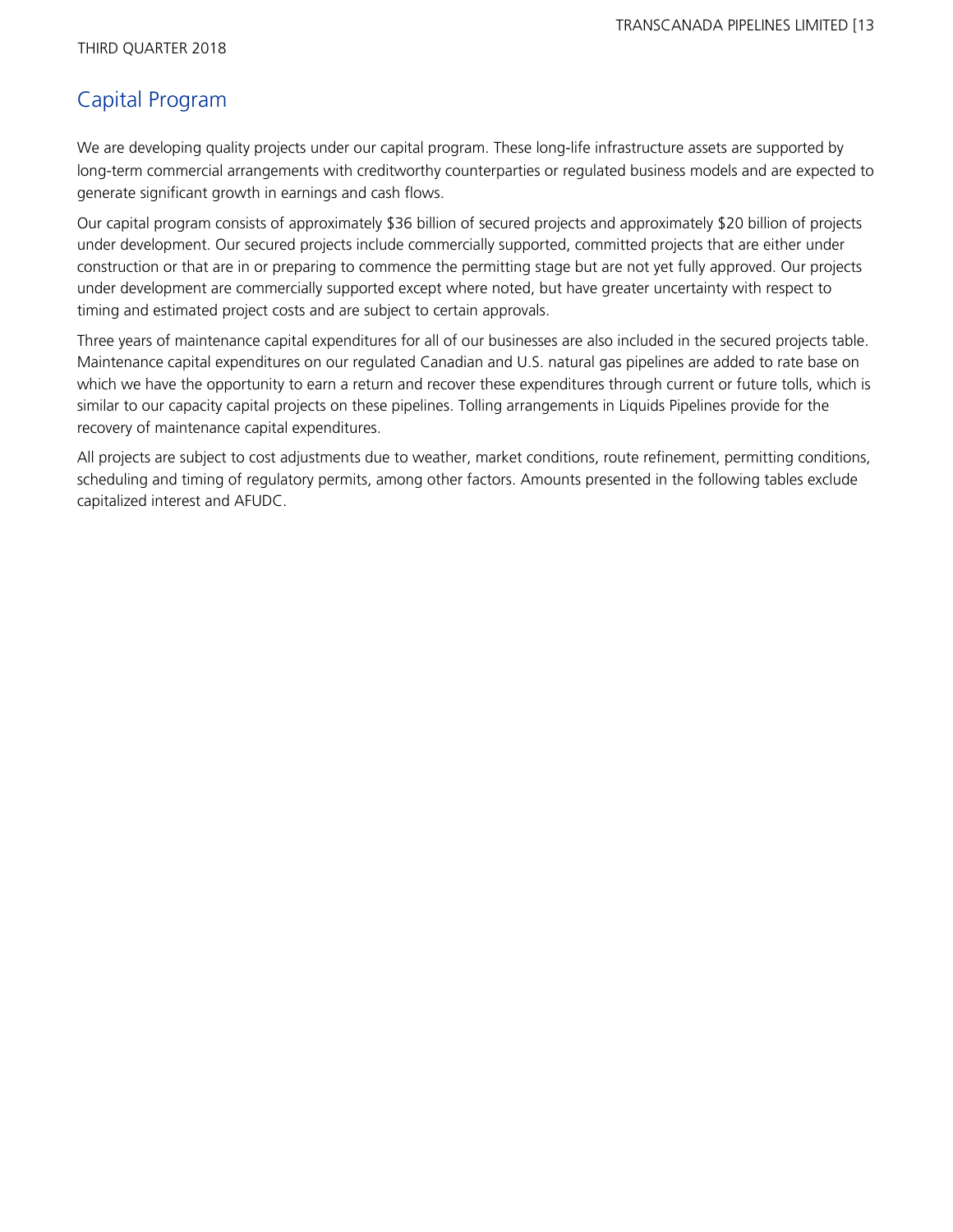#### THIRD QUARTER 2018

#### **Secured projects**

| (unaudited - billions of \$)                                  | <b>Expected in-service</b><br>date | <b>Estimated project</b><br>cost' | Carrying value at<br>September 30, 2018 |
|---------------------------------------------------------------|------------------------------------|-----------------------------------|-----------------------------------------|
| <b>Canadian Natural Gas Pipelines</b>                         |                                    |                                   |                                         |
| Canadian Mainline                                             | 2018-2021                          | 0.2                               | 0.1                                     |
| <b>NGTL System</b>                                            | 2018                               | 0.6                               | 0.5                                     |
|                                                               | 2019                               | 2.8                               | 0.8                                     |
|                                                               | 2020                               | 1.7                               | 0.1                                     |
|                                                               | 2021                               | 2.5                               |                                         |
|                                                               | 2022                               | 1.5                               |                                         |
| Coastal GasLink <sup>2,3</sup>                                | 2023                               | 6.2                               | 0.5                                     |
| Regulated maintenance capital expenditures                    | 2018-2020                          | 1.9                               | 0.5                                     |
| <b>U.S. Natural Gas Pipelines</b>                             |                                    |                                   |                                         |
| Columbia Gas                                                  |                                    |                                   |                                         |
| Mountaineer XPress                                            | 2018                               | US 3.0                            | <b>US 2.2</b>                           |
| <b>WB XPress</b>                                              | 2018                               | <b>US 0.9</b>                     | <b>US 0.8</b>                           |
| Modernization II                                              | 2018-2020                          | US 1.1                            | US 0.4                                  |
| <b>Buckeye XPress</b>                                         | 2020                               | <b>US 0.2</b>                     |                                         |
| Columbia Gulf                                                 |                                    |                                   |                                         |
| <b>Gulf XPress</b>                                            | 2018                               | <b>US 0.6</b>                     | <b>US 0.5</b>                           |
| Other                                                         | 2018-2020                          | US 0.3                            | US 0.2                                  |
| Regulated maintenance capital expenditures                    | 2018-2020                          | <b>US 1.9</b>                     | <b>US 0.4</b>                           |
| <b>Mexico Natural Gas Pipelines</b>                           |                                    |                                   |                                         |
| Sur de Texas <sup>4</sup>                                     | 2018                               | <b>US 1.4</b>                     | <b>US 1.3</b>                           |
| Villa de Reyes <sup>4</sup>                                   | 2019                               | US 0.8                            | US 0.6                                  |
| Tula <sup>4</sup>                                             | 2020                               | <b>US 0.7</b>                     | US 0.6                                  |
| <b>Liquids Pipelines</b>                                      |                                    |                                   |                                         |
| White Spruce                                                  | 2019                               | 0.2                               | 0.1                                     |
| Recoverable maintenance capital expenditures                  | 2018-2020                          | 0.1                               |                                         |
| <b>Energy</b>                                                 |                                    |                                   |                                         |
| Napanee                                                       | 2019                               | 1.6                               | 1.4                                     |
| Bruce Power - life extension <sup>5</sup>                     | 2018-2023                          | 2.2                               | 0.5                                     |
| Other                                                         |                                    |                                   |                                         |
| Non-recoverable maintenance capital expenditures <sup>6</sup> | 2018-2020                          | 0.8                               | 0.2                                     |
|                                                               |                                    | 33.2                              | 11.7                                    |
| Foreign exchange impact on secured projects'                  |                                    | 3.2                               | 2.0                                     |
| Total secured projects (Cdn\$)                                |                                    | 36.4                              | 13.7                                    |

1 Amounts reflect our proportionate share of joint venture costs where applicable and 100 per cent of costs related to wholly-owned assets and assets held through TC PipeLines, LP.

2 Represents 100 per cent of required capital prior to potential joint venture partners or project financing.

3 Carrying value excludes the reduction for the fourth quarter 2018 elections made to date by certain LNG Canada participants to reimburse approximately \$0.4 billion of pre-development costs pursuant to project agreements. Refer to the Recent Developments section for additional details.

4 The CFE has recognized force majeure events for these pipelines and approved the payment of fixed capacity charges in accordance with their respective TSAs. These payments will begin to be recognized as revenue when the pipelines are placed in service.

5 Reflects our proportionate share of the Unit 6 Major Component Replacement program costs, expected to be in service in 2023, and amounts to be invested under the Asset Management program through 2023.

6 Includes non-recoverable maintenance capital expenditures from all segments and is primarily comprised of our proportionate share of maintenance capital expenditures for Bruce Power and other Energy amounts.

7 Reflects U.S./Canada foreign exchange rate of 1.29 at September 30, 2018.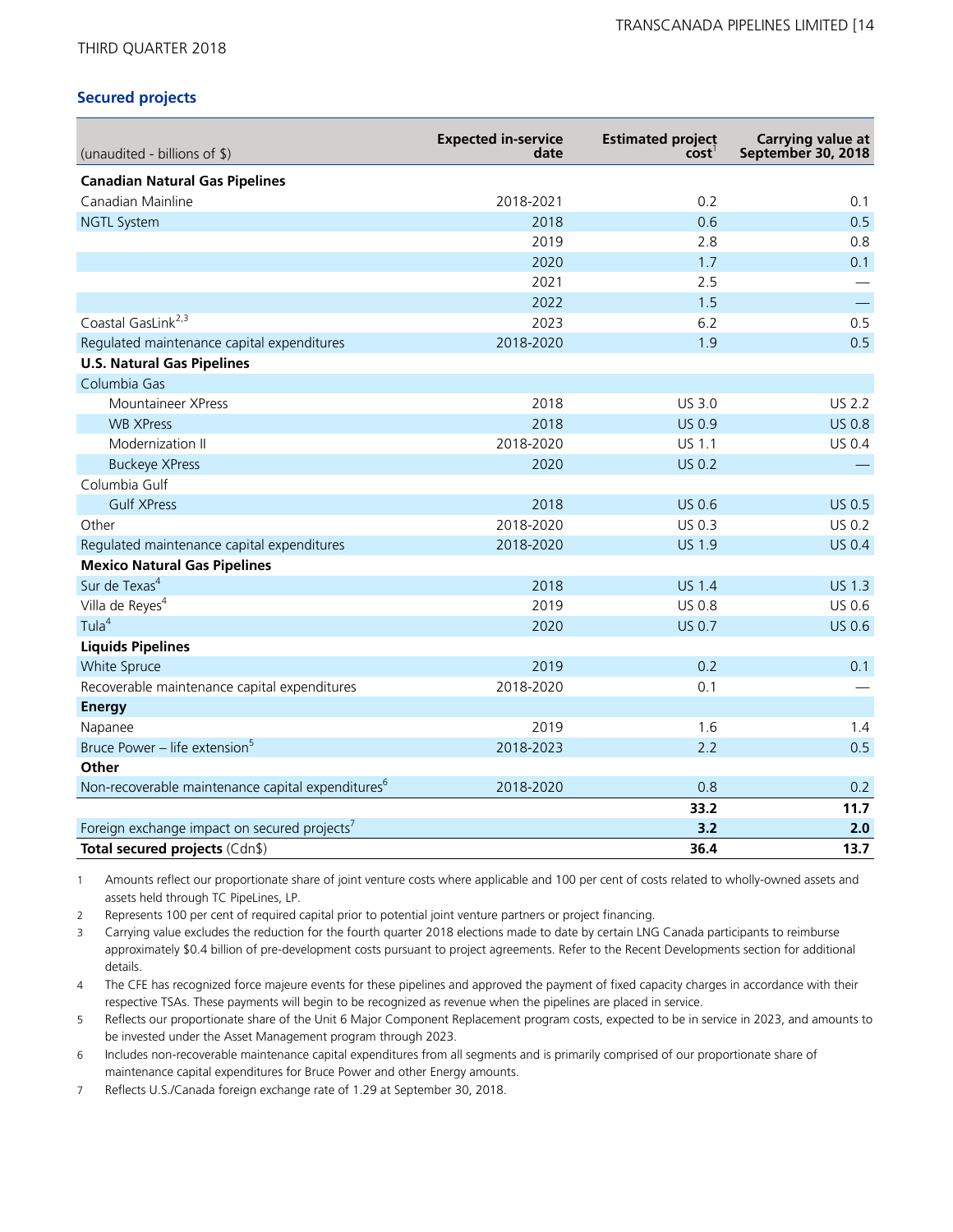#### **Projects under development**

The costs provided in the table below reflect the most recent estimates for each project as filed with the various regulatory authorities or otherwise determined.

| (unaudited - billions of \$)                                       | <b>Estimated project</b><br>cost <sup>'</sup> | Carrying value<br>at September 30, 2018 |
|--------------------------------------------------------------------|-----------------------------------------------|-----------------------------------------|
| <b>Canadian Natural Gas Pipelines</b>                              |                                               |                                         |
| NGTL System - Merrick                                              | 1.9                                           |                                         |
| <b>Liquids Pipelines</b>                                           |                                               |                                         |
| Heartland and TC Terminals <sup>2,3</sup>                          | 0.9                                           | 0.1                                     |
| Grand Rapids Phase 2 <sup>2,3</sup>                                | 0.7                                           |                                         |
| Keystone XL <sup>4</sup>                                           | <b>US 8.0</b>                                 | <b>US 0.4</b>                           |
| Keystone Hardisty Terminal <sup>2,3,4</sup>                        | 0.3                                           | 0.1                                     |
| Energy                                                             |                                               |                                         |
| Bruce Power - life extension <sup>5</sup>                          | 6.0                                           |                                         |
|                                                                    | 17.8                                          | 0.6                                     |
| Foreign exchange impact on projects under development <sup>6</sup> | 2.3                                           | 0.1                                     |
| Total projects under development (Cdn\$)                           | 20.1                                          | 0.7                                     |

1 Amounts reflect our proportionate share of joint venture costs where applicable and 100 per cent of costs related to wholly-owned assets.

2 Regulatory approvals have been obtained.

3 Additional commercial support is being pursued.

4 Carrying value reflects amount remaining after impairment charge recorded in 2015, along with additional amounts capitalized from January 1, 2018.

5 Reflects our proportionate share of Major Component Replacement program costs for Units 3, 4, 5, 7 and 8, and the remaining Asset Management program costs beyond 2023.

6 Reflects U.S./Canada foreign exchange rate of 1.29 at September 30, 2018.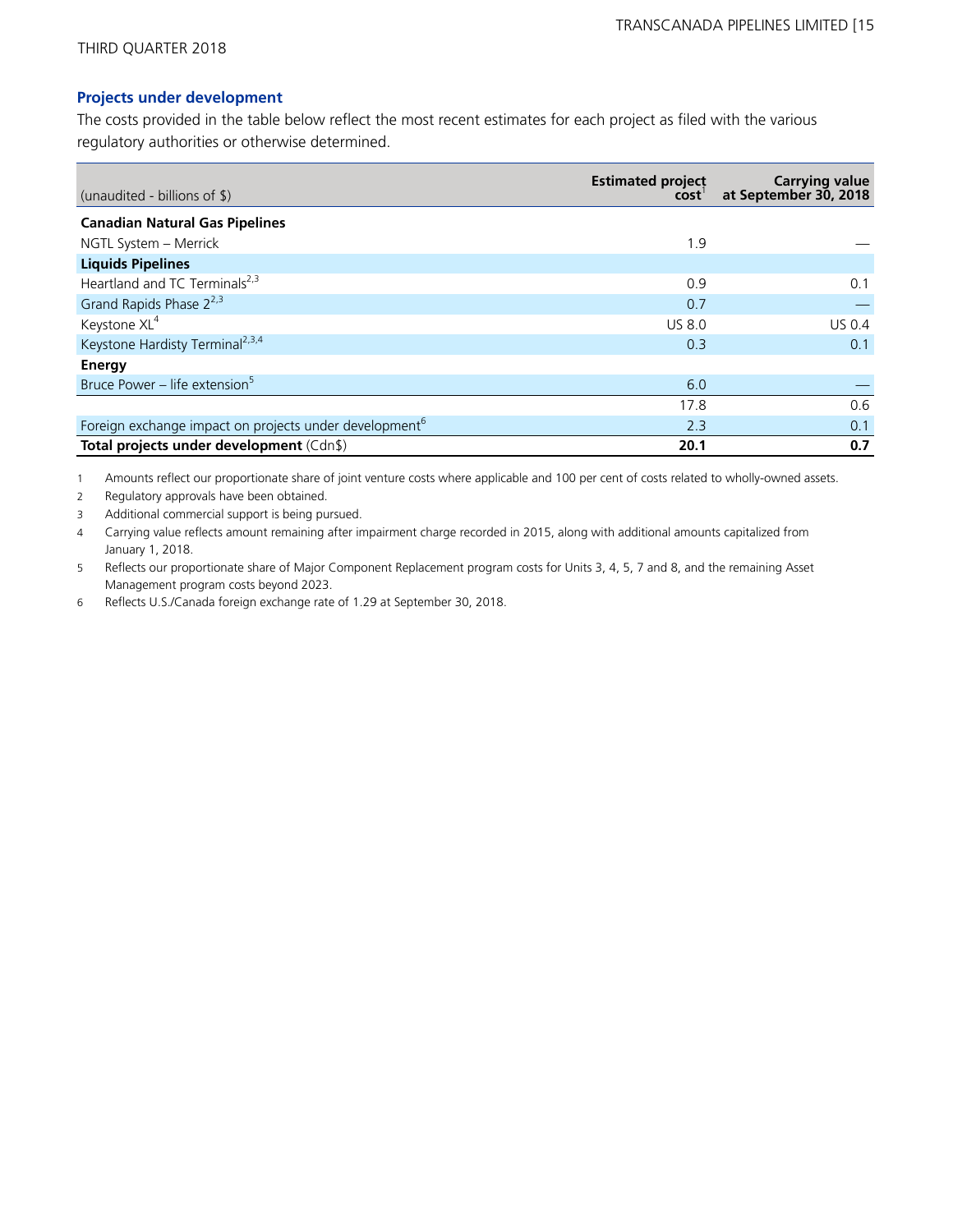# **Outlook**

### **Consolidated comparable earnings**

In fourth quarter 2018, we expect continued strong performance across our business segments consistent with the results reported in the first nine months of 2018. Our overall comparable earnings outlook for 2018 has increased compared to what was included in the 2017 Annual Report primarily due to the net effect of:

- improved earnings from additional contract sales in U.S. Natural Gas Pipelines
- higher contracted and uncontracted volumes on the Keystone Pipeline System as well as higher contributions from liquids marketing activities
- increased revenues in Mexico Natural Gas Pipelines
- increased benefit from and better visibility into the impacts of U.S. Tax Reform
- the sale of our 62 per cent share of the Cartier Wind power facilities.

The 2018 FERC Actions are not anticipated to have a significant impact on our earnings or cash flows in 2018. Refer to the 2018 FERC Actions section for additional details.

### **Consolidated capital spending**

We expect to spend approximately \$10.5 billion in 2018 on growth projects, maintenance capital expenditures and contributions to equity investments. The increase from the amount included in the 2017 Annual Report primarily reflects incremental spending required to complete construction of our secured projects capital program in 2018, as well as the capitalization of costs to further advance our projects under development.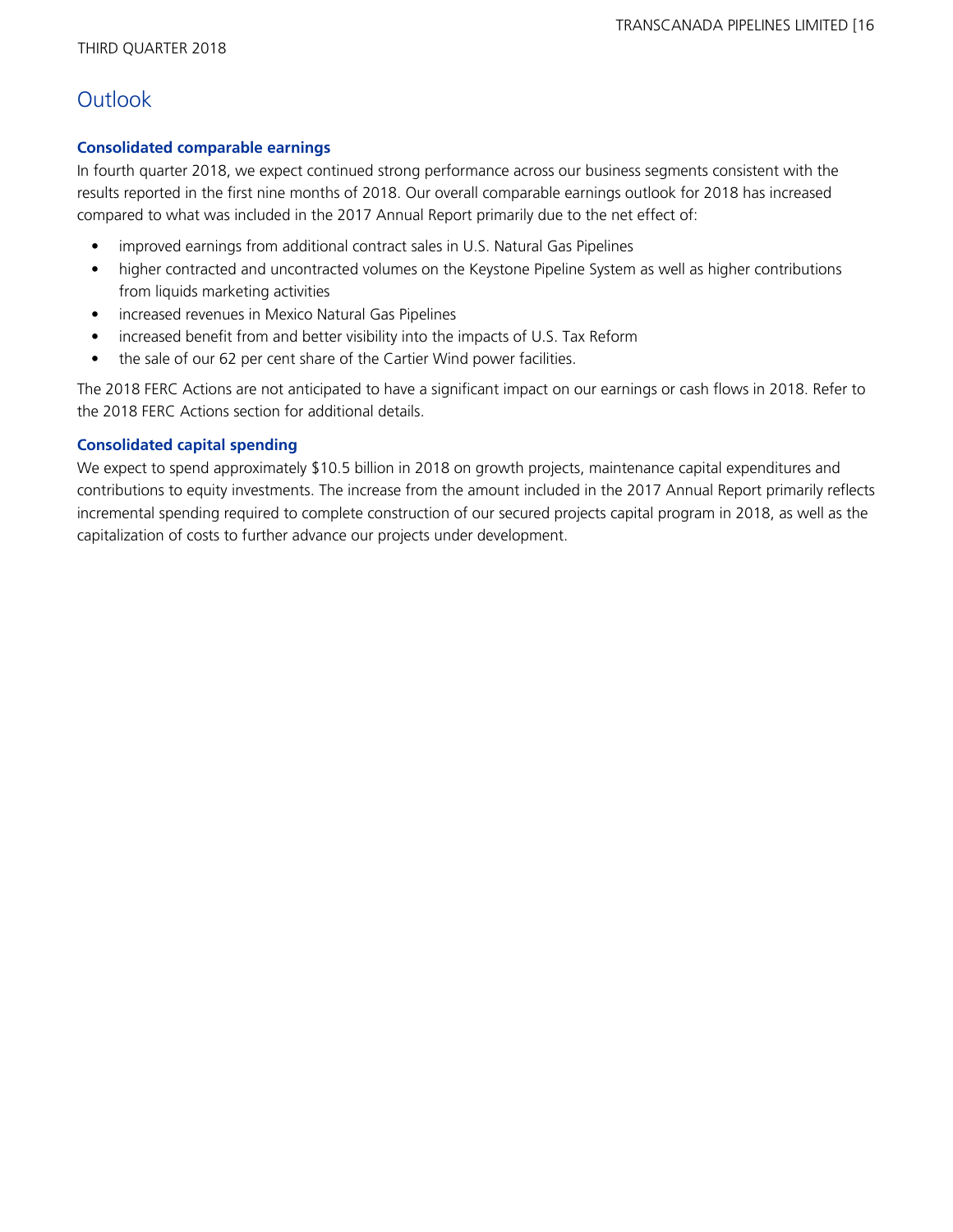# Canadian Natural Gas Pipelines

The following is a reconciliation of comparable EBITDA and comparable EBIT (our non-GAAP measures) to segmented earnings (the most directly comparable GAAP measure).

|                                               | three months ended<br>September 30 |       | nine months ended<br>September 30 |       |  |
|-----------------------------------------------|------------------------------------|-------|-----------------------------------|-------|--|
| (unaudited - millions of $\frac{1}{2}$ )      | 2018                               | 2017  | 2018                              | 2017  |  |
| <b>NGTL System</b>                            | 302                                | 256   | 884                               | 722   |  |
| Canadian Mainline                             | 195                                | 263   | 592                               | 774   |  |
| Other <sup>1</sup>                            | 25                                 | 25    | 85                                | 79    |  |
| <b>Comparable EBITDA</b>                      | 522                                | 544   | 1,561                             | 1.575 |  |
| Depreciation and amortization                 | (255)                              | (228) | (761)                             | (672) |  |
| <b>Comparable EBIT and segmented earnings</b> | 267                                | 316   | 800                               | 903   |  |

1 Includes results from Foothills, Ventures LP, Great Lakes Canada, and our share of equity income from our investment in TQM as well as general and administrative and business development costs related to our Canadian Natural Gas Pipelines.

Canadian Natural Gas Pipelines segmented earnings decreased by \$49 million and \$103 million for the three and nine months ended September 30, 2018 compared to the same periods in 2017 and are equivalent to comparable EBIT.

Net income and comparable EBITDA for our rate-regulated Canadian natural gas pipelines are generally affected by our approved ROE, our investment base, our level of deemed common equity and incentive earnings or losses. Changes in depreciation, financial charges and income taxes also impact comparable EBITDA but do not have a significant impact on net income as they are almost entirely recovered in revenues on a flow-through basis.

#### **NET INCOME AND AVERAGE INVESTMENT BASE**

|                                          | three months ended<br>September 30 |      | nine months ended<br>September 30 |       |
|------------------------------------------|------------------------------------|------|-----------------------------------|-------|
| (unaudited - millions of $\frac{1}{2}$ ) | 2018                               | 2017 | 2018                              | 2017  |
| Net Income                               |                                    |      |                                   |       |
| <b>NGTL System</b>                       | 101                                | 92   | 289                               | 261   |
| Canadian Mainline                        | 40                                 | 49   | 121                               | 149   |
| <b>Average investment base</b>           |                                    |      |                                   |       |
| <b>NGTL System</b>                       |                                    |      | 9,419                             | 8,210 |
| Canadian Mainline                        |                                    |      | 3,855                             | 4,165 |

Net income for the NGTL System increased by \$9 million and \$28 million for the three and nine months ended September 30, 2018 compared to the same periods in 2017 mainly due to a higher average investment base resulting from continued system expansions, partially offset by lower OM&A incentive earnings. On June 19, 2018, the NEB approved NGTL's 2018-2019 Revenue Requirement Settlement Application (the 2018-2019 Settlement). This settlement, which is effective from January 1, 2018 to December 31, 2019, includes an ROE of 10.1 per cent on 40 per cent deemed equity, a mechanism for sharing variances above and below a fixed annual OM&A amount, flow-through treatment of all other costs and an increase in depreciation rates. See the Recent developments section for additional details.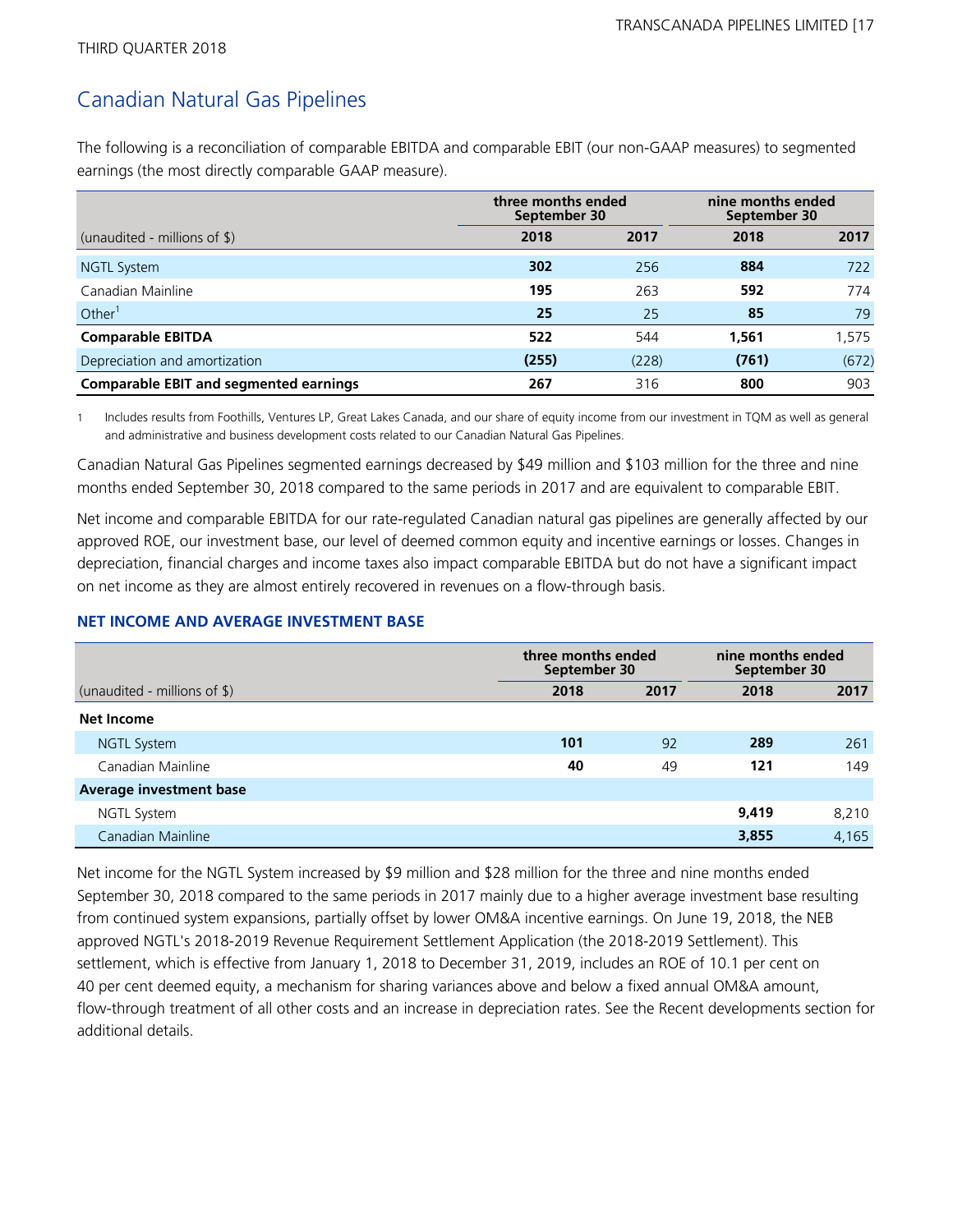Net income for the Canadian Mainline decreased by \$9 million and \$28 million for the three and nine months ended September 30, 2018 compared to the same periods in 2017 primarily due to incentive earnings recorded in 2017. Incentive earnings have not been recognized in 2018 pending an NEB decision on the 2018-2020 Tolls Review. As a result of the pending decision, the Canadian Mainline earnings to date reflect the last approved ROE of 10.1 per cent on 40 per cent deemed equity.

#### **DEPRECIATION AND AMORTIZATION**

Depreciation and amortization increased by \$27 million and \$89 million for the three and nine months ended September 30, 2018 compared to the same periods in 2017 mainly due to NGTL System facilities that were placed in service and an increase in the approved depreciation rates in the 2018-2019 Settlement.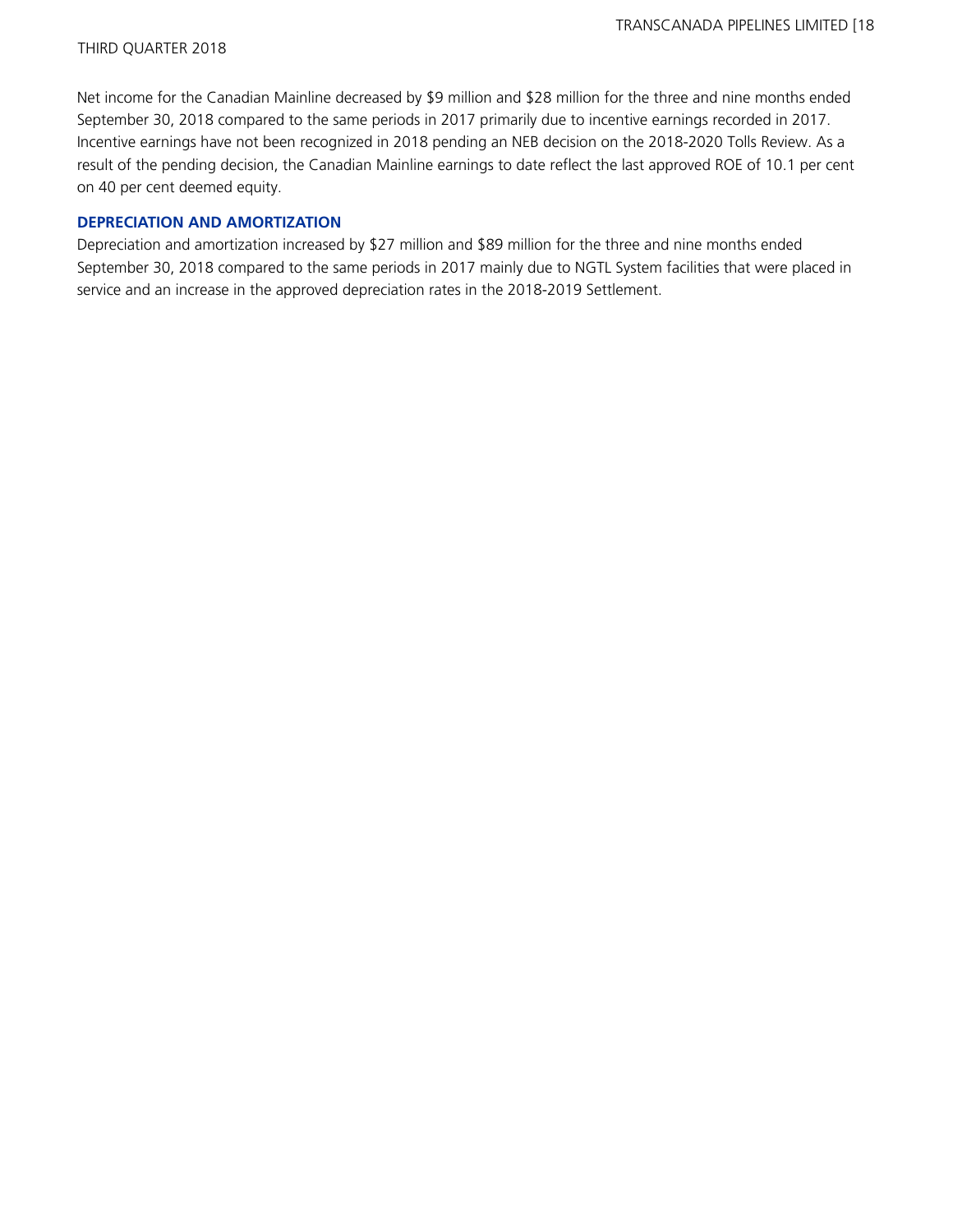# U.S. Natural Gas Pipelines

The following is a reconciliation of comparable EBITDA and comparable EBIT (our non-GAAP measures) to segmented earnings (the most directly comparable GAAP measure).

|                                                        | three months ended<br>September 30 |       | nine months ended<br>September 30 |       |  |
|--------------------------------------------------------|------------------------------------|-------|-----------------------------------|-------|--|
| (unaudited - millions of US\$, unless noted otherwise) | 2018                               | 2017  | 2018                              | 2017  |  |
| Columbia Gas                                           | 204                                | 125   | 637                               | 446   |  |
| <b>ANR</b>                                             | 111                                | 86    | 370                               | 301   |  |
| TC PipeLines, LP <sup>1,2,3</sup>                      | 30                                 | 28    | 102                               | 87    |  |
| Great Lakes <sup>4</sup>                               | 18                                 | 9     | 74                                | 49    |  |
| Midstream                                              | 42                                 | 27    | 101                               | 70    |  |
| Columbia Gulf                                          | 34                                 | 16    | 90                                | 55    |  |
| Other U.S. pipelines <sup>3,5</sup>                    | 19                                 | 14    | 50                                | 64    |  |
| Non-controlling interests <sup>6</sup>                 | 89                                 | 80    | 304                               | 266   |  |
| <b>Comparable EBITDA</b>                               | 547                                | 385   | 1,728                             | 1,338 |  |
| Depreciation and amortization                          | (130)                              | (116) | (380)                             | (340) |  |
| <b>Comparable EBIT</b>                                 | 417                                | 269   | 1,348                             | 998   |  |
| Foreign exchange impact                                | 128                                | 68    | 386                               | 311   |  |
| <b>Comparable EBIT</b> (Cdn\$)                         | 545                                | 337   | 1,734                             | 1,309 |  |
| Specific item:                                         |                                    |       |                                   |       |  |
| Integration and acquisition related costs - Columbia   |                                    |       |                                   | (10)  |  |
| <b>Segmented earnings (Cdn\$)</b>                      | 545                                | 337   | 1,734                             | 1,299 |  |

1 Results reflect our earnings from TC PipeLines, LP's ownership interests in GTN, Great Lakes, Iroquois, Northern Border, Bison, PNGTS, North Baja and Tuscarora, as well as general and administrative costs related to TC PipeLines, LP.

2 TC PipeLines, LP periodically conducts ATM equity issuances which decrease our ownership in TC PipeLines, LP. For the three months ended September 30, 2018, our ownership interest in TC PipeLines, LP was 25.5 per cent compared to 26.0 per cent for the same period in 2017. Our ownership interest for the nine months ended September 30, 2018, was 25.5 per cent compared to a range of 26.5 to 26.0 per cent for the same period in 2017.

3 TC PipeLines, LP acquired 49.34 per cent of our 50 per cent interest in Iroquois and our remaining 11.81 per cent interest in PNGTS on June 1, 2017.

4 Results reflect our 53.55 per cent direct interest in Great Lakes. The remaining 46.45 per cent is held by TC PipeLines, LP.

5 Results reflect earnings from our direct ownership interests in Crossroads, as well as Iroquois and PNGTS until June 1, 2017, and our effective ownership in Millennium and Hardy Storage, as well as general and administrative and business development costs related to our U.S. natural gas pipelines.

6 Results reflect earnings attributable to portions of TC PipeLines, LP, PNGTS (until June 1, 2017) and CPPL (until February 17, 2017) that we do not own.

U.S. Natural Gas Pipelines segmented earnings increased by \$208 million and \$435 million for the three and nine months ended September 30, 2018 compared to the same periods in 2017.

Segmented earnings for the nine months ended September 30, 2017 included a \$10 million pre-tax charge for integration and acquisition related costs associated with the Columbia acquisition. This amount has been excluded from our calculation of comparable EBIT. A weaker U.S. dollar in 2018 had a negative impact on the Canadian dollar equivalent segmented earnings from our U.S. operations compared to the same period in 2017, although the U.S. dollar was stronger in third quarter 2018 compared to the same period in 2017.

Earnings from our U.S. Natural Gas Pipelines operations are generally affected by contracted volume levels, volumes delivered and the rates charged as well as by the cost of providing services. Columbia Gas and ANR results are also affected by the contracting and pricing of their storage capacity and commodity sales.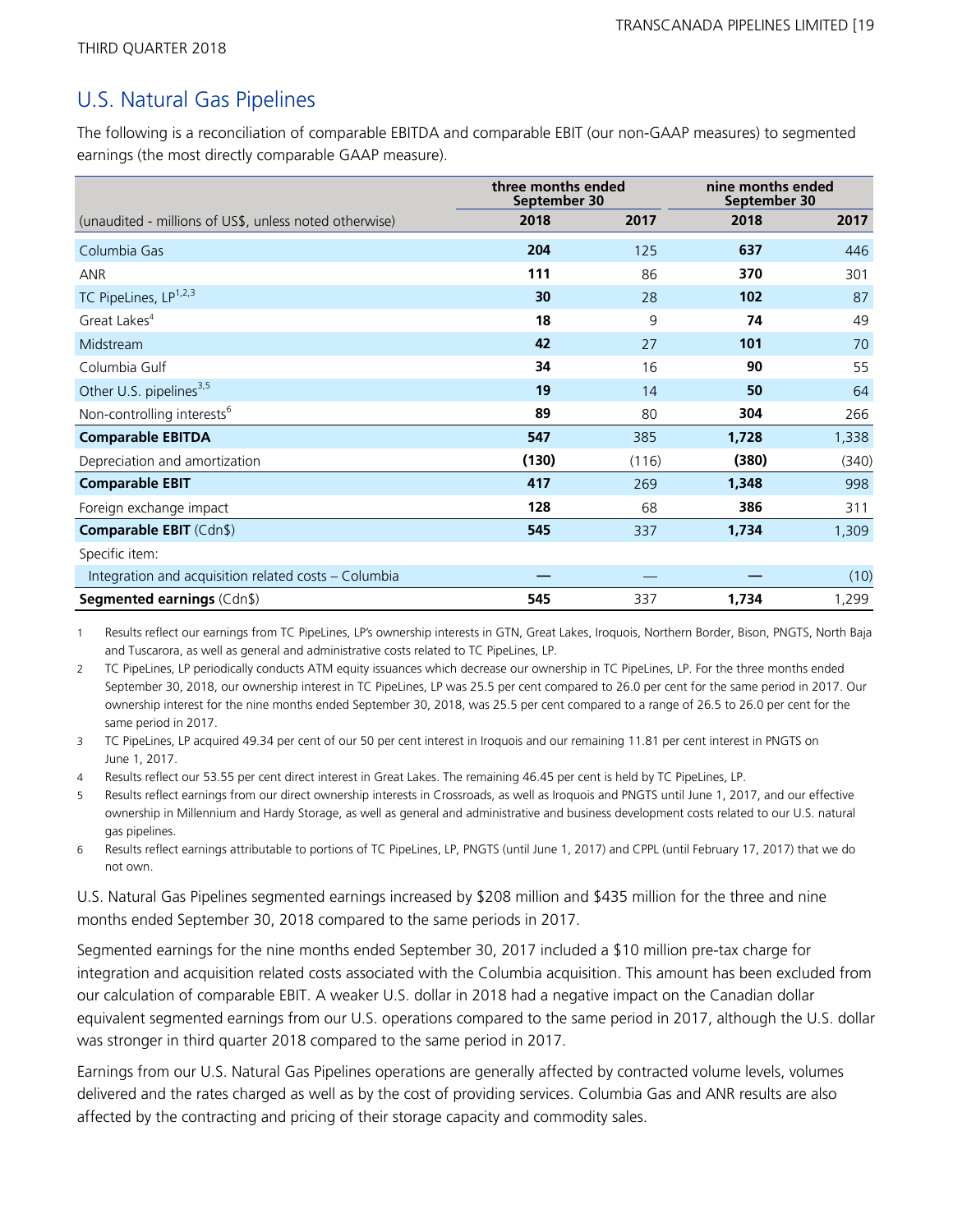Comparable EBITDA for U.S. Natural Gas Pipelines increased by US\$162 million and US\$390 million for the three and nine months ended September 30, 2018 compared to the same periods in 2017. This was primarily the net effect of:

- increased earnings from Columbia Gas and Columbia Gulf growth projects placed in service, additional contract sales on ANR and Great Lakes and improved commodity prices and throughput volumes in Midstream
- increased earnings due to the amortization of the net regulatory liabilities recognized in 2017, partially offset by a reduction in certain rates on Columbia Gas, as a result of U.S. Tax Reform
- a US\$10 million refund from GTN to its recourse rate customers as per the 2018 GTN Settlement. Refer to the 2018 FERC Actions section for additional details.

#### **DEPRECIATION AND AMORTIZATION**

Depreciation and amortization increased by US\$14 million and US\$40 million for the three and nine months ended September 30, 2018 compared to the same periods in 2017 mainly due to new projects placed in service.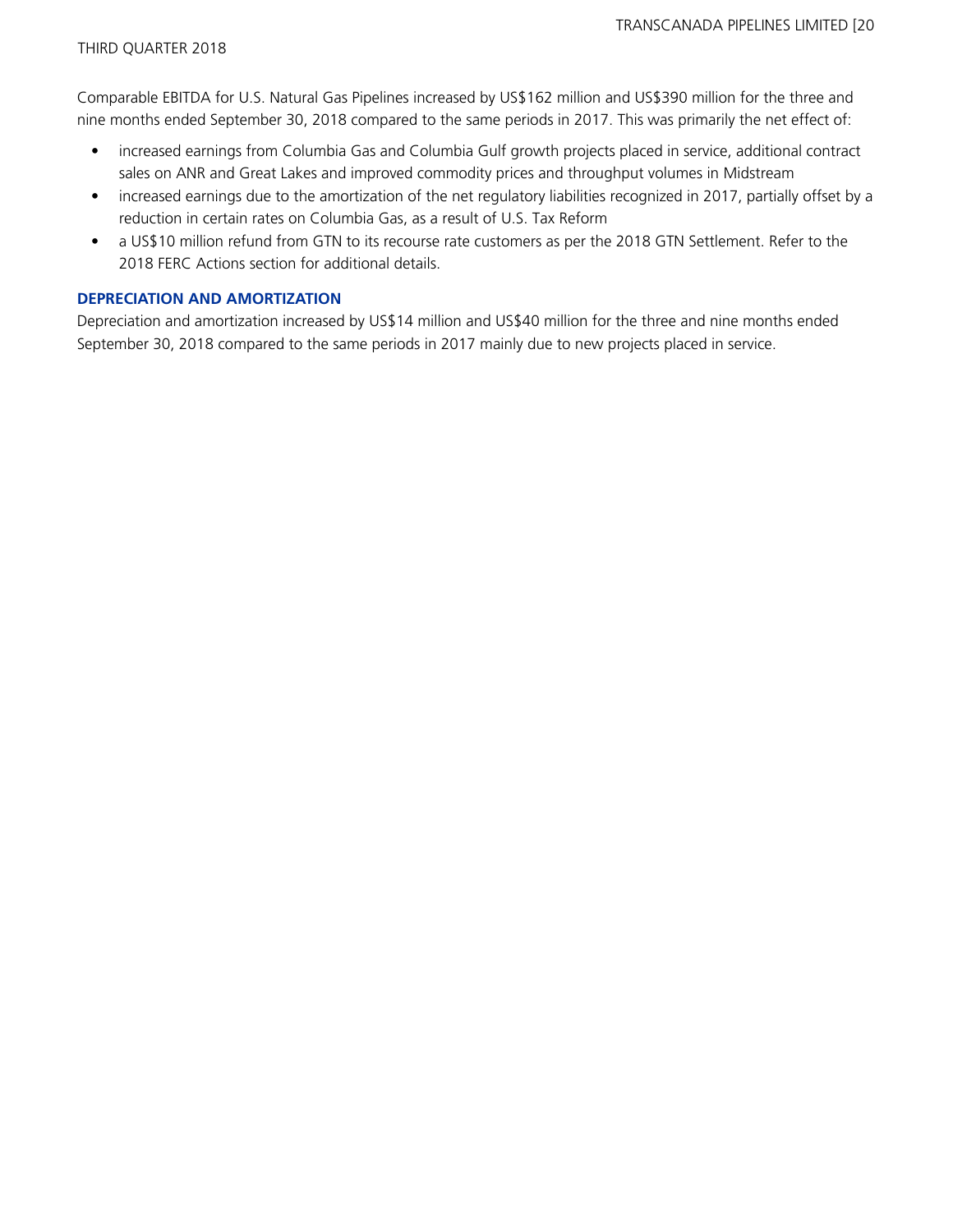# Mexico Natural Gas Pipelines

The following is a reconciliation of comparable EBITDA and comparable EBIT (our non-GAAP measures) to segmented earnings (the most directly comparable GAAP measure).

|                                                        | three months ended<br>September 30 |      | nine months ended<br>September 30 |      |  |
|--------------------------------------------------------|------------------------------------|------|-----------------------------------|------|--|
| (unaudited - millions of US\$, unless noted otherwise) | 2018                               | 2017 | 2018                              | 2017 |  |
| Topolobampo                                            | 42                                 | 39   | 128                               | 119  |  |
| Tamazunchale                                           | 33                                 | 29   | 96                                | 85   |  |
| Mazatlán                                               | 19                                 | 16   | 58                                | 49   |  |
| Guadalajara                                            | 18                                 | 17   | 53                                | 51   |  |
| Sur de Texas <sup>1</sup>                              | 4                                  | 3    | 14                                | 14   |  |
| Other                                                  |                                    | (10) | 4                                 | (10) |  |
| <b>Comparable EBITDA</b>                               | 116                                | 94   | 353                               | 308  |  |
| Depreciation and amortization                          | (19)                               | (18) | (56)                              | (54) |  |
| <b>Comparable EBIT</b>                                 | 97                                 | 76   | 297                               | 254  |  |
| Foreign exchange impact                                | 30                                 | 19   | 85                                | 79   |  |
| Comparable EBIT and segmented earnings (Cdn\$)         | 127                                | 95   | 382                               | 333  |  |

1 Represents equity income from our 60 per cent interest.

Mexico Natural Gas Pipelines segmented earnings increased by \$32 million and \$49 million for the three and nine months ended September 30, 2018 compared to the same periods in 2017 and are equivalent to comparable EBIT. Earnings from our Mexico operations are underpinned by long-term, stable, primarily U.S. dollar-denominated revenue contracts, and are affected by the cost of providing service. A weaker U.S. dollar in the first nine months of 2018 had a negative impact on Canadian dollar equivalent segmented earnings from our Mexico operations compared to the same period in 2017, although the U.S. dollar was stronger in third quarter 2018 compared to the same period in 2017.

Comparable EBITDA for Mexico Natural Gas Pipelines increased by US\$22 million and US\$45 million for the three and nine months ended September 30, 2018 compared to the same periods in 2017 as a result of:

- higher revenues from operations as a result of changes in timing of revenue recognition
- the impairment of our equity investment in TransGas in third quarter 2017.

#### **DEPRECIATION AND AMORTIZATION**

Depreciation and amortization remained largely consistent for the three and nine months ended September 30, 2018 compared to the same periods in 2017.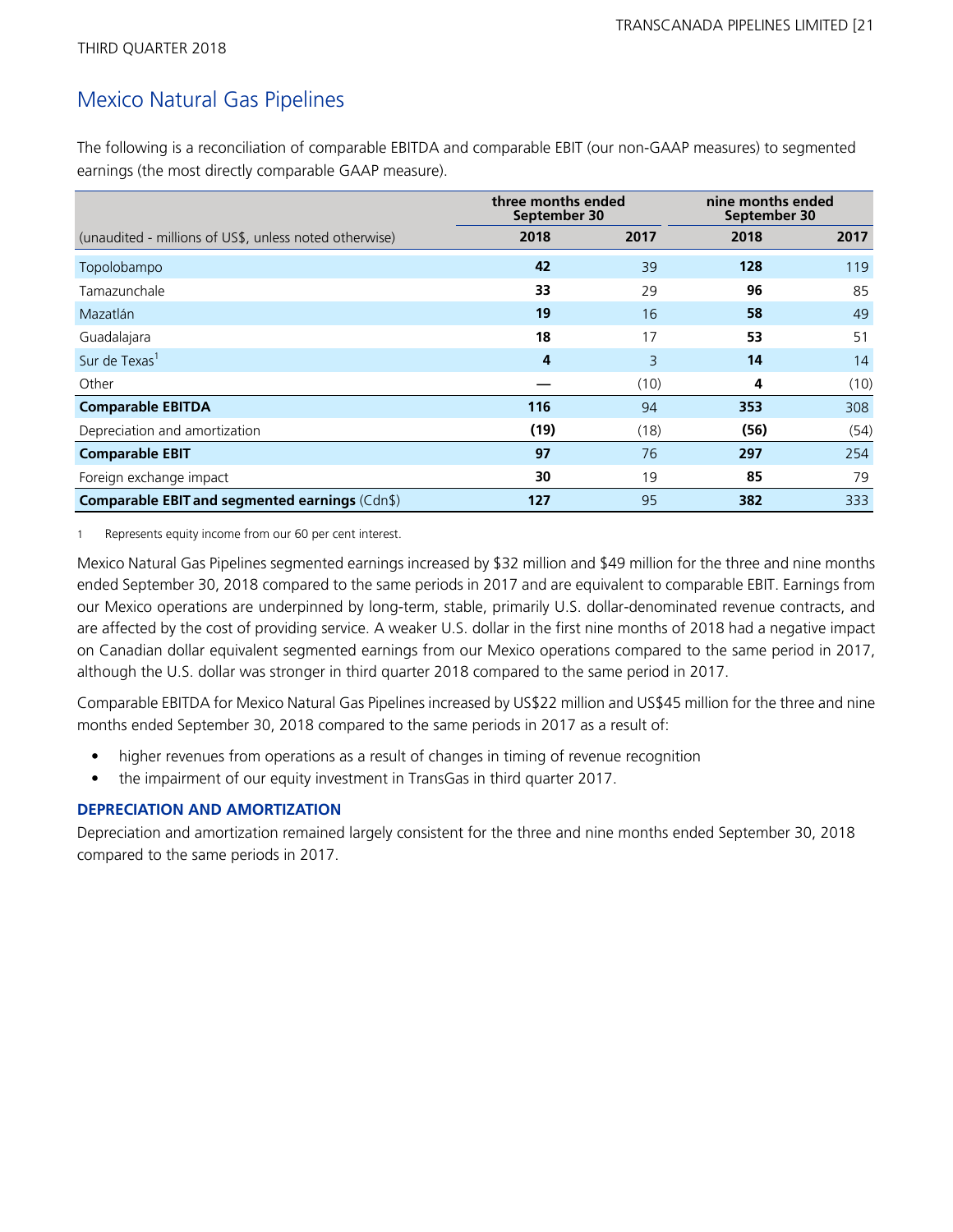# Liquids Pipelines

The following is a reconciliation of comparable EBITDA and comparable EBIT (our non-GAAP measures) to segmented earnings (the most directly comparable GAAP measure).

|                                                |      | three months ended<br>September 30 |       | nine months ended<br>September 30 |
|------------------------------------------------|------|------------------------------------|-------|-----------------------------------|
| (unaudited - millions of $\frac{1}{2}$ )       | 2018 | 2017                               | 2018  | 2017                              |
| Keystone Pipeline System                       | 350  | 302                                | 1,042 | 937                               |
| Intra-Alberta pipelines                        | 46   | 4                                  | 122   | 4                                 |
| Liquids marketing and other                    | 71   | (3)                                | 147   | 6                                 |
| <b>Comparable EBITDA</b>                       | 467  | 303                                | 1,311 | 947                               |
| Depreciation and amortization                  | (86) | (71)                               | (254) | (228)                             |
| <b>Comparable EBIT</b>                         | 381  | 232                                | 1,057 | 719                               |
| Specific items:                                |      |                                    |       |                                   |
| Keystone XL asset costs                        |      | (10)                               |       | (23)                              |
| Risk management activities                     | (65) | (19)                               | (10)  | (15)                              |
| <b>Segmented earnings</b>                      | 316  | 203                                | 1,047 | 681                               |
|                                                |      |                                    |       |                                   |
| <b>Comparable EBIT denominated as follows:</b> |      |                                    |       |                                   |
| Canadian dollars                               | 96   | 63                                 | 278   | 175                               |
| U.S. dollars                                   | 218  | 135                                | 605   | 416                               |
| Foreign exchange impact                        | 67   | 34                                 | 174   | 128                               |
|                                                | 381  | 232                                | 1,057 | 719                               |

Liquids Pipelines segmented earnings increased by \$113 million and \$366 million for the three and nine months ended September 30, 2018 compared to the same periods in 2017 and included the following specific items:

- pre-tax charges related to the maintenance of Keystone XL assets which were expensed in 2017 pending further advancement of the project. In 2018, Keystone XL expenditures are being capitalized
- unrealized losses from changes in the fair value of derivatives related to our liquids marketing business.

Liquids Pipelines earnings are generated primarily by providing pipeline capacity to shippers for fixed monthly payments that are not linked to actual throughput volumes. The Keystone Pipeline System also offers uncontracted capacity to the market on a spot basis which provides opportunities to generate incremental earnings. Our liquids marketing business provides customers with a variety of crude oil marketing services including transportation, storage, and crude oil supply, primarily transacted through the purchase and sale of crude oil.

Comparable EBITDA for Liquids Pipelines increased by \$164 million and \$364 million for the three and nine months ended September 30, 2018 compared to the same periods in 2017 and was the net effect of:

- contributions from intra-Alberta pipelines, Grand Rapids and Northern Courier, which began operations in the second half of 2017
- a higher contribution from liquids marketing activities
- higher contracted and uncontracted volumes on the Keystone Pipeline System
- foreign exchange impact on the Canadian dollar equivalent earnings from our U.S. operations.

#### **DEPRECIATION AND AMORTIZATION**

Depreciation and amortization increased by \$15 million and \$26 million for the three and nine months ended September 30, 2018 compared to the same periods in 2017 as a result of new facilities being placed in service.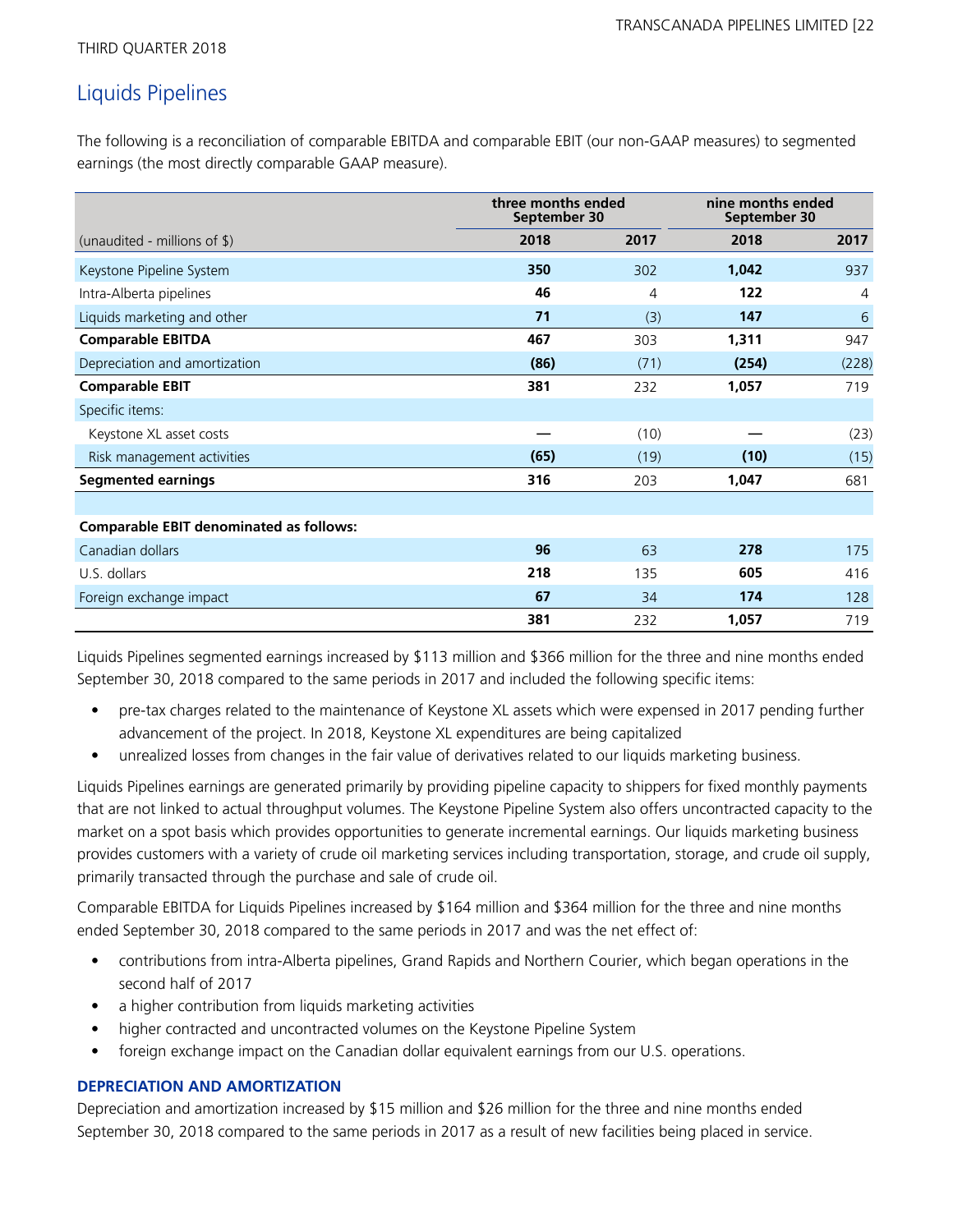# Energy

The following is a reconciliation of comparable EBITDA and comparable EBIT (our non-GAAP measures) to segmented earnings (the most directly comparable GAAP measure).

|                                                                       | three months ended<br>September 30 |      | nine months ended<br>September 30 |       |
|-----------------------------------------------------------------------|------------------------------------|------|-----------------------------------|-------|
| (unaudited - millions of Canadian \$, unless noted otherwise)         | 2018                               | 2017 | 2018                              | 2017  |
| Canadian Power                                                        |                                    |      |                                   |       |
| <b>Western Power</b>                                                  | 37                                 | 24   | 108                               | 77    |
| Eastern Power <sup>1</sup>                                            | 69                                 | 75   | 221                               | 252   |
| Bruce Power <sup>1</sup>                                              | 100                                | 91   | 245                               | 314   |
| U.S. Power $(US$)^2$                                                  |                                    | 22   |                                   | 108   |
| Foreign exchange impact on U.S. Power                                 |                                    | 7    |                                   | 34    |
| Natural Gas Storage and other                                         | 4                                  | 8    | 21                                | 40    |
| <b>Business Development</b>                                           | (3)                                | (3)  | (10)                              | (9)   |
| <b>Comparable EBITDA</b>                                              | 207                                | 224  | 585                               | 816   |
| Depreciation and amortization                                         | (27)                               | (39) | (92)                              | (118) |
| <b>Comparable EBIT</b>                                                | 180                                | 185  | 493                               | 698   |
| Specific items:                                                       |                                    |      |                                   |       |
| U.S. Northeast power marketing contracts                              | 12                                 |      | 5                                 |       |
| Net (loss)/gain on sales of U.S. Northeast power generation<br>assets |                                    | (12) |                                   | 469   |
| Risk management activities                                            | 31                                 | 64   | (34)                              | (87)  |
| <b>Segmented earnings</b>                                             | 223                                | 237  | 464                               | 1,080 |

1 Includes our share of equity income from our investments in Portlands Energy and Bruce Power.

2 In second quarter 2017, we completed the sales of our U.S. Northeast power generation assets.

Energy segmented earnings decreased by \$14 million and \$616 million for the three and nine months ended September 30, 2018 compared to the same periods in 2017 and included the following specific items:

- a gain of \$12 million and \$5 million for the three and nine months ended September 30, 2018 related to our U.S. Northeast power marketing contracts. The year-to-date amount includes a gain in first quarter 2018 on the sale of our retail contracts. These amounts have been excluded from Energy's comparable earnings effective January 1, 2018 as we do not consider the wind-down of the remaining contracts part of our underlying operations. The contract portfolio is scheduled to run-off through to mid-2020
- a net loss of \$12 million and a net gain of \$469 million before tax for the three and nine months ended September 30, 2017 related to the monetization of our U.S. Northeast power generation assets
- unrealized gains and losses from changes in the fair value of derivatives used to reduce our exposure to certain commodity price risks, as noted in the table below.

| <b>Risk management activities</b>                                  | three months ended<br>September 30 |      |      | nine months ended<br>September 30 |  |  |
|--------------------------------------------------------------------|------------------------------------|------|------|-----------------------------------|--|--|
| (unaudited - millions of \$, pre-tax)                              | 2018                               | 2017 | 2018 | 2017                              |  |  |
| Canadian Power                                                     |                                    |      |      |                                   |  |  |
| U.S. Power                                                         | 31                                 | 59   | (31) | (97)                              |  |  |
| Natural Gas Storage and Other                                      |                                    | 4    | (6)  |                                   |  |  |
| Total unrealized gains/(losses) from risk management<br>activities | 31                                 | 64   | (34) | (87)                              |  |  |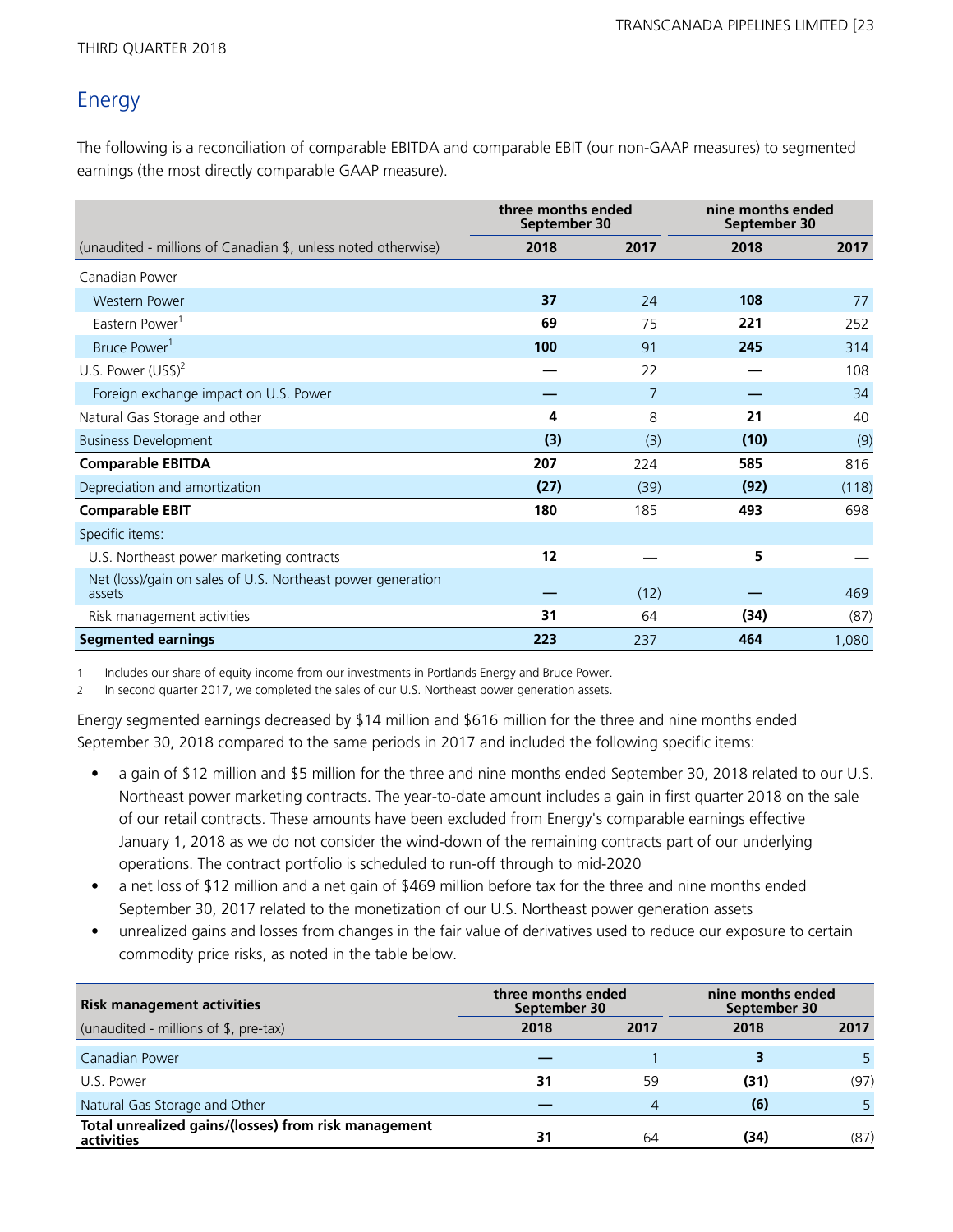Comparable EBITDA for Energy decreased by \$17 million and \$231 million for the three and nine months ended September 30, 2018 compared to the same periods in 2017 primarily due to the net effect of:

- lower earnings from U.S. Power mainly due to the sales of the U.S. Northeast power generation assets in second quarter 2017
- decreased Bruce Power year-to-date earnings primarily due to lower volumes resulting from higher outage days and lower results from contracting activities. Additional financial and operating information on Bruce Power is provided below
- lower Eastern Power results due to the sale of our Ontario solar assets in December 2017
- increased Western Power results due to higher realized margins on higher generation volumes
- decreased Natural Gas Storage results primarily due to lower realized natural gas storage price spreads.

#### **DEPRECIATION AND AMORTIZATION**

Depreciation and amortization decreased by \$12 million and \$26 million for the three and nine months ended September 30, 2018 compared to the same periods in 2017 primarily due to the sale of our Ontario solar assets in December 2017 as well as the cessation of depreciation on our Cartier Wind power facilities upon classification as held for sale on June 30, 2018.

### **BRUCE POWER**

The following reflects our proportionate share of the components of comparable EBITDA and comparable EBIT.

|                                                                       | three months ended<br>September 30 |       | nine months ended<br>September 30 |        |
|-----------------------------------------------------------------------|------------------------------------|-------|-----------------------------------|--------|
| (unaudited - millions of \$, unless noted otherwise)                  | 2018                               | 2017  | 2018                              | 2017   |
| Equity income included in comparable EBITDA and EBIT<br>comprised of: |                                    |       |                                   |        |
| Revenues                                                              | 397                                | 383   | 1,153                             | 1,212  |
| Operating expenses                                                    | (204)                              | (205) | (640)                             | (638)  |
| Depreciation and other                                                | (93)                               | (87)  | (268)                             | (260)  |
| Comparable EBITDA and $EBIT^1$                                        | 100                                | 91    | 245                               | 314    |
| <b>Bruce Power – other information</b>                                |                                    |       |                                   |        |
| Plant availability <sup>2</sup>                                       | 89%                                | 86%   | 88%                               | 89%    |
| Planned outage days                                                   | 30                                 | 81    | 180                               | 178    |
| Unplanned outage days                                                 | 43                                 | 19    | 77                                | 39     |
| Sales volumes (GWh) <sup>1</sup>                                      | 6,087                              | 5,801 | 17,810                            | 18,093 |
| Realized sales price per MWh <sup>3</sup>                             | \$67                               | \$67  | \$67                              | \$67   |

1 Represents our 48.3 per cent (2017 – 48.4 per cent) ownership interest in Bruce Power. Sales volumes include deemed generation.

2 The percentage of time the plant was available to generate power, regardless of whether it was running.

3 Calculation based on actual and deemed generation. Realized sales prices per MWh includes realized gains and losses from contracting activities and cost flow-through items. Excludes unrealized gains and losses on contracting activities and non-electricity revenues.

Planned outage work on Unit 1 and Unit 4 was completed in the first half of 2018. Planned maintenance on Unit 8 began in September 2018 and is scheduled to be completed in fourth quarter 2018. Planned maintenance is expected to begin on Unit 3 in fourth quarter 2018 and continue into early 2019. The overall average plant availability percentage in 2018 is expected to be in the high 80 per cent range.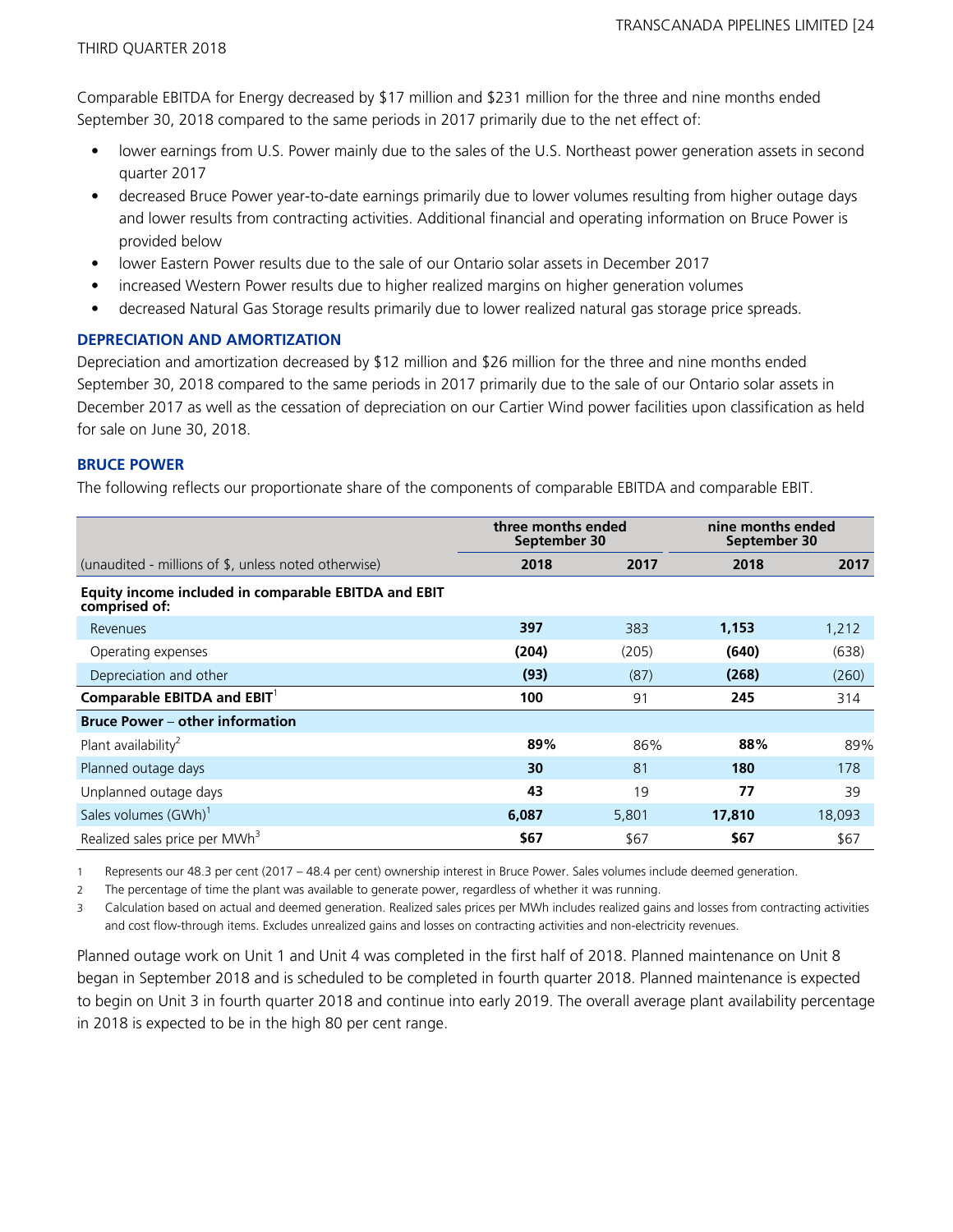# Corporate

The following is a reconciliation of comparable EBITDA and comparable EBIT (our non-GAAP measures) to segmented losses (the most directly comparable GAAP measure).

|                                                                  | three months ended<br>September 30 |      | nine months ended<br>September 30 |       |
|------------------------------------------------------------------|------------------------------------|------|-----------------------------------|-------|
| (unaudited - millions of $\$\$ )                                 | 2018                               | 2017 | 2018                              | 2017  |
| <b>Comparable EBITDA and EBIT</b>                                | (8)                                | (4)  | (25)                              | (20)  |
| Specific items:                                                  |                                    |      |                                   |       |
| Foreign exchange (loss)/gain – inter-affiliate loan <sup>1</sup> | (60)                               |      | (52)                              | (1)   |
| Integration and acquisition related costs - Columbia             |                                    | (32) |                                   | (81)  |
| <b>Segmented losses</b>                                          | (68)                               | (29) | (77)                              | (102) |

1 Reported in Income from equity investments in our Corporate segment.

Corporate segmented losses increased by \$39 million and decreased by \$25 million for the three and nine months ended September 30, 2018 compared to the same periods in 2017. These results included the following specific items that have been excluded from comparable EBIT:

- foreign exchange losses and gains on a peso-denominated inter-affiliate loan to the Sur de Texas project for our proportionate share of the affiliate's project financing. There are corresponding foreign exchange gains and losses included in Interest income and other on the inter-affiliate loan receivable which fully offset these amounts
- in 2017, integration related costs associated with the acquisition of Columbia.

### **OTHER INCOME STATEMENT ITEMS**

#### **Interest expense**

|                                                             | three months ended<br>September 30 |       | nine months ended<br>September 30 |          |  |
|-------------------------------------------------------------|------------------------------------|-------|-----------------------------------|----------|--|
| (unaudited - millions of $\frac{1}{2}$ )                    | 2018                               | 2017  | 2018                              | 2017     |  |
| Interest on long-term debt and junior subordinated<br>notes |                                    |       |                                   |          |  |
| Canadian dollar-denominated                                 | (142)                              | (130) | (407)                             | (356)    |  |
| U.S. dollar-denominated                                     | (335)                              | (314) | (981)                             | (954)    |  |
| Foreign exchange impact                                     | (103)                              | (79)  | (283)                             | (293)    |  |
|                                                             | (580)                              | (523) | (1,671)                           | (1,603)  |  |
| Other interest and amortization expense                     | (61)                               | (47)  | (158)                             | (124)    |  |
| Capitalized interest                                        | 33                                 | 49    | 89                                | 150      |  |
| Interest expense included in comparable earnings            | (608)                              | (521) | (1,740)                           | (1, 577) |  |
| Specific Item:                                              |                                    |       |                                   |          |  |
| Risk management activities                                  |                                    | (1)   |                                   | (1)      |  |
| Interest expense                                            | (608)                              | (522) | (1,740)                           | (1, 578) |  |

Interest expense increased by \$86 million and \$162 million for the three and nine months ended September 30, 2018 compared to the same periods in 2017 and primarily reflects the net effect of:

- long-term debt and junior subordinated notes issuances, net of maturities
- lower capitalized interest primarily due to the completion of Grand Rapids and Northern Courier in the second half of 2017, partially offset by ongoing construction at Napanee and the recommencement of capitalization of Keystone XL costs in 2018
- higher related party debt financing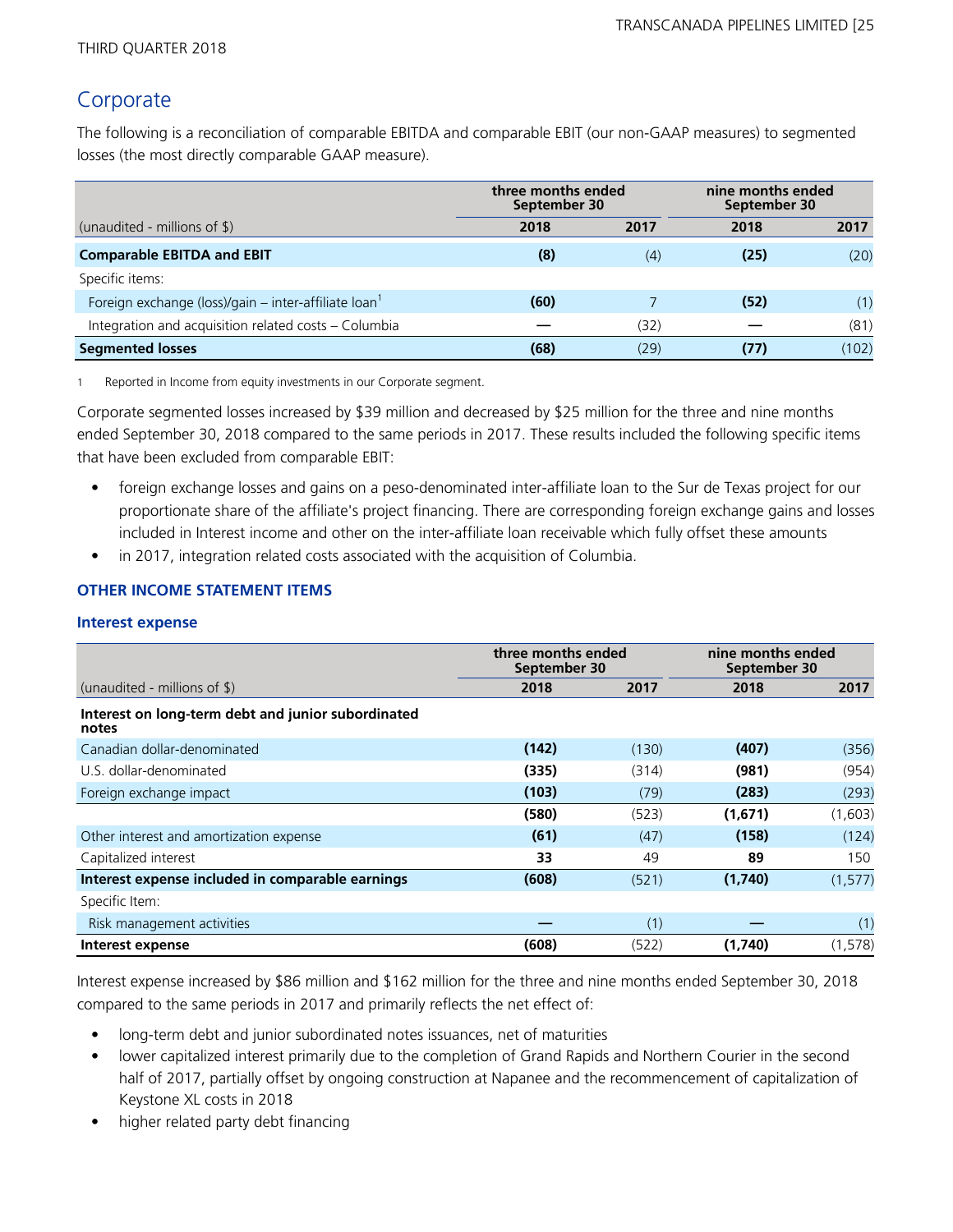- final repayment of the Columbia acquisition bridge facilities in June 2017 resulting in lower interest and debt amortization expense
- foreign exchange impact on translation of U.S. dollar-denominated interest.

#### **Allowance for funds used during construction**

|                                              |      | three months ended<br>September 30 |      | nine months ended<br>September 30 |  |
|----------------------------------------------|------|------------------------------------|------|-----------------------------------|--|
| (unaudited - millions of $\frac{1}{2}$ )     | 2018 | 2017                               | 2018 | 2017                              |  |
| Canadian dollar-denominated                  | 27   | 44                                 | 68   | 149                               |  |
| U.S. dollar-denominated                      | 91   | 81                                 | 230  | 168                               |  |
| Foreign exchange impact                      | 29   | 20                                 | 67   | 50                                |  |
| Allowance for funds used during construction | 147  | 145                                | 365  | 367                               |  |

AFUDC increased by \$2 million and decreased by \$2 million for the three and nine months ended September 30, 2018 compared to the same periods in 2017.

The decrease in Canadian dollar-denominated AFUDC is primarily due to the October 2017 decision not to proceed with the Energy East pipeline project and completion of various expansion programs in first quarter 2018.

The increase in U.S. dollar-denominated AFUDC is primarily due to additional investment in and higher AFUDC rates on Columbia Gas and Columbia Gulf growth projects and continued investment in Mexico projects, partially offset by the commercial in-service of Leach Xpress and Cameron Access in first quarter 2018.

#### **Interest income and other**

|                                                              | three months ended<br>September 30 |      | nine months ended<br>September 30 |      |  |
|--------------------------------------------------------------|------------------------------------|------|-----------------------------------|------|--|
| (unaudited - millions of $\frac{1}{2}$ )                     | 2018                               | 2017 | 2018                              | 2017 |  |
| Interest income and other included in comparable<br>earnings | 47                                 | 57   | 164                               | 102  |  |
| Specific items:                                              |                                    |      |                                   |      |  |
| Foreign exchange gain/(loss) – inter-affiliate loan          | 60                                 | (7)  | 52                                |      |  |
| Risk management activities                                   | 60                                 | 33   | (79)                              | 89   |  |
| Interest income and other                                    | 167                                | 83   | 137                               | 192  |  |

Interest income and other increased by \$84 million for the three months ended September 30, 2018 compared to the same period in 2017 and was primarily the net effect of:

- higher interest income and a \$60 million foreign exchange gain compared to a \$7 million loss in 2017 related to an inter-affiliate loan receivable from the Sur de Texas joint venture. The corresponding interest expense and foreign exchange loss are reflected in Income from equity investments in the Mexico Natural Gas Pipelines and Corporate segments, respectively. The offsetting currency-related gain and loss amounts are excluded from comparable earnings
- higher unrealized gains on risk management activities in 2018 compared to 2017. These amounts have been excluded from comparable earnings
- realized losses in 2018 compared to realized gains in 2017 on derivatives used to manage our net exposure to foreign exchange rate fluctuations on U.S. dollar-denominated income
- income of \$10 million recognized in 2017 on termination of the PRGT project, related to the recovery of carrying costs.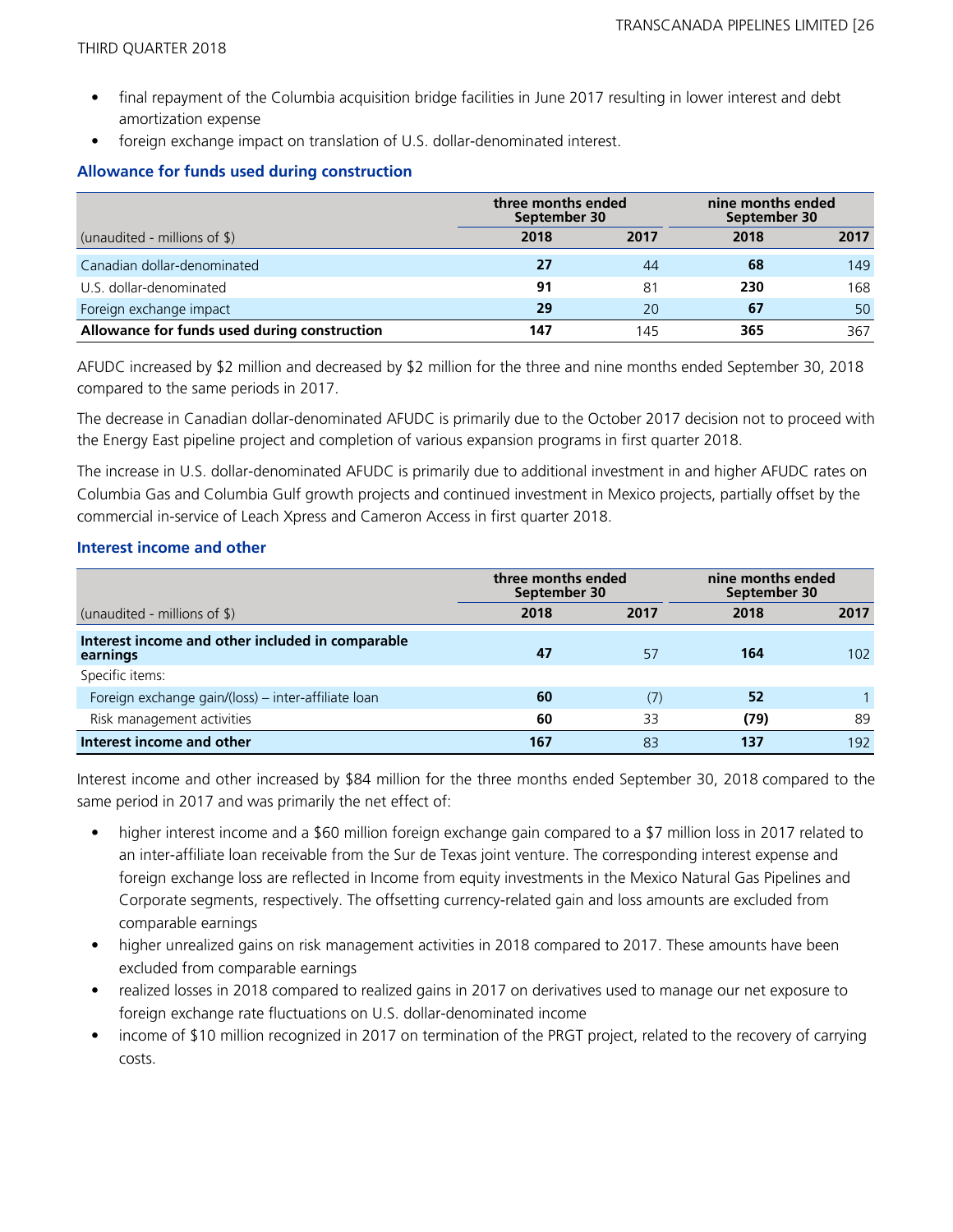Interest income and other decreased by \$55 million for the nine months ended September 30, 2018 compared to the same period in 2017 and was primarily the net effect of:

- higher interest income and a \$52 million foreign exchange gain related to an inter-affiliate loan receivable from the Sur de Texas joint venture. The corresponding interest expense and foreign exchange loss are reflected in Income from equity investments in the Mexico Natural Gas Pipelines and Corporate segments, respectively. The offsetting currency-related gain and loss amounts are excluded from comparable earnings
- unrealized losses on risk management activities in 2018 compared to unrealized gains in 2017. These amounts have been excluded from comparable earnings
- income of \$20 million related to reimbursement of Coastal GasLink (CGL) project costs in 2017
- income of \$10 million recognized in 2017, on termination of the PRGT project, related to the recovery of carrying costs.

|                                                                | three months ended<br>September 30 |                | nine months ended<br>September 30 |                |
|----------------------------------------------------------------|------------------------------------|----------------|-----------------------------------|----------------|
| (unaudited - millions of $\frac{1}{2}$ )                       | 2018                               | 2017           | 2018                              | 2017           |
| Income tax expense included in comparable earnings             | (99)                               | (160)          | (403)                             | (593)          |
| Specific items:                                                |                                    |                |                                   |                |
| U.S. Northeast power marketing contracts                       | (4)                                |                | (2)                               |                |
| Integration and acquisition related costs - Columbia           |                                    | 2              |                                   | 22             |
| Keystone XL asset costs                                        |                                    | $\overline{2}$ |                                   | $\overline{4}$ |
| Net gain on sales of U.S. Northeast power generation<br>assets |                                    |                |                                   | (226)          |
| Keystone XL income tax recoveries                              |                                    |                |                                   | $\overline{7}$ |
| Risk management activities                                     | (8)                                | (29)           | 33                                | 17             |
| Income tax expense                                             | (111)                              | (185)          | (372)                             | (769)          |

#### **Income tax expense**

Income tax expense included in comparable earnings decreased by \$61 million and \$190 million for the three and nine months ended September 30, 2018 compared to the same periods in 2017. This was primarily due to lower income tax rates as a result of U.S. Tax Reform and lower flow-through income taxes in Canadian rate-regulated pipelines, partially offset by higher comparable earnings before income taxes.

#### **Net income attributable to non-controlling interests**

|                                                      | three months ended<br>September 30 |      |       | nine months ended<br>September 30 |  |
|------------------------------------------------------|------------------------------------|------|-------|-----------------------------------|--|
| (unaudited - millions of $\$\)$                      | 2018                               | 2017 | 2018  | 2017                              |  |
| Net income attributable to non-controlling interests | (59)                               | (44) | (229) | (189)                             |  |

Net income attributable to non-controlling interests increased by \$15 million and \$40 million for the three and nine months ended September 30, 2018 compared to the same periods in 2017 primarily due to higher earnings in TC PipeLines, LP. Higher net income attributable to non-controlling interests for the nine months ended September 30, 2018 was partially offset by our acquisition of the remaining outstanding publicly held common units of CPPL in February 2017.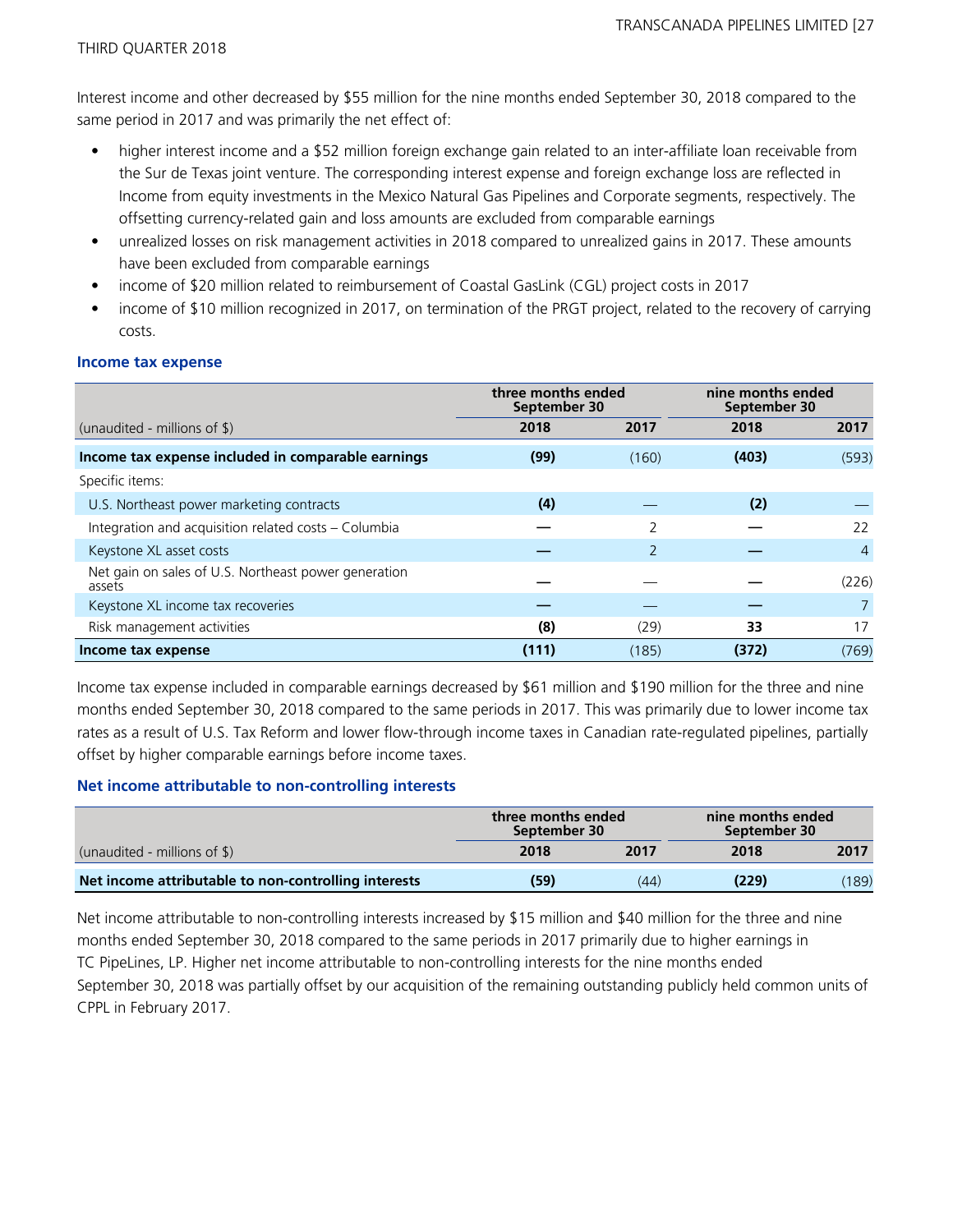# Recent developments

## CANADIAN NATURAL GAS PIPELINES

### **Coastal GasLink Pipeline Project**

On October 2, 2018, we announced that we will proceed with construction of the CGL pipeline project following the LNG Canada joint venture participants' announcement that they have reached a positive FID to build the LNG Canada natural gas liquefaction facility in Kitimat, B.C. CGL will provide the natural gas supply to the LNG Canada facility and is underpinned by 25-year TSAs (with additional renewal provisions) with the LNG Canada participants. CGL is a 670 km (420 miles) pipeline with an initial capacity of approximately 2.2 PJ/d (2.1 Bcf/d) with potential expansion capacity up to 5.4PJ/d (5.0 Bcf/d). All necessary regulatory permits have been received to allow us to proceed with construction activities which are expected to begin in January 2019, with a planned in-service date in 2023. CGL has signed project and community agreements with all 20 elected Indigenous bands along the pipeline route, confirming strong support from Indigenous communities across the province of B.C.

On July 30, 2018, an individual asked the NEB to consider whether the CGL pipeline should be federally regulated by the NEB. On October 22, 2018, the NEB advised that it would consider the question of jurisdiction. In the same letter, the NEB set a process to determine whether the individual who raised the question has standing, and to decide on the standing of any other interested parties. The process to consider the jurisdiction question is to be determined and the permits to construct remain valid.

The capital cost estimate is \$6.2 billion with the majority of the construction spend occurring in 2020 and 2021. Subject to terms and conditions, differences between the estimated capital cost and final cost of the project will be recovered in future pipeline tolls. As part of the CGL funding plan, we intend to explore joint venture partners and project financing for the project.

The total capital cost includes pre-development costs to date of approximately \$470 million. In accordance with provisions in the agreements with the LNG Canada joint venture participants, to date, four parties have elected to reimburse us for their share of pre-development costs, totaling \$399 million of cost reimbursement, with payments due by November 30, 2018.

### **NGTL System**

### **2022 NGTL System Expansion Program**

On October 31, 2018, we announced the NGTL 2022 Expansion Program to meet capacity requirements for incremental firm receipt and intra-basin delivery services to commence in November 2021 and April 2022. This \$1.5 billion expansion of the NGTL System consists of approximately 197 km (122 miles) of new pipeline, three compressor units, meter stations and associated facilities. Applications for approvals to construct and operate the facilities are expected to be filed with the NEB in second quarter 2019 and, pending receipt of regulatory approvals, construction would start as early as third quarter 2020.

### **2021 NGTL System Expansion Program Application**

On June 20, 2018, we filed an application with the NEB for approval to construct and operate the 2021 Expansion Program. The program, with an estimated capital cost of \$2.3 billion, consists of approximately 344 km (214 miles) of new pipeline, three compressors and a control valve. The expansion is required to accept increasing supply from the west side of the system and deliver gas to increasing market demand on the east side of the system. The anticipated in-service date for the expansion is the first half of 2021.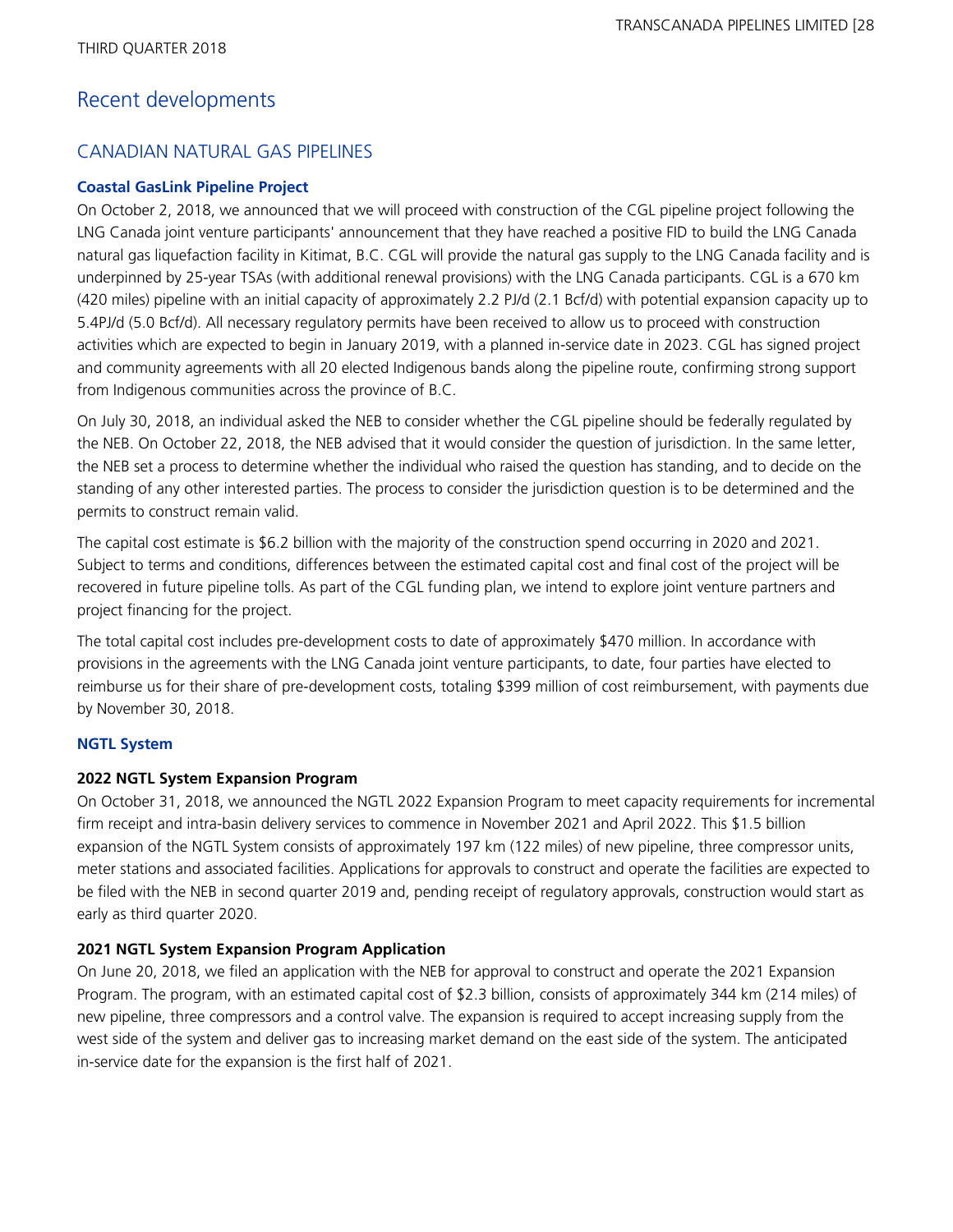#### **North Montney Project Approval**

In July 2018, the NEB issued an amending order, following Federal government approval of our application, to the existing North Montney project approvals to remove the condition requiring a positive FID for the Pacific Northwest LNG project prior to commencement of construction.

The North Montney project consists of approximately 206 km (128 miles) of new pipeline, three compressor units and 14 meter stations. The current estimated project cost has increased by \$0.2 billion to \$1.6 billion mainly due to construction schedule delays and an increase in market-dependent construction costs.

The NEB directed NGTL to seek approval for a revised tolling methodology for the project following a provisional period defined as one year after the receipt of the Federal government decision, or otherwise impose stand-alone tolling as a default. NGTL is working with its shippers to address this requirement and is confident an appropriate tolling mechanism can be achieved.

The first phase of the project is anticipated to be in service by fourth quarter 2019 and the second phase by second quarter 2020.

### **Other Projects**

Our 2019 capital program has increased by approximately \$0.2 billion primarily due to higher construction costs related to the Saddle West project.

On April 9, 2018, we announced that the Sundre Crossover project was placed in service. The \$100 million pipeline project increases NGTL System capacity at our Alberta / B.C. export delivery point by approximately 245 TJ/d (228 MMcf/d), enhancing connectivity to key downstream markets in the Pacific Northwest and California.

On April 2, 2018, we announced that the Northwest Mainline Loop-Boundary Lake project was placed in service. The \$160 million project added approximately 230 km (143 miles) of new pipeline along with compression facilities and increased the NGTL System capacity by approximately 535 TJ/d (500 MMcf/d).

On March 20, 2018, we announced the successful completion of an open season for additional expansion capacity at the Empress / McNeill Export Delivery Point for service expected to commence in November 2021. The offering of 300 TJ/d (280 MMcf/d) was oversubscribed, with an average awarded contract term of approximately 22 years. The facilities and capital requirements for the expansion are estimated to be approximately \$0.1 billion.

### **NGTL 2018-2019 Revenue Requirement Settlement Approval**

On June 19, 2018, the NEB approved the 2018-2019 Settlement, as filed, for final 2018 tolls. The 2018-2019 Settlement fixes ROE at 10.1 per cent on 40 per cent deemed equity and increases the composite depreciation rate from 3.18 per cent to 3.45 per cent. OM&A costs are fixed at \$225 million for 2018 and \$230 million for 2019 with a 50/50 sharing mechanism for any variances between the fixed amounts and actual OM&A costs. All other costs, including pipeline integrity expenses and emissions costs, are treated as flow-through expenses.

### **Canadian Mainline**

#### **Canadian Mainline 2018-2020 Toll Review**

On October 9, 2018, we concluded the written hearing process for the Canadian Mainline 2018-2020 toll review with the filing of our reply evidence to the NEB. We have requested a decision by December 31, 2018.

#### **Maple Compressor Expansion Project**

On April 27, 2018, we received NEB approval to proceed with construction of this approximate \$110 million compressor unit addition project. Work continues as planned to meet a November 1, 2019 in-service date.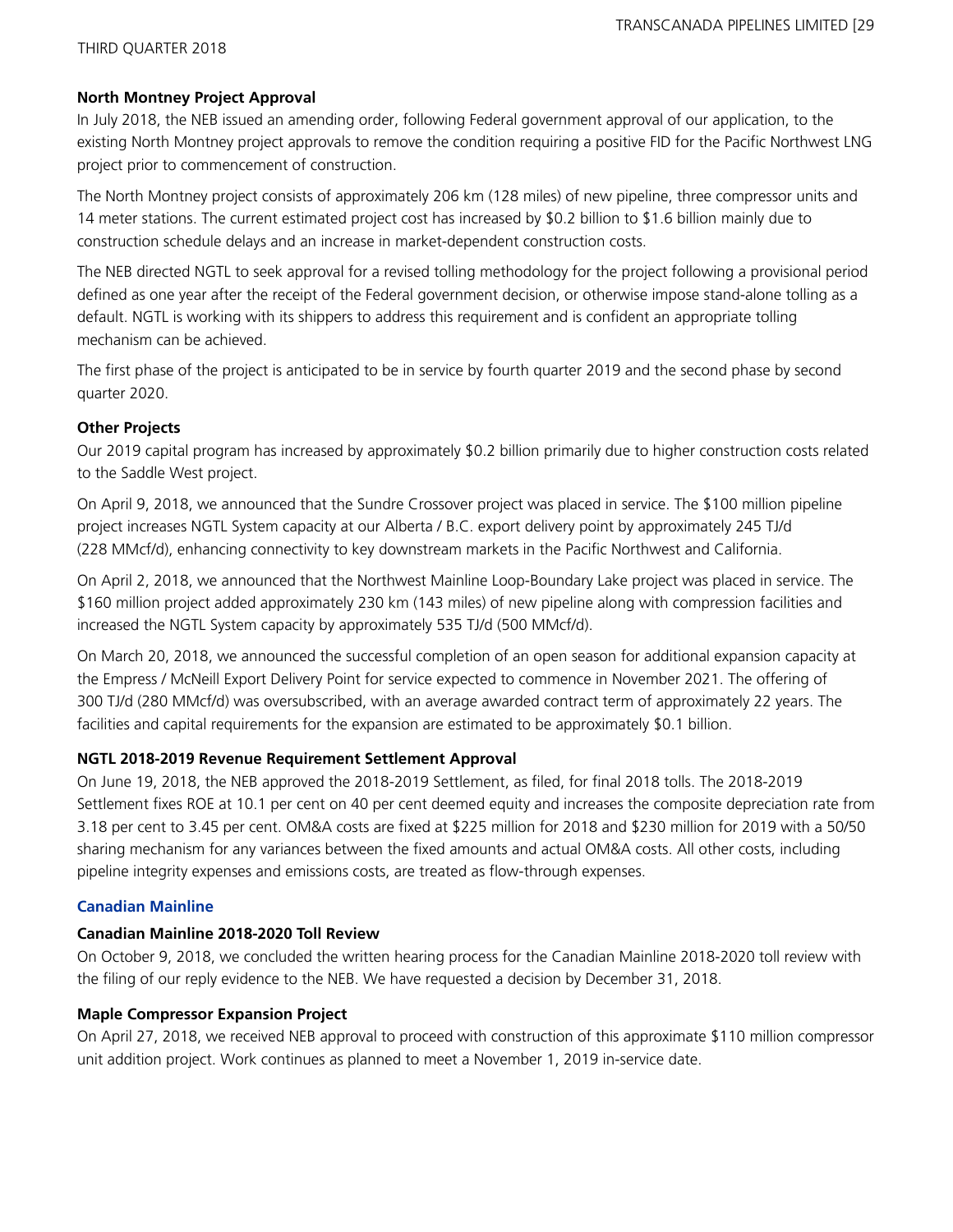## U.S. NATURAL GAS PIPELINES

#### **Nixon Ridge**

On June 7, 2018, a natural gas pipeline rupture on Columbia Gas occurred on Nixon Ridge in Marshall County, West Virginia. Emergency response procedures were enacted and the segment of impacted pipeline was isolated shortly thereafter. There were no injuries involved with this incident and no material damage to surrounding structures. The pipeline was placed back in service on July 15, 2018. The preliminary investigation, as noted in the PHMSA Proposed Safety Order, suggests that the rupture was a result of land subsidence. The investigation remains ongoing and we are fully cooperating with PHMSA to determine the root cause of the incident. We do not expect this event to have a significant impact on our financial results.

### **Cameron Access**

The Cameron Access project, a Columbia Gulf project designed to transport approximately 0.9 PJ/d (0.8 Bcf/d) of gas supply to the Cameron LNG export terminal in Louisiana, was placed in service on March 13, 2018.

### **WB XPress and Mountaineer XPress**

The Western Build of the WB Xpress (WBX) project was placed into service on October 5, 2018. The Eastern Build of WBX remains to be completed, as planned, in fourth quarter 2018. In first quarter 2018, estimated project costs were revised upwards to US\$0.9 billion for WBX and US\$3.0 billion for MXP. These increases, primarily in MXP, reflect the impact of delays of various regulatory approvals from FERC and other agencies, increased contractor construction costs due to unusually high demand for construction resources in the region, and modifications to contractor work plans to mitigate construction delays associated with these impacts. Unusually high instances of inclement weather throughout construction has placed continued cost and schedule pressures on these projects.

### **U.S. Pipelines Rate Settlements**

In February 2018, FERC approved the 2017 Great Lakes Rate Settlement and the 2017 Northern Border Rate Settlement, both of which were uncontested. The rates established under both of these settlements are subject to change upon the final outcome of the filings in response to the 2018 FERC Actions.

In October 2018, GTN filed with FERC an uncontested settlement with its customers. Refer to the 2018 FERC Actions for additional detail.

## MEXICO NATURAL GAS PIPELINES

#### **Topolobampo**

On June 29, 2018, the Topolobampo pipeline was placed in service. The 560 km (348 miles) pipeline provides capacity of 720 TJ/d (670 MMcf/d), receiving natural gas from upstream pipelines near El Encino, in the state of Chihuahua, and delivering to points along the pipeline route including our Mazatlán pipeline at El Oro, in the state of Sinaloa. Under the force majeure terms of the TSA, we began collecting and recognizing revenue from the original TSA service commencement date of July 2016.

### **Sur de Texas**

Offshore construction was completed in May 2018 and the project continues to progress toward an anticipated in-service date at the end of 2018. An amending agreement has been signed with the CFE that recognizes force majeure events and the commencement of payments of fixed capacity charges beginning October 31, 2018.

### **Tula and Villa de Reyes**

The CFE has approved the recognition of force majeure events for both of these pipelines, including the continuation of the payment of fixed capacity charges to us that began in first quarter 2018. Construction for the Villa de Reyes project is ongoing and is anticipated to be in service by the second half of 2019.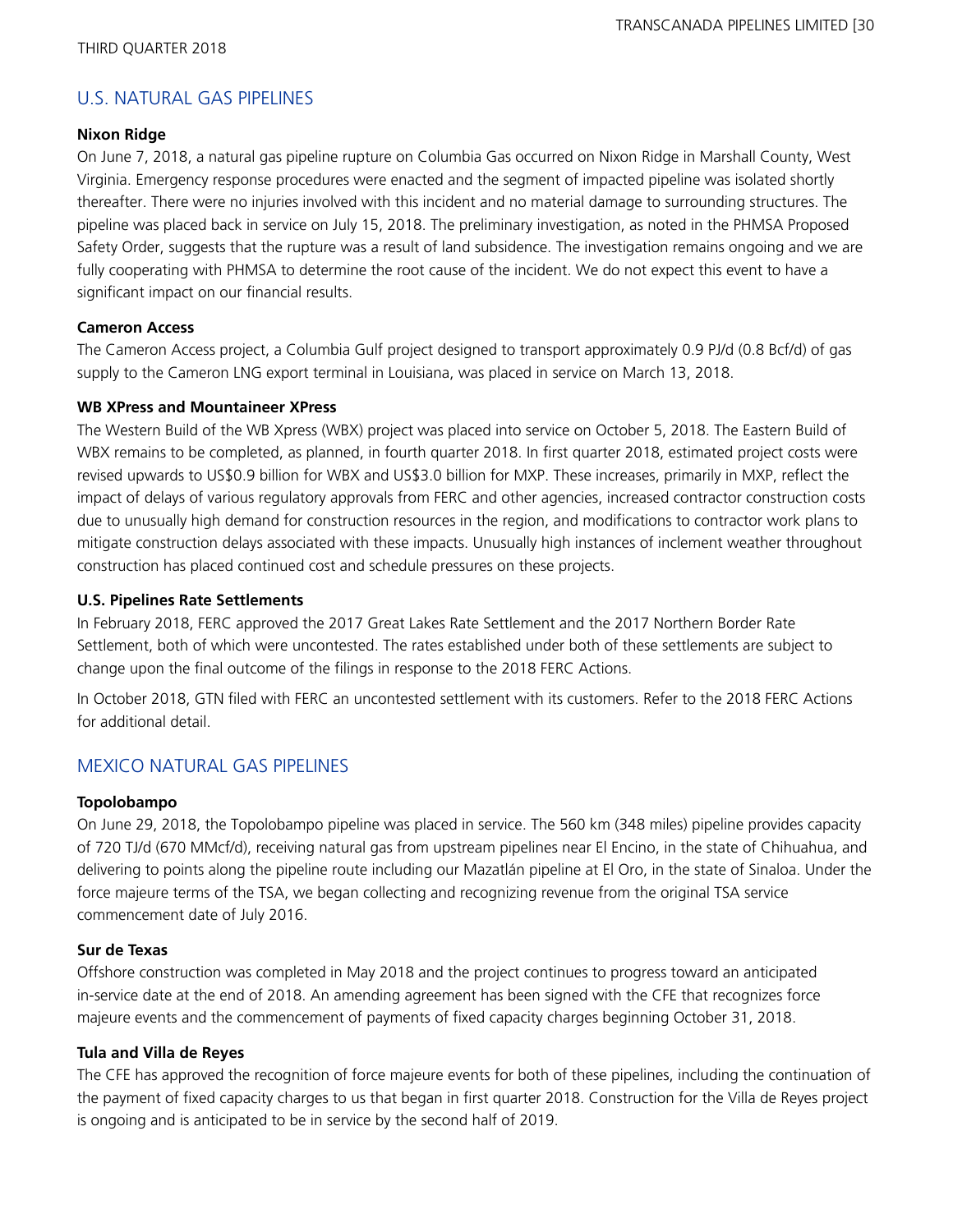## LIQUIDS PIPELINES

#### **Keystone XL**

In December 2017, an appeal to Nebraska's Court of Appeals was filed by intervenors after the Nebraska PSC issued an approval of an alternative route for the Keystone XL project in November 2017. In March 2018, the Nebraska Supreme Court, on its own motion, agreed to bypass the Court of Appeals and directly hear the appeal case against the PSC's alternative route. Legal briefs on the appeal were submitted in May 2018 and oral argument before the Nebraska Supreme Court has been set for November 1, 2018. We expect the Nebraska Supreme Court, as the final arbiter, could reach a decision by first quarter 2019.

The Keystone XL Presidential Permit, issued in March 2017, has been challenged in two separate lawsuits commenced in Montana. Together with the U.S. Department of Justice (DOJ), we are actively participating in these lawsuits to defend both the issuance of the permit and the exhaustive environmental assessments that support the U.S. President's actions. Legal arguments addressing the merits of these lawsuits were heard in May 2018 and we believe the court's decisions on certain elements of these legal challenges may be issued by the end of 2018.

In May 2018, the U.S. Department of State (DOS) filed a notice of its intent to prepare an environmental assessment for the Keystone XL mainline alternative route in Nebraska. Public comments were received in June 2018 and in July 2018 the DOS issued a draft environmental assessment. However, on August 15, 2018, the U.S. District Court in Montana issued a Partial Order requiring the DOJ and the DOS (the Federal Defendants) to prepare a supplemental environmental impact statement (SEIS) to the 2014 Final Supplemental Environmental Impact Statement and a proposed schedule for the completion of the SEIS. On September 4, 2018, the Federal Defendants responded to this Partial Order by filing the required schedule which reflected the issuance of the final SEIS in December 2018. On September 21, 2018, the DOS issued a draft SEIS which concluded that implementation of the mainline alternative route would have no significant direct, indirect or cumulative effect on the quality of the natural or human environments, having consideration for the mitigation plans proposed by TransCanada. The draft SEIS is open for public comment for a period of 45 days. The Federal Defendants also indicated that the U.S. Bureau of Land Management and the U.S. Army Corps of Engineers would likely issue decisions regarding their respective federal permitting activities in first quarter 2019.

In September 2018, two U.S. Native American communities filed a lawsuit in Montana challenging the Keystone XL Presidential Permit. It is uncertain how and when this lawsuit will proceed.

The South Dakota Public Utilities Commission permit for the Keystone XL project was issued in June 2010 and recertified in January 2016. An appeal of that recertification was denied in June 2017 and that decision was further appealed to the South Dakota Supreme Court. On June 13, 2018, the Supreme Court dismissed the appeal against the recertification of the Keystone XL project finding that the lower court lacked jurisdiction to hear the case. This decision is final as there can be no further appeals from this decision by the Supreme Court.

#### **White Spruce**

In February 2018, the AER issued a permit for the construction of the White Spruce pipeline. Construction has commenced with an anticipated in-service date in second quarter 2019.

## **FNFRGY**

### **Cartier Wind**

On October 24, 2018, we completed the sale of our interests in the Cartier Wind power facilities in Québec to Innergex Renewable Energy Inc. for gross proceeds of approximately \$630 million before closing adjustments resulting in an estimated gain of \$170 million (\$135 million after tax) to be recorded in fourth quarter 2018.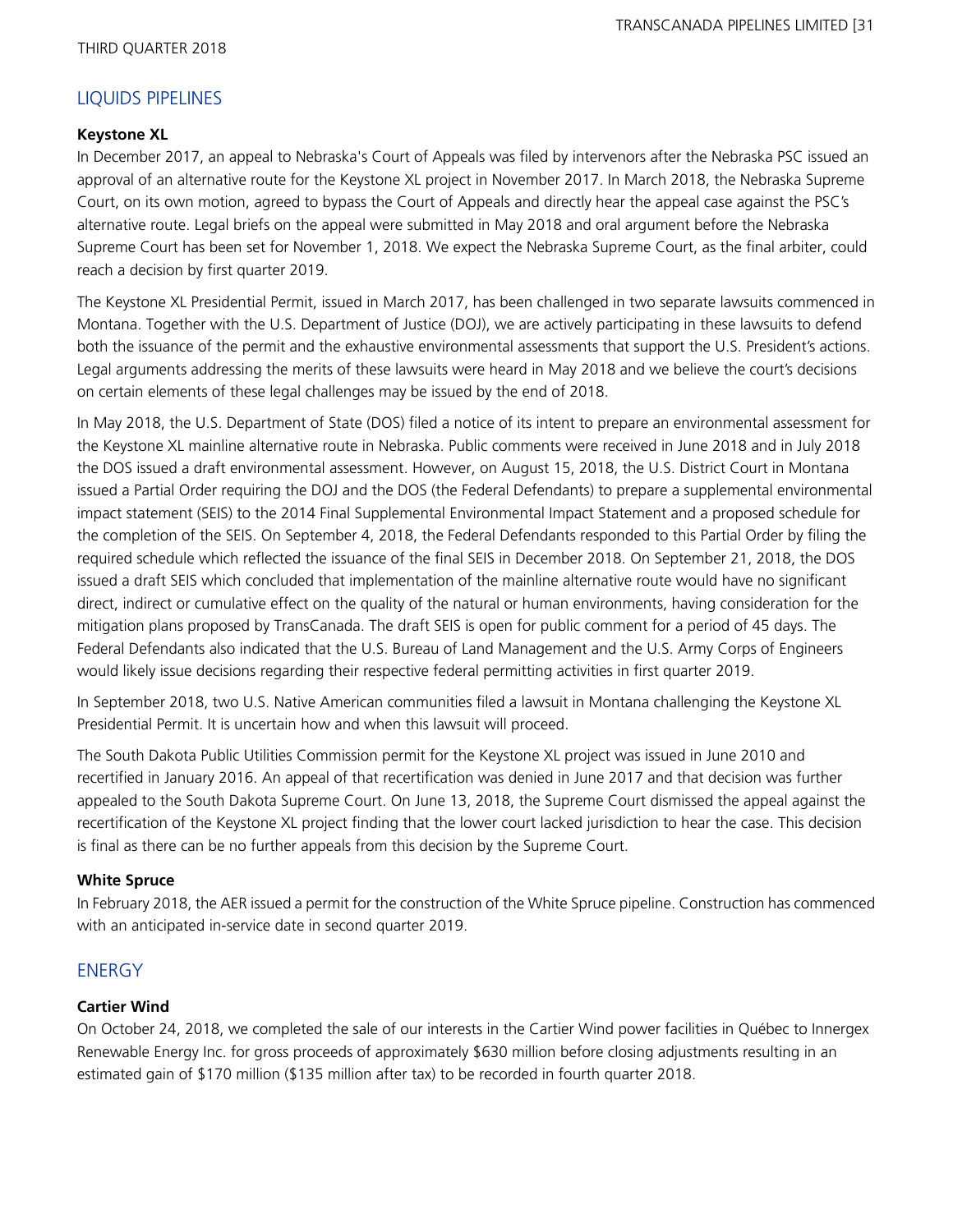#### **Bruce Power - Life Extension**

On September 28, 2018, Bruce Power submitted its final cost and schedule duration estimate (basis of estimate) for the Unit 6 Major Component Replacement (MCR) program to the IESO. The IESO has up to three months to review and verify the basis of estimate. As the cost and schedule duration are both less than the thresholds defined in the program's life extension and refurbishment agreement, no further approvals from the IESO or the government are required to proceed with the Unit 6 MCR outage in early 2020. The Unit 6 MCR outage is expected to be completed in late 2023.

As a result of this filing, we have updated our project cost estimates in our Capital Program tables to reflect our expected investment of approximately \$2.2 billion (in nominal dollars) in Bruce Power's Unit 6 MCR program and ongoing Asset Management (AM) program through 2023, and approximately \$6.0 billion (in 2018 dollars) for the remaining five-unit MCR program and the AM program beyond 2023. Future MCR investments will be subject to discrete decisions for each unit with specified off-ramps available for Bruce Power and the IESO.

Bruce Power's current contract price of approximately \$68 per MWh will be increased in April 2019 to reflect capital to be invested under the Unit 6 MCR program and the AM program as well as normal annual inflation adjustments.

#### **Napanee**

Construction continues on our 900 MW natural gas-fired power plant at OPG's Lennox site in eastern Ontario in the town of Greater Napanee. We expect our total investment in the Napanee facility will be approximately \$1.6 billion and commercial operations are expected to begin in first quarter 2019. Costs have increased due to delays in the construction schedule. Once in service, production from the facility is fully contracted with the IESO for a 20-year period.

### **Monetization of U.S. Northeast power marketing business**

On March 1, 2018, as part of the continued wind-down of our U.S. Northeast power marketing contracts, we closed the sale of our U.S. power retail contracts for proceeds of approximately US\$23 million and recognized income of US\$10 million (US\$7 million after tax).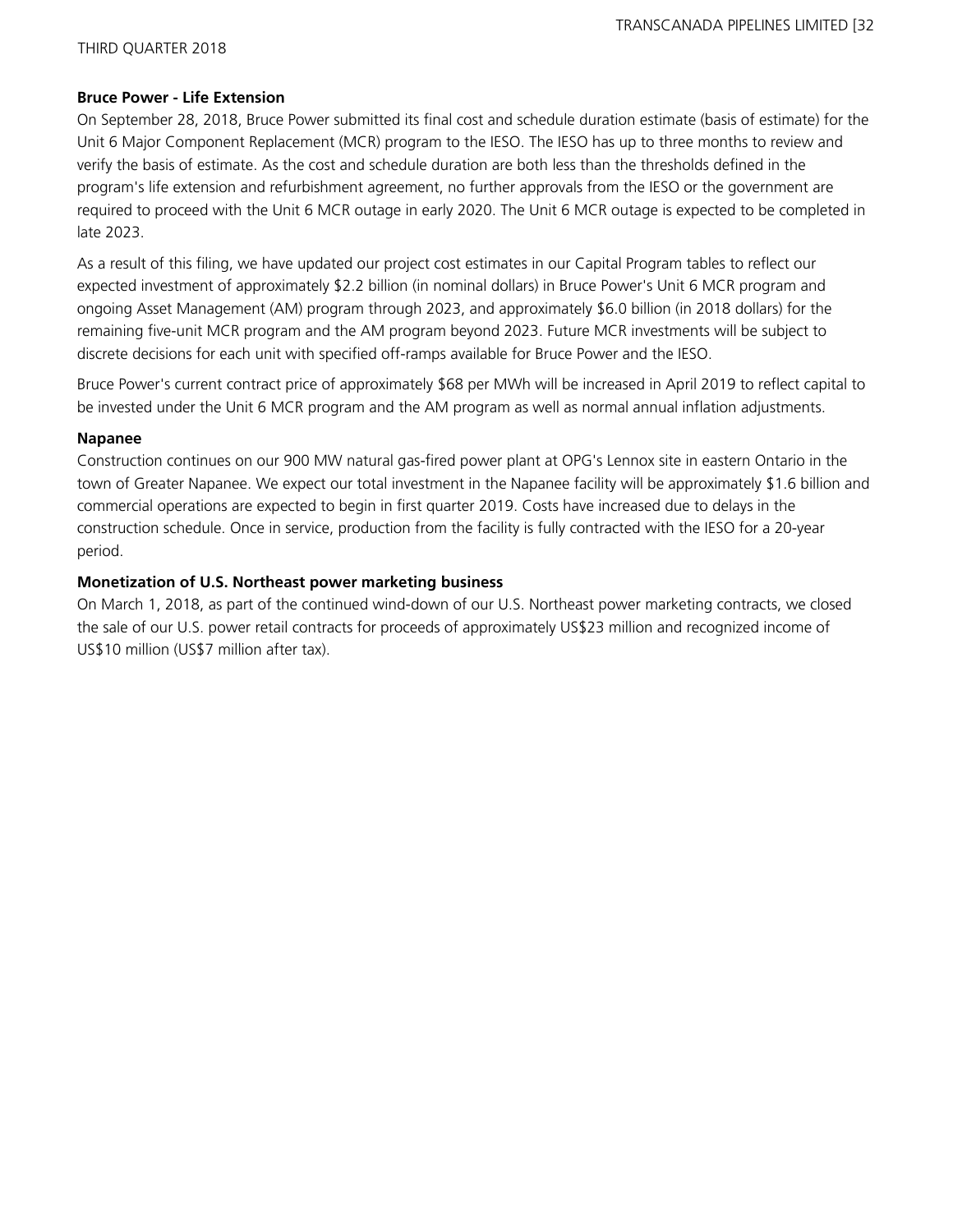# Financial condition

We strive to maintain strong financial capacity and flexibility in all parts of the economic cycle. We rely on our operating cash flow to sustain our business, pay dividends and fund a portion of our growth. In addition, we access capital markets to meet our financing needs, manage our capital structure and to preserve our credit ratings.

We believe we have the financial capacity to fund our existing capital program through our predictable and growing cash flow from operations, access to capital markets, including through portfolio management, cash on hand and substantial committed credit facilities. Annually, in fourth quarter, we extend and renew our credit facilities as required. In light of the 2018 FERC Actions initially proposed in March 2018, further drop downs of assets into TC PipeLines, LP were considered to no longer be a viable funding lever. In addition, the TC PipeLines, LP ATM program ceased to be utilized. Pursuant to the 2018 FERC Actions on July 18, 2018, it is yet to be determined if and when in the future these might be restored as competitive financing options. See the 2018 FERC Actions section for further information.

At September 30, 2018, our current assets totaled \$5.0 billion and current liabilities amounted to \$14.6 billion, leaving us with a working capital deficit of \$9.6 billion compared to \$7.7 billion at December 31, 2017. Our working capital deficit is considered to be in the normal course of business and is managed through:

- our ability to generate cash flow from operations
- our access to capital markets
- approximately \$9.5 billion of unutilized, unsecured credit facilities.

### **CASH PROVIDED BY OPERATING ACTIVITIES**

|                                                               | three months ended<br>September 30 |       |       | nine months ended<br>September 30 |  |  |
|---------------------------------------------------------------|------------------------------------|-------|-------|-----------------------------------|--|--|
| (unaudited - millions of $\frac{1}{2}$ )                      | 2018                               | 2017  | 2018  | 2017                              |  |  |
| Net cash provided by operations                               | 1,266                              | 1,168 | 4,437 | 3,789                             |  |  |
| Increase in operating working capital                         | 285                                | 83    | 129   | 223                               |  |  |
| Funds generated from operations <sup>1</sup>                  | 1,551                              | 1,251 | 4,566 | 4,012                             |  |  |
| Specific items:                                               |                                    |       |       |                                   |  |  |
| U.S. Northeast power marketing contracts                      | (12)                               |       | (5)   |                                   |  |  |
| Integration and acquisition related costs - Columbia          |                                    | 32    |       | 84                                |  |  |
| Keystone XL asset costs                                       |                                    | 10    |       | 23                                |  |  |
| Net loss on sales of U.S. Northeast power generation assets   |                                    | 3     |       | 20                                |  |  |
| Comparable funds generated from operations <sup>1</sup>       | 1,539                              | 1,296 | 4,561 | 4,139                             |  |  |
| Distributions paid to non-controlling interests               | (57)                               | (66)  | (174) | (215)                             |  |  |
| Non-recoverable maintenance capital expenditures <sup>2</sup> | (61)                               | (41)  | (191) | (169)                             |  |  |
| Comparable distributable cash flow <sup>1</sup>               | 1,421                              | 1,189 | 4,196 | 3,755                             |  |  |

See the Non-GAAP measures section of this MD&A for further discussion of funds generated from operations, comparable funds generated from operations and comparable distributable cash flow.

2 Includes non-recoverable maintenance capital expenditures from all segments including cash contributions to fund our proportionate share of maintenance capital expenditures for our equity investments which are primarily related to contributions to Bruce Power.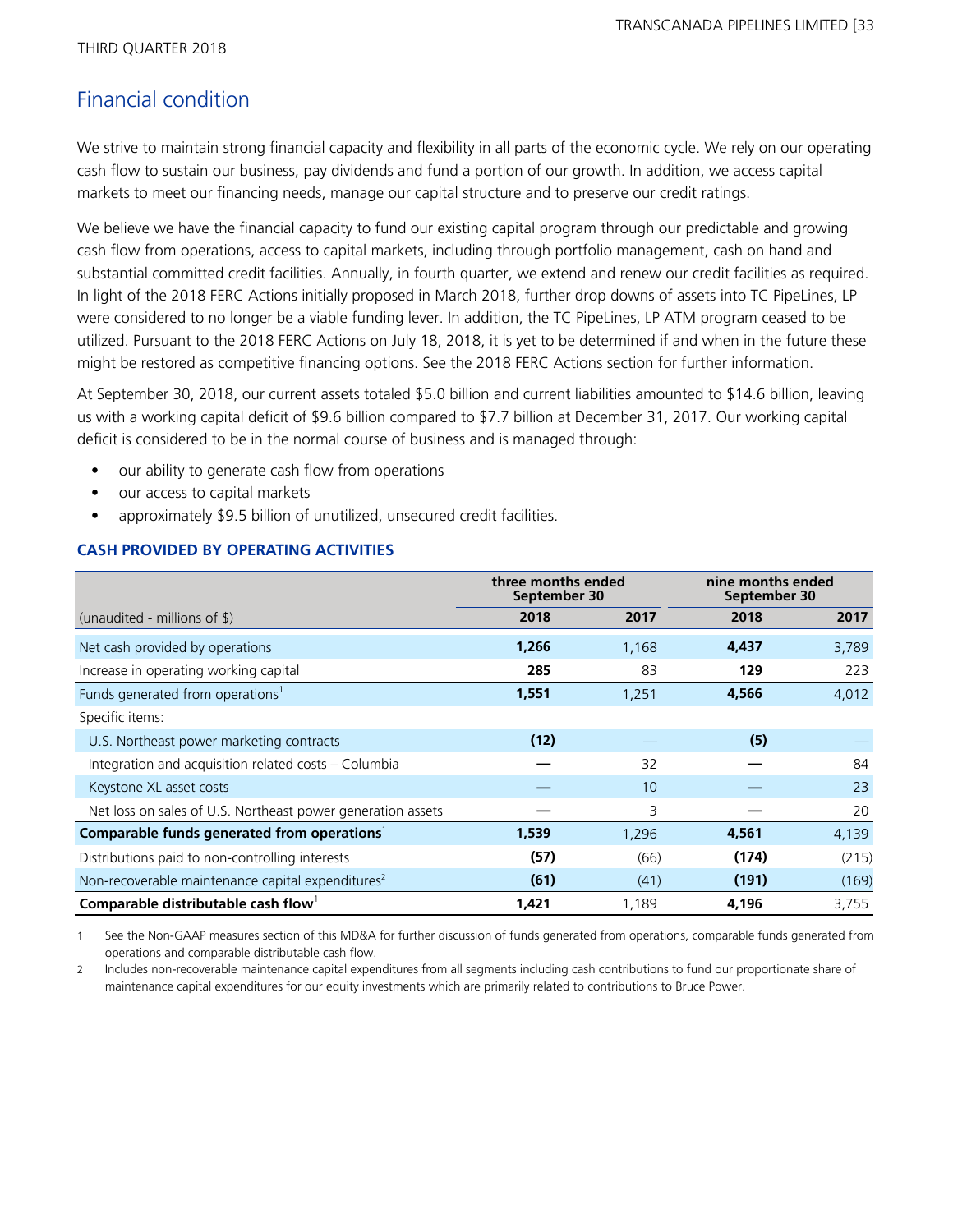#### **COMPARABLE FUNDS GENERATED FROM OPERATIONS**

Comparable funds generated from operations, a non-GAAP measure, helps us assess the cash generating ability of our operations by excluding the timing effects of working capital changes.

Despite the sales of our U.S. Northeast power generation assets in second quarter 2017 and the continued wind-down of our U.S. Northeast power marketing contracts, comparable funds generated from operations increased by \$243 million and \$422 million for the three and nine months ended September 30, 2018 compared to the same periods in 2017. These increases are primarily due to higher comparable earnings.

#### **COMPARABLE DISTRIBUTABLE CASH FLOW**

Comparable distributable cash flow, a non-GAAP measure, helps us assess the cash available to our common shareholder before capital allocation.

The increase in comparable distributable cash flow for the three and nine months ended September 30, 2018 compared to the same periods in 2017 reflects higher comparable funds generated from operations, as described above.

Beginning in 2018, our determination of comparable distributable cash flow has been revised to exclude the deduction of maintenance capital expenditures for assets for which we have the ability to recover these costs in pipeline tolls. Comparative periods presented in the table below have been adjusted accordingly. We believe that including only nonrecoverable maintenance capital expenditures in the calculation of distributable cash flow presents the best depiction of the cash available for reinvestment or distribution to our shareholder. For our rate-regulated Canadian and U.S. natural gas pipelines, we have the opportunity to recover and earn a return on maintenance capital expenditures through current and future tolls. Tolling arrangements in our liquids pipelines provide for the recovery of maintenance capital expenditures. Therefore, we have not deducted the recoverable maintenance capital expenditures for these businesses in the calculation of comparable distributable cash flow.

|                                                         | three months ended<br>September 30 |          | nine months ended<br>September 30 |          |  |
|---------------------------------------------------------|------------------------------------|----------|-----------------------------------|----------|--|
| (unaudited - millions of $\frac{1}{2}$ )                | 2018                               | 2017     | 2018                              | 2017     |  |
| <b>Capital spending</b>                                 |                                    |          |                                   |          |  |
| Capital expenditures                                    | (2, 435)                           | (2,031)  | (6, 474)                          | (5,383)  |  |
| Capital projects in development                         | (127)                              | (37)     | (239)                             | (135)    |  |
| Contributions to equity investments                     | (236)                              | (475)    | (778)                             | (1, 140) |  |
|                                                         | (2,798)                            | (2, 543) | (7, 491)                          | (6, 658) |  |
| Proceeds from sales of assets, net of transaction costs |                                    |          |                                   | 4,147    |  |
| Other distributions from equity investments             |                                    |          | 121                               | 362      |  |
| Deferred amounts and other                              | (16)                               | 164      | 79                                | (87)     |  |
| Net cash used in investing activities                   | (2,814)                            | (2,379)  | (7, 291)                          | (2, 236) |  |

### **CASH USED IN INVESTING ACTIVITIES**

Capital expenditures in 2018 were incurred primarily for the expansion of the Columbia Gas, Columbia Gulf and NGTL System natural gas pipelines along with the construction of the Napanee power generating facility and Mexico natural gas pipelines.

Costs incurred on capital projects in development in 2018 were predominantly related to spending on Keystone XL.

Contributions to equity investments in 2018 principally involve contributions to Bruce Power and Millennium as well as Sur de Texas which includes our proportionate share of debt financing requirements.

Other distributions from equity investments in 2018 primarily reflect our proportionate share of Bruce Power financings undertaken to fund its capital program and to make distributions to its partners. In first quarter 2018, Bruce Power issued senior notes in capital markets which resulted in distributions totaling \$121 million to us.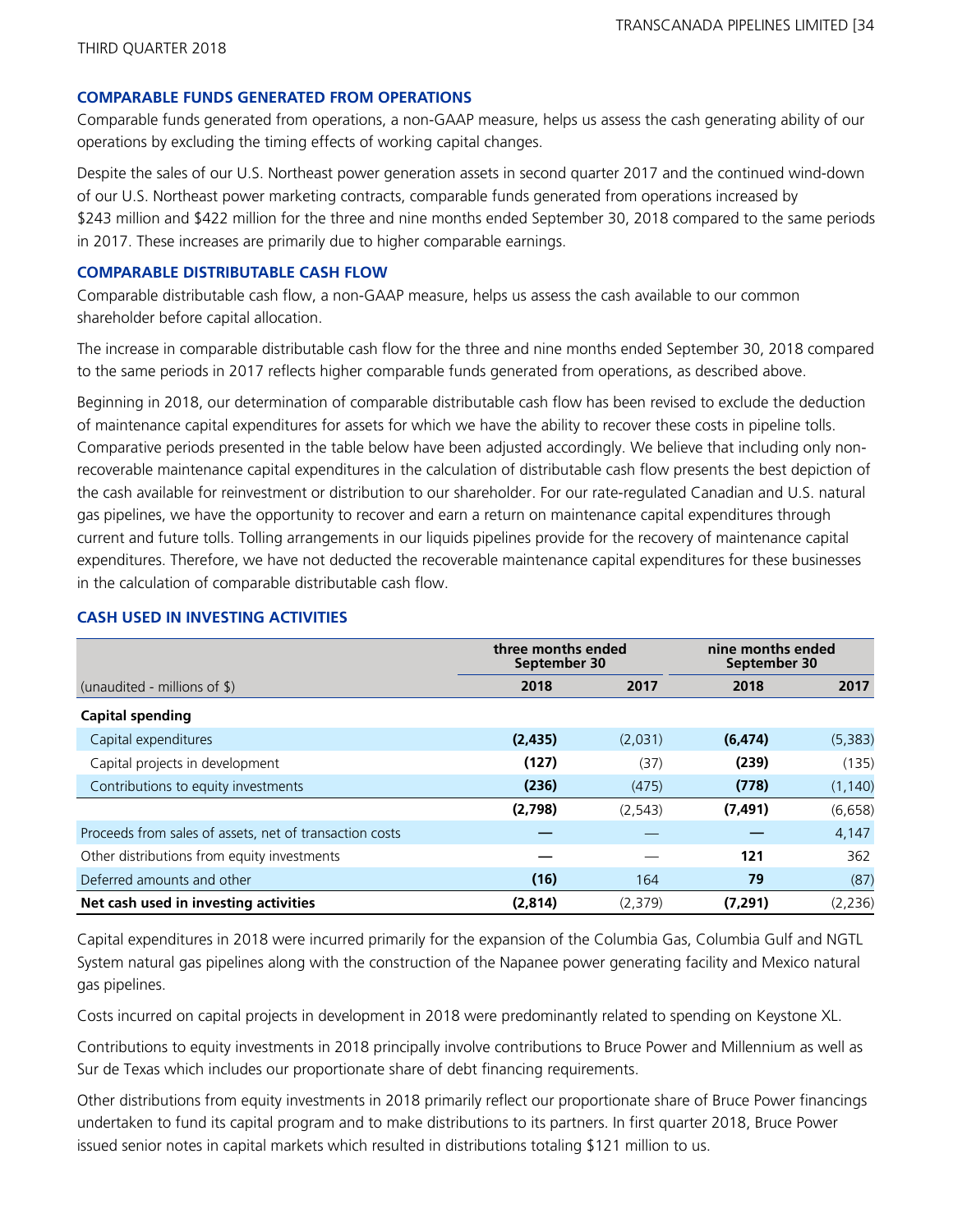In second quarter 2017, we closed the sales of our U.S. Northeast power generation assets for net proceeds of \$4,147 million.

### **CASH PROVIDED BY/(USED IN) FINANCING ACTIVITIES**

|                                                                  | three months ended<br>September 30 |       | nine months ended<br>September 30 |          |  |
|------------------------------------------------------------------|------------------------------------|-------|-----------------------------------|----------|--|
| (unaudited - millions of $\$\$ )                                 | 2018                               | 2017  | 2018                              | 2017     |  |
| Notes payable issued, net                                        | 1,421                              | 451   | 1,906                             | 1,232    |  |
| Long-term debt issued, net of issue costs <sup>1</sup>           | 1,026                              | 1.151 | 4,359                             | 1,968    |  |
| Long-term debt repaid <sup>1</sup>                               | (1,232)                            | (46)  | (3,266)                           | (5, 515) |  |
| Junior subordinated notes issued, net of issue costs             |                                    | (3)   |                                   | 3,468    |  |
| Advances from/(to) affiliate                                     | 400                                | (15)  | 1,066                             | (15)     |  |
| Dividends and distributions paid                                 | (680)                              | (610) | (1,963)                           | (1,788)  |  |
| Common shares issued                                             | 207                                | 190   | 633                               | 591      |  |
| Partnership units of TC PipeLines, LP issued, net of issue costs |                                    | 43    | 49                                | 162      |  |
| Common units of Columbia Pipeline Partners LP acquired           |                                    |       |                                   | (1,205)  |  |
| Net cash provided by/(used in) financing activities              | 1,142                              | 1,161 | 2,784                             | (1, 102) |  |

1 Includes draws and repayments on unsecured loan facility by TC PipeLines, LP.

#### **LONG-TERM DEBT ISSUED**

The following table outlines significant debt issuances in 2018:

| (unaudited - millions of Canadian<br>\$, unless noted otherwise) |                  |                               |                      |               |               |  |
|------------------------------------------------------------------|------------------|-------------------------------|----------------------|---------------|---------------|--|
| Company                                                          | Issue date       | <b>Type</b>                   | <b>Maturity Date</b> | Amount        | Interest rate |  |
| <b>TRANSCANADA PIPELINES LIMITED</b>                             |                  |                               |                      |               |               |  |
|                                                                  | October 2018     | <b>Senior Unsecured Notes</b> | <b>March 2049</b>    | US 1,000      | 5.10%         |  |
|                                                                  | October 2018     | Senior Unsecured Notes        | May 2028             | <b>US 400</b> | 4.25%         |  |
|                                                                  | <b>July 2018</b> | Medium Term Notes             | <b>July 2048</b>     | 800           | 4.18%         |  |
|                                                                  | <b>July 2018</b> | Medium Term Notes             | <b>March 2028</b>    | 200           | 3.39%         |  |
|                                                                  | May 2018         | <b>Senior Unsecured Notes</b> | May 2028             | US 1,000      | 4.25%         |  |
|                                                                  | May 2018         | Senior Unsecured Notes        | May 2038             | <b>US 500</b> | 4.75%         |  |
|                                                                  | May 2018         | <b>Senior Unsecured Notes</b> | May 2048             | US 1,000      | 4.875%        |  |

The net proceeds of the above debt issuances were used for general corporate purposes, to fund our capital program and to prefund 2019 senior note maturities.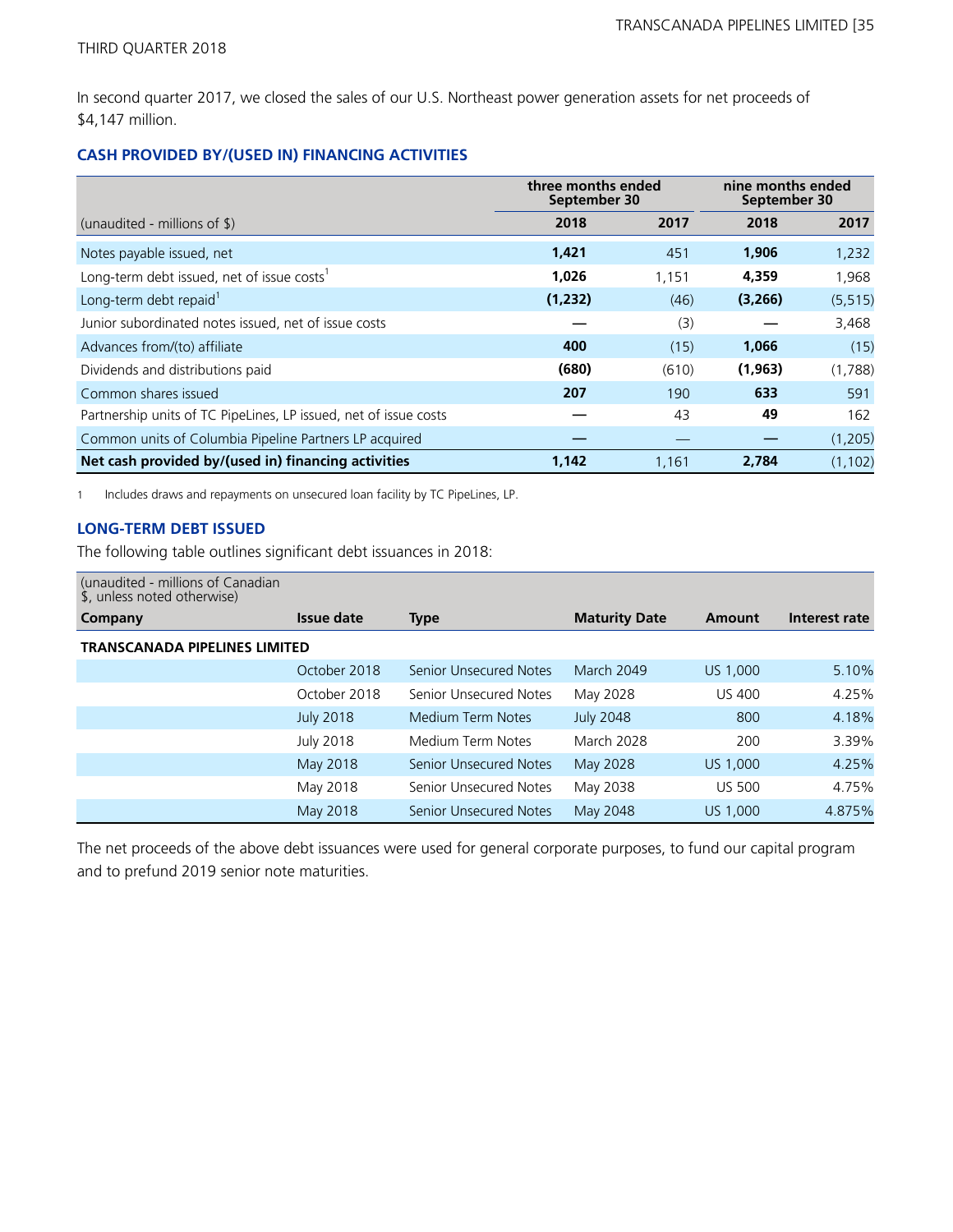#### **LONG-TERM DEBT REPAID**

The following table outlines significant debt repaid in 2018:

| (unaudited - millions of Canadian \$,<br>unless noted otherwise) |                        |                               |               |               |  |  |  |
|------------------------------------------------------------------|------------------------|-------------------------------|---------------|---------------|--|--|--|
| Company                                                          | <b>Retirement date</b> | Type                          | Amount        | Interest rate |  |  |  |
| <b>COLUMBIA PIPELINE GROUP, INC.</b>                             |                        |                               |               |               |  |  |  |
|                                                                  | June 2018              | <b>Senior Unsecured Notes</b> | <b>US 500</b> | 2.45%         |  |  |  |
| <b>PORTLAND NATURAL GAS TRANSMISSION SYSTEM</b>                  |                        |                               |               |               |  |  |  |
|                                                                  | May 2018               | Senior Secured Notes          | <b>US 18</b>  | 5.90%         |  |  |  |
| TRANSCANADA PIPELINES LIMITED                                    |                        |                               |               |               |  |  |  |
|                                                                  | August 2018            | <b>Senior Unsecured Notes</b> | <b>US 850</b> | 6.50%         |  |  |  |
|                                                                  | March 2018             | Debentures                    | 150           | 9.45%         |  |  |  |
|                                                                  | January 2018           | <b>Senior Unsecured Notes</b> | <b>US 500</b> | 1.875%        |  |  |  |
|                                                                  | January 2018           | Senior Unsecured Notes        | US 250        | Floating      |  |  |  |
| <b>GREAT LAKES GAS TRANSMISSION LIMITED PARTNERSHIP</b>          |                        |                               |               |               |  |  |  |
|                                                                  | March 2018             | Senior Unsecured Notes        | <b>US9</b>    | 6.73%         |  |  |  |

#### **COMMON SHARES ISSUED**

We issued the following common shares to TransCanada during the nine months ended September 30, 2018:

- 3.6 million shares on July 31, 2018 for proceeds of \$207 million
- 4.3 million shares on April 30, 2018 for proceeds of \$234 million
- 3.4 million shares on January 31, 2018 for proceeds of \$192 million.

#### **TC PIPELINES, LP ATM EQUITY ISSUANCE PROGRAM**

In the nine months ended September 30, 2018, 0.7 million common units were issued under the TC PipeLines, LP ATM program generating net proceeds of approximately US\$39 million. At September 30, 2018, our ownership interest in TC PipeLines, LP was 25.5 per cent giving effect to issuances under the ATM program resulting in dilution of our ownership interest.

As a result of the 2018 FERC Actions initially proposed in March 2018, the TC PipeLines, LP ATM program ceased to be utilized. As a result of uncertainties that remain after the 2018 FERC Actions were finalized in July 2018, it is yet to be determined if and when in the future the program might be reactivated.

#### **DIVIDENDS**

On October 31, 2018, we declared quarterly dividends as follows:

#### **Quarterly dividend on our common shares**

The dividend declared for the quarter ending December 31, 2018 is equal to the quarterly dividend to be paid on TransCanada's issued and outstanding common shares at the close of business on December 31, 2018.

#### **SHARE INFORMATION**

**as at October 29, 2018**

**Common shares Issued and outstanding** 883 million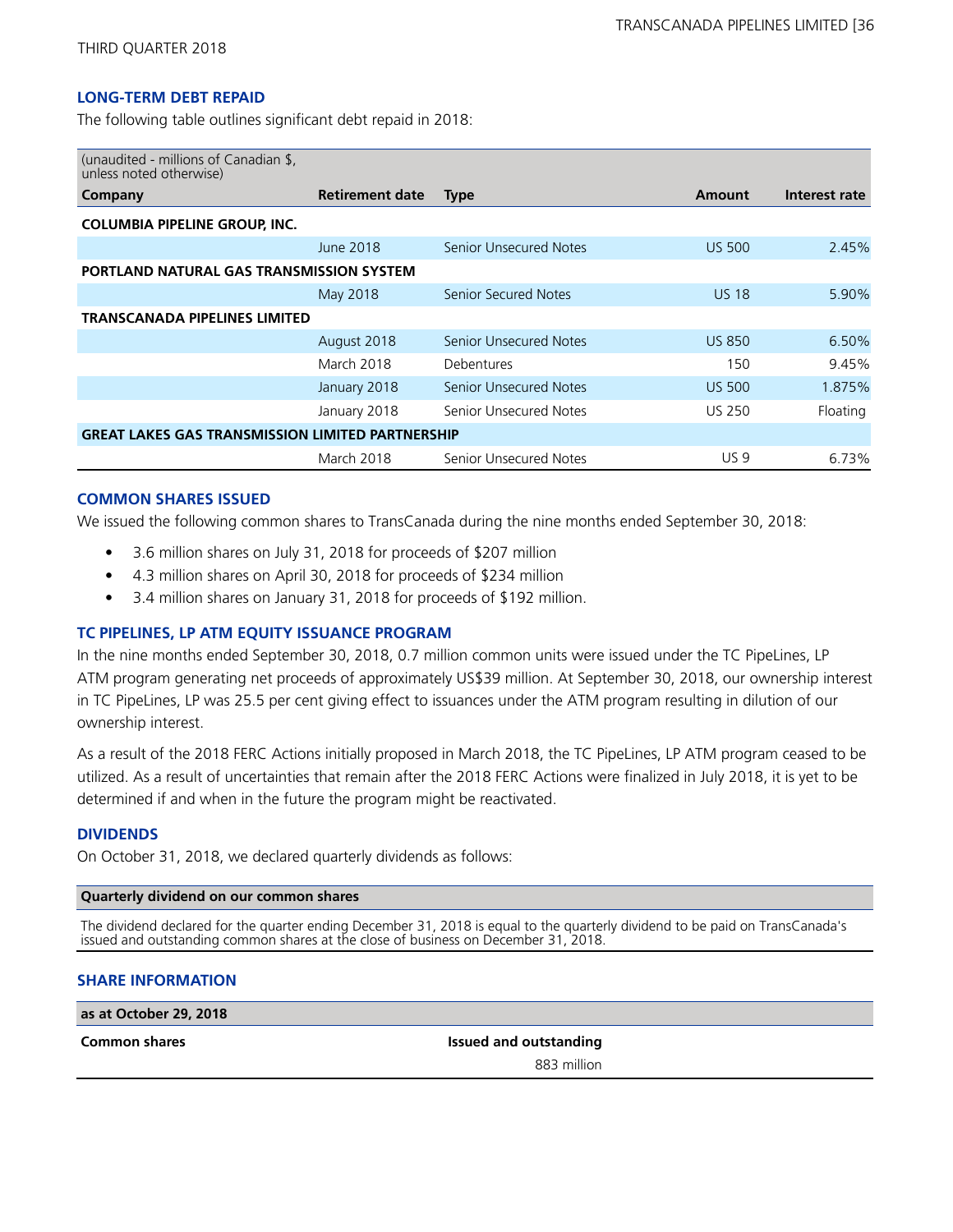## **CREDIT FACILITIES**

We have several committed credit facilities that support our commercial paper programs and provide short-term liquidity for general corporate purposes. In addition, we have demand credit facilities that are also used for general corporate purposes, including issuing letters of credit and providing additional liquidity.

At October 29, 2018, we had a total of \$11.3 billion of committed revolving and demand credit facilities, including:

| Amount                     | <b>Unused</b><br>capacity  | <b>Borrower</b>                                     | <b>Description</b>                                                                                                    | <b>Matures</b> |
|----------------------------|----------------------------|-----------------------------------------------------|-----------------------------------------------------------------------------------------------------------------------|----------------|
|                            |                            |                                                     | Committed, syndicated, revolving, extendible, senior unsecured credit facilities                                      |                |
| \$3.0 billion              | \$3.0 billion              | <b>TCPL</b>                                         | Supports TCPL's Canadian dollar commercial paper program<br>and for general corporate purposes                        | December 2022  |
| US\$2.0 billion            | US\$2.0 billion TCPL       |                                                     | Supports TCPL's U.S. dollar commercial paper program and<br>for general corporate purposes                            | December 2018  |
| US\$1.0 billion            | US\$1.0 billion TCPL USA   |                                                     | Used for TCPL USA general corporate purposes, guaranteed<br>by TCPL                                                   | December 2018  |
| US\$1.0 billion            | US\$0.2 billion Columbia   |                                                     | Used for Columbia general corporate purposes, guaranteed<br>by TCPL                                                   | December 2018  |
| US\$0.5 billion            | US\$0.5 billion TAIL       |                                                     | Supports TAIL's U.S. dollar commercial paper program and<br>for general corporate purposes, guaranteed by TCPL        | December 2018  |
|                            |                            | Demand senior unsecured revolving credit facilities |                                                                                                                       |                |
| \$2.1 billion              | \$0.9 billion              | TCPL/TCPL USA                                       | Supports the issuance of letters of credit and provides<br>additional liquidity, TCPL USA facility guaranteed by TCPL | Demand         |
| <b>MXN\$5.0</b><br>billion | <b>MXN\$4.5</b><br>billion | Mexican<br>subsidiary                               | Used for Mexico general corporate purposes, guaranteed by<br><b>TCPL</b>                                              | Demand         |

At October 29, 2018, our operated affiliates had an additional \$0.7 billion of undrawn capacity on committed credit facilities.

# **RELATED PARTY DEBT FINANCING**

Related party debt outstanding at September 30, 2018 consists of the following credit facility due to affiliate:

| Amount        | <b>Description</b>                                                                                                                                       | <b>Matures</b> |
|---------------|----------------------------------------------------------------------------------------------------------------------------------------------------------|----------------|
| \$3.6 billion | Unsecured \$4.5 billion credit facility agreement with TransCanada used to repay indebtedness<br>and for working capital and general corporate purposes. | Demand         |

Refer to Financial risks and financial instruments for more information about liquidity, market and other risks.

# **CONTRACTUAL OBLIGATIONS**

Our capital expenditure commitments have risen by approximately \$4.5 billion since December 31, 2017. This increase is primarily due to commitments related to the construction of the CGL pipeline, Columbia Gas growth projects, NGTL System, Keystone XL and our proportionate share of commitments for Bruce Power's life extension program. This increase is partially offset by decreased commitments for the Sur de Texas natural gas pipeline and the Napanee power generating facility.

There were no other material changes to our contractual obligations in third quarter 2018 or to payments due in the next five years or after. See the MD&A in our 2017 Annual Report for more information about our contractual obligations.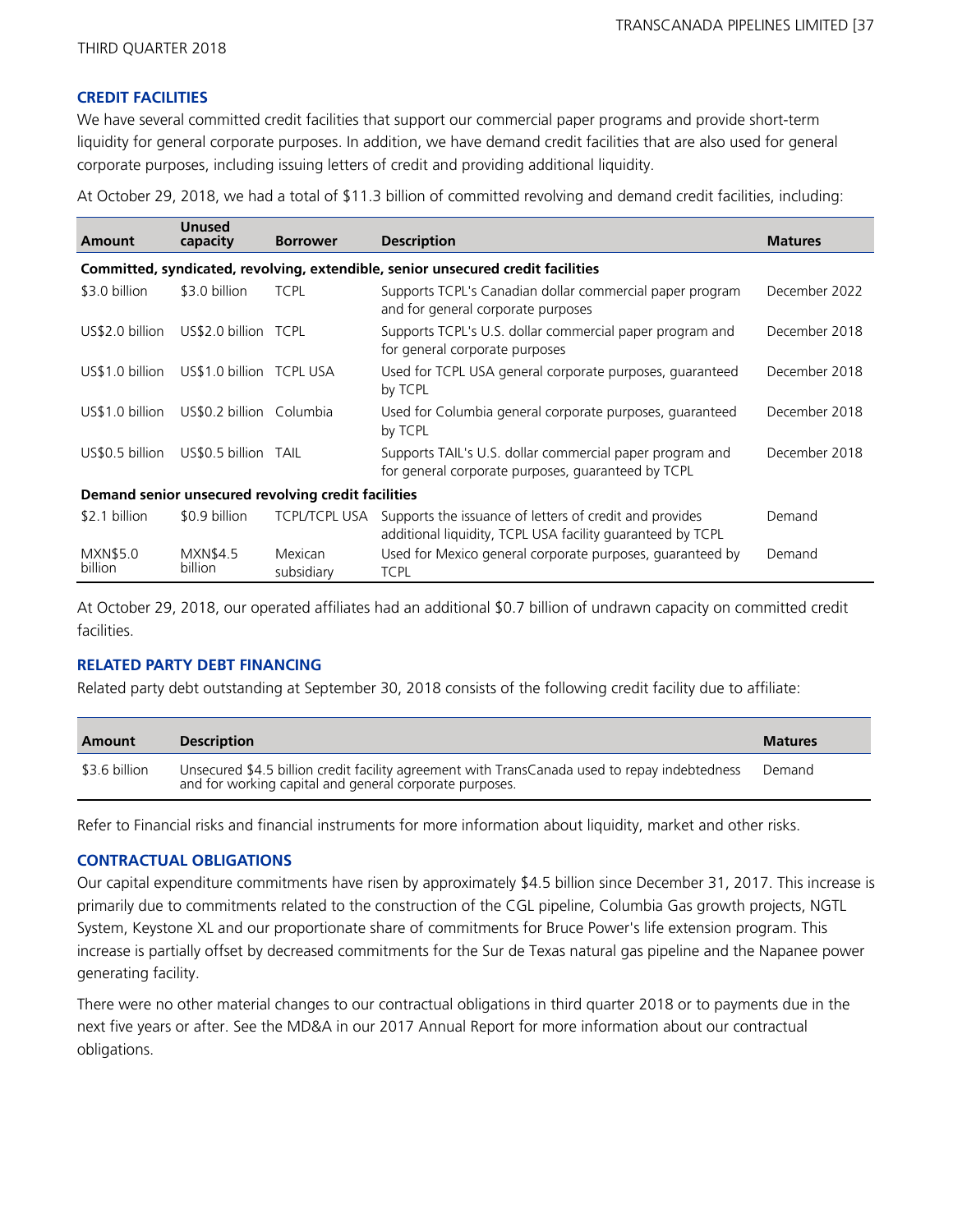# Financial risks and financial instruments

We are exposed to liquidity risk, counterparty credit risk and market risk, and have strategies, policies and limits in place to mitigate their impact on our earnings, cash flow and, ultimately, shareholder value. These are designed to ensure our risks and related exposures are in line with our business objectives and risk tolerance.

See our 2017 Annual Report for more information about the risks we face in our business. Our risks have not changed substantially since December 31, 2017, other than as described below.

On March 1, 2018, as part of the continued wind-down of our U.S. Northeast power marketing contracts, we closed the sale of our U.S. Northeast power retail contracts for proceeds of approximately US\$23 million and recognized income of US\$10 million (US\$7 million after tax). We expect to realize the value of the remaining marketing contracts and working capital over time. As a result, our exposure to commodity risk has been reduced.

# **LIQUIDITY RISK**

We manage our liquidity risk by continuously forecasting our cash flow for a 12-month period to ensure we have adequate cash balances, cash flow from operations, committed and demand credit facilities and access to capital markets to meet our operating, financing and capital expenditure obligations under both normal and stressed economic conditions.

## **COUNTERPARTY CREDIT RISK**

We have exposure to counterparty credit risk in the following areas:

- **•** cash and cash equivalents
- accounts receivable
- available-for-sale assets
- **•** the fair value of derivative assets
- loans receivable.

We review our accounts receivable regularly and record allowances for doubtful accounts using the specific identification method. At September 30, 2018, we had no significant credit losses, no significant credit risk concentration and no significant amounts past due or impaired.

We have significant credit and performance exposure to financial institutions because they hold cash deposits and provide committed credit lines and letters of credit that help manage our exposure to counterparties and provide liquidity in commodity, foreign exchange and interest rate derivative markets.

#### **LOAN RECEIVABLE FROM AFFILIATE**

We hold a 60 per cent equity interest in a joint venture with IEnova to build, own and operate the Sur de Texas pipeline. We account for our interest in the joint venture as an equity investment.

In 2017, we entered into a MXN\$21.3 billion unsecured revolving credit facility with the joint venture, which bears interest at a floating rate and matures in March 2022. Draws on the credit facility result in a loan receivable from the joint venture representing our proportionate share of the debt financing requirements advanced to the joint venture. At September 30, 2018, the balance of our loan receivable from the joint venture totaled MXN\$18.0 billion or \$1.2 billion (December 31, 2017 – MXN\$14.4 billion or \$919 million) and Interest income and other included \$32 million and \$88 million of interest income on this loan receivable for the three and nine months ended September 30, 2018 (2017 – \$11 million and \$14 million). Amounts recognized in Interest income and other are offset by a corresponding proportionate share of interest expense recorded in Income from equity investments in our Mexico Natural Gas Pipelines segment.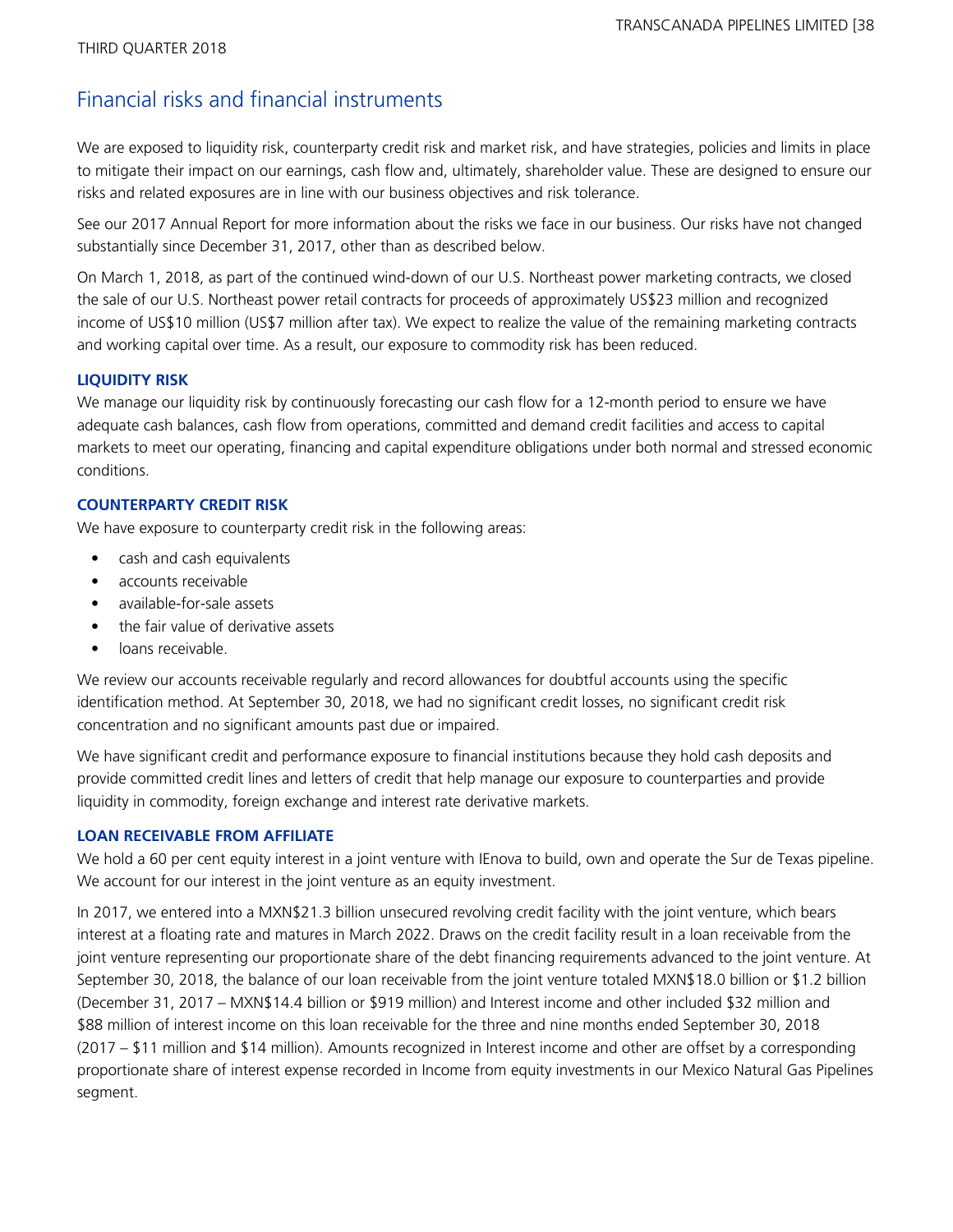### **INTEREST RATE RISK**

We utilize short-term and long-term debt to finance our operations which subjects us to interest rate risk. We typically pay fixed rates of interest on our long-term debt and floating rates on our commercial paper programs and amounts drawn on our credit facilities. A small portion of our long-term debt is at floating interest rates. In addition, we are exposed to interest rate risk on financial instruments and contractual obligations containing variable interest rate components. We mitigate our interest rate risk using a combination of interest rate swaps and option derivatives.

## **FOREIGN EXCHANGE**

We generate revenues and incur expenses that are denominated in currencies other than Canadian dollars. As a result, our earnings and cash flows are exposed to currency fluctuations.

A portion of our businesses generate earnings in U.S. dollars, but since we report our financial results in Canadian dollars, changes in the value of the U.S. dollar against the Canadian dollar can affect our net income. As our U.S. dollar-denominated operations continue to grow, this exposure increases. The majority of this risk is offset by interest expense on U.S. dollar-denominated debt and by using foreign exchange derivatives.

## **Average exchange rate - U.S. to Canadian dollars**

The average exchange rate for one U.S. dollar converted into Canadian dollars was as follows:

| three months ended September 30, 2018 | 1.31 |
|---------------------------------------|------|
| three months ended September 30, 2017 | 125  |
|                                       |      |
| nine months ended September 30, 2018  | 1.29 |
| nine months ended September 30, 2017  | 131  |

The impact of changes in the value of the U.S. dollar on our U.S. operations is partially offset by interest on U.S. dollar-denominated long-term debt, as set out in the table below. Comparable EBIT is a non-GAAP measure. See our Reconciliation of non-GAAP measures section for more information.

# **Significant U.S. dollar-denominated amounts**

|                                                                         | three months ended<br>September 30 |       | nine months ended<br>September 30 |       |  |
|-------------------------------------------------------------------------|------------------------------------|-------|-----------------------------------|-------|--|
| (unaudited - millions of US \$)                                         | 2018                               | 2017  | 2018                              | 2017  |  |
| U.S. Natural Gas Pipelines comparable EBIT                              | 417                                | 269   | 1,348                             | 998   |  |
| Mexico Natural Gas Pipelines comparable EBIT <sup>1</sup>               | 122                                | 76    | 366                               | 254   |  |
| U.S. Liquids Pipelines comparable EBIT                                  | 218                                | 135   | 605                               | 416   |  |
| U.S. Power comparable EBIT <sup>2</sup>                                 |                                    | 22    |                                   | 108   |  |
| AFUDC on U.S. dollar-denominated projects                               | 91                                 | 81    | 230                               | 168   |  |
| Interest on U.S. dollar-denominated long-term debt                      | (335)                              | (314) | (981)                             | (954) |  |
| Capitalized interest on U.S. dollar-denominated capital<br>expenditures | 4                                  |       | 10                                | 2     |  |
| U.S. dollar non-controlling interests and other                         | (50)                               | (39)  | (195)                             | (146) |  |
|                                                                         | 467                                | 231   | 1,383                             | 846   |  |

1 Excludes interest expense on our inter-affiliate loan with Sur de Texas which is offset in Interest income and other.

2 Effective January 1, 2018, U.S. Power is no longer included in comparable EBIT.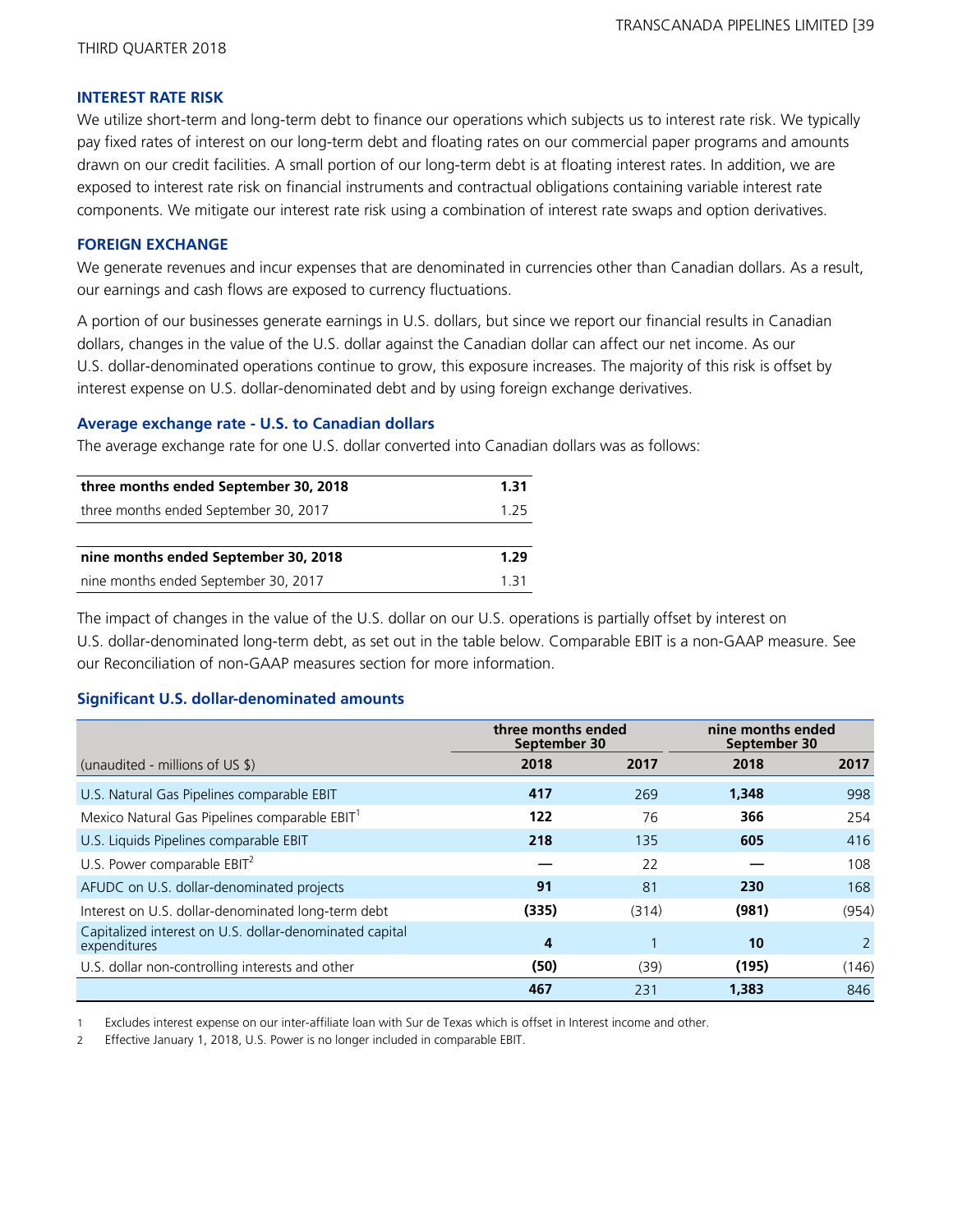### **Net investment hedge**

We hedge our net investment in foreign operations (on an after-tax basis) with U.S. dollar-denominated debt, cross-currency interest rate swaps, foreign exchange forward contracts and foreign exchange options.

The fair values and notional amounts for the derivatives designated as a net investment hedge were as follows:

|                                                                             | September 30, 2018                            |                 | <b>December 31, 2017</b> |                           |
|-----------------------------------------------------------------------------|-----------------------------------------------|-----------------|--------------------------|---------------------------|
| (unaudited - millions of Canadian \$, unless noted otherwise)               | <b>Notional</b><br>Fair value $1,2$<br>amount |                 | Fair value $1,2$         | <b>Notional</b><br>amount |
| U.S. dollar cross-currency interest rate swaps (maturing 2018 to 2019) $^3$ | (42)                                          | <b>US 300</b>   | (199)                    | US 1,200                  |
| U.S. dollar foreign exchange options (maturing 2018 to 2019)                | (2)                                           | <b>US 2,000</b> |                          | <b>US 500</b>             |
|                                                                             | (44)                                          | <b>US 2,300</b> | (194)                    | US 1,700                  |

1 Fair values equal carrying values.

2 No amounts have been excluded from the assessment of hedge effectiveness.

3 In the three and nine months ended September 30, 2018, Net income includes net realized gains of nil and \$1 million, respectively (2017 – \$1 million and \$3 million, respectively) related to the interest component of cross-currency swap settlements which are reported within Interest expense.

The notional amounts and fair value of U.S. dollar-denominated debt designated as a net investment hedge were as follows:

| (unaudited - millions of Canadian \$, unless noted otherwise) | September 30, 2018 | December 31, 2017    |
|---------------------------------------------------------------|--------------------|----------------------|
| Notional amount                                               | 28,300 (US 21,900) | $25,400$ (US 20,200) |
| Fair value                                                    | 30,200 (US 23,300) | 28,900 (US 23,100)   |

# **FINANCIAL INSTRUMENTS**

With the exception of Long-term debt and Junior subordinated notes, our derivative and non-derivative financial instruments are recorded on the balance sheet at fair value unless they were entered into and continue to be held for the purpose of receipt or delivery in accordance with our normal purchase and sales exemptions and are documented as such. In addition, fair value accounting is not required for other financial instruments that qualify for certain accounting exemptions.

# **Derivative instruments**

We use derivative instruments to reduce volatility associated with fluctuations in commodity prices, interest rates and foreign exchange rates. We apply hedge accounting to derivative instruments that qualify and are designated for hedge accounting treatment.

The majority of derivative instruments that are not designated or do not qualify for hedge accounting treatment have been entered into as economic hedges to manage our exposure to market risk (held for trading). Changes in the fair value of held-for-trading derivative instruments are recorded in net income in the period of change. This may expose us to increased variability in reported operating results since the fair value of the held-for-trading derivative instruments can fluctuate significantly from period to period.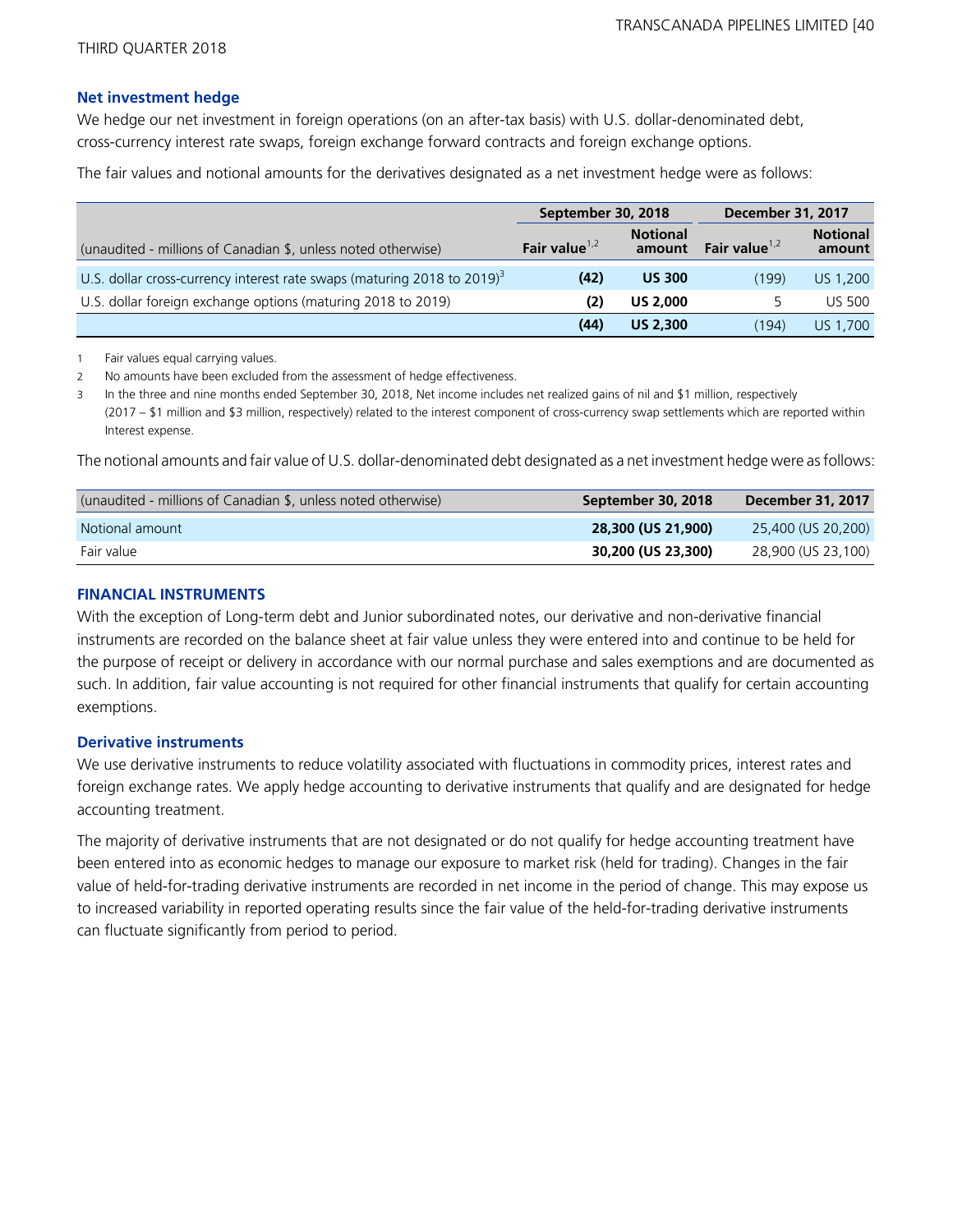## **Balance sheet presentation of derivative instruments**

The balance sheet classification of the fair value of derivative instruments is as follows:

| (unaudited - millions of \$) | September 30, 2018 | <b>December 31, 2017</b> |
|------------------------------|--------------------|--------------------------|
| Other current assets         | 372                | 332                      |
| Intangible and other assets  | 83                 | 73                       |
| Accounts payable and other   | (418)              | (387)                    |
| Other long-term liabilities  | (43)               | (72)                     |
|                              | (6)                | (54)                     |

# **Unrealized and realized (losses)/gains of derivative instruments**

The following summary does not include hedges of our net investment in foreign operations.

|                                                      | three months ended<br>September 30 |      | nine months ended<br>September 30 |       |  |
|------------------------------------------------------|------------------------------------|------|-----------------------------------|-------|--|
| (unaudited - millions of $\frac{1}{2}$ )             | 2018                               | 2017 | 2018                              | 2017  |  |
| Derivative instruments held for trading <sup>1</sup> |                                    |      |                                   |       |  |
| Amount of unrealized (losses)/gains in the period    |                                    |      |                                   |       |  |
| Commodities <sup>2</sup>                             | (31)                               | 45   | (41)                              | (102) |  |
| Foreign exchange                                     | 60                                 | 33   | (79)                              | 89    |  |
| Interest rate                                        |                                    | (1)  |                                   | (1)   |  |
| Amount of realized gains/(losses) in the period      |                                    |      |                                   |       |  |
| Commodities                                          | 81                                 | (82) | 210                               | (167) |  |
| Foreign exchange                                     | (5)                                | 19   | 14                                | 10    |  |
| Interest rate                                        |                                    | 1    |                                   |       |  |
| Derivative instruments in hedging relationships      |                                    |      |                                   |       |  |
| Amount of realized gains/(losses) in the period      |                                    |      |                                   |       |  |
| Commodities                                          | 1                                  | 4    |                                   | 17    |  |
| Foreign exchange                                     |                                    |      |                                   | 5     |  |
| Interest rate                                        | (2)                                |      | (1)                               |       |  |

1 Realized and unrealized gains and losses on held-for-trading derivative instruments used to purchase and sell commodities are included on a net basis in Revenues. Realized and unrealized gains and losses on interest rate and foreign exchange held-for-trading derivative instruments are included on a net basis in Interest expense and Interest income and other, respectively.

2 In the three and nine months ended September 30, 2018 and 2017, there were no gains or losses included in Net income relating to discontinued cash flow hedges where it was probable that the anticipated transaction would not occur.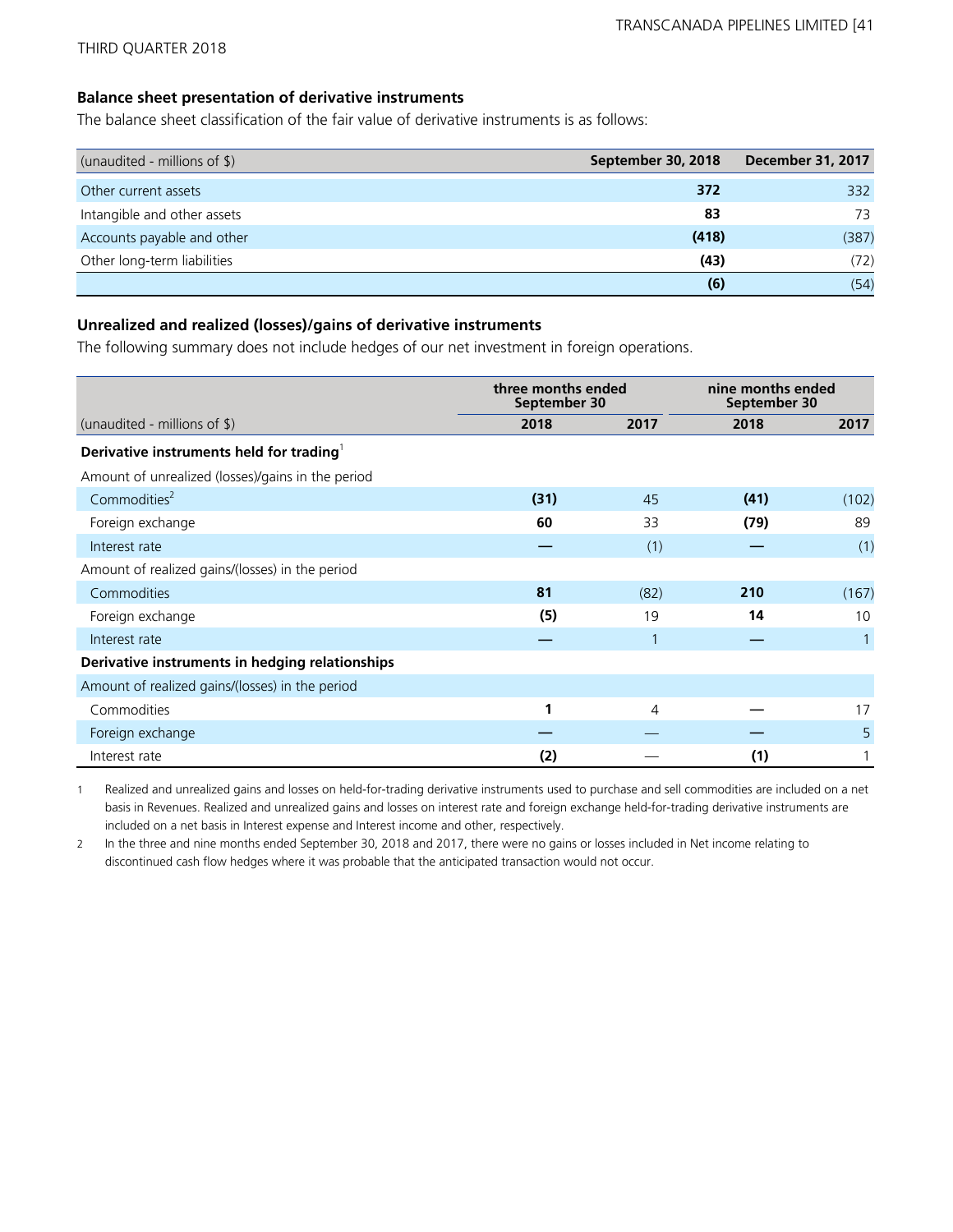# **Derivatives in cash flow hedging relationships**

The components of the Condensed consolidated statement of comprehensive income related to derivatives in cash flow hedging relationships including the portion attributable to non-controlling interests are as follows:

|                                                                                                      | three months ended<br>September 30 |      | nine months ended<br>September 30 |      |  |
|------------------------------------------------------------------------------------------------------|------------------------------------|------|-----------------------------------|------|--|
| (unaudited - millions of $\$\$ )                                                                     | 2018                               | 2017 | 2018                              | 2017 |  |
| Change in fair value of derivative instruments<br>recognized in OCI (effective portion) <sup>1</sup> |                                    |      |                                   |      |  |
| Commodities                                                                                          |                                    |      | (3)                               | 5    |  |
| Interest rate                                                                                        |                                    |      | 11                                |      |  |
|                                                                                                      |                                    |      | 8                                 |      |  |
| Reclassification of gains/(losses) on derivative<br>instruments from AOCI to net income <sup>1</sup> |                                    |      |                                   |      |  |
| Commodities <sup>2</sup>                                                                             |                                    | (4)  |                                   | (15) |  |
| Interest rate <sup>3</sup>                                                                           |                                    | 4    | 17                                | 13   |  |
|                                                                                                      | 8                                  |      | 2 <sub>1</sub>                    | (2)  |  |

1 Amounts presented are pre-tax. No amounts have been excluded from the assessment of hedge effectiveness. Amounts in parentheses indicate losses recorded to OCI and AOCI.

2 Reported within Revenues on the Condensed consolidated statement of income.

3 Reported within Interest expense on the Condensed consolidated statement of income.

## **Credit-risk-related contingent features of derivative instruments**

Derivatives often contain financial assurance provisions that may require us to provide collateral if a credit risk related contingent event occurs (for example, if our credit rating is downgraded to non-investment grade). We may also need to provide collateral if the fair value of our derivative financial instruments exceeds pre-defined exposure limits.

Based on contracts in place and market prices at September 30, 2018, the aggregate fair value of all derivative contracts with credit-risk-related contingent features that were in a net liability position was \$2 million (December 31, 2017 – \$2 million), with no collateral provided in the normal course of business at September 30, 2018 and December 31, 2017. If the credit-risk-related contingent features in these agreements were triggered on September 30, 2018, we would have been required to provide collateral of \$2 million (December 31, 2017 – \$2 million) to our counterparties. Collateral may also need to be provided should the fair value of derivative instruments exceed pre-defined contractual exposure limit thresholds.

We have sufficient liquidity in the form of cash and undrawn committed revolving bank lines to meet these contingent obligations should they arise.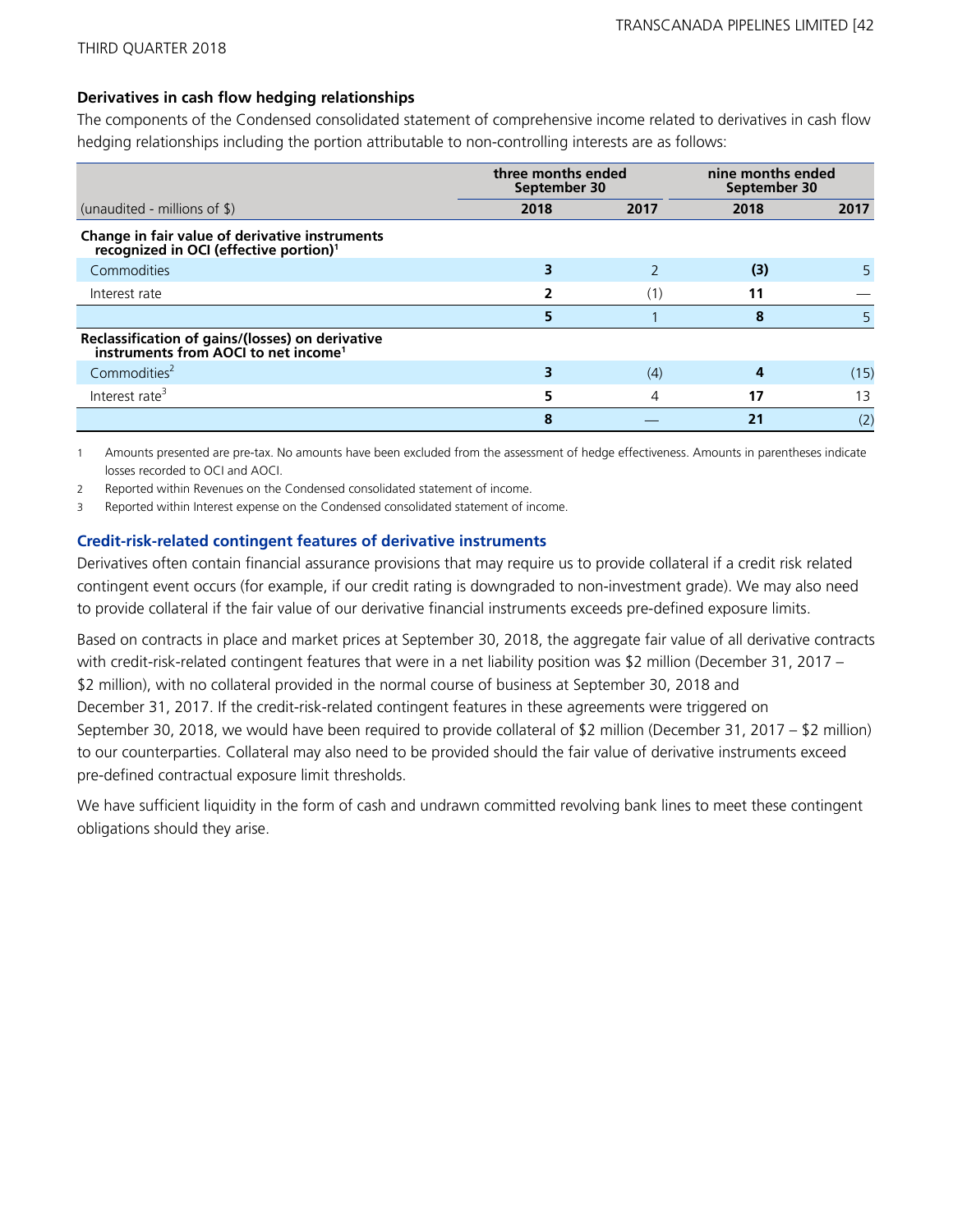# Other information

# CONTROLS AND PROCEDURES

Management, including our President and CEO and our CFO, evaluated the effectiveness of our disclosure controls and procedures as at September 30, 2018, as required by the Canadian securities regulatory authorities and by the SEC, and concluded that our disclosure controls and procedures are effective at a reasonable assurance level.

There were no changes in third quarter 2018 that had or are likely to have a material impact on our internal control over financial reporting.

# CRITICAL ACCOUNTING ESTIMATES AND ACCOUNTING POLICY CHANGES

When we prepare financial statements that conform with U.S. GAAP, we are required to make estimates and assumptions that affect the timing and amounts we record for our assets, liabilities, revenues and expenses because these items may be affected by future events. We base the estimates and assumptions on the most current information available, using our best judgement. We also regularly assess the assets and liabilities themselves. A summary of our critical accounting estimates is included in our 2017 Annual Report.

Our significant accounting policies have remained unchanged since December 31, 2017 other than described below. A summary of our significant accounting policies is included in our 2017 Annual Report.

# **Changes in accounting policies for 2018**

# **Revenue from contracts with customers**

In 2014, the FASB issued new guidance on revenue from contracts with customers. The new guidance requires that an entity recognize revenue from these contracts in accordance with a prescribed model. This model is used to depict the transfer of promised goods or services to customers in amounts that reflect the total consideration to which it expects to be entitled during the term of the contract in exchange for those promised goods or services. Goods or services that are promised to a customer are referred to as our "performance obligations." The total consideration to which we expect to be entitled can include fixed and variable amounts. We have variable revenue that is subject to factors outside of our influence, such as market prices, actions of third parties and weather conditions. We consider this variable revenue to be "constrained" as it cannot be reliably estimated, and therefore recognize variable revenue when the service is provided.

The new guidance also requires additional disclosures about the nature, amount, timing and uncertainty of revenue recognition and related cash flows.

In the application of the new guidance, significant estimates and judgments are used to determine the following:

- pattern of revenue recognition within a contract, based on whether the performance obligation is satisfied at a point in time versus over time
- term of the contract
- amount of variable consideration associated with a contract and timing of the associated revenue recognition.

The new guidance was effective January 1, 2018, was applied using the modified retrospective transition method, and did not result in any material differences in the amount and timing of revenue recognition.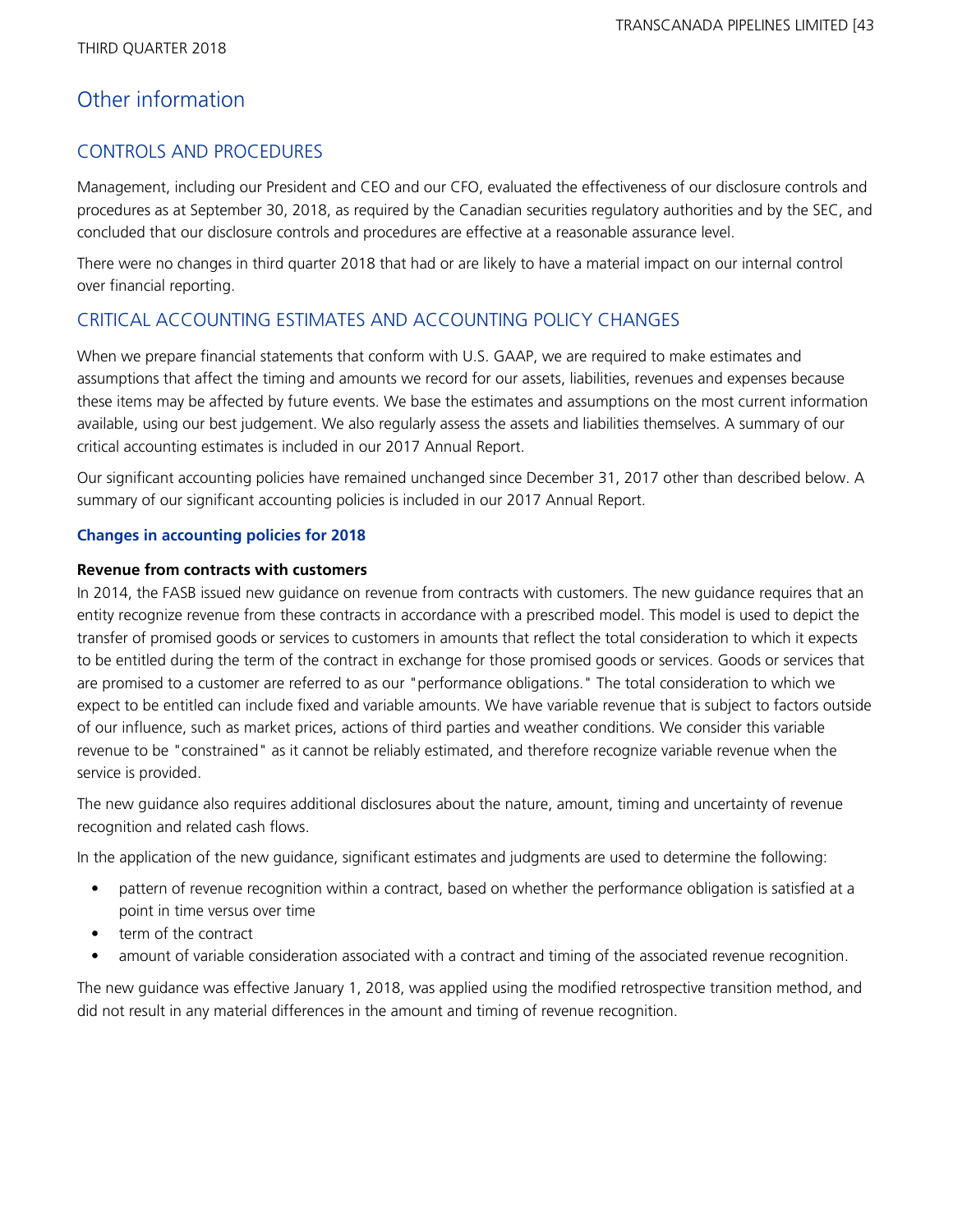## **Financial instruments**

In January 2016, the FASB issued new guidance on the accounting for equity investments and financial liabilities. The new guidance changes the income statement effect of equity investments and the recognition of changes in the fair value of financial liabilities when the fair value option is elected. The new guidance also requires us to assess valuation allowances for deferred tax assets related to available for sale debt securities in combination with our other deferred tax assets. This new guidance was effective January 1, 2018 and did not have a material impact on our consolidated financial statements.

### **Income taxes**

In October 2016, the FASB issued new guidance on the income tax effects of intra-entity transfers of assets other than inventory. The new guidance requires the recognition of deferred and current income taxes for intra-entity asset transfers when the transfer occurs. The new guidance was effective January 1, 2018, was applied using a modified retrospective approach, and did not have a material impact on our consolidated financial statements.

## **Restricted cash**

In November 2016, the FASB issued new guidance on restricted cash and cash equivalents on the statement of cash flows. The new guidance requires that the statement of cash flows explain the change during the period in the total cash and cash equivalents balance, and amounts generally described as restricted cash or restricted cash equivalents. Restricted cash and cash equivalents will be included with cash and cash equivalents when reconciling the beginning of period and end of period total amounts on the statement of cash flows. This new guidance was effective January 1, 2018, was applied retrospectively, and did not have an impact on our consolidated financial statements.

# **Employee post-retirement benefits**

In March 2017, the FASB issued new guidance that requires entities to disaggregate the current service cost component from the other components of net benefit cost and present it with other current compensation costs for related employees in the income statement. The new guidance also requires that the other components of net benefit cost be presented elsewhere in the income statement and excluded from income from operations if such a subtotal is presented. In addition, the new guidance makes changes to the components of net benefit cost that are eligible for capitalization. Entities must use a retrospective transition method to adopt the requirement for separate presentation in the income statement of the components of net benefit cost, and a prospective transition method to adopt the change to capitalization of benefit costs. This new guidance was effective January 1, 2018 and did not have a material impact on our consolidated financial statements.

# **Hedge accounting**

In August 2017, the FASB issued new guidance making more financial and non-financial hedging strategies eligible for hedge accounting. The new guidance also amends the presentation requirements relating to the change in fair value of a derivative and requires additional disclosures including cumulative basis adjustments for fair value hedges and the effect of hedging on individual line items in the statement of income. This new guidance is effective January 1, 2019 with early adoption permitted. This new guidance, which we elected to adopt effective January 1, 2018, was applied prospectively and did not have a material impact on our consolidated financial statements.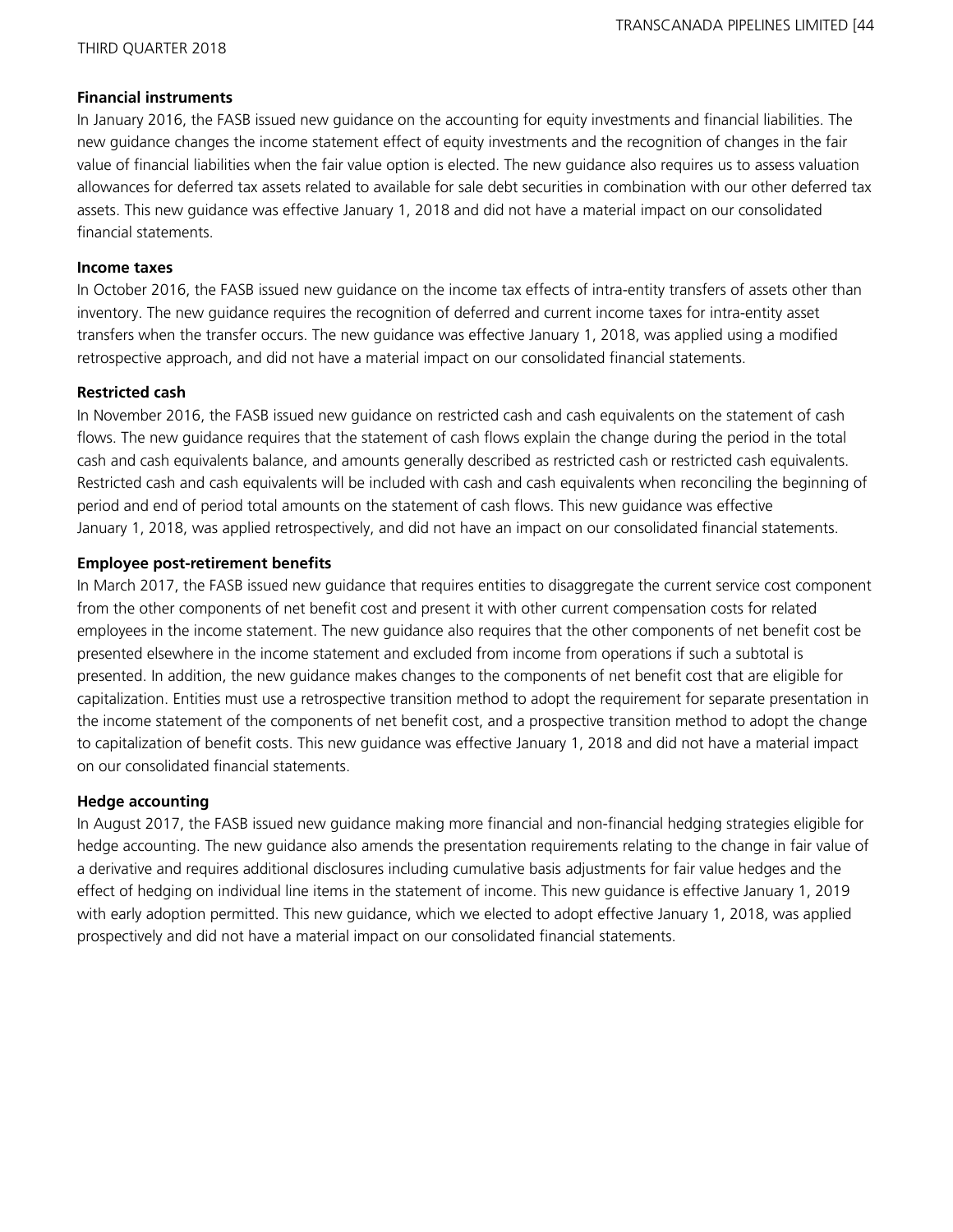## **Future accounting changes**

### **Leases**

In February 2016, the FASB issued new guidance on the accounting for leases. The new guidance amends the definition of a lease such that, in order for an arrangement to qualify as a lease, the lessor is required to have both (1) the right to obtain substantially all of the economic benefits from the use of the asset and (2) the right to direct the use of the asset. The new guidance also establishes a right-of-use (ROU) model that requires a lessee to recognize a ROU asset and corresponding lease liability on the balance sheet for all leases with a term longer than 12 months. Leases will be classified as finance or operating, with classification affecting the pattern of expense recognition in the statement of income. The new guidance does not make extensive changes to lessor accounting.

In January 2018, the FASB issued an optional practical expedient, to be applied upon transition, to omit the evaluation of land easements not previously accounted for as leases that existed or expired prior to the entity's adoption of the new lease guidance. An entity that elects this practical expedient is required to apply the practical expedient consistently to all of its existing or expired land easements not previously accounted for as leases. We intend to apply this practical expedient upon transition to the new standard.

The new guidance is effective January 1, 2019, with early adoption permitted. We will adopt the new standard on its effective date. A modified retrospective transition approach is required, applying the new standard to all leases existing at the date of initial application. In July 2018, the FASB issued a transition option allowing entities to not apply the new guidance, including disclosure requirements, to the comparative periods they present in their financial statements in the year of adoption. We will apply this transition option and therefore, will not be required to update financial information and disclosures for dates and periods prior to January 1, 2019.

We will elect the package of practical expedients which permits entities not to reassess prior conclusions about lease identification, lease classification and initial direct costs under the rules of the new standard. We continue to monitor and analyze other optional practical expedients as well as additional guidance and clarifications provided by the FASB.

We have developed an inventory of existing lease agreements, have substantially completed our analysis on them, but continue to refine our view of what qualifies as a lease and evaluate the financial impact on our consolidated financial statements. We have also selected a system solution and continue to progress through the testing stage of implementation. We continue to assess process changes necessary to compile the information to meet the recognition and disclosure requirements of the new guidance and to analyze new contracts that may contain leases.

# **Measurement of credit losses on financial instruments**

In June 2016, the FASB issued new guidance that significantly changes how entities measure credit losses for most financial assets and certain other financial instruments that are not measured at fair value through net income. The new guidance amends the impairment model of financial instruments basing it on expected losses rather than incurred losses. These expected credit losses will be recognized as an allowance rather than as a direct write down of the amortized cost basis. The new guidance is effective January 1, 2020 and will be applied using a modified retrospective approach. We are currently evaluating the impact of the adoption of this guidance and have not yet determined the effect on our consolidated financial statements.

# **Goodwill impairment**

In January 2017, the FASB issued new guidance on simplifying the test for goodwill impairment by eliminating Step 2 of the impairment test, which is the requirement to calculate the implied fair value of goodwill to measure the impairment charge. Instead, entities will record an impairment charge based on the excess of a reporting unit's carrying amount over its fair value. This new guidance is effective January 1, 2020 and will be applied prospectively, however, early adoption is permitted. We are currently evaluating the timing and impact of the adoption of this guidance.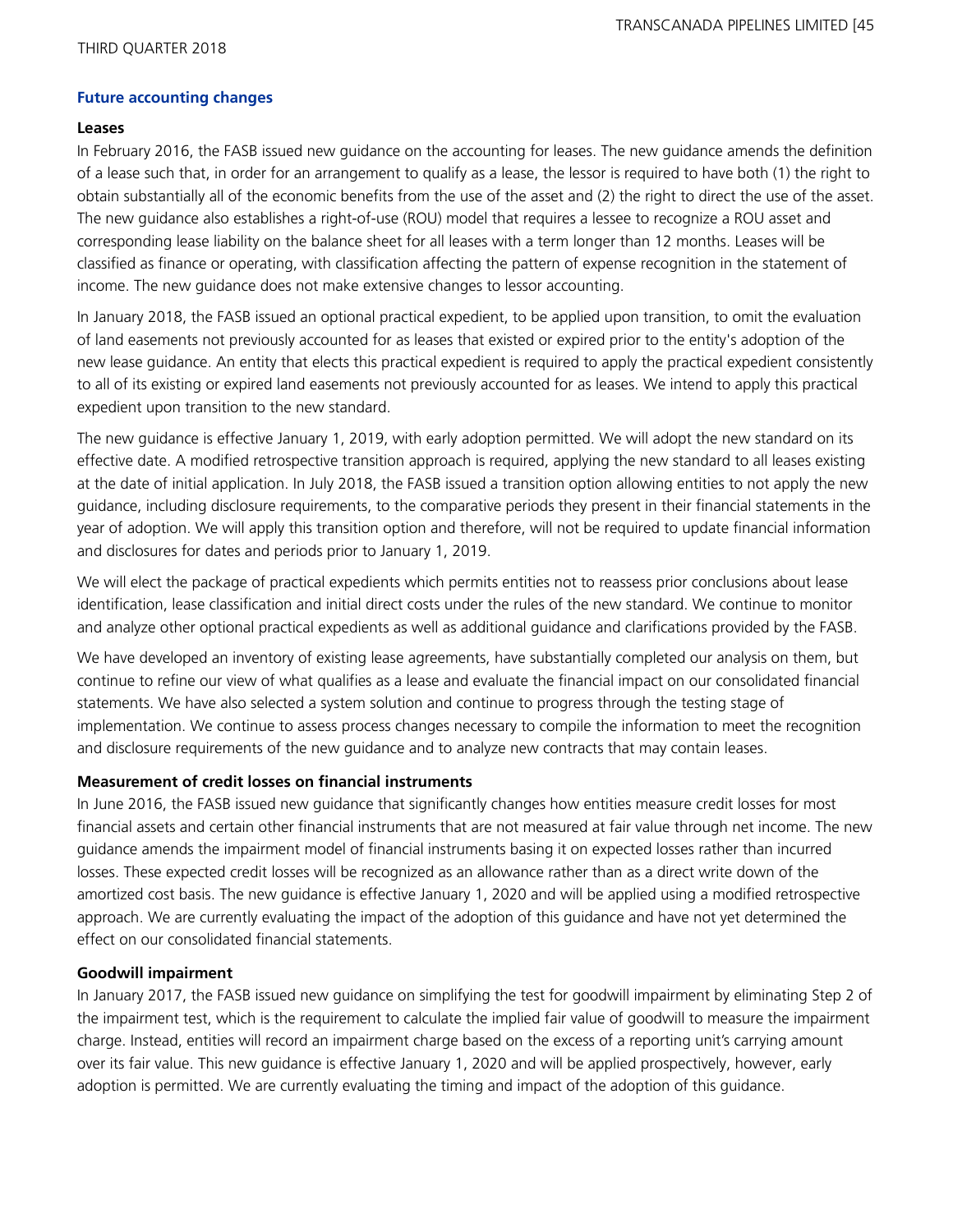#### **Income taxes**

In February 2018, the FASB issued new guidance that allows a reclassification from AOCI to retained earnings for stranded tax effects resulting from the U.S. Tax Reform. This new guidance is effective January 1, 2019, however, early adoption is permitted. This guidance can be applied either in the period of adoption or retrospectively to each period (or periods) in which the effect of the change is recognized. We are currently evaluating this guidance in conjunction with our analysis of the overall impact of U.S. Tax Reform.

## **Fair value measurement**

In August 2018, the FASB issued new guidance that amends certain disclosure requirements for fair value measurements. This new guidance is effective January 1, 2020, however, early adoption of certain or all requirements is permitted. We are currently evaluating the timing and impact of adoption of this guidance and have not yet determined the effect on our consolidated financial statements.

# **Defined benefit plans**

In August 2018, the FASB issued new guidance which amends and clarifies disclosure requirements related to defined benefit pension and other post retirement benefit plans. This new guidance is effective January 1, 2021, and will be applied on a retrospective basis. We are currently evaluating the timing and impact of the adoption of this guidance.

# **Implementation costs of cloud computing arrangements**

In August 2018, the FASB issued new guidance requiring an entity in a hosting arrangement that is a service contract to follow the guidance for internal-use software to determine which implementation costs should be capitalized as an asset and which costs should be expensed. The guidance also requires the entity to amortize the capitalized implementation costs of a hosting arrangement over the term of the arrangement. This guidance is effective January 1, 2020, however, early adoption is permitted. This guidance can be applied either retrospectively or prospectively to all implementation costs incurred after the date of adoption. We are currently evaluating the timing and impact of adoption of this guidance and have not yet determined the effect on our consolidated financial statements.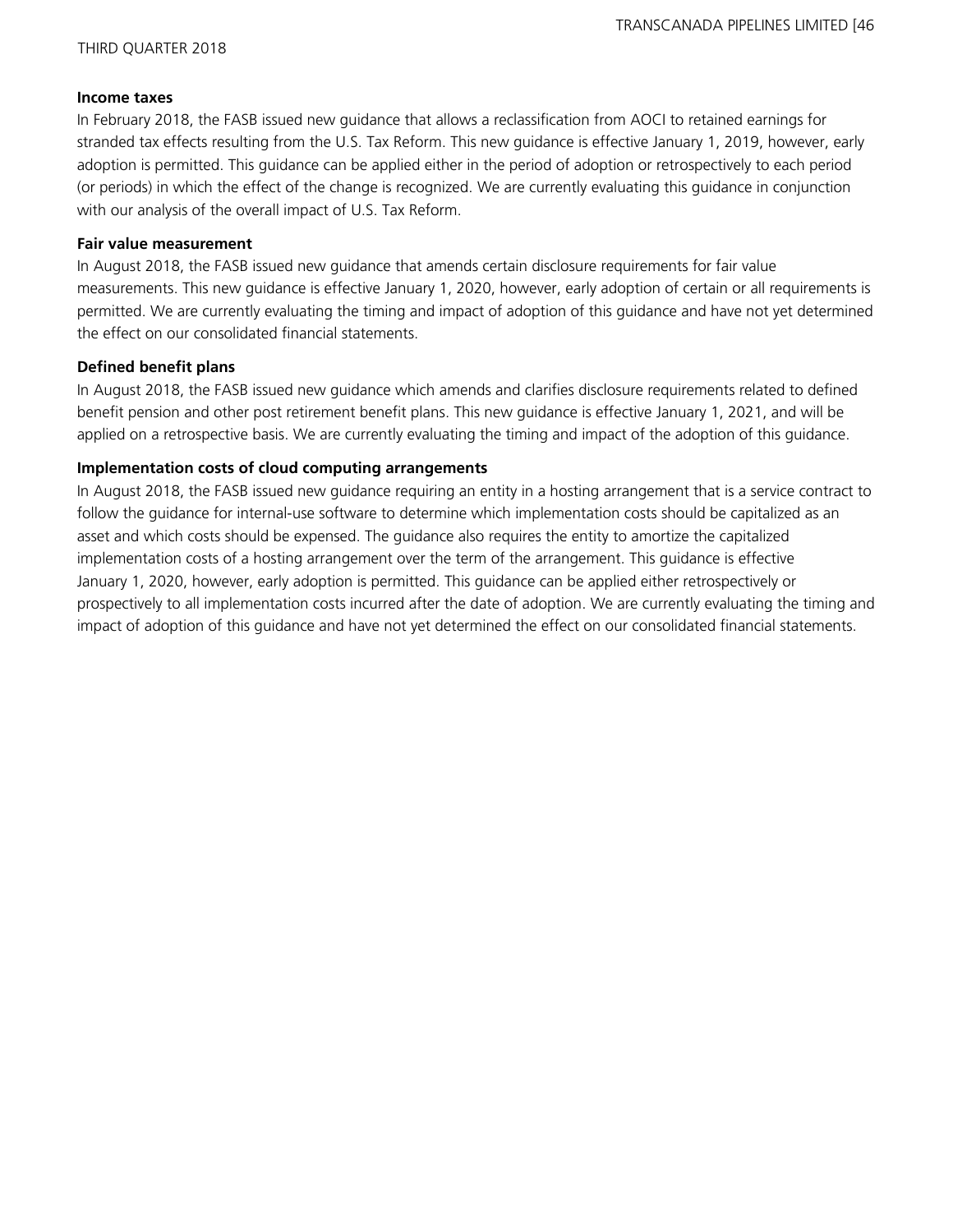# Reconciliation of non-GAAP measures

|                                                                       | three months ended<br>September 30 |                | nine months ended<br>September 30 |          |  |
|-----------------------------------------------------------------------|------------------------------------|----------------|-----------------------------------|----------|--|
| (unaudited - millions of \$)                                          | 2018                               | 2017           | 2018                              | 2017     |  |
| <b>Comparable EBITDA</b>                                              |                                    |                |                                   |          |  |
| Canadian Natural Gas Pipelines                                        | 522                                | 544            | 1,561                             | 1,575    |  |
| U.S. Natural Gas Pipelines                                            | 715                                | 482            | 2.223                             | 1,753    |  |
| Mexico Natural Gas Pipelines                                          | 153                                | 118            | 455                               | 403      |  |
| Liquids Pipelines                                                     | 467                                | 303            | 1,311                             | 947      |  |
| Energy                                                                | 207                                | 224            | 585                               | 816      |  |
| Corporate                                                             | (8)                                | (4)            | (25)                              | (20)     |  |
| <b>Comparable EBITDA</b>                                              | 2,056                              | 1,667          | 6,110                             | 5,474    |  |
| Depreciation and amortization                                         | (564)                              | (506)          | (1,669)                           | (1, 532) |  |
| <b>Comparable EBIT</b>                                                | 1,492                              | 1,161          | 4,441                             | 3,942    |  |
| Specific items:                                                       |                                    |                |                                   |          |  |
| Foreign exchange (loss)/gain - inter-affiliate loan                   | (60)                               | $\overline{7}$ | (52)                              | (1)      |  |
| U.S. Northeast power marketing contracts                              | 12                                 |                | 5                                 |          |  |
| Net (loss)/gain on sales of U.S. Northeast power generation<br>assets |                                    | (12)           |                                   | 469      |  |
| Integration and acquisition related costs - Columbia                  |                                    | (32)           |                                   | (91)     |  |
| Keystone XL asset costs                                               |                                    | (10)           |                                   | (23)     |  |
| Risk management activities <sup>1</sup>                               | (34)                               | 45             | (44)                              | (102)    |  |
| <b>Segmented earnings</b>                                             | 1,410                              | 1,159          | 4,350                             | 4,194    |  |

| <b>Risk management activities</b>                               | three months ended<br>September 30 |      | nine months ended<br>September 30 |       |  |
|-----------------------------------------------------------------|------------------------------------|------|-----------------------------------|-------|--|
| (unaudited - millions of \$)                                    | 2018                               | 2017 | 2018                              | 2017  |  |
| Canadian Power                                                  |                                    |      |                                   |       |  |
| U.S. Power                                                      | 31                                 | 59   | (31)                              | (97)  |  |
| Liquids marketing                                               | (65)                               | (19) | (10)                              | (15)  |  |
| Natural Gas Storage                                             |                                    | 4    | (6)                               |       |  |
| Total unrealized (losses)/gains from risk management activities | (34)                               | 45   | (44)                              | (102) |  |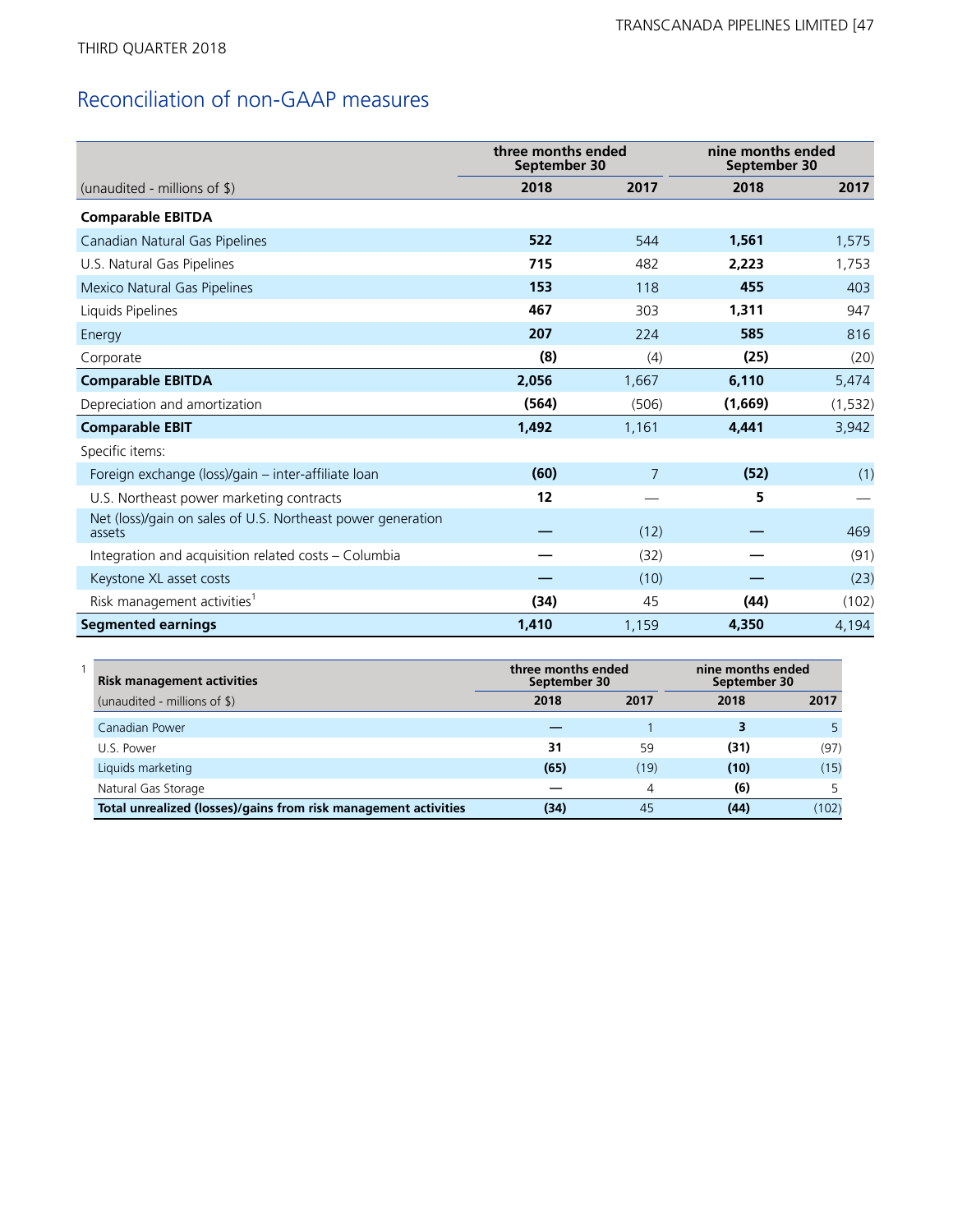# Quarterly results

# **SELECTED QUARTERLY CONSOLIDATED FINANCIAL DATA**

|                                                                                 | 2018  |              |              | 2017          |              |        | 2016         |        |
|---------------------------------------------------------------------------------|-------|--------------|--------------|---------------|--------------|--------|--------------|--------|
| (unaudited - millions of $\$\$ )                                                |       | Third Second | <b>First</b> | <b>Fourth</b> | <b>Third</b> | Second | <b>First</b> | Fourth |
| Revenues                                                                        | 3,156 | 3.195        | 3.424        | 3.617         | 3.195        | 3.230  | 3.407        | 3,635  |
| Net income/(loss) attributable to controlling<br>interests and to common shares | 946   | 806          | 759          | 889           | 636          | 909    | 672          | (334)  |
| Comparable earnings                                                             | 920   | 789          | 889          | 747           | 638          | 687    | 727          | 650    |

# **FACTORS AFFECTING QUARTERLY FINANCIAL INFORMATION BY BUSINESS SEGMENT**

Quarter-over-quarter revenues and net income fluctuate for reasons that vary across our business segments.

In our Canadian Natural Gas Pipelines, U.S. Natural Gas Pipelines and Mexico Natural Gas Pipelines segments, except for seasonal fluctuations in short-term throughput volumes on U.S. pipelines, quarter-over-quarter revenues and net income generally remain relatively stable during any fiscal year. Over the long term, however, they fluctuate because of:

- regulators' decisions
- negotiated settlements with shippers
- acquisitions and divestitures
- developments outside of the normal course of operations
- newly constructed assets being placed in service.

In Liquids Pipelines, annual revenues and net income are based on contracted and uncommitted spot transportation and liquids marketing activities. Quarter-over-quarter revenues and net income are affected by:

- regulatory decisions
- developments outside of the normal course of operations
- newly constructed assets being placed in service
- demand for uncontracted transportation services
- liquids marketing activities
- certain fair value adjustments.

In Energy, quarter-over-quarter revenues and net income are affected by:

- weather
- customer demand
- market prices for natural gas and power
- capacity prices and payments
- planned and unplanned plant outages
- acquisitions and divestitures
- certain fair value adjustments
- developments outside of the normal course of operations
- newly constructed assets being placed in service.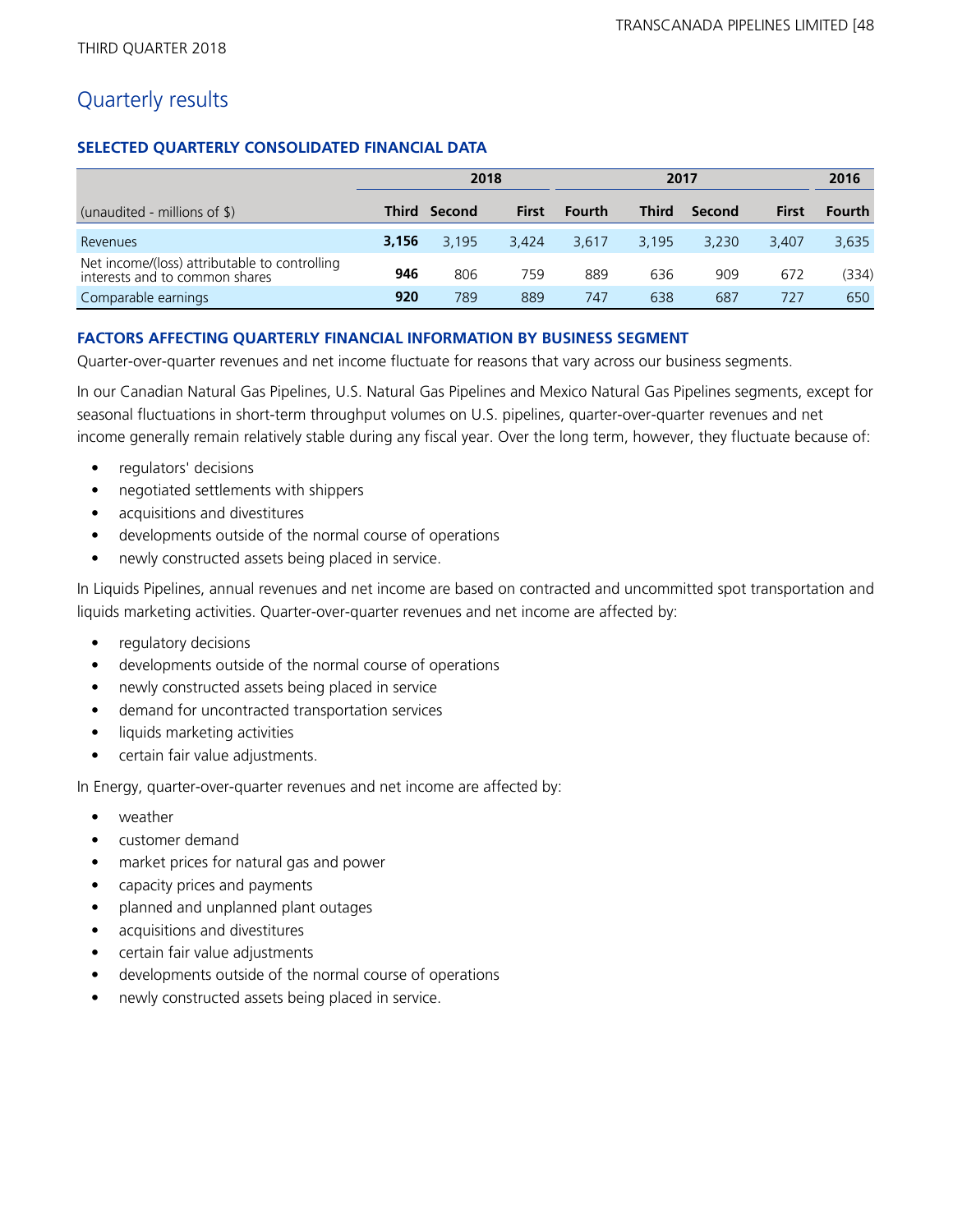## **FACTORS AFFECTING FINANCIAL INFORMATION BY QUARTER**

We calculate comparable measures by adjusting certain GAAP and non-GAAP measures for specific items we believe are significant but not reflective of our underlying operations in the period.

Comparable earnings exclude the unrealized gains and losses from changes in the fair value of certain derivatives used to reduce our exposure to certain financial and commodity price risks. These derivatives generally provide effective economic hedges, but do not meet the criteria for hedge accounting. As a result, the changes in fair value are recorded in net income. As these amounts do not accurately reflect the gains and losses that will be realized at settlement, we do not consider them part of our underlying operations.

In third quarter 2018, comparable earnings also excluded:

• after-tax income of \$8 million related to our U.S. Northeast power marketing contracts. These were excluded from Energy's comparable earnings effective January 1, 2018 as the wind-down of these contracts is not considered part of our underlying operations.

In second quarter 2018, comparable earnings also excluded:

• an after-tax loss of \$11 million related to our U.S. Northeast power marketing contracts. These were excluded from Energy's comparable earnings effective January 1, 2018 as the wind-down of these contracts is not considered part of our underlying operations.

In the first quarter 2018, comparable earnings also excluded:

• after-tax income of \$6 million related to our U.S. Northeast power marketing contracts, primarily due to income recognized on the sale of our retail contracts. These were excluded from Energy's comparable earnings effective January 1, 2018 as the wind-down of these contracts is not considered part of our underlying operations.

In fourth quarter 2017, comparable earnings also excluded:

- an \$804 million recovery of deferred income taxes as a result of U.S. Tax Reform
- a \$136 million after-tax gain related to the sale of our Ontario solar assets
- a \$64 million net after-tax gain related to the monetization of our U.S. Northeast power generation assets,, which included an incremental after-tax loss of \$7 million recorded on the sale of the thermal and wind package, \$23 million of after-tax third-party insurance proceeds related to a 2017 Ravenswood outage and income tax adjustments
- a \$954 million after-tax impairment charge for the Energy East pipeline and related projects as a result of our decision not to proceed with the project applications
- a \$9 million after-tax charge related to the maintenance and liquidation of Keystone XL assets which were expensed pending further advancement of the project.

In third quarter 2017, comparable earnings also excluded:

- an incremental net loss of \$12 million related to the monetization of our U.S. Northeast power generation assets, which included an incremental loss of \$7 million after tax on the sale of the thermal and wind package and \$14 million of after-tax disposition costs and income tax adjustments
- an after-tax charge of \$30 million for integration-related costs associated with the acquisition of Columbia
- an after-tax charge of \$8 million related to the maintenance of Keystone XL assets which were being expensed pending further advancement of the project.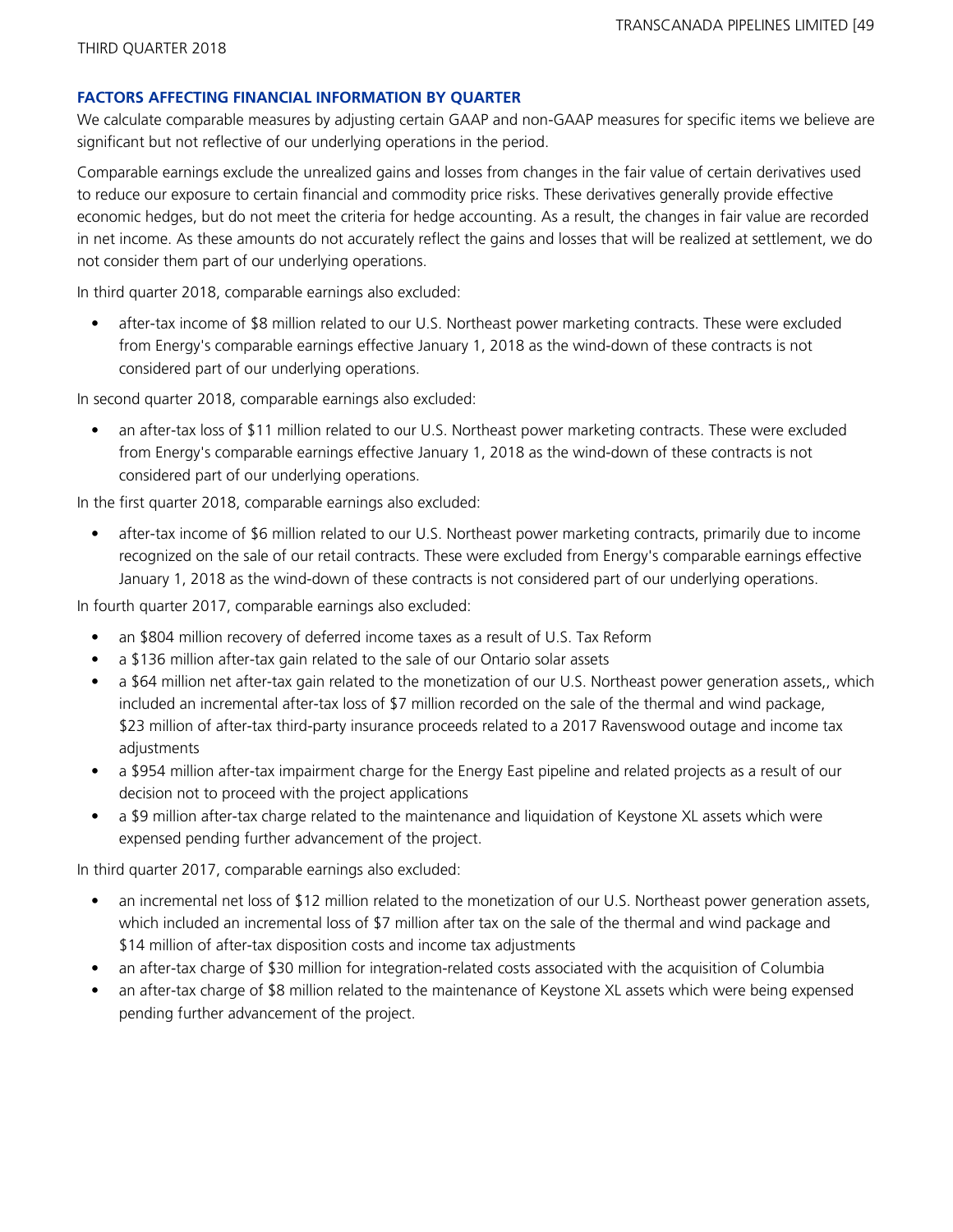In second quarter 2017, comparable earnings also excluded:

- a \$265 million net after-tax gain related to the monetization of our U.S. Northeast power generation assets, which included a \$441 million after-tax gain on the sale of TC Hydro and an additional loss of \$176 million after tax on the sale of the thermal and wind package
- an after-tax charge of \$15 million for integration-related costs associated with the acquisition of Columbia
- an after-tax charge of \$4 million related to the maintenance of Keystone XL assets which were being expensed pending further advancement of the project.

In first quarter 2017, comparable earnings also excluded:

- a charge of \$24 million after tax for integration-related costs associated with the acquisition of Columbia
- a charge of \$10 million after tax for costs related to the monetization of our U.S. Northeast power generation business
- a charge of \$7 million after tax related to the maintenance of Keystone XL assets which were being expensed pending further advancement of the project
- a \$7 million income tax recovery related to the realized loss on a third-party sale of Keystone XL project assets. A provision for the expected pre-tax loss on these assets was included in our 2015 impairment charge but the related income tax recoveries could not be recorded until realized.

In fourth quarter 2016, comparable earnings also excluded:

- an \$870 million after-tax charge related to the loss on U.S. Northeast power assets held for sale which included an \$863 million after-tax loss on the thermal and wind package held for sale and \$7 million of after-tax costs related to the monetization
- an additional \$68 million after-tax loss on the transfer of environmental credits to the Balancing Pool upon final settlement of the Alberta PPA terminations
- an after-tax charge of \$67 million for costs associated with the acquisition of Columbia which included a \$44 million deferred tax adjustment upon acquisition and \$23 million of retention, severance and integration costs
- an after-tax charge of \$18 million related to Keystone XL costs for the maintenance and liquidation of project assets which were being expensed pending further advancement of the project
- an after-tax restructuring charge of \$6 million for additional expected future losses under lease commitments. These charges formed part of a restructuring initiative, which commenced in 2015, to maximize the effectiveness and efficiency of our existing operations and reduce overall costs.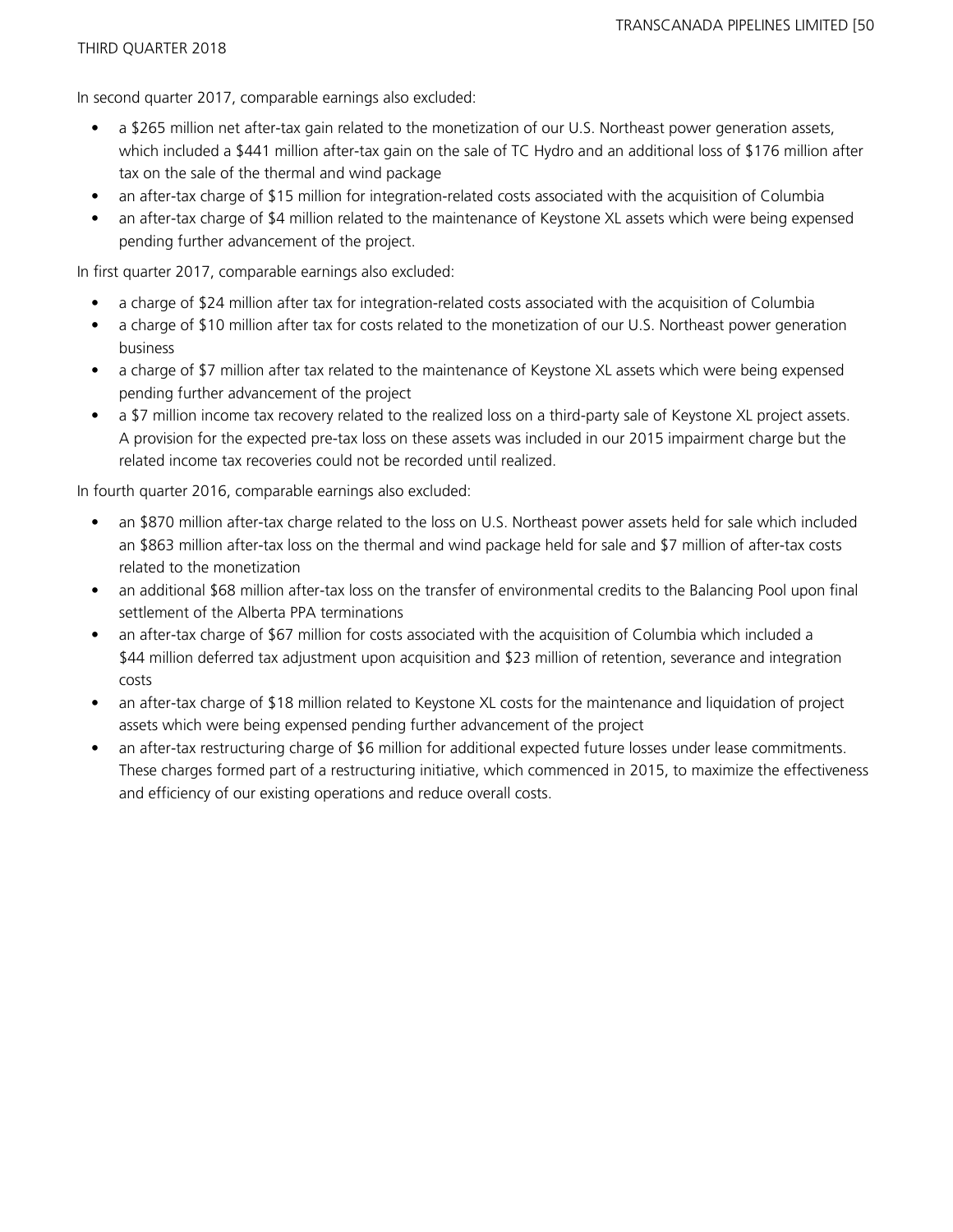# Condensed consolidated statement of income

|                                                                                 | three months ended<br>September 30 |                | nine months ended<br>September 30 |       |  |
|---------------------------------------------------------------------------------|------------------------------------|----------------|-----------------------------------|-------|--|
| (unaudited - millions of Canadian \$)                                           | 2018                               | 2017           | 2018                              | 2017  |  |
| <b>Revenues</b>                                                                 |                                    |                |                                   |       |  |
| Canadian Natural Gas Pipelines                                                  | 934                                | 921            | 2,772                             | 2,725 |  |
| U.S. Natural Gas Pipelines                                                      | 967                                | 811            | 2,988                             | 2,684 |  |
| Mexico Natural Gas Pipelines                                                    | 156                                | 139            | 460                               | 432   |  |
| Liquids Pipelines                                                               | 564                                | 437            | 1,831                             | 1,410 |  |
| Energy                                                                          | 535                                | 887            | 1,724                             | 2,581 |  |
|                                                                                 | 3,156                              | 3,195          | 9,775                             | 9,832 |  |
| <b>Income from Equity Investments</b>                                           | 147                                | 156            | 492                               | 527   |  |
| <b>Operating and Other Expenses</b>                                             |                                    |                |                                   |       |  |
| Plant operating costs and other                                                 | 884                                | 929            | 2,580                             | 2,962 |  |
| Commodity purchases resold                                                      | 318                                | 621            | 1,239                             | 1,711 |  |
| Property taxes                                                                  | 127                                | 127            | 429                               | 442   |  |
| Depreciation and amortization                                                   | 564                                | 506            | 1,669                             | 1,539 |  |
|                                                                                 | 1,893                              | 2,183          | 5,917                             | 6,654 |  |
| (Loss)/Gain on Sales of Assets                                                  |                                    | (9)            |                                   | 489   |  |
| <b>Financial Charges</b>                                                        |                                    |                |                                   |       |  |
| Interest expense                                                                | 608                                | 522            | 1,740                             | 1,578 |  |
| Allowance for funds used during construction                                    | (147)                              | (145)          | (365)                             | (367) |  |
| Interest income and other                                                       | (167)                              | (83)           | (137)                             | (192) |  |
|                                                                                 | 294                                | 294            | 1,238                             | 1,019 |  |
| Income before Income Taxes                                                      | 1,116                              | 865            | 3,112                             | 3,175 |  |
| <b>Income Tax Expense</b>                                                       |                                    |                |                                   |       |  |
| Current                                                                         | 30                                 | $\overline{7}$ | 169                               | 129   |  |
| Deferred                                                                        | 81                                 | 178            | 203                               | 640   |  |
|                                                                                 | 111                                | 185            | 372                               | 769   |  |
| <b>Net Income</b>                                                               | 1,005                              | 680            | 2,740                             | 2,406 |  |
| Net income attributable to non-controlling interests                            | 59                                 | 44             | 229                               | 189   |  |
| Net Income Attributable to Controlling Interests and to<br><b>Common Shares</b> | 946                                | 636            | 2,511                             | 2,217 |  |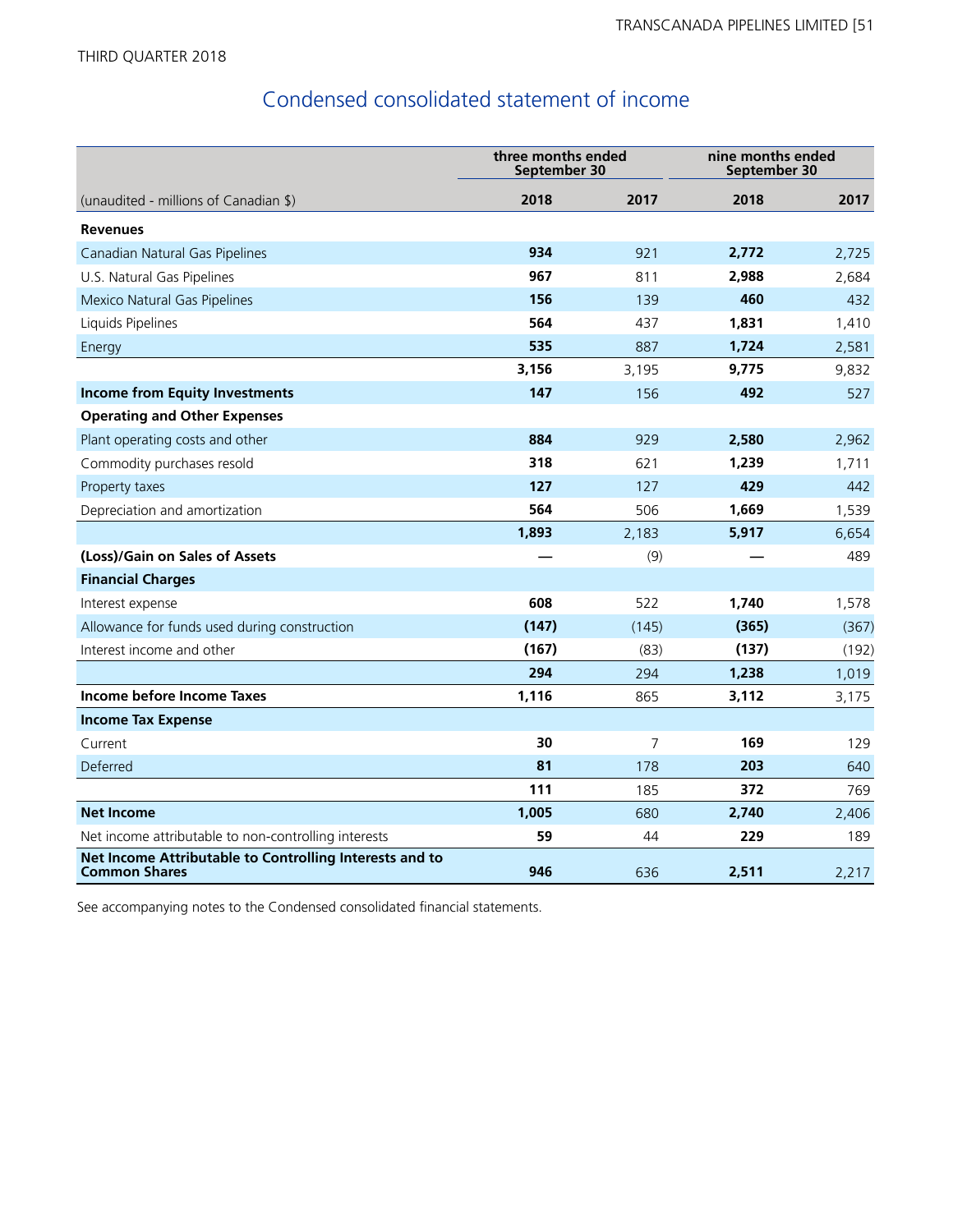# Condensed consolidated statement of comprehensive income

|                                                                                                               | three months ended<br>September 30 |       | nine months ended<br>September 30 |       |
|---------------------------------------------------------------------------------------------------------------|------------------------------------|-------|-----------------------------------|-------|
| (unaudited - millions of Canadian \$)                                                                         | 2018                               | 2017  | 2018                              | 2017  |
| <b>Net Income</b>                                                                                             | 1,005                              | 680   | 2,740                             | 2,406 |
| Other Comprehensive (Loss)/Income, Net of Income Taxes                                                        |                                    |       |                                   |       |
| Foreign currency translation gains and losses on net investment in foreign<br>operations                      | (282)                              | (370) | 409                               | (721) |
| Reclassification of foreign currency translation gains on net investment on<br>disposal of foreign operations |                                    |       |                                   | (77)  |
| Change in fair value of net investment hedges                                                                 | 9                                  | (1)   | (6)                               | (3)   |
| Change in fair value of cash flow hedges                                                                      | 4                                  |       | 9                                 | 4     |
| Reclassification to net income of gains and losses on cash flow hedges                                        | 6                                  |       | 16                                | (1)   |
| Unrealized actuarial gains and losses on pension and other post-retirement<br>benefit plans                   |                                    | 2     |                                   | 2     |
| Reclassification of actuarial gains and losses on pension and other post-<br>retirement benefit plans         | 10                                 | 4     | 10                                | 11    |
| Other comprehensive income on equity investments                                                              | 6                                  | 3     | 18                                | 6     |
| Other comprehensive (loss)/income                                                                             | (247)                              | (361) | 456                               | (779) |
| <b>Comprehensive Income</b>                                                                                   | 758                                | 319   | 3,196                             | 1,627 |
| Comprehensive income/(loss) attributable to non-controlling interests                                         | 28                                 | (25)  | 304                               | 31    |
| Comprehensive Income Attributable to Controlling Interests and to<br><b>Common Shares</b>                     | 730                                | 344   | 2,892                             | 1,596 |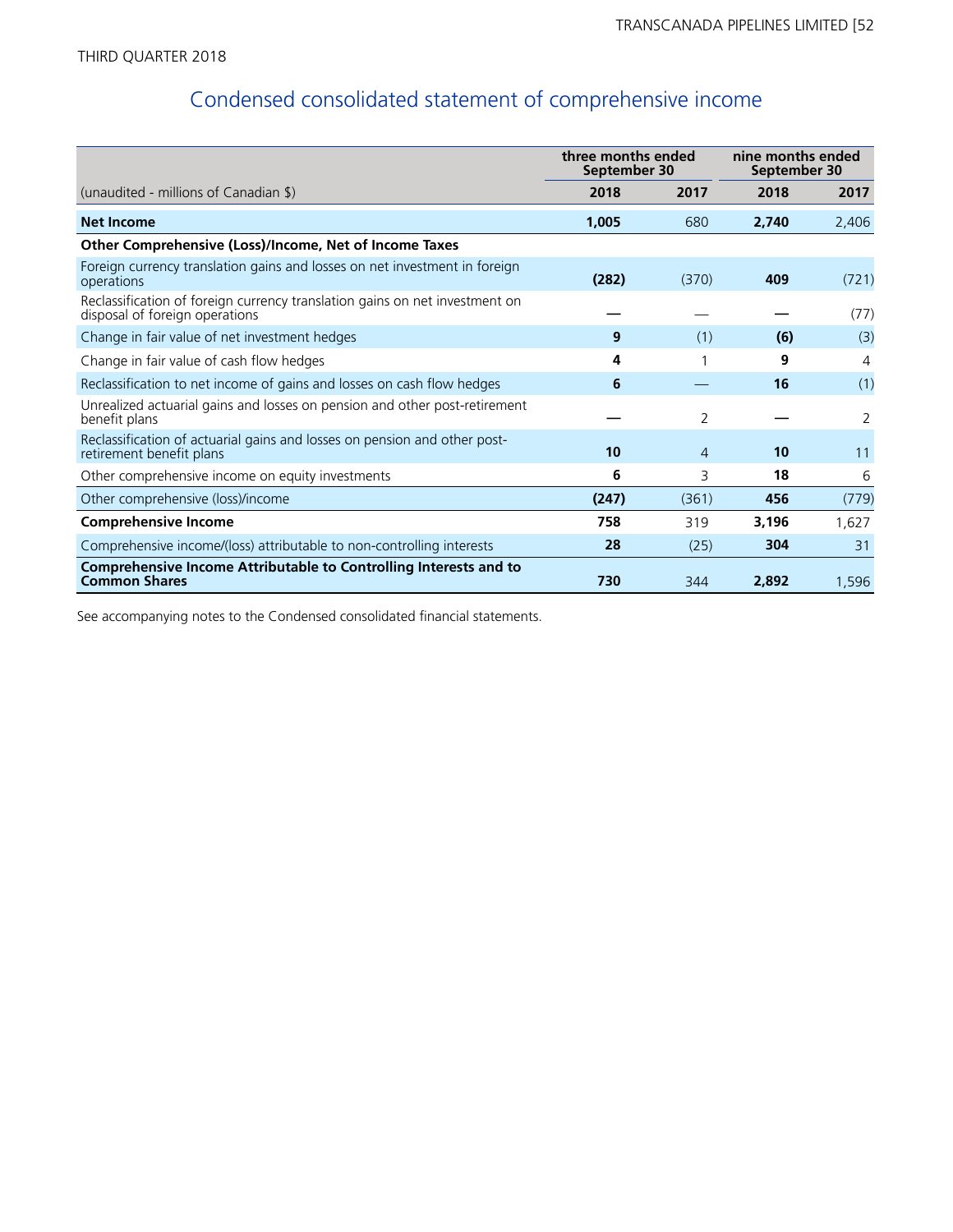# Condensed consolidated statement of cash flows

|                                                                                       | three months ended<br>September 30 |         | nine months ended<br>September 30 |          |
|---------------------------------------------------------------------------------------|------------------------------------|---------|-----------------------------------|----------|
| (unaudited - millions of Canadian \$)                                                 | 2018                               | 2017    | 2018                              | 2017     |
| <b>Cash Generated from Operations</b>                                                 |                                    |         |                                   |          |
| Net income                                                                            | 1,005                              | 680     | 2,740                             | 2,406    |
| Depreciation and amortization                                                         | 564                                | 506     | 1,669                             | 1,539    |
| Deferred income taxes                                                                 | 81                                 | 178     | 203                               | 640      |
| Income from equity investments                                                        | (147)                              | (156)   | (492)                             | (527)    |
| Distributions received from operating activities of equity<br>investments             | 296                                | 296     | 761                               | 743      |
| Employee post-retirement benefits funding, net of expense                             | (22)                               | (73)    | (22)                              | (64)     |
| Loss/(gain) on sales of assets                                                        |                                    | 9       |                                   | (489)    |
| Equity allowance for funds used during construction                                   | (104)                              | (107)   | (261)                             | (249)    |
| Unrealized (gains)/losses on financial instruments                                    | (29)                               | (77)    | 120                               | 14       |
| Other                                                                                 | (93)                               | (5)     | (152)                             | (1)      |
| Increase in operating working capital                                                 | (285)                              | (83)    | (129)                             | (223)    |
| Net cash provided by operations                                                       | 1,266                              | 1,168   | 4,437                             | 3,789    |
| <b>Investing Activities</b>                                                           |                                    |         |                                   |          |
| Capital expenditures                                                                  | (2, 435)                           | (2,031) | (6, 474)                          | (5, 383) |
| Capital projects in development                                                       | (127)                              | (37)    | (239)                             | (135)    |
| Contributions to equity investments                                                   | (236)                              | (475)   | (778)                             | (1, 140) |
| Proceeds from sales of assets, net of transaction costs                               |                                    |         |                                   | 4,147    |
| Other distributions from equity investments                                           |                                    |         | 121                               | 362      |
| Deferred amounts and other                                                            | (16)                               | 164     | 79                                | (87)     |
| Net cash used in investing activities                                                 | (2, 814)                           | (2,379) | (7, 291)                          | (2,236)  |
| <b>Financing Activities</b>                                                           |                                    |         |                                   |          |
| Notes payable issued, net                                                             | 1,421                              | 451     | 1,906                             | 1,232    |
| Long-term debt issued, net of issue costs                                             | 1,026                              | 1,151   | 4,359                             | 1,968    |
| Long-term debt repaid                                                                 | (1, 232)                           | (46)    | (3,266)                           | (5, 515) |
| Junior subordinated notes issued, net of issue costs                                  |                                    | (3)     |                                   | 3,468    |
| Advances from/(to) affiliate                                                          | 400                                | (15)    | 1,066                             | (15)     |
| Dividends on common shares                                                            | (623)                              | (544)   | (1,789)                           | (1, 573) |
| Distributions paid to non-controlling interests                                       | (57)                               | (66)    | (174)                             | (215)    |
| Common shares issued                                                                  | 207                                | 190     | 633                               | 591      |
| Partnership units of TC PipeLines, LP issued, net of issue<br>costs                   |                                    | 43      | 49                                | 162      |
| Common units of Columbia Pipeline Partners LP acquired                                |                                    |         |                                   | (1, 205) |
| Net cash provided by/(used in) financing activities                                   | 1,142                              | 1,161   | 2,784                             | (1, 102) |
| <b>Effect of Foreign Exchange Rate Changes on Cash and</b><br><b>Cash Equivalents</b> | (10)                               | (16)    | 47                                | (35)     |
| (Decrease)/increase in Cash and Cash Equivalents                                      | (416)                              | (66)    | (23)                              | 416      |
| <b>Cash and Cash Equivalents</b>                                                      |                                    |         |                                   |          |
| Beginning of period                                                                   | 1,437                              | 1,449   | 1,044                             | 967      |
| <b>Cash and Cash Equivalents</b>                                                      |                                    |         |                                   |          |
| End of period                                                                         | 1,021                              | 1,383   | 1,021                             | 1,383    |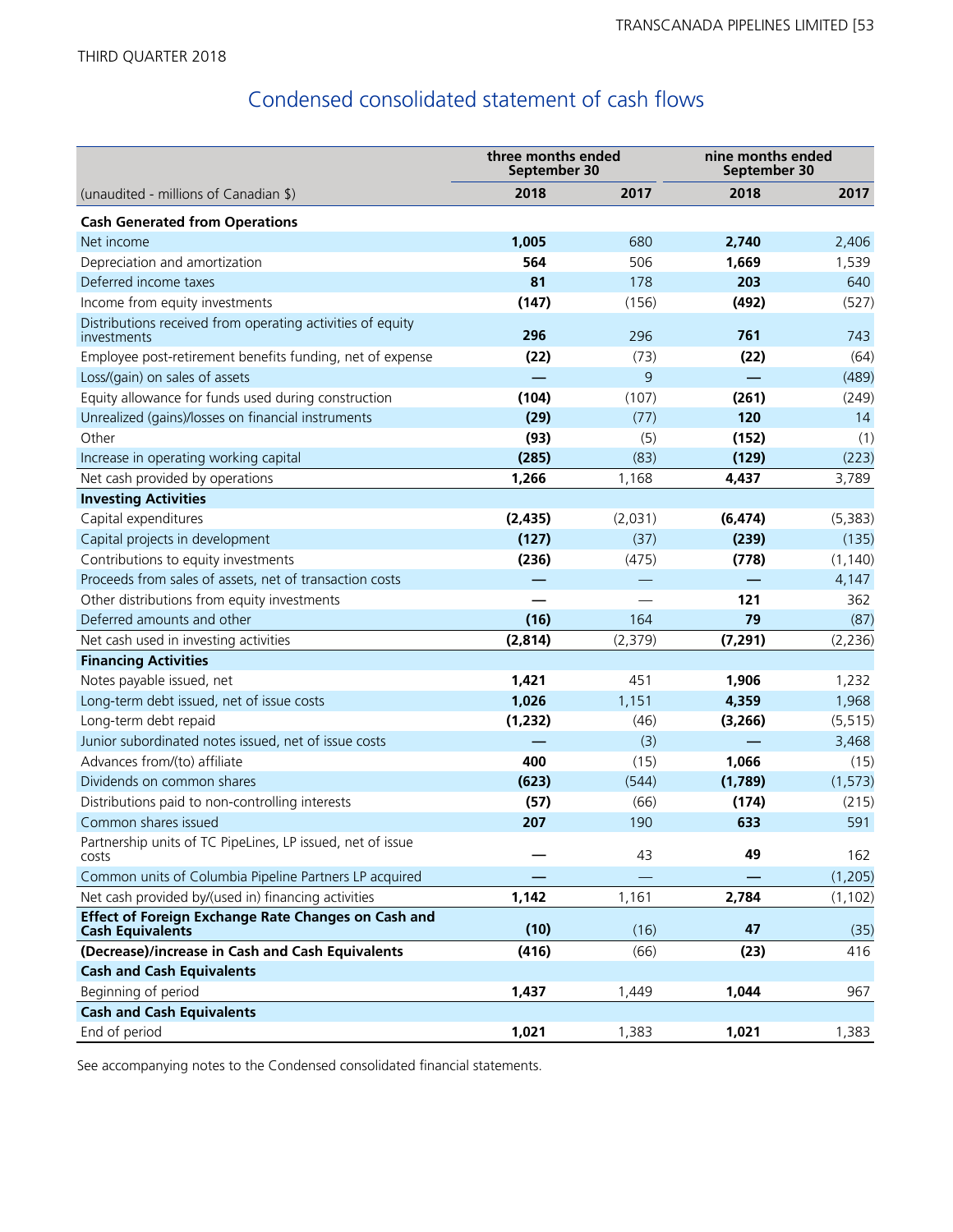# Condensed consolidated balance sheet

|                                        |                                                                           | September 30, | December 31, |
|----------------------------------------|---------------------------------------------------------------------------|---------------|--------------|
| (unaudited - millions of Canadian \$)  |                                                                           | 2018          | 2017         |
| <b>ASSETS</b>                          |                                                                           |               |              |
| <b>Current Assets</b>                  |                                                                           |               |              |
| Cash and cash equivalents              |                                                                           | 1,021         | 1,044        |
| Accounts receivable                    |                                                                           | 2,171         | 2,537        |
| Inventories                            |                                                                           | 381           | 378          |
| Assets held for sale                   |                                                                           | 458           |              |
| Other                                  |                                                                           | 1,003         | 691          |
|                                        |                                                                           | 5,034         | 4,650        |
| <b>Plant, Property and Equipment</b>   | net of accumulated depreciation of \$25,206<br>and \$23,734, respectively | 63,212        | 57,277       |
| <b>Equity Investments</b>              |                                                                           | 6,683         | 6,366        |
| <b>Regulatory Assets</b>               |                                                                           | 1,391         | 1,376        |
| Goodwill                               |                                                                           | 13,504        | 13,084       |
| <b>Loan Receivable from Affiliate</b>  |                                                                           | 1,244         | 919          |
| <b>Intangible and Other Assets</b>     |                                                                           | 1,886         | 1,423        |
| <b>Restricted Investments</b>          |                                                                           | 1,101         | 915          |
|                                        |                                                                           | 94,055        | 86,010       |
| <b>LIABILITIES</b>                     |                                                                           |               |              |
| <b>Current Liabilities</b>             |                                                                           |               |              |
| Notes payable                          |                                                                           | 3,742         | 1,763        |
| Accounts payable and other             |                                                                           | 4,304         | 4,071        |
| Dividends payable                      |                                                                           | 630           | 552          |
| Due to affiliate                       |                                                                           | 3,617         | 2,551        |
| Accrued interest                       |                                                                           | 604           | 605          |
| Current portion of long-term debt      |                                                                           | 1,671         | 2,866        |
|                                        |                                                                           | 14,568        | 12,408       |
| <b>Regulatory Liabilities</b>          |                                                                           | 4,603         | 4,321        |
| <b>Other Long-Term Liabilities</b>     |                                                                           | 637           | 727          |
| <b>Deferred Income Tax Liabilities</b> |                                                                           | 5,824         | 5,403        |
| <b>Long-Term Debt</b>                  |                                                                           | 35,029        | 31,875       |
| <b>Junior Subordinated Notes</b>       |                                                                           | 7,186         | 7,007        |
|                                        |                                                                           | 67,847        | 61,741       |
| <b>EQUITY</b>                          |                                                                           |               |              |
| Common shares, no par value            |                                                                           | 22,394        | 21,761       |
| Issued and outstanding:                | September 30, 2018 - 883 million shares                                   |               |              |
|                                        | December 31, 2017 - 872 million shares                                    |               |              |
| Additional paid-in capital             |                                                                           | 17            |              |
| Retained earnings                      |                                                                           | 3,124         | 2,387        |
| Accumulated other comprehensive loss   |                                                                           | (1, 350)      | (1,731)      |
| <b>Controlling Interests</b>           |                                                                           | 24,185        | 22,417       |
| Non-controlling interests              |                                                                           | 2,023         | 1,852        |
|                                        |                                                                           | 26,208        | 24,269       |
|                                        |                                                                           | 94,055        | 86,010       |

**Contingencies and Guarantees** (Note 13) **Variable Interest Entities** (Note 15) **Subsequent Events** (Note 16)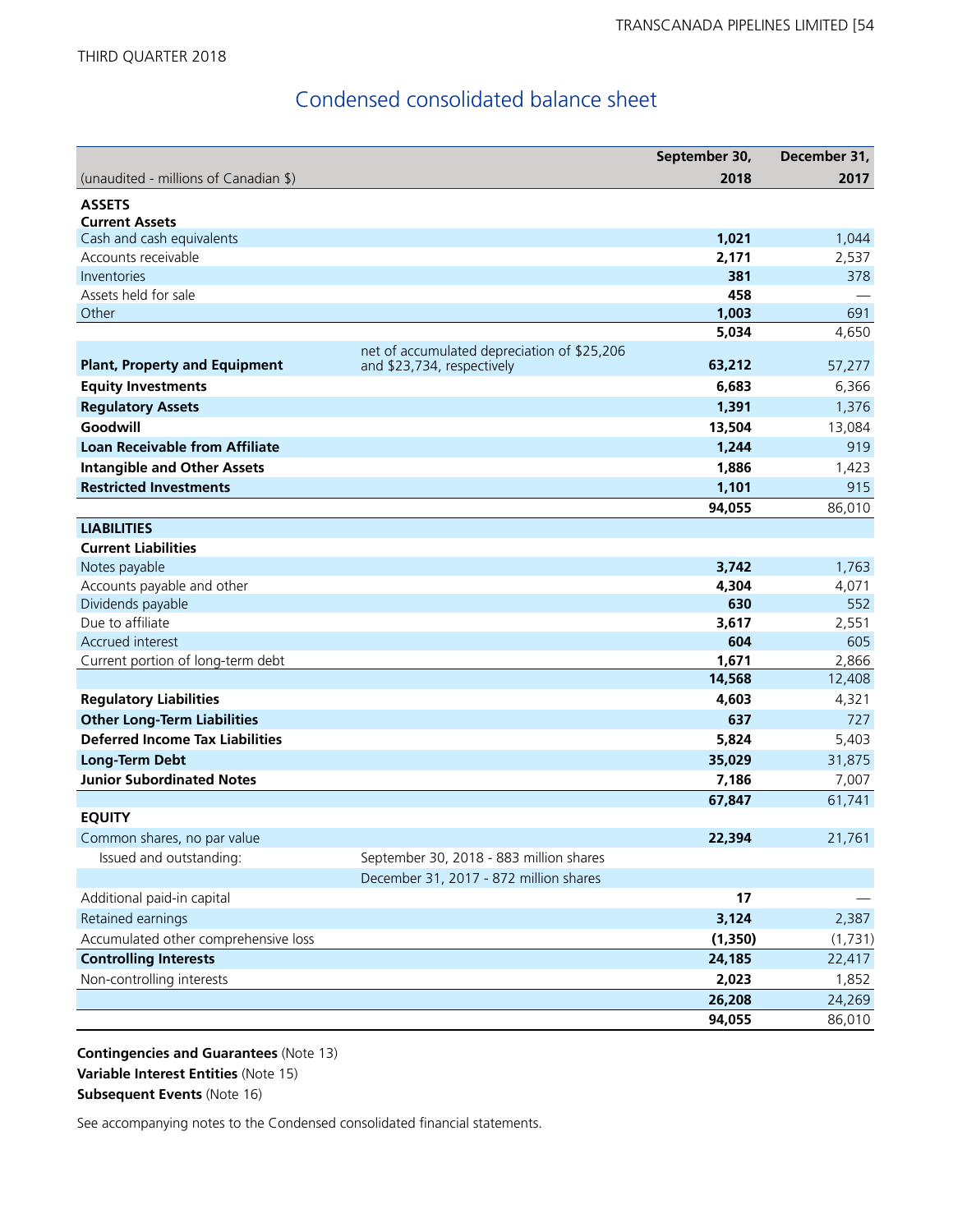# Condensed consolidated statement of equity

|                                                                                  | nine months ended September 30 |          |
|----------------------------------------------------------------------------------|--------------------------------|----------|
| (unaudited - millions of Canadian \$)                                            | 2018                           | 2017     |
| <b>Common Shares</b>                                                             |                                |          |
| Balance at beginning of period                                                   | 21,761                         | 20,981   |
| Proceeds from shares issued                                                      | 633                            | 591      |
| Balance at end of period                                                         | 22,394                         | 21,572   |
| <b>Additional Paid-In Capital</b>                                                |                                |          |
| Balance at beginning of period                                                   |                                | 211      |
| Issuance of stock options                                                        | 10                             | 9        |
| Dilution from TC PipeLines, LP units issued                                      | $\overline{7}$                 | 18       |
| Asset drop downs to TC PipeLines, LP                                             |                                | (202)    |
| Columbia Pipeline Partners LP acquisition                                        |                                | (171)    |
| Reclassification of additional paid-in capital deficit to retained earnings      |                                | 135      |
| Balance at end of period                                                         | 17                             |          |
| <b>Retained Earnings</b>                                                         |                                |          |
| Balance at beginning of period                                                   | 2,387                          | 1,577    |
| Net income attributable to controlling interests                                 | 2,511                          | 2,217    |
| Common share dividends                                                           | (1,869)                        | (1,633)  |
| Adjustment related to income tax effects of asset drop downs to TC PipeLines, LP | 95                             |          |
| Adjustment related to employee share-based payments                              |                                | 12       |
| Reclassification of additional paid-in capital deficit to retained earnings      |                                | (135)    |
| Balance at end of period                                                         | 3,124                          | 2,038    |
| <b>Accumulated Other Comprehensive Loss</b>                                      |                                |          |
| Balance at beginning of period                                                   | (1,731)                        | (960)    |
| Other comprehensive income/(loss) attributable to controlling interests          | 381                            | (621)    |
| Balance at end of period                                                         | (1, 350)                       | (1, 581) |
| <b>Equity Attributable to Controlling Interests</b>                              | 24,185                         | 22,029   |
| <b>Equity Attributable to Non-Controlling Interests</b>                          |                                |          |
| Balance at beginning of period                                                   | 1,852                          | 1,726    |
| Net income attributable to non-controlling interests                             | 229                            | 189      |
| Other comprehensive income/(loss) attributable to non-controlling interests      | 75                             | (158)    |
| Issuance of TC PipeLines, LP units                                               |                                |          |
| Proceeds, net of issue costs                                                     | 49                             | 162      |
| Decrease in TCPL's ownership of TC PipeLines, LP                                 | (9)                            | (29)     |
| Distributions declared to non-controlling interests                              | (173)                          | (212)    |
| Reclassification from common units of TC PipeLines, LP subject to rescission     |                                | 106      |
| Impact of Columbia Pipeline Partners LP acquisition                              |                                | 33       |
| Balance at end of period                                                         | 2,023                          | 1,817    |
| <b>Total Equity</b>                                                              | 26,208                         | 23,846   |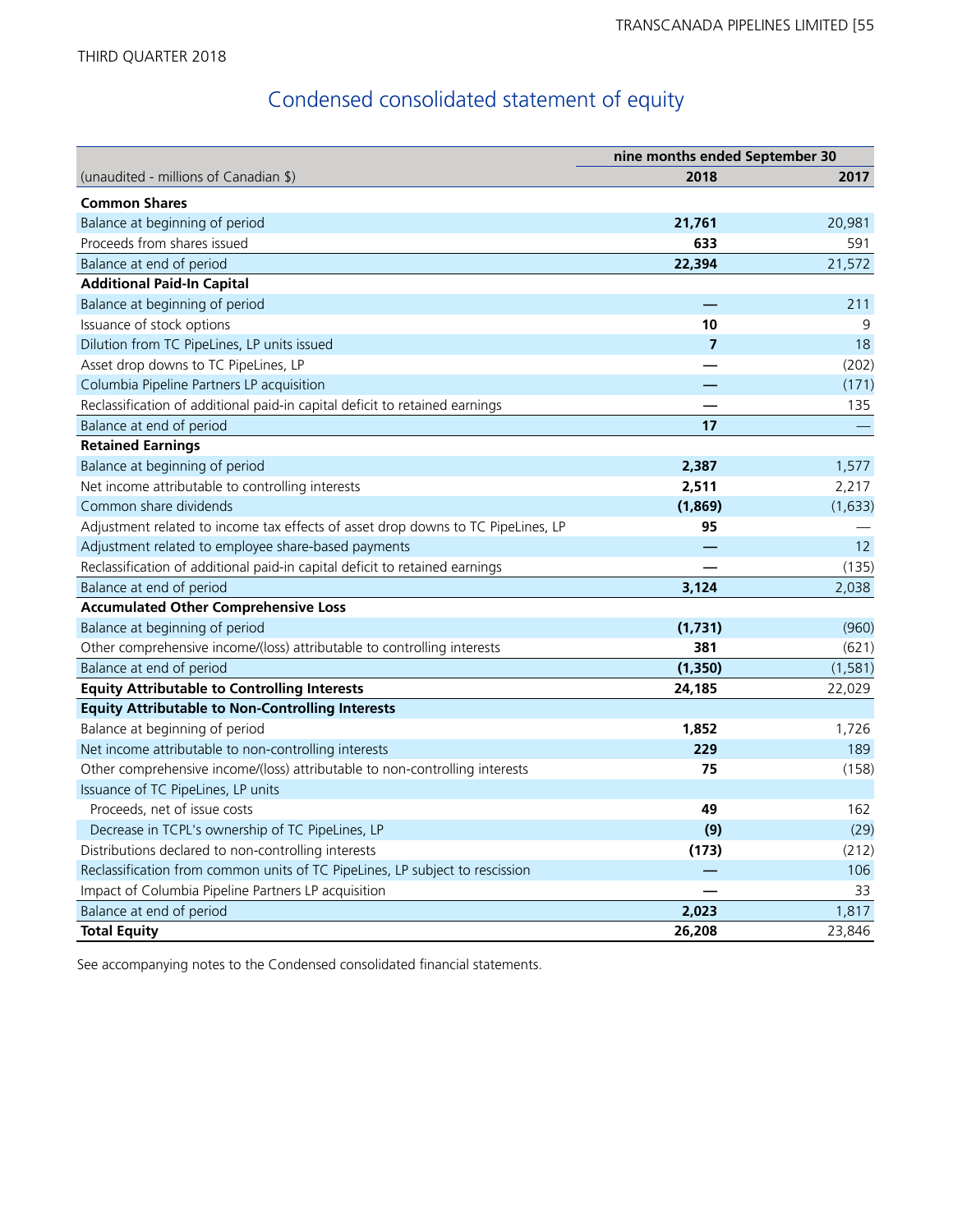# Notes to Condensed consolidated financial statements (unaudited)

# 1. Basis of presentation

These Condensed consolidated financial statements of TransCanada PipeLines Limited (TCPL or the Company) have been prepared by management in accordance with U.S. GAAP. The accounting policies applied are consistent with those outlined in TCPL's annual audited consolidated financial statements for the year ended December 31, 2017, except as described in Note 2, Accounting changes. Capitalized and abbreviated terms that are used but not otherwise defined herein are identified in the 2017 audited consolidated financial statements included in TCPL's 2017 Annual Report.

These Condensed consolidated financial statements reflect adjustments, all of which are normal recurring adjustments that are, in the opinion of management, necessary to reflect fairly the financial position and results of operations for the respective periods. These Condensed consolidated financial statements do not include all disclosures required in the annual financial statements and should be read in conjunction with the 2017 audited consolidated financial statements included in TCPL's 2017 Annual Report. Certain comparative figures have been reclassified to conform with the current period's presentation.

Earnings for interim periods may not be indicative of results for the fiscal year in the Company's natural gas pipelines segments due to the timing of regulatory decisions and seasonal fluctuations in short-term throughput volumes on U.S. pipelines. Earnings for interim periods may also not be indicative of results for the fiscal year in the Company's Energy segment due to the impact of seasonal weather conditions on customer demand and market pricing in certain of the Company's investments in electrical power generation plants and non-regulated gas storage facilities.

# **USE OF ESTIMATES AND JUDGEMENTS**

In preparing these financial statements, TCPL is required to make estimates and assumptions that affect both the amount and timing of recording assets, liabilities, revenues and expenses since the determination of these items may be dependent on future events. The Company uses the most current information available and exercises careful judgement in making these estimates and assumptions. In the opinion of management, these Condensed consolidated financial statements have been properly prepared within reasonable limits of materiality and within the framework of the Company's significant accounting policies included in the annual audited consolidated financial statements for the year ended December 31, 2017, except as described in Note 2, Accounting changes.

# 2. Accounting changes

# **CHANGES IN ACCOUNTING POLICIES FOR 2018**

# **Revenue from contracts with customers**

In 2014, the FASB issued new guidance on revenue from contracts with customers. The new guidance requires that an entity recognize revenue from these contracts in accordance with a prescribed model. This model is used to depict the transfer of promised goods or services to customers in amounts that reflect the total consideration to which it expects to be entitled during the term of the contract in exchange for those promised goods or services. Goods or services that are promised to a customer are referred to as the Company's "performance obligations." The total consideration to which the Company expects to be entitled can include fixed and variable amounts. The Company has variable revenue that is subject to factors outside the Company's influence, such as market prices, actions of third parties and weather conditions. The Company considers this variable revenue to be "constrained" as it cannot be reliably estimated, and therefore recognizes variable revenue when the service is provided.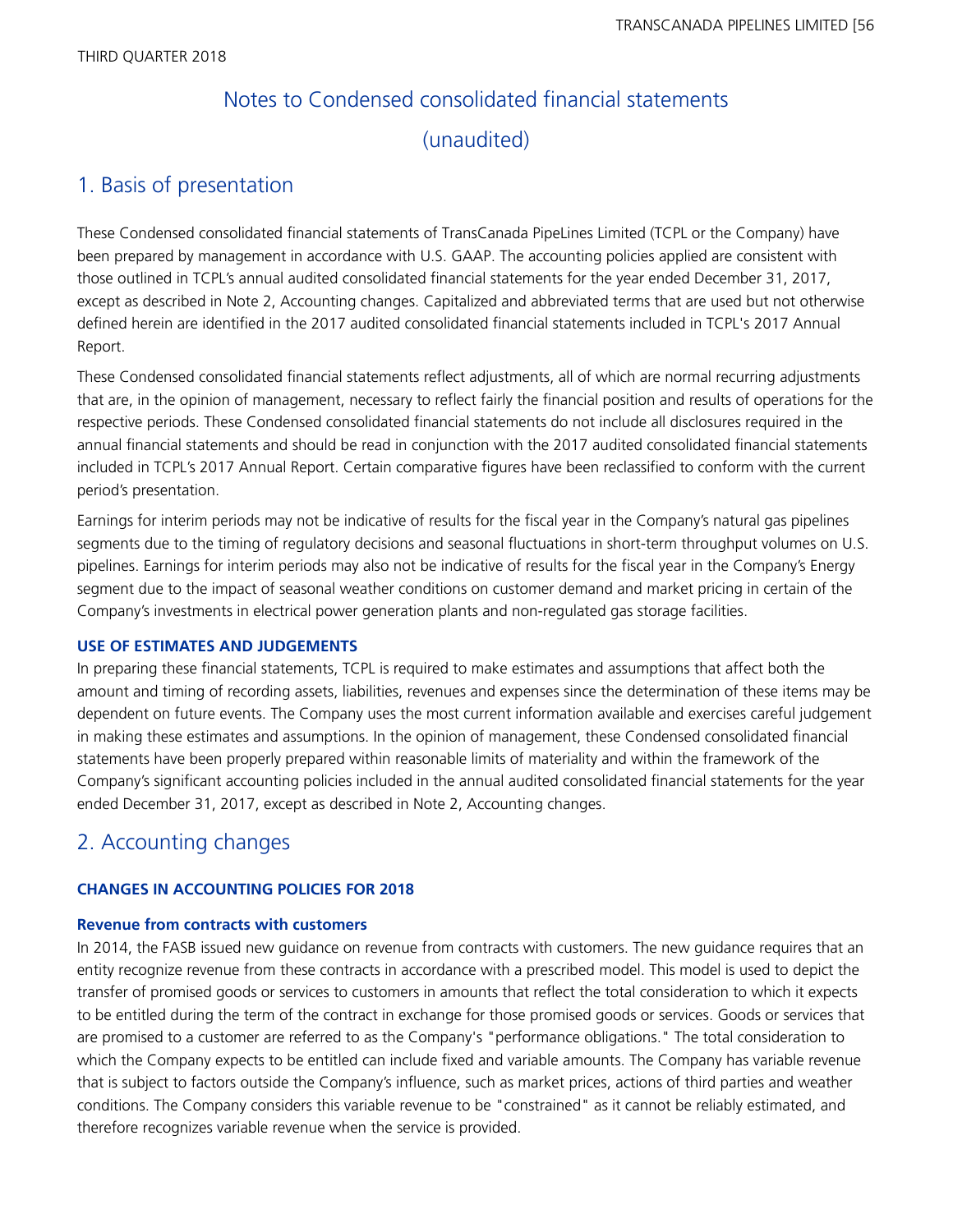The new guidance also requires additional disclosures about the nature, amount, timing and uncertainty of revenue recognition and related cash flows.

In the application of the new guidance, significant estimates and judgments are used to determine the following:

- pattern of revenue recognition within a contract, based on whether the performance obligation is satisfied at a point in time versus over time
- term of the contract
- amount of variable consideration associated with a contract and timing of the associated revenue recognition.

The new guidance was effective January 1, 2018, was applied using the modified retrospective transition method, and did not result in any material differences in the amount and timing of revenue recognition. Refer to Note 4, Revenues, for further information related to the impact of adopting the new guidance and the Company's updated accounting policies related to revenue recognition from contracts with customers.

# **Financial instruments**

In January 2016, the FASB issued new guidance on the accounting for equity investments and financial liabilities. The new guidance changes the income statement effect of equity investments and the recognition of changes in the fair value of financial liabilities when the fair value option is elected. The new guidance also requires the Company to assess valuation allowances for deferred tax assets related to available for sale debt securities in combination with their other deferred tax assets. This new guidance was effective January 1, 2018 and did not have a material impact on the Company's consolidated financial statements.

#### **Income taxes**

In October 2016, the FASB issued new guidance on the income tax effects of intra-entity transfers of assets other than inventory. The new guidance requires the recognition of deferred and current income taxes for intra-entity asset transfers when the transfer occurs. The new guidance was effective January 1, 2018, was applied using a modified retrospective approach, and did not have a material impact on the Company's consolidated financial statements.

#### **Restricted cash**

In November 2016, the FASB issued new guidance on restricted cash and cash equivalents on the statement of cash flows. The new guidance requires that the statement of cash flows explain the change during the period in the total cash and cash equivalents balance, and amounts generally described as restricted cash or restricted cash equivalents. Restricted cash and cash equivalents will be included with cash and cash equivalents when reconciling the beginning of period and end of period total amounts on the statement of cash flows. This new guidance was effective January 1, 2018, was applied retrospectively, and did not have an impact on the Company's consolidated financial statements.

#### **Employee post-retirement benefits**

In March 2017, the FASB issued new guidance that requires entities to disaggregate the current service cost component from the other components of net benefit cost and present it with other current compensation costs for related employees in the income statement. The new guidance also requires that the other components of net benefit cost be presented elsewhere in the income statement and excluded from income from operations if such a subtotal is presented. In addition, the new guidance makes changes to the components of net benefit cost that are eligible for capitalization. Entities must use a retrospective transition method to adopt the requirement for separate presentation in the income statement of the components of net benefit cost, and a prospective transition method to adopt the change to capitalization of benefit costs. This new guidance was effective January 1, 2018 and did not have a material impact on the Company's consolidated financial statements.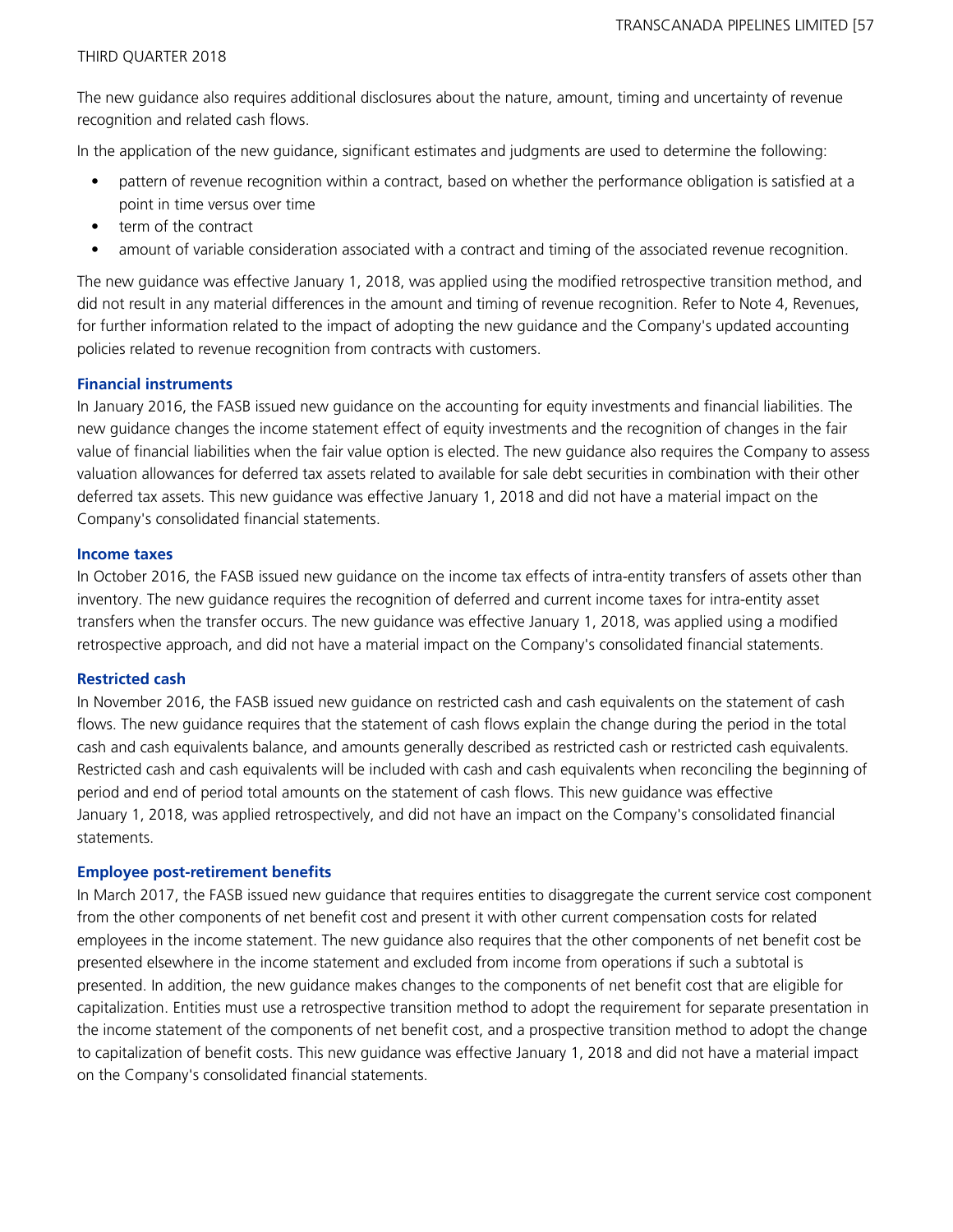## **Hedge accounting**

In August 2017, the FASB issued new guidance making more financial and non-financial hedging strategies eligible for hedge accounting. The new guidance also amends the presentation requirements relating to the change in fair value of a derivative and requires additional disclosures including cumulative basis adjustments for fair value hedges and the effect of hedging on individual line items in the statement of income. This new guidance is effective January 1, 2019 with early adoption permitted. This new guidance, which the Company elected to adopt effective January 1, 2018, was applied prospectively and did not have a material impact on the Company's consolidated financial statements.

## **FUTURE ACCOUNTING CHANGES**

#### **Leases**

In February 2016, the FASB issued new guidance on the accounting for leases. The new guidance amends the definition of a lease such that, in order for an arrangement to qualify as a lease, the lessor is required to have both (1) the right to obtain substantially all of the economic benefits from the use of the asset and (2) the right to direct the use of the asset. The new guidance also establishes a right-of-use (ROU) model that requires a lessee to recognize a ROU asset and corresponding lease liability on the balance sheet for all leases with a term longer than 12 months. Leases will be classified as finance or operating, with classification affecting the pattern of expense recognition in the statement of income. The new guidance does not make extensive changes to lessor accounting.

In January 2018, the FASB issued an optional practical expedient, to be applied upon transition, to omit the evaluation of land easements not previously accounted for as leases that existed or expired prior to the entity's adoption of the new lease guidance. An entity that elects this practical expedient is required to apply the practical expedient consistently to all of its existing or expired land easements not previously accounted for as leases. The Company intends to apply this practical expedient upon transition to the new standard.

The new guidance is effective January 1, 2019, with early adoption permitted. The Company will adopt the new standard on its effective date. A modified retrospective transition approach is required, applying the new standard to all leases existing at the date of initial application. In July 2018, the FASB issued a transition option allowing entities to not apply the new guidance, including disclosure requirements, to the comparative periods they present in their financial statements in the year of adoption. The Company will apply this transition option and therefore will not be required to update financial information and disclosures for dates and periods prior to January 1, 2019.

The Company will elect the package of practical expedients which permits entities not to reassess prior conclusions about lease identification, lease classification and initial direct costs under the rules of the new standard. The Company continues to monitor and analyze other optional practical expedients as well as additional guidance and clarifications provided by the FASB.

The Company has developed an inventory of existing lease agreements, has substantially completed its analysis on them, but continues to refine its view of what qualifies as a lease and evaluate the financial impact on its consolidated financial statements. The Company has also selected a system solution and continues to progress through the testing stage of implementation. The Company continues to assess process changes necessary to compile the information to meet the recognition and disclosure requirements of the new guidance and to analyze new contracts that may contain leases.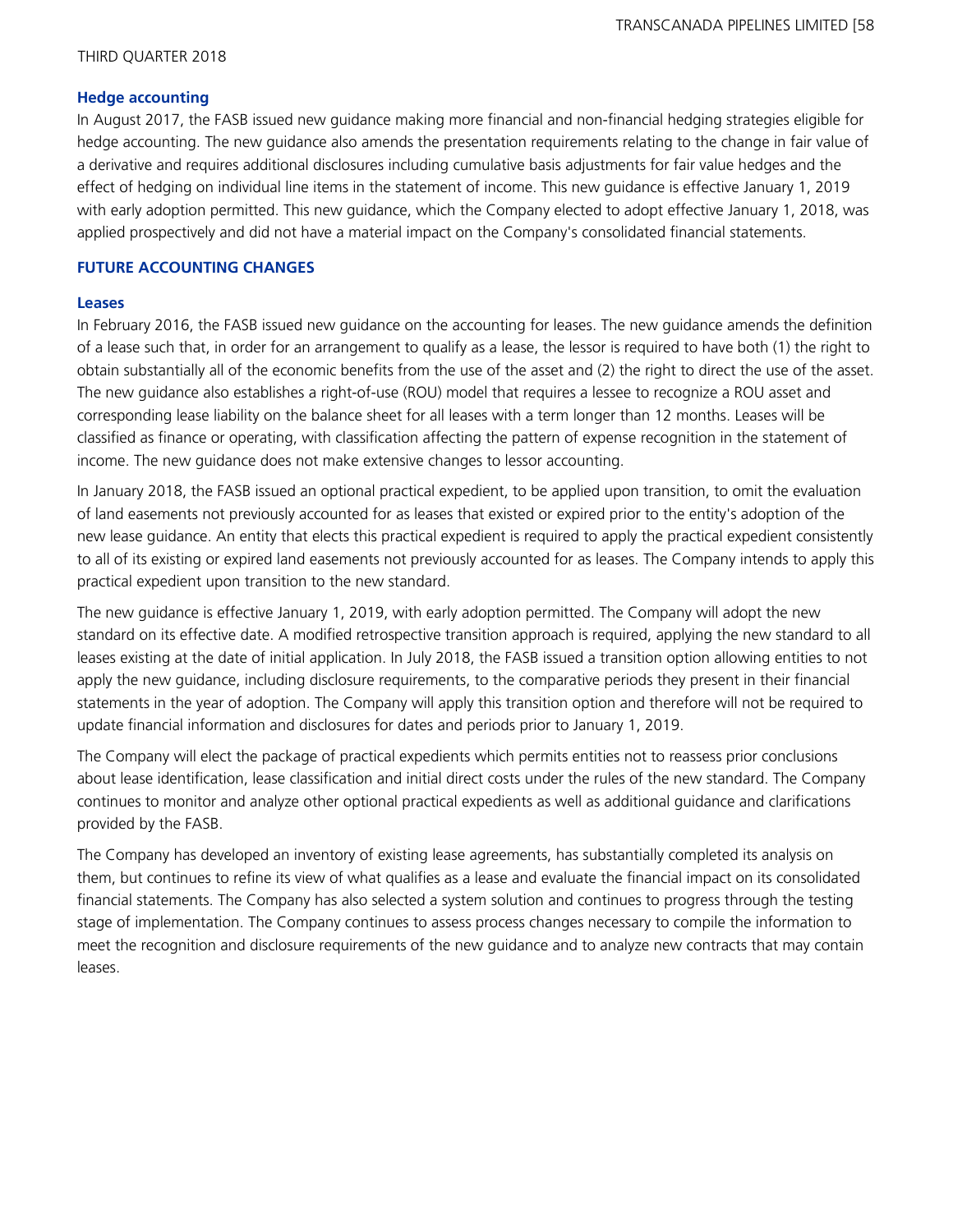#### **Measurement of credit losses on financial instruments**

In June 2016, the FASB issued new guidance that significantly changes how entities measure credit losses for most financial assets and certain other financial instruments that are not measured at fair value through net income. The new guidance amends the impairment model of financial instruments basing it on expected losses rather than incurred losses. These expected credit losses will be recognized as an allowance rather than as a direct write down of the amortized cost basis. The new guidance is effective January 1, 2020 and will be applied using a modified retrospective approach. The Company is currently evaluating the impact of the adoption of this guidance and has not yet determined the effect on its consolidated financial statements.

#### **Goodwill impairment**

In January 2017, the FASB issued new guidance on simplifying the test for goodwill impairment by eliminating Step 2 of the impairment test, which is the requirement to calculate the implied fair value of goodwill to measure the impairment charge. Instead, entities will record an impairment charge based on the excess of a reporting unit's carrying amount over its fair value. This new guidance is effective January 1, 2020 and will be applied prospectively, however, early adoption is permitted. The Company is currently evaluating the timing and impact of the adoption of this guidance.

#### **Income taxes**

In February 2018, the FASB issued new guidance that allows a reclassification from AOCI to retained earnings for stranded tax effects resulting from the U.S. Tax Reform. This new guidance is effective January 1, 2019, however, early adoption is permitted. This guidance can be applied either in the period of adoption or retrospectively to each period (or periods) in which the effect of the change is recognized. The Company is currently evaluating this guidance in conjunction with its analysis of the overall impact of U.S. Tax Reform.

#### **Fair value measurement**

In August 2018, the FASB issued new guidance that amends certain disclosure requirements for fair value measurements. This new guidance is effective January 1, 2020, however, early adoption of certain or all requirements is permitted. The Company is currently evaluating the timing and impact of adoption of this guidance and has not yet determined the effect on its consolidated financial statements.

#### **Defined benefit plans**

In August 2018, the FASB issued new guidance which amends and clarifies disclosure requirements related to defined benefit pension and other post retirement benefit plans. This new guidance is effective January 1, 2021, and will be applied on a retrospective basis. The Company is currently evaluating the timing and impact of the adoption of this guidance.

#### **Implementation costs of cloud computing arrangements**

In August 2018, the FASB issued new guidance requiring an entity in a hosting arrangement that is a service contract to follow the guidance for internal-use software to determine which implementation costs should be capitalized as an asset and which costs should be expensed. The guidance also requires the entity to amortize the capitalized implementation costs of a hosting arrangement over the term of the arrangement. This guidance is effective January 1, 2020, however, early adoption is permitted. This guidance can be applied either retrospectively or prospectively to all implementation costs incurred after the date of adoption. The Company is currently evaluating the timing and impact of adoption of this guidance and has not yet determined the effect on its consolidated financial statements.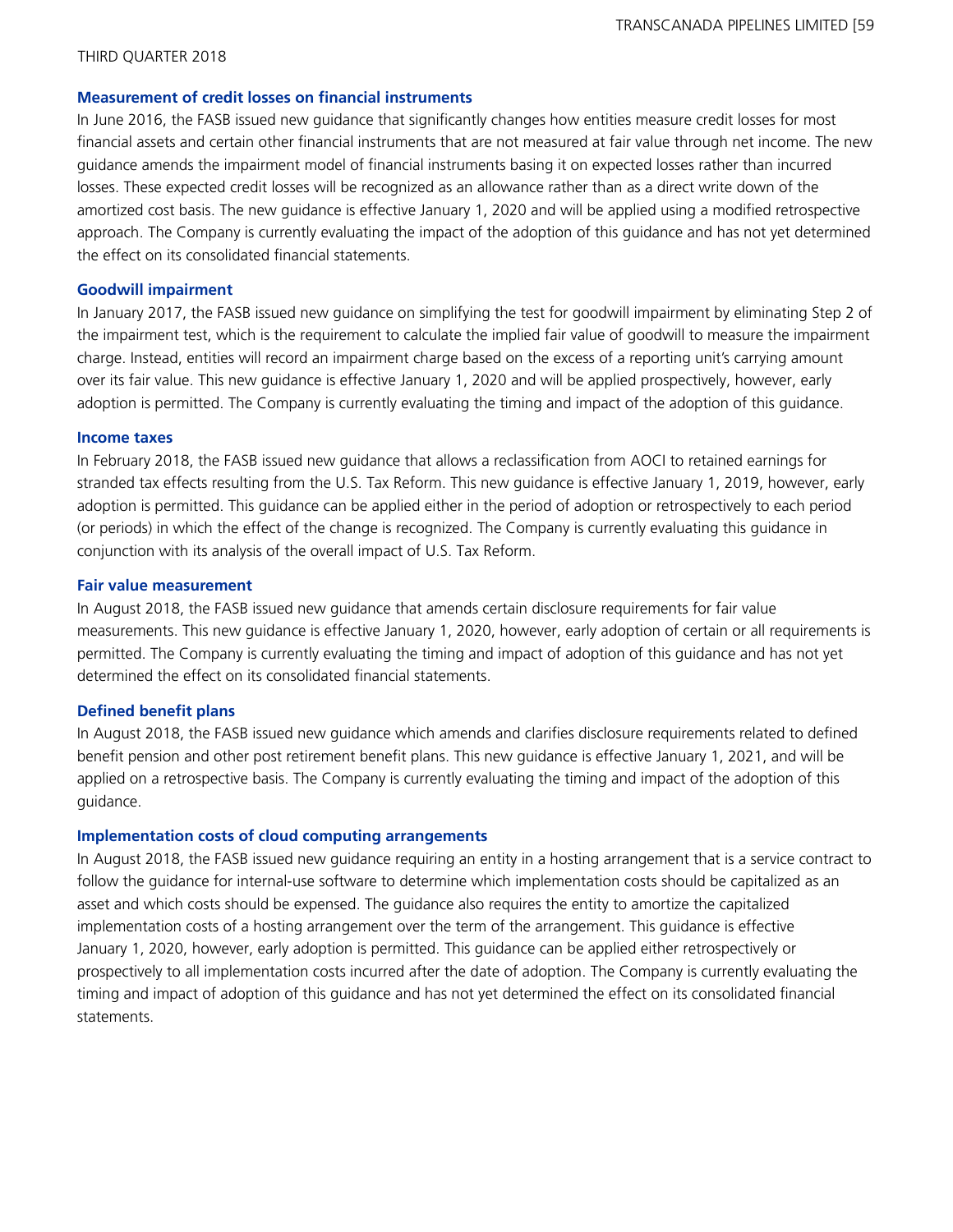# 3. Segmented information

| three months ended<br>September 30, 2018<br>(unaudited - millions of Canadian \$) | Canadian<br><b>Natural</b><br>Gas<br><b>Pipelines</b> | U.S.<br><b>Natural</b><br>Gas<br><b>Pipelines</b> | <b>Mexico</b><br><b>Natural</b><br>Gas<br><b>Pipelines</b> | <b>Liquids</b><br><b>Pipelines</b> | Energy | Corporate <sup>1</sup> | <b>Total</b> |
|-----------------------------------------------------------------------------------|-------------------------------------------------------|---------------------------------------------------|------------------------------------------------------------|------------------------------------|--------|------------------------|--------------|
| Revenues                                                                          | 934                                                   | 967                                               | 156                                                        | 564                                | 535    |                        | 3,156        |
| Intersegment revenues                                                             |                                                       | 40                                                |                                                            |                                    | 3      | $(43)^2$               |              |
|                                                                                   | 934                                                   | 1,007                                             | 156                                                        | 564                                | 538    | (43)                   | 3,156        |
| Income/(loss) from equity investments                                             | 3                                                     | 62                                                | 8                                                          | 22                                 | 112    | $(60)$ <sup>3</sup>    | 147          |
| Plant operating costs and other                                                   | (356)                                                 | (313)                                             | (11)                                                       | (160)                              | (79)   | 35 <sup>2</sup>        | (884)        |
| Commodity purchases resold                                                        |                                                       |                                                   |                                                            |                                    | (318)  |                        | (318)        |
| Property taxes                                                                    | (59)                                                  | (41)                                              |                                                            | (24)                               | (3)    |                        | (127)        |
| Depreciation and amortization                                                     | (255)                                                 | (170)                                             | (26)                                                       | (86)                               | (27)   |                        | (564)        |
| <b>Segmented Earnings/(Loss)</b>                                                  | 267                                                   | 545                                               | 127                                                        | 316                                | 223    | (68)                   | 1,410        |
| Interest expense                                                                  |                                                       |                                                   |                                                            |                                    |        |                        | (608)        |
| Allowance for funds used during construction                                      |                                                       |                                                   |                                                            |                                    |        |                        | 147          |
| Interest income and other <sup>3</sup>                                            |                                                       |                                                   |                                                            |                                    |        |                        | 167          |
| Income before income taxes                                                        |                                                       |                                                   |                                                            |                                    |        |                        | 1,116        |
| Income tax expense                                                                |                                                       |                                                   |                                                            |                                    |        |                        | (111)        |
| <b>Net Income</b>                                                                 |                                                       |                                                   |                                                            |                                    |        |                        | 1,005        |
| Net income attributable to non-controlling interests                              |                                                       |                                                   |                                                            |                                    |        |                        | (59)         |
| Net Income Attributable to Controlling Interests and to Common Shares             |                                                       |                                                   |                                                            |                                    |        |                        | 946          |

1 Includes intersegment eliminations.

2 The Company records intersegment sales at contracted rates. For segmented reporting, these transactions are included as Intersegment revenues in the segment providing the service and Plant operating costs and other in the segment receiving the service. These transactions are eliminated on consolidation. Intersegment profit is recognized when the product or service has been provided to third parties or otherwise realized.

3 Income/(loss) from equity investments includes foreign exchange losses on the Company's inter-affiliate loan with Sur de Texas. The offsetting foreign exchange gains on the inter-affiliate loan are included in Interest income and other. The peso-denominated loan to the Sur de Texas joint venture represents the Company's proportionate share of debt financing for this joint venture.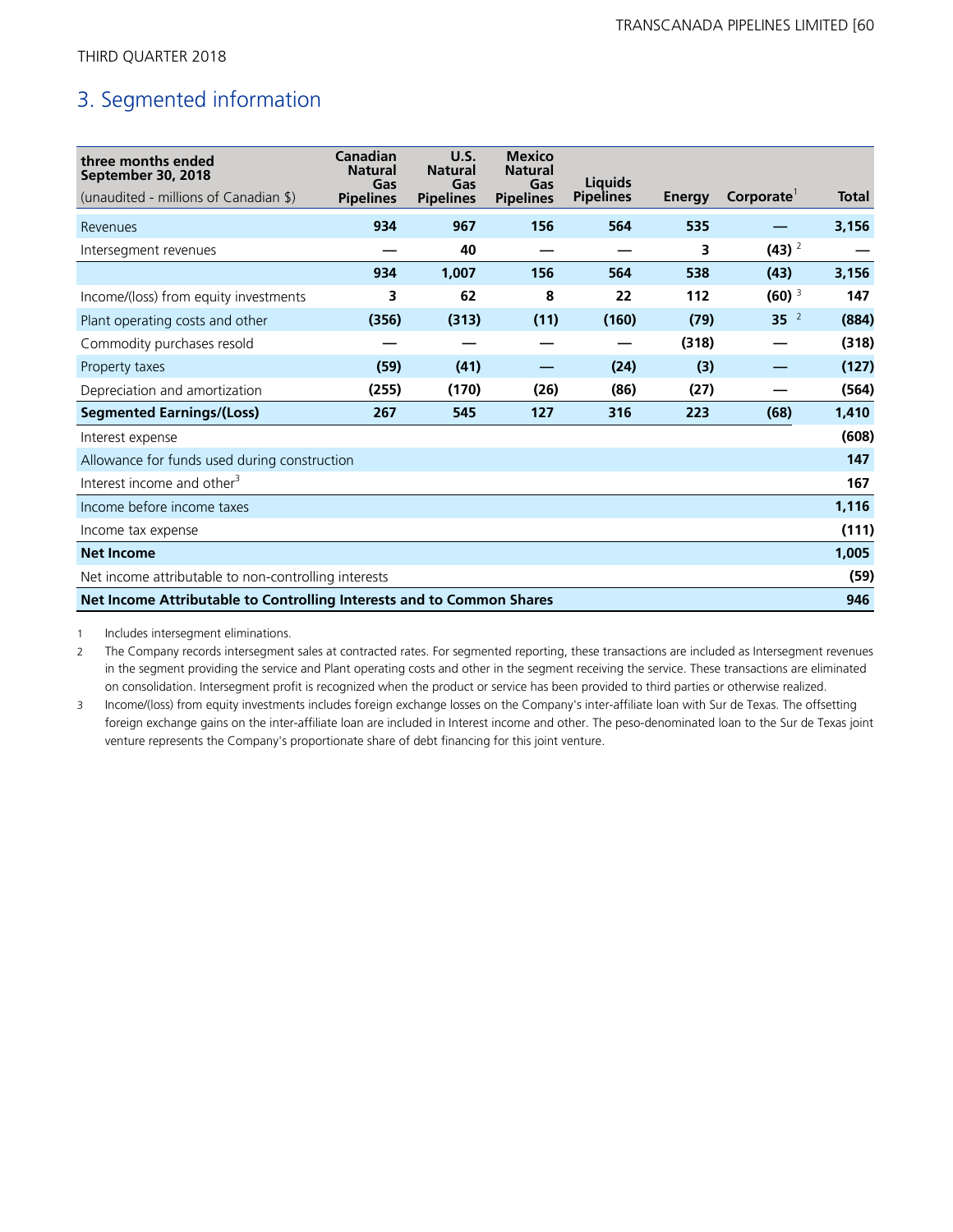| three months ended<br>September 30, 2017                              | Canadian<br><b>Natural</b><br>Gas | U.S.<br><b>Natural</b><br>Gas | <b>Mexico</b><br><b>Natural</b><br>Gas | <b>Liquids</b>   |               |                        |              |
|-----------------------------------------------------------------------|-----------------------------------|-------------------------------|----------------------------------------|------------------|---------------|------------------------|--------------|
| (unaudited - millions of Canadian \$)                                 | <b>Pipelines</b>                  | <b>Pipelines</b>              | <b>Pipelines</b>                       | <b>Pipelines</b> | <b>Energy</b> | Corporate <sup>1</sup> | <b>Total</b> |
| Revenues                                                              | 921                               | 811                           | 139                                    | 437              | 887           |                        | 3,195        |
| Intersegment revenues                                                 |                                   | 10                            |                                        |                  |               | $(10)^2$               |              |
|                                                                       | 921                               | 821                           | 139                                    | 437              | 887           | (10)                   | 3,195        |
| Income/(loss) from equity investments                                 | 4                                 | 53                            | (11)                                   | 4                | 99            | $7^{3}$                | 156          |
| Plant operating costs and other                                       | (318)                             | (351)                         | (10)                                   | (145)            | (79)          | $(26)$ <sup>2</sup>    | (929)        |
| Commodity purchases resold                                            |                                   |                               |                                        |                  | (621)         |                        | (621)        |
| Property taxes                                                        | (63)                              | (41)                          |                                        | (22)             | (1)           |                        | (127)        |
| Depreciation and amortization                                         | (228)                             | (145)                         | (23)                                   | (71)             | (39)          |                        | (506)        |
| Loss on sales of assets                                               |                                   |                               |                                        |                  | (9)           |                        | (9)          |
| <b>Segmented Earnings/(Loss)</b>                                      | 316                               | 337                           | 95                                     | 203              | 237           | (29)                   | 1,159        |
| Interest expense                                                      |                                   |                               |                                        |                  |               |                        | (522)        |
| Allowance for funds used during construction                          |                                   |                               |                                        |                  |               |                        | 145          |
| Interest income and other <sup>3</sup>                                |                                   |                               |                                        |                  |               |                        | 83           |
| Income before income taxes                                            |                                   |                               |                                        |                  |               |                        | 865          |
| Income tax expense                                                    |                                   |                               |                                        |                  |               |                        | (185)        |
| <b>Net Income</b>                                                     |                                   |                               |                                        |                  |               |                        | 680          |
| Net income attributable to non-controlling interests                  |                                   |                               |                                        |                  |               |                        | (44)         |
| Net Income Attributable to Controlling Interests and to Common Shares |                                   |                               |                                        |                  |               |                        | 636          |

1 Includes intersegment eliminations.

2 The Company records intersegment sales at contracted rates. For segmented reporting, these transactions are included as Intersegment revenues in the segment providing the service and Plant operating costs and other in the segment receiving the service. These transactions are eliminated on consolidation. Intersegment profit is recognized when the product or service has been provided to third parties or otherwise realized.

3 Income/(loss) from equity investments includes foreign exchange gains on the Company's inter-affiliate loan with Sur de Texas. The offsetting foreign exchange losses on the inter-affiliate loan are included in Interest income and other. The peso-denominated loan to the Sur de Texas joint venture represents the Company's proportionate share of debt financing for this joint venture.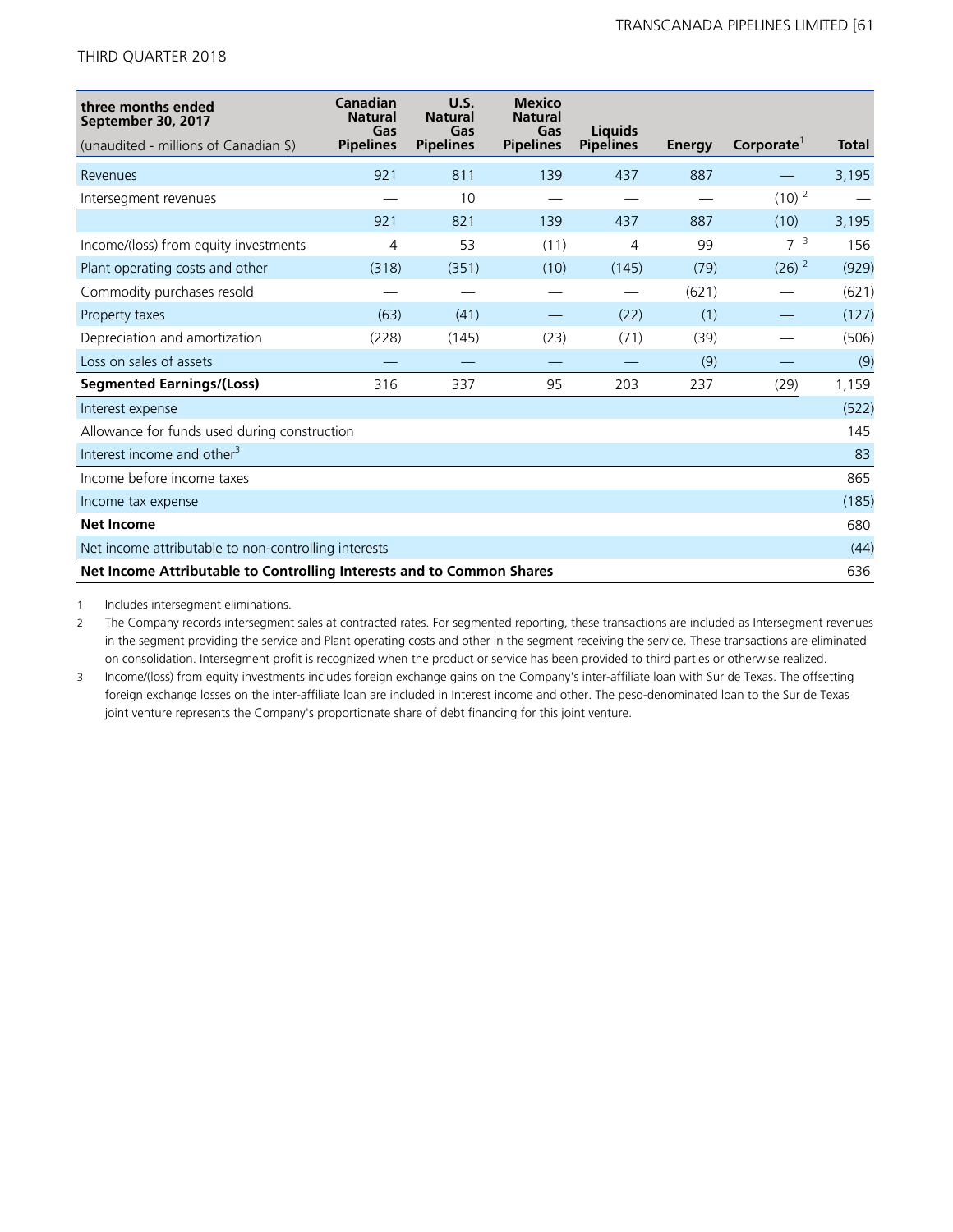| nine months ended<br>September 30, 2018<br>(unaudited - millions of Canadian \$) | Canadian<br><b>Natural</b><br>Gas<br><b>Pipelines</b> | <b>U.S.</b><br><b>Natural</b><br>Gas<br><b>Pipelines</b> | <b>Mexico</b><br><b>Natural</b><br>Gas<br><b>Pipelines</b> | <b>Liauids</b><br><b>Pipelines</b> | Energy  | Corporate <sup>1</sup> | <b>Total</b> |
|----------------------------------------------------------------------------------|-------------------------------------------------------|----------------------------------------------------------|------------------------------------------------------------|------------------------------------|---------|------------------------|--------------|
| Revenues                                                                         | 2,772                                                 | 2,988                                                    | 460                                                        | 1,831                              | 1,724   |                        | 9,775        |
| Intersegment revenues                                                            |                                                       | 121                                                      |                                                            |                                    | 50      | $(171)^2$              |              |
|                                                                                  | 2,772                                                 | 3,109                                                    | 460                                                        | 1,831                              | 1,774   | (171)                  | 9,775        |
| Income/(loss) from equity investments                                            | 9                                                     | 188                                                      | 20                                                         | 50                                 | 277     | $(52)^3$               | 492          |
| Plant operating costs and other                                                  | (1,020)                                               | (925)                                                    | (25)                                                       | (506)                              | (250)   | 146 $^2$               | (2,580)      |
| Commodity purchases resold                                                       |                                                       |                                                          |                                                            |                                    | (1,239) |                        | (1,239)      |
| Property taxes                                                                   | (200)                                                 | (149)                                                    |                                                            | (74)                               | (6)     |                        | (429)        |
| Depreciation and amortization                                                    | (761)                                                 | (489)                                                    | (73)                                                       | (254)                              | (92)    |                        | (1,669)      |
| <b>Segmented Earnings/(Loss)</b>                                                 | 800                                                   | 1,734                                                    | 382                                                        | 1,047                              | 464     | (77)                   | 4,350        |
| Interest expense                                                                 |                                                       |                                                          |                                                            |                                    |         |                        | (1,740)      |
| Allowance for funds used during construction                                     |                                                       |                                                          |                                                            |                                    |         |                        | 365          |
| Interest income and other <sup>3</sup>                                           |                                                       |                                                          |                                                            |                                    |         |                        | 137          |
| Income before income taxes                                                       |                                                       |                                                          |                                                            |                                    |         |                        | 3,112        |
| Income tax expense                                                               |                                                       |                                                          |                                                            |                                    |         |                        | (372)        |
| <b>Net Income</b>                                                                |                                                       |                                                          |                                                            |                                    |         |                        | 2,740        |
| Net income attributable to non-controlling interests                             |                                                       |                                                          |                                                            |                                    |         |                        | (229)        |
| Net Income Attributable to Controlling Interests and to Common Shares            |                                                       |                                                          |                                                            |                                    |         |                        | 2,511        |

1 Includes intersegment eliminations.

2 The Company records intersegment sales at contracted rates. For segmented reporting, these transactions are included as Intersegment revenues in the segment providing the service and Plant operating costs and other in the segment receiving the service. These transactions are eliminated on consolidation. Intersegment profit is recognized when the product or service has been provided to third parties or otherwise realized.

3 Income/(loss) from equity investments includes foreign exchange losses on the Company's inter-affiliate loan with Sur de Texas. The offsetting foreign exchange gains on the inter-affiliate loan are included in Interest income and other. The peso-denominated loan to the Sur de Texas joint venture represents the Company's proportionate share of debt financing for this joint venture.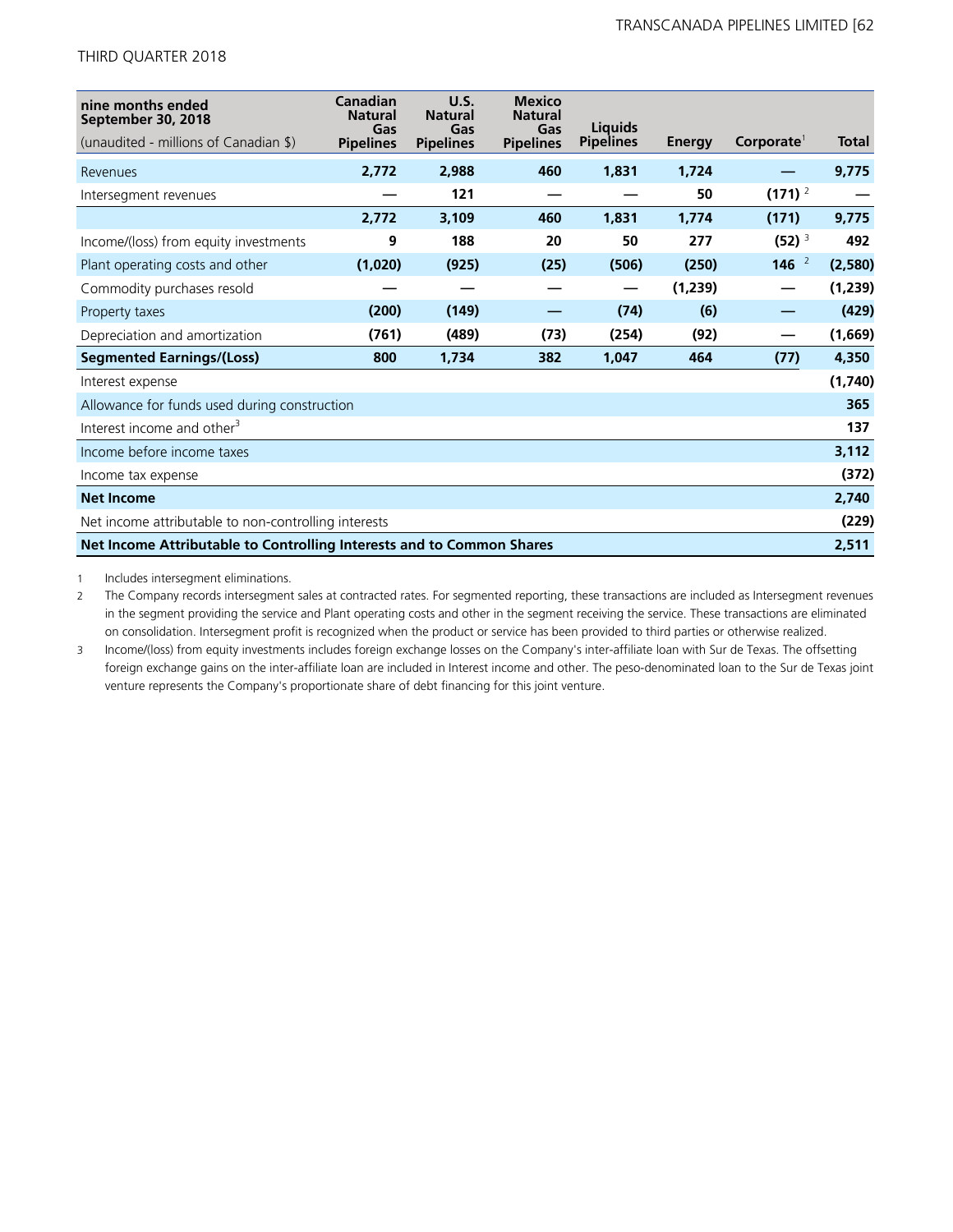| nine months ended<br>September 30, 2017                               | Canadian<br><b>Natural</b><br>Gas | U.S.<br><b>Natural</b><br>Gas | <b>Mexico</b><br><b>Natural</b><br>Gas | Liquids          |         |                        |              |
|-----------------------------------------------------------------------|-----------------------------------|-------------------------------|----------------------------------------|------------------|---------|------------------------|--------------|
| (unaudited - millions of Canadian \$)                                 | <b>Pipelines</b>                  | <b>Pipelines</b>              | <b>Pipelines</b>                       | <b>Pipelines</b> | Energy  | Corporate <sup>1</sup> | <b>Total</b> |
| Revenues                                                              | 2,725                             | 2,684                         | 432                                    | 1,410            | 2,581   |                        | 9,832        |
| Intersegment revenues                                                 |                                   | 31                            |                                        |                  |         | $(31)$ <sup>2</sup>    |              |
|                                                                       | 2,725                             | 2,715                         | 432                                    | 1,410            | 2,581   | (31)                   | 9,832        |
| Income/(loss) from equity investments                                 | 9                                 | 175                           |                                        | 3                | 341     | $(1)$ <sup>3</sup>     | 527          |
| Plant operating costs and other                                       | (958)                             | (1,004)                       | (29)                                   | (437)            | (464)   | $(70)^2$               | (2,962)      |
| Commodity purchases resold                                            |                                   |                               |                                        |                  | (1,711) |                        | (1,711)      |
| Property taxes                                                        | (201)                             | (136)                         |                                        | (67)             | (38)    |                        | (442)        |
| Depreciation and amortization                                         | (672)                             | (451)                         | (70)                                   | (228)            | (118)   |                        | (1, 539)     |
| Gain on sales of assets                                               |                                   |                               |                                        |                  | 489     |                        | 489          |
| <b>Segmented Earnings/(Loss)</b>                                      | 903                               | 1,299                         | 333                                    | 681              | 1,080   | (102)                  | 4,194        |
| Interest expense                                                      |                                   |                               |                                        |                  |         |                        | (1, 578)     |
| Allowance for funds used during construction                          |                                   |                               |                                        |                  |         |                        | 367          |
| Interest income and other <sup>3</sup>                                |                                   |                               |                                        |                  |         |                        | 192          |
| Income before income taxes                                            |                                   |                               |                                        |                  |         |                        | 3,175        |
| Income tax expense                                                    |                                   |                               |                                        |                  |         |                        | (769)        |
| <b>Net Income</b>                                                     |                                   |                               |                                        |                  |         |                        | 2,406        |
| Net income attributable to non-controlling interests                  |                                   |                               |                                        |                  |         |                        | (189)        |
| Net Income Attributable to Controlling Interests and to Common Shares |                                   |                               |                                        |                  |         |                        | 2,217        |

1 Includes intersegment eliminations.

2 The Company records intersegment sales at contracted rates. For segmented reporting, these transactions are included as Intersegment revenues in the segment providing the service and Plant operating costs and other in the segment receiving the service. These transactions are eliminated on consolidation. Intersegment profit is recognized when the product or service has been provided to third parties or otherwise realized.

3 Income/(loss) from equity investments includes foreign exchange losses on the Company's inter-affiliate loan with Sur de Texas. The offsetting foreign exchange gains on the inter-affiliate loan are included in Interest income and other. The peso-denominated loan to the Sur de Texas joint venture represents the Company's proportionate share of debt financing for this joint venture.

# **TOTAL ASSETS**

| (unaudited - millions of Canadian \$) | September 30, 2018 | <b>December 31, 2017</b> |
|---------------------------------------|--------------------|--------------------------|
| Canadian Natural Gas Pipelines        | 17,900             | 16,904                   |
| U.S. Natural Gas Pipelines            | 41,045             | 35,898                   |
| Mexico Natural Gas Pipelines          | 6,403              | 5,716                    |
| Liquids Pipelines                     | 16,277             | 15,438                   |
| Energy                                | 8,559              | 8,503                    |
| Corporate                             | 3,871              | 3,551                    |
|                                       | 94,055             | 86,010                   |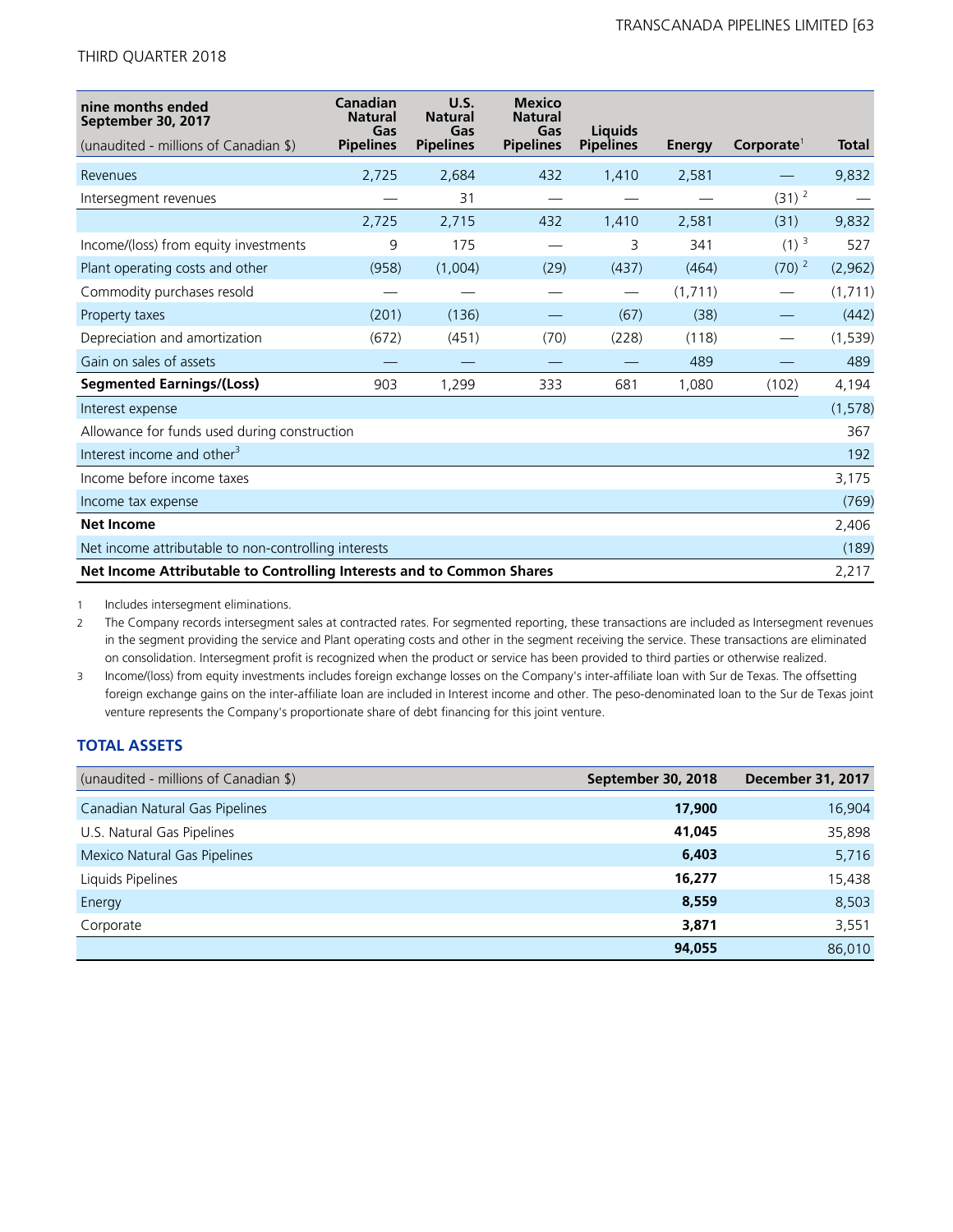# 4. Revenues

In 2014, the FASB issued new guidance on revenue from contracts with customers. The Company adopted the new guidance on January 1, 2018 using the modified retrospective transition method for all contracts that were in effect on the date of adoption. Results reported for 2018 reflect the application of the new guidance, while the 2017 comparative results were prepared and reported under previous revenue recognition guidance which is referred to herein as "legacy U.S. GAAP."

# **DISAGGREGATION OF REVENUES**

The following tables summarize total Revenues for the three and nine months ended September 30, 2018:

| three months ended September 30, 2018<br>(unaudited - millions of Canadian \$) | <b>Canadian</b><br><b>Natural</b><br>Gas<br><b>Pipelines</b> | U.S.<br><b>Natural</b><br>Gas<br><b>Pipelines</b> | <b>Mexico</b><br><b>Natural</b><br>Gas<br><b>Pipelines</b> | <b>Liquids</b><br><b>Pipelines</b> | Energy | <b>Total</b> |
|--------------------------------------------------------------------------------|--------------------------------------------------------------|---------------------------------------------------|------------------------------------------------------------|------------------------------------|--------|--------------|
| Revenues from contracts with customers                                         |                                                              |                                                   |                                                            |                                    |        |              |
| Capacity arrangements and transportation                                       | 934                                                          | 788                                               | 155                                                        | 511                                |        | 2,388        |
| Power generation                                                               |                                                              |                                                   |                                                            |                                    | 450    | 450          |
| Natural gas storage and other                                                  |                                                              | 158                                               |                                                            |                                    | 4      | 164          |
|                                                                                | 934                                                          | 946                                               | 156                                                        | 512                                | 454    | 3,002        |
| Other revenues <sup>1,2</sup>                                                  |                                                              | 21                                                |                                                            | 52                                 | 81     | 154          |
|                                                                                | 934                                                          | 967                                               | 156                                                        | 564                                | 535    | 3,156        |

1 Other revenues include income from the Company's marketing activities, financial instruments and lease arrangements within each operating segment. Income from lease arrangements includes certain long term PPAs, as well as certain liquids pipelines capacity and transportation arrangements. These arrangements are not in the scope of the new guidance, therefore, revenues related to these contracts are excluded from revenues from contracts with customers. Refer to Note 12, Risk management and financial instruments, for further information on income from financial instruments.

<sup>2</sup> Other revenues from U.S. Natural Gas Pipelines include the amortization of the net regulatory liabilities resulting from U.S. Tax Reform. Refer to Note 7, Income taxes, for further information.

| nine months ended September 30, 2018     | Canadian<br><b>Natural</b><br>Gas | U.S.<br><b>Natural</b><br>Gas | <b>Mexico</b><br><b>Natural</b><br>Gas | <b>Liquids</b>   |        |              |
|------------------------------------------|-----------------------------------|-------------------------------|----------------------------------------|------------------|--------|--------------|
| (unaudited - millions of Canadian \$)    | <b>Pipelines</b>                  | <b>Pipelines</b>              | <b>Pipelines</b>                       | <b>Pipelines</b> | Energy | <b>Total</b> |
| Revenues from contracts with customers   |                                   |                               |                                        |                  |        |              |
| Capacity arrangements and transportation | 2.772                             | 2,457                         | 457                                    | 1,558            |        | 7,244        |
| Power generation                         |                                   |                               |                                        |                  | 1,455  | 1,455        |
| Natural gas storage and other            |                                   | 468                           | 3                                      | $\overline{2}$   | 65     | 538          |
|                                          | 2,772                             | 2.925                         | 460                                    | 1,560            | 1,520  | 9,237        |
| Other revenues <sup>1,2</sup>            |                                   | 63                            |                                        | 271              | 204    | 538          |
|                                          | 2.772                             | 2.988                         | 460                                    | 1,831            | 1,724  | 9.775        |

1 Other revenues include income from the Company's marketing activities, financial instruments and lease arrangements within each operating segment. Income from lease arrangements includes certain long term PPAs, as well as certain liquids pipelines capacity and transportation arrangements. These arrangements are not in the scope of the new guidance, therefore, revenues related to these contracts are excluded from revenues from contracts with customers. Refer to Note 12, Risk management and financial instruments, for further information on income from financial instruments.

2 Other revenues from U.S. Natural Gas Pipelines include the amortization of the net regulatory liabilities resulting from U.S. Tax Reform. Refer to Note 7, Income taxes, for further information.

Revenues from contracts with customers are recognized net of any taxes collected from customers which are subsequently remitted to governmental authorities. The Company's contracts with customers include natural gas and liquids pipelines capacity arrangements and transportation contracts, power generation contracts, natural gas storage and other contracts.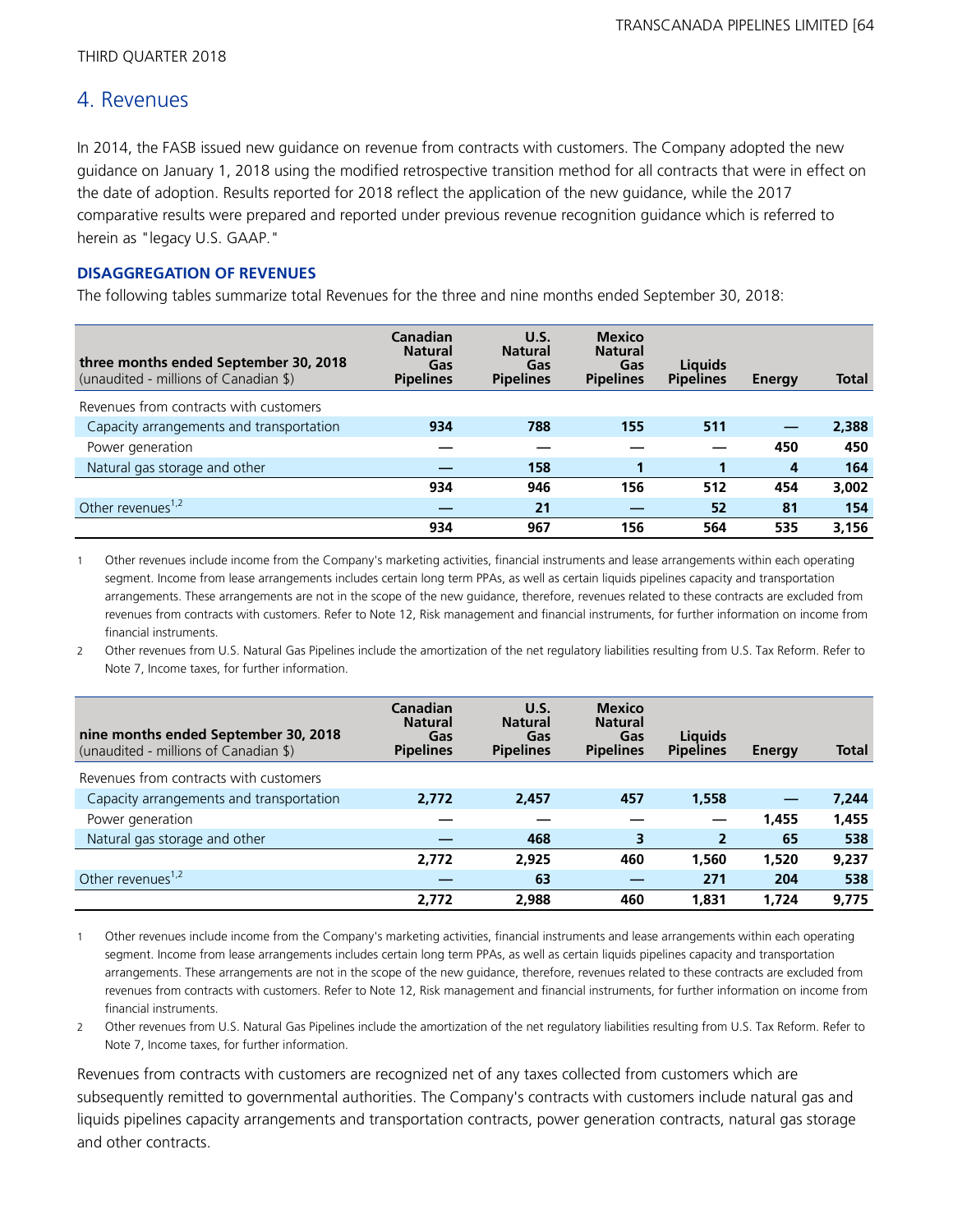## **Canadian Natural Gas Pipelines**

### *Capacity Arrangements and Transportation*

Revenues from the Company's Canadian natural gas pipelines are generated from contractual arrangements for committed capacity and from the transportation of natural gas. Revenues earned from firm contracted capacity arrangements are recognized ratably over the term of the contract regardless of the amount of natural gas that is transported. Transportation revenues for interruptible or volumetric-based services are recognized when the service is performed.

Revenues from the Company's Canadian natural gas pipelines are subject to regulatory decisions by the NEB. The tolls charged on these pipelines are based on revenue requirements designed to recover the costs of providing natural gas capacity for transportation services, which includes a return of and return on capital, as approved by the NEB. The Company's Canadian natural gas pipelines are generally not subject to risks related to variances in revenues and most costs. These variances are generally subject to deferral treatment and are recovered or refunded in future tolls. Revenues recognized prior to an NEB decision on rates for that period reflect the NEB's last approved ROE assumptions. Adjustments to revenues are recorded when the NEB decision is received. Canadian natural gas pipelines' revenues are invoiced and received on a monthly basis. The Company does not take ownership of the natural gas that it transports for customers.

# **U.S. Natural Gas Pipelines**

## *Capacity Arrangements and Transportation*

Revenues from the Company's U.S. natural gas pipelines are generated from contractual arrangements for committed capacity and from the transportation of natural gas. Revenues earned from firm contracted capacity arrangements are generally recognized ratably over the term of the contract regardless of the amount of natural gas that is transported. Transportation revenues for interruptible or volumetric-based services are recognized when the service is performed. The Company has elected to utilize the practical expedient to recognize revenues from its U.S. natural gas pipelines as invoiced.

The Company's U.S. natural gas pipelines are subject to FERC regulations and, as a result, a portion of revenues collected may be subject to refund if invoiced during an interim period when a rate proceeding is ongoing. Allowances for these potential refunds are recognized using management's best estimate based on the facts and circumstances of the proceeding. Any allowances that are recognized during the proceeding process are refunded or retained at the time a regulatory decision becomes final. U.S. natural gas pipelines' revenues are invoiced and received on a monthly basis. The Company does not take ownership of the natural gas that it transports for customers.

#### *Natural Gas Storage and Other*

Revenues from the Company's regulated U.S. natural gas storage services are generated mainly from firm committed capacity storage contracts. The performance obligation in these contracts is the reservation of a specified amount of capacity for storage including specifications with regards to the amount of natural gas that can be injected or withdrawn on a daily basis. Revenues are recognized ratably over the contract period for firm committed capacity regardless of the amount of natural gas that is stored, and when gas is injected or withdrawn for interruptible or volumetric-based services. Natural gas storage services revenues are invoiced and received on a monthly basis. The Company does not take ownership of the natural gas that it stores for customers.

Revenues from the Company's midstream natural gas services, including gathering, treating, conditioning, processing, compression and liquids handling services, are generated from contractual arrangements and are recognized ratably over the term of the contract. The Company also owns mineral rights associated with certain natural gas storage facilities. These mineral rights can be leased or contributed to producers of natural gas in return for a royalty interest which is recognized when natural gas and associated liquids are produced. Midstream natural gas service revenues are invoiced and received on a monthly basis. The Company does not take ownership of the natural gas for which it provides midstream services.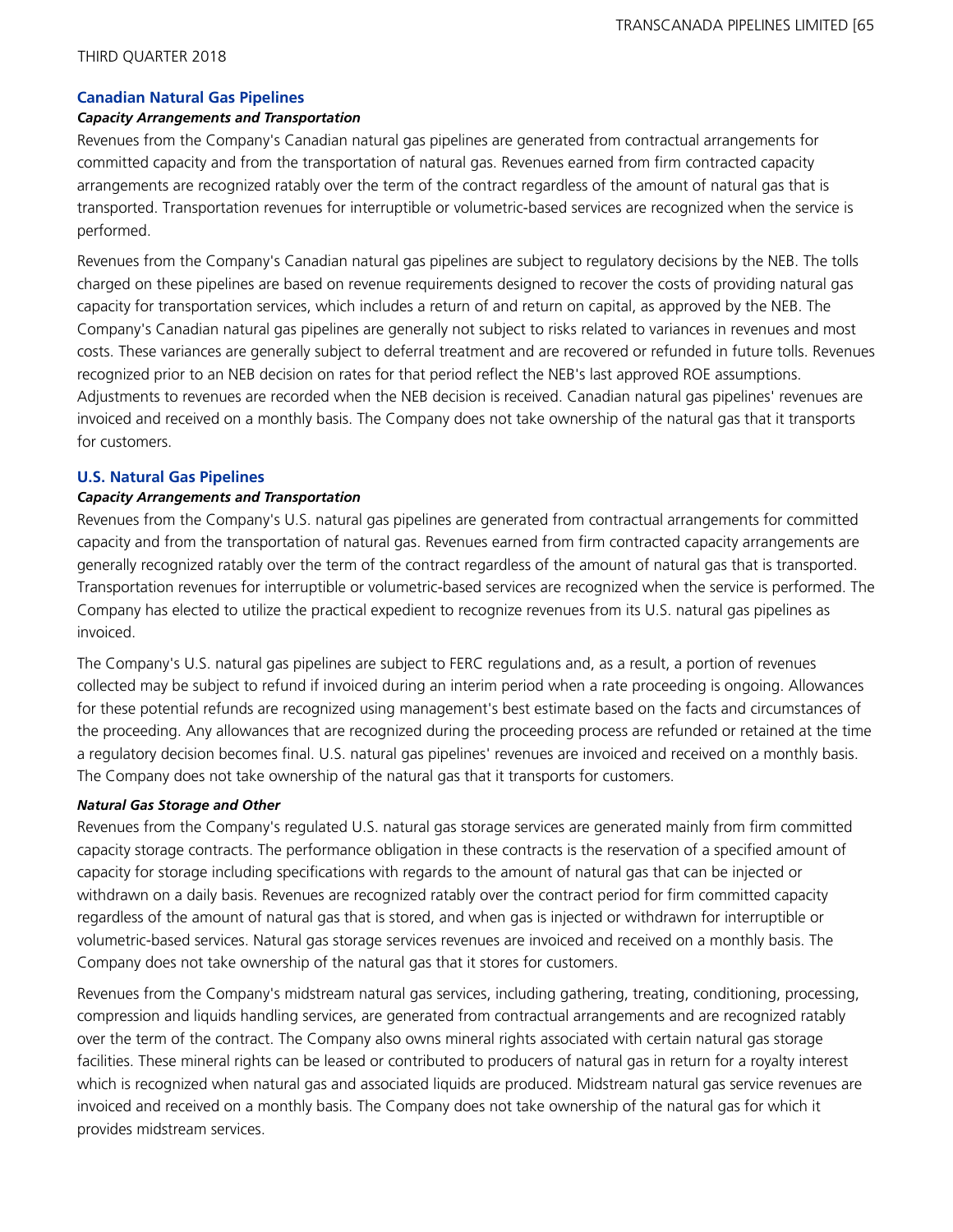#### **Mexico Natural Gas Pipelines**

#### *Capacity Arrangements and Transportation*

Revenues from the Company's Mexico natural gas pipelines are primarily collected based on CRE-approved negotiated firm capacity contracts and are generally recognized ratably over the term of the contract. For certain firm capacity arrangements, the Company has elected to utilize the practical expedient to recognize revenues as invoiced. Transportation revenues related to interruptible or volumetric-based services are recognized when the service is performed. Other volumes shipped on these pipelines are subject to CRE-approved tariffs and revenues are recognized when the Company has performed the transportation services. Mexico natural gas pipelines' revenues are invoiced and received on a monthly basis. The Company does not take ownership of the natural gas that it transports for customers.

#### **Liquids Pipelines**

#### *Capacity Arrangements and Transportation*

Revenues from the Company's liquids pipelines are generated mainly from providing customers with firm capacity arrangements to transport crude oil. The performance obligation in these contracts is the reservation of a specified amount of capacity together with the transportation of crude oil on a monthly basis. Revenues earned from these arrangements are recognized ratably over the term of the contract regardless of the amount of crude oil that is transported. Revenues for interruptible or volumetric-based services are recognized when the service is performed. Liquids pipelines' revenues are invoiced and received on a monthly basis. The Company does not take ownership of the crude oil that it transports for customers.

#### **Energy**

#### *Power Generation*

Revenues from the Company's Energy business are primarily derived from long-term contractual commitments to provide power capacity to meet the demands of the market, and from the sale of electricity to both centralized markets and to customers. Power generation revenues also include revenues from the sale of steam to customers. Revenues and capacity payments are recognized as the services are provided and as electricity and steam is delivered. Power generation revenues are invoiced and received on a monthly basis.

#### *Natural Gas Storage and Other*

Non-regulated natural gas storage contracts include park, loan and term storage arrangements. Park and loan contracts allow for fixed injection or withdrawal volumes on specified dates for a specified price. Term storage contracts allow for a maximum amount of gas to be stored over a set period of time. Revenues from park and loan contracts are recognized and invoiced as the injection and withdrawal services are provided and revenues from term storage contracts are recognized ratably over the term of the contract. Term storage revenues are invoiced and received on a monthly basis. Revenues earned from the sale of proprietary natural gas are recognized in the month of delivery. Revenues from ancillary services are recognized as the service is provided. The Company does not take ownership of the natural gas that it stores for customers.

# **FINANCIAL STATEMENT IMPACT OF ADOPTING REVENUE FROM CONTRACTS WITH CUSTOMERS**

The Company adopted the new guidance using the modified retrospective transition method. As a practical expedient under this transition method, the Company is not required to analyze completed contracts at the date of adoption. As a result, the Company made the following adjustments on January 1, 2018.

#### *Capacity Arrangements and Transportation*

For certain natural gas pipelines capacity contracts, amounts are invoiced to the customer in accordance with the terms of the contract, however, the related revenues are recognized when the Company satisfies its performance obligation to provide committed capacity ratably over the term of the contract. This difference in timing between revenue recognition and amounts invoiced creates a contract asset or contract liability under the new revenue recognition guidance. Under legacy U.S. GAAP, this difference was recorded as Accounts receivable. Under the new guidance, contract assets are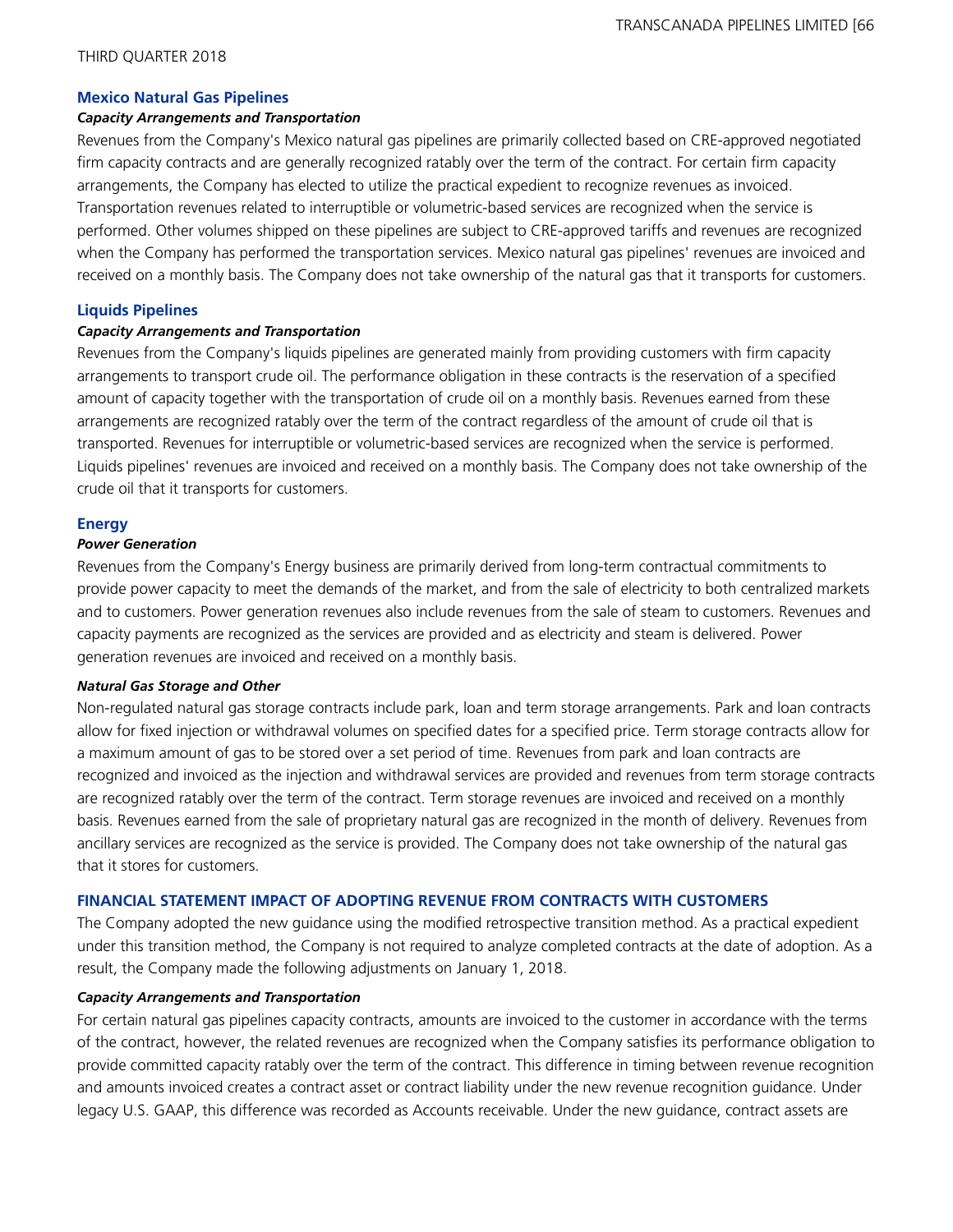included in Other current assets and Intangibles and other assets and contract liabilities are included in Accounts payable and other and Other long-term liabilities.

# **Impact of New Revenue Recognition Guidance on Date of Adoption**

The following table illustrates the impact of the adoption of the new revenue recognition guidance on the Company's previously reported consolidated balance sheet line items:

|                                         | As reported              |                   |                        |
|-----------------------------------------|--------------------------|-------------------|------------------------|
| (unaudited - millions of Canadian \$)   | <b>December 31, 2017</b> | <b>Adjustment</b> | <b>January 1, 2018</b> |
| <b>Current Assets</b>                   |                          |                   |                        |
| Accounts receivable                     | 2,537                    | (62)              | 2,475                  |
| Other <sup>1</sup>                      | 691                      | 79                | 770                    |
| <b>Current Liabilities</b>              |                          |                   |                        |
| Accounts payable and other <sup>2</sup> | 4.071                    | 17                | 4,088                  |

1 Adjustment relates to contract assets previously included in Accounts receivable.

2 Adjustment relates to contract liabilities previously included in Accounts receivable.

# **Pro-forma Financial Statements under Legacy U.S. GAAP**

As required by the new revenue recognition guidance, the following tables illustrate the pro-forma impact on the affected line items on the Condensed consolidated balance sheet, as at September 30, 2018, using legacy U.S. GAAP:

|                                       | September 30, 2018 |                                               |
|---------------------------------------|--------------------|-----------------------------------------------|
| (unaudited - millions of Canadian \$) | As reported        | Pro-forma<br>using legacy<br><b>U.S. GAAP</b> |
| <b>Current Assets</b>                 |                    |                                               |
| Accounts receivable                   | 2,171              | 2,461                                         |
| Other                                 | 1,003              | 713                                           |

# **CONTRACT BALANCES**

| (unaudited - millions of Canadian \$)       | September 30,<br>2018 | January 1, |
|---------------------------------------------|-----------------------|------------|
| Receivables from contracts with customers   | 1,208                 | 1,736      |
| Contract assets <sup>1</sup>                | 290                   | 79         |
| Long-term contract assets <sup>2</sup>      | 35                    |            |
| Contract liabilities <sup>3</sup>           | 41                    | 17         |
| Long-term contract liabilities <sup>4</sup> | 27                    |            |

1 Recorded as part of Other current assets on the Condensed consolidated balance sheet.

2 Recorded as part of Intangibles and other assets on the Condensed consolidated balance sheet.

3 Comprised of deferred revenue recorded in Accounts payable and other on the Condensed consolidated balance sheet. During the nine months ended September 30, 2018, \$17 million of revenue was recognized that was included in the contract liability at the beginning of the period.

4 Comprised of deferred revenue recorded in Other long-term liabilities on the Condensed consolidated balance sheet.

Contract assets and long-term contract assets primarily relate to the Company's right to revenues for services completed but not invoiced at the reporting date on long-term committed capacity natural gas pipelines contracts. The change in contract assets is primarily related to the transfer to Accounts receivable when these rights become unconditional and the customer is invoiced as well as the recognition of additional revenues that remains to be invoiced. Contract liabilities and long term contract liabilities primarily relate to force majeure fixed capacity payments received on long term capacity arrangements in Mexico.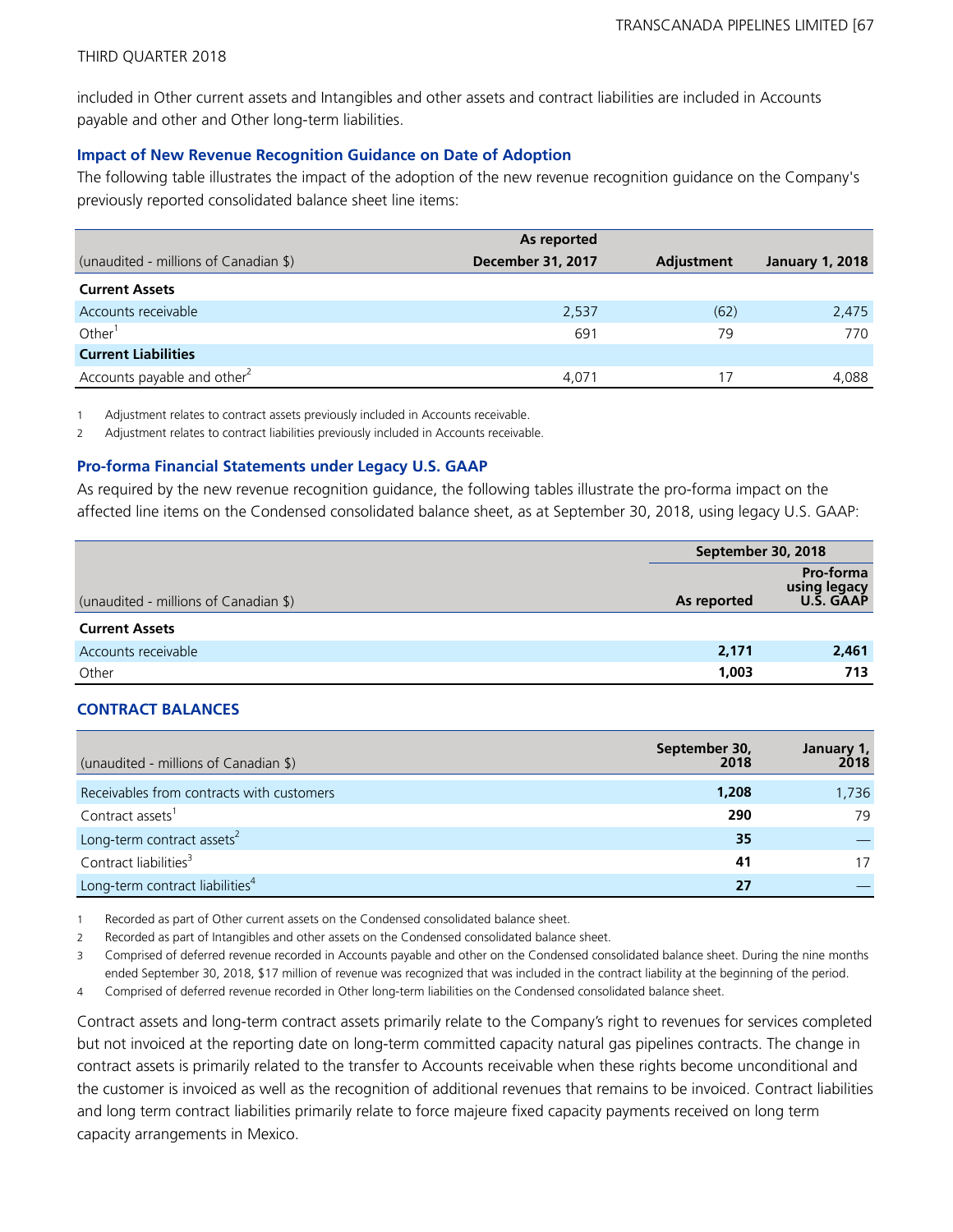#### **FUTURE REVENUES FROM REMAINING PERFORMANCE OBLIGATIONS**

As required by the new revenue recognition guidance, the following provides disclosure on future revenues allocated to remaining performance obligations representing contracted revenues that have not yet been recognized. Certain contracts that qualify for the use of one of the following practical expedients are excluded from the future revenues disclosures:

- 1) The original expected duration of the contract is one year or less.
- 2) The Company recognizes revenue from the contract that is equal to the amount invoiced, where the amount invoiced represents the value to the customer of the service performed to date. This is referred to as the "right to invoice" practical expedient.
- 3) The variable revenue generated from the contract is allocated entirely to a wholly unsatisfied performance obligation or to a wholly unsatisfied promise to transfer a distinct good or service that forms part of a single performance obligation in a series. A single performance obligation in a series occurs when the promises under a contract are a series of distinct services that are substantially the same and have the same pattern of transfer to the customer over time.

The following provides a discussion of the transaction price allocated to future performance obligations as well as practical expedients used by the Company.

#### **Capacity Arrangements and Transportation**

As at September 30, 2018, future revenues from long-term capacity arrangements and transportation contracts extending through 2043 are approximately \$28.0 billion, of which approximately \$1.4 billion is expected to be recognized during the remainder of 2018.

Future revenues from long-term capacity arrangements and transportation contracts do not include constrained variable revenues or arrangements to which the right to invoice practical expedient has been applied. As a result, these amounts are not representative of potential total future revenues expected from these contracts.

Future revenues from the Company's Canadian natural gas pipelines' regulated firm capacity contracts include fixed revenues for the time periods that tolls under current rate settlements are in effect, which is approximately one to three years. Many of these contracts are long-term in nature and revenues from the remaining performance obligations that extend beyond the current rate settlement term are considered to be fully constrained since future tolls remain unknown. Revenues from these contracts will be recognized once the performance obligation to provide capacity has been satisfied and the regulator has approved the applicable tolls. In addition, the Company considers interruptible transportation service revenues to be variable revenues since volumes cannot be estimated. These variable revenues are recognized on a monthly basis when the Company satisfies the performance obligation and have been excluded from the future revenues disclosure as the Company applies the practical expedient related to variable revenues to these contracts. The future variable revenues earned under these contracts are allocated entirely to unsatisfied performance obligations at September 30, 2018.

The Company also applies the right to invoice practical expedient to all of its U.S. and certain of its Mexico regulated natural gas pipeline capacity arrangements and flow-through revenues. Revenues from regulated capacity arrangements are recognized based on current rates and flow-through revenues are earned from the recovery of operating expenses. These revenues are recognized on a monthly basis as the Company performs the services and are excluded from future revenues disclosures.

Revenues from liquids pipelines capacity arrangements have a variable component based on volumes transported. As a result, these variable revenues are excluded from the future revenues disclosures as the Company applies the practical expedient related to variable revenues to these contracts. The future variable revenues earned under these contracts is allocated entirely to unsatisfied performance obligations at September 30, 2018.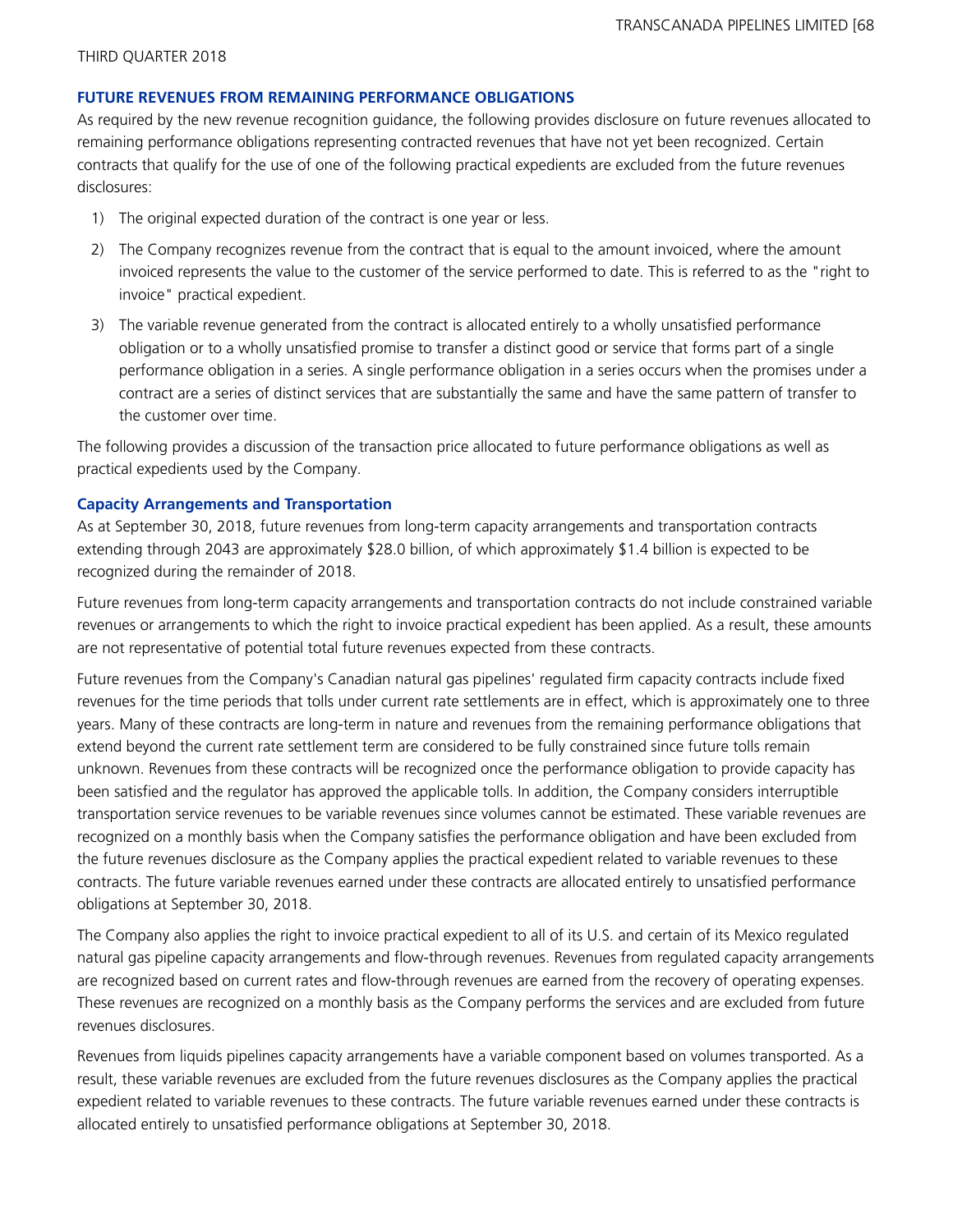### **Power Generation**

The Company has long-term power generation contracts extending through 2032. Revenues from power generation have a variable component related to market prices that are subject to factors outside the Company's influence. These revenues are considered to be fully constrained and are recognized on a monthly basis when the Company satisfies the performance obligation. The Company applies the practical expedient related to variable revenues to these contracts. As a result, future revenues from these contracts are excluded from the disclosures.

## **Natural Gas Storage and Other**

As at September 30, 2018, future revenues from long-term natural gas storage and other contracts extending through 2033 are approximately \$1.2 billion, of which approximately \$127 million is expected to be recognized during the remainder of 2018. The Company applies the practical expedients related to contracts that are for a duration of one year or less and where it recognizes variable consideration, and therefore excludes the related revenues from the future revenues disclosure. As a result, this amount is lower than the potential total future revenues from these contracts.

# 5. Assets held for sale

## **Cartier Wind**

On August 1, 2018, TCPL entered into an agreement to sell its interests in the Cartier Wind power facilities in Québec to Innergex Renewable Energy Inc. At September 30, 2018, the related assets and liabilities were classified as held for sale in the Energy segment. Subsequently, on October 24, 2018, the Company closed the sale for gross proceeds of approximately \$630 million before closing adjustments, resulting in an estimated gain of \$170 million (\$135 million after tax) to be recognized in fourth quarter 2018.

At September 30, 2018, the related assets and liabilities in the Energy segment were classified as held for sale as follows:

| (unaudited - millions of Canadian \$)                          |     |
|----------------------------------------------------------------|-----|
| Assets held for sale                                           |     |
| Plant, property and equipment                                  | 458 |
| Total assets held for sale                                     | 458 |
| Liabilities related to assets held for sale                    |     |
| Other long-term liabilities                                    | 14  |
| Total liabilities related to assets held for sale <sup>1</sup> | 14  |

1 Included in Accounts payable and other on the Condensed consolidated balance sheet.

# 6. Plant, Property and Equipment, Equity Investments and Goodwill

The Company reviews plant, property and equipment and equity investments for impairment whenever events or changes in circumstances indicate the carrying value of the asset may not be recoverable.

Goodwill is tested for impairment on an annual basis or more frequently if events or changes in circumstance indicate that it might be impaired. The Company can initially make this assessment based on qualitative factors. If the Company concludes that it is not more likely than not that the fair value of the reporting unit is less than its carrying value, then an impairment test is not performed.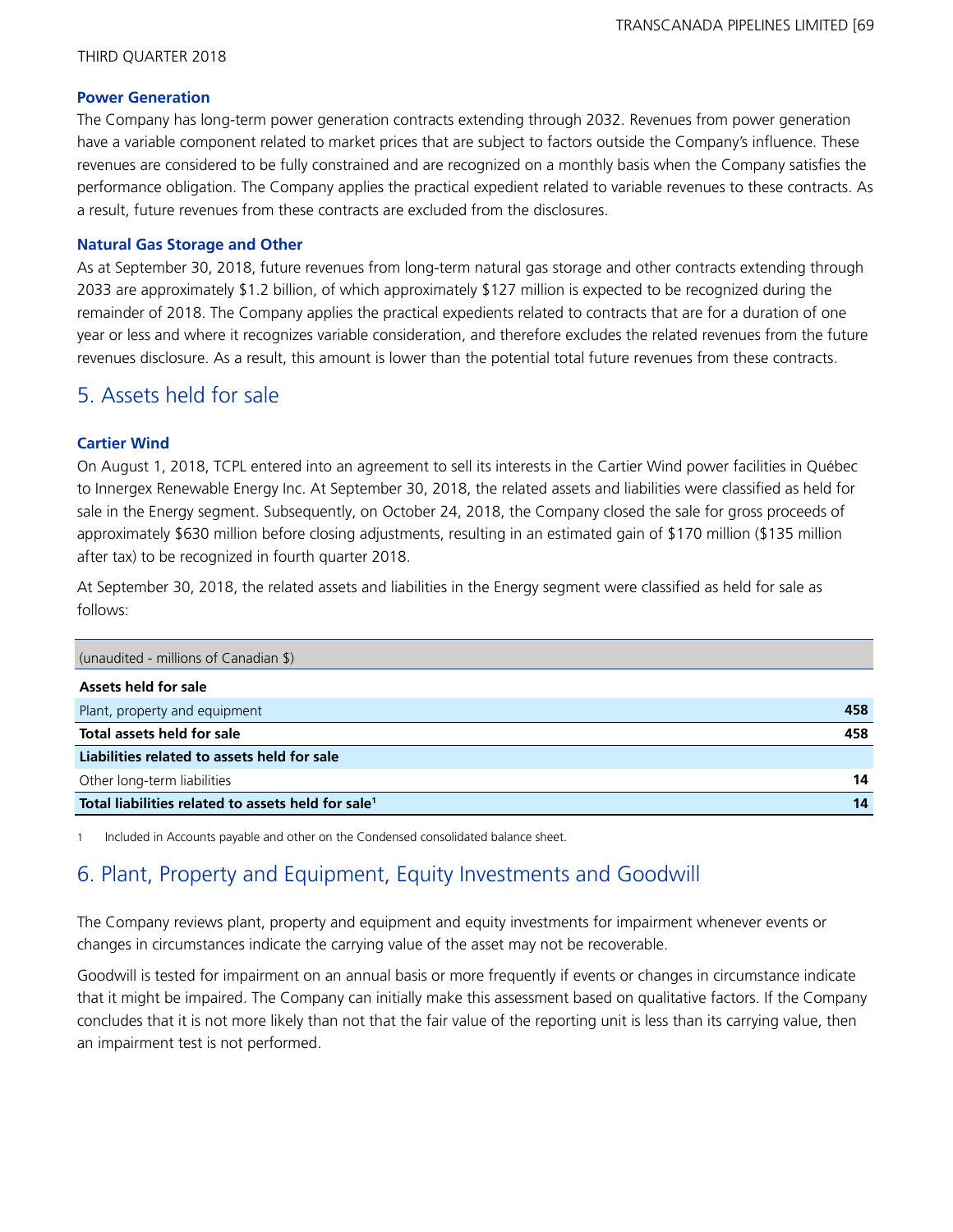In March 2018, FERC proposed changes related to U.S. Tax Reform and income taxes for rate-making purposes in a master limited partnership (MLP) that may have an impact on the future earnings and cash flows of FERC-regulated pipelines. On July 18, 2018, FERC issued final rulings (Final Rule) with respect to these changes. The March and July 2018 FERC proposed changes and Final Rule are collectively referred to herein as the "2018 FERC Actions."

The Company continues to monitor developments following the Final Rule on the 2018 FERC Actions. TCPL will incorporate results to date, future filings for individual pipelines, as well as FERC responses to others in the industry into its annual goodwill impairment tests as well as its normal review of plant, property and equipment and equity investments for recoverability.

As at September 30, 2018, the goodwill balances related to Great Lakes and Tuscarora are US\$573 million and US\$82 million (December 31, 2017 – US\$573 million and US\$82 million), respectively. At December 31, 2017, the estimated fair value of Great Lakes exceeded its carrying value by less than 10 per cent. There is a risk that the goodwill balances related to both of these assets could be negatively impacted by the FERC developments, once finalized, or by other changes in management's estimates of fair value resulting in a goodwill impairment charge.

# 7. Income taxes

# **U.S. Tax Reform**

Pursuant to the enactment of U.S. Tax Reform, the Company recorded net regulatory liabilities and a corresponding reduction in net deferred income tax liabilities in the amount of \$1,686 million at December 31, 2017 related to the Company's U.S. natural gas pipelines subject to RRA. Amounts recorded to adjust income taxes remain provisional as the Company's interpretation, assessment and presentation of the impact of U.S. Tax Reform may be further clarified with additional guidance from tax authorities. Should additional guidance be provided by tax authorities during the one-year measurement period permitted by the SEC, the Company will review the provisional amounts and adjust as appropriate.

Commencing January 1, 2018, the Company has amortized the net regulatory liabilities using the Reverse South Georgia methodology. Under this methodology, rate-regulated entities determine and immediately begin recording amortization based on their composite depreciation rates. Amortization of the net regulatory liabilities in the amount of \$12 million and \$36 million was recorded for the three and nine months ended September 30, 2018, respectively, and included in Revenues in the Condensed consolidated statement of income. Once the final impact of the 2018 FERC Actions is determined there may be prospective adjustments to the Company's net regulatory liabilities.

#### **Effective Tax Rates**

The effective income tax rates for the nine-month periods ended September 30, 2018 and 2017 were 12 per cent and 24 per cent, respectively. The lower effective tax rate in 2018 was primarily the result of the rate change resulting from U.S. Tax Reform and lower flow-through income taxes in Canadian rate-regulated pipelines.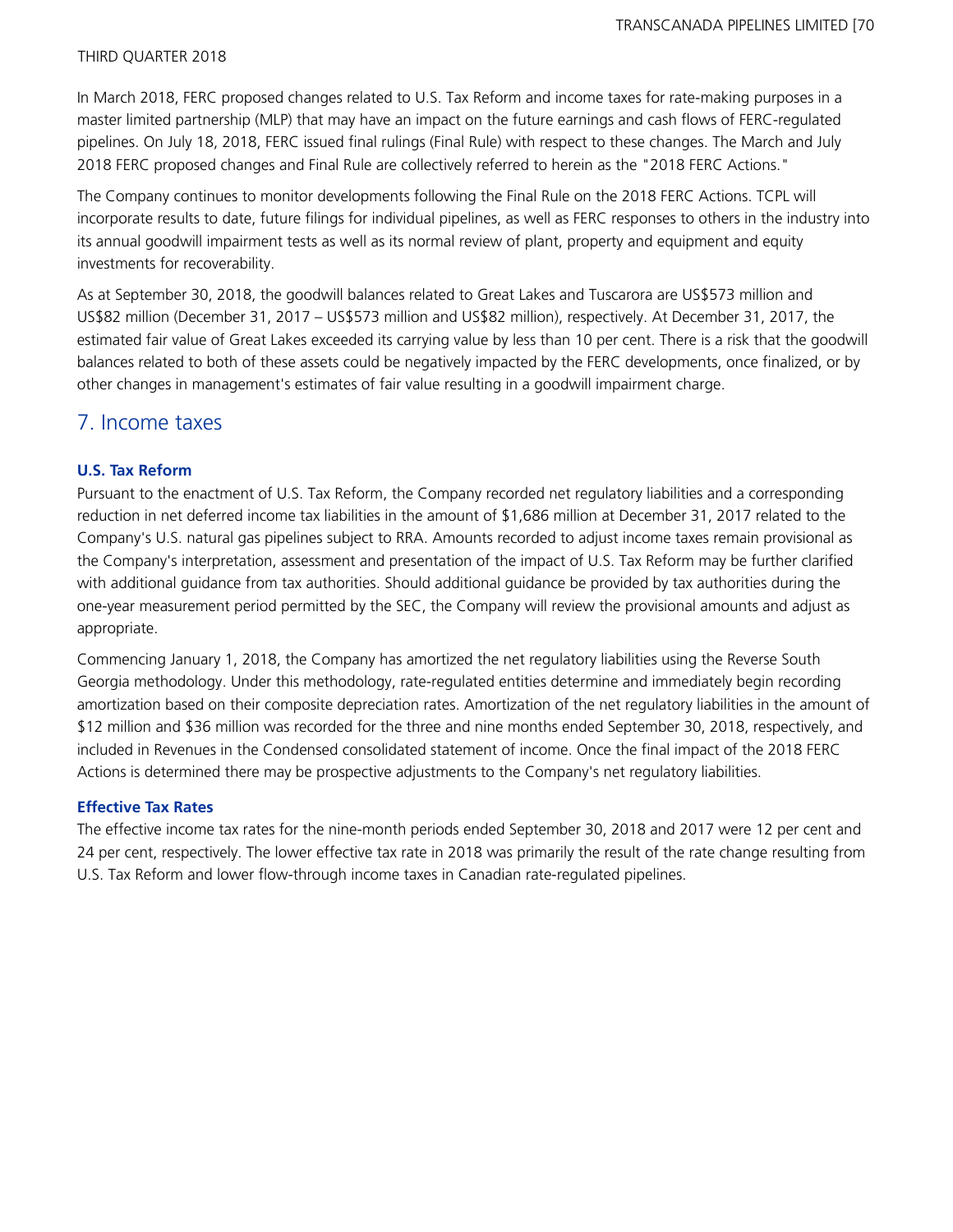# 8. Long-term debt

# **LONG-TERM DEBT ISSUED**

The Company issued long-term debt in the nine months ended September 30, 2018 as follows:

| (unaudited - millions of Canadian \$,<br>unless noted otherwise) |                   |                               |                      |               |               |
|------------------------------------------------------------------|-------------------|-------------------------------|----------------------|---------------|---------------|
| Company                                                          | <b>Issue date</b> | <b>Type</b>                   | <b>Maturity Date</b> | Amount        | Interest rate |
| <b>TRANSCANADA PIPELINES LIMITED</b>                             |                   |                               |                      |               |               |
|                                                                  | <b>July 2018</b>  | Medium Term Notes             | <b>July 2048</b>     | 800           | 4.18%         |
|                                                                  | <b>July 2018</b>  | Medium Term Notes             | <b>March 2028</b>    | 200           | 3.39%         |
|                                                                  | May 2018          | <b>Senior Unsecured Notes</b> | May 2028             | US 1,000      | 4.25%         |
|                                                                  | May 2018          | Senior Unsecured Notes        | May 2038             | <b>US 500</b> | 4.75%         |
|                                                                  | May 2018          | <b>Senior Unsecured Notes</b> | May 2048             | US 1,000      | 4.875%        |

#### **LONG-TERM DEBT RETIRED**

The Company retired long-term debt in the nine months ended September 30, 2018 as follows:

| (unaudited - millions of Canadian \$.<br>unless noted otherwise) |                        |                               |               |               |
|------------------------------------------------------------------|------------------------|-------------------------------|---------------|---------------|
| Company                                                          | <b>Retirement date</b> | <b>Type</b>                   | Amount        | Interest rate |
| <b>COLUMBIA PIPELINE GROUP, INC.</b>                             |                        |                               |               |               |
|                                                                  | June 2018              | <b>Senior Unsecured Notes</b> | <b>US 500</b> | 2.45%         |
| <b>PORTLAND NATURAL GAS TRANSMISSION SYSTEM</b>                  |                        |                               |               |               |
|                                                                  | May 2018               | Senior Secured Notes          | <b>US 18</b>  | 5.90%         |
| <b>TRANSCANADA PIPELINES LIMITED</b>                             |                        |                               |               |               |
|                                                                  | August 2018            | <b>Senior Unsecured Notes</b> | <b>US 850</b> | 6.50%         |
|                                                                  | March 2018             | Debentures                    | 150           | 9.45%         |
|                                                                  | January 2018           | Senior Unsecured Notes        | <b>US 500</b> | 1.875%        |
|                                                                  | January 2018           | Senior Unsecured Notes        | US 250        | Floating      |
| <b>GREAT LAKES GAS TRANSMISSION LIMITED PARTNERSHIP</b>          |                        |                               |               |               |
|                                                                  | March 2018             | Senior Unsecured Notes        | <b>US9</b>    | 6.73%         |

#### **CAPITALIZED INTEREST**

In the three and nine months ended September 30, 2018, TCPL capitalized interest related to capital projects of \$33 million and \$89 million, respectively (2017 – \$49 million and \$150 million, respectively).

# 9. Common shares

During the nine months ended September 30, 2018, the Company issued the following common shares to TransCanada, resulting in 883 million shares outstanding at September 30, 2018 (December 31, 2017 – 872 million):

- 3.4 million shares on January 31, 2018 for proceeds of \$192 million
- 4.3 million shares on April 30, 2018 for proceeds of \$234 million
- 3.6 million shares on July 31, 2018 for proceeds of \$207 million.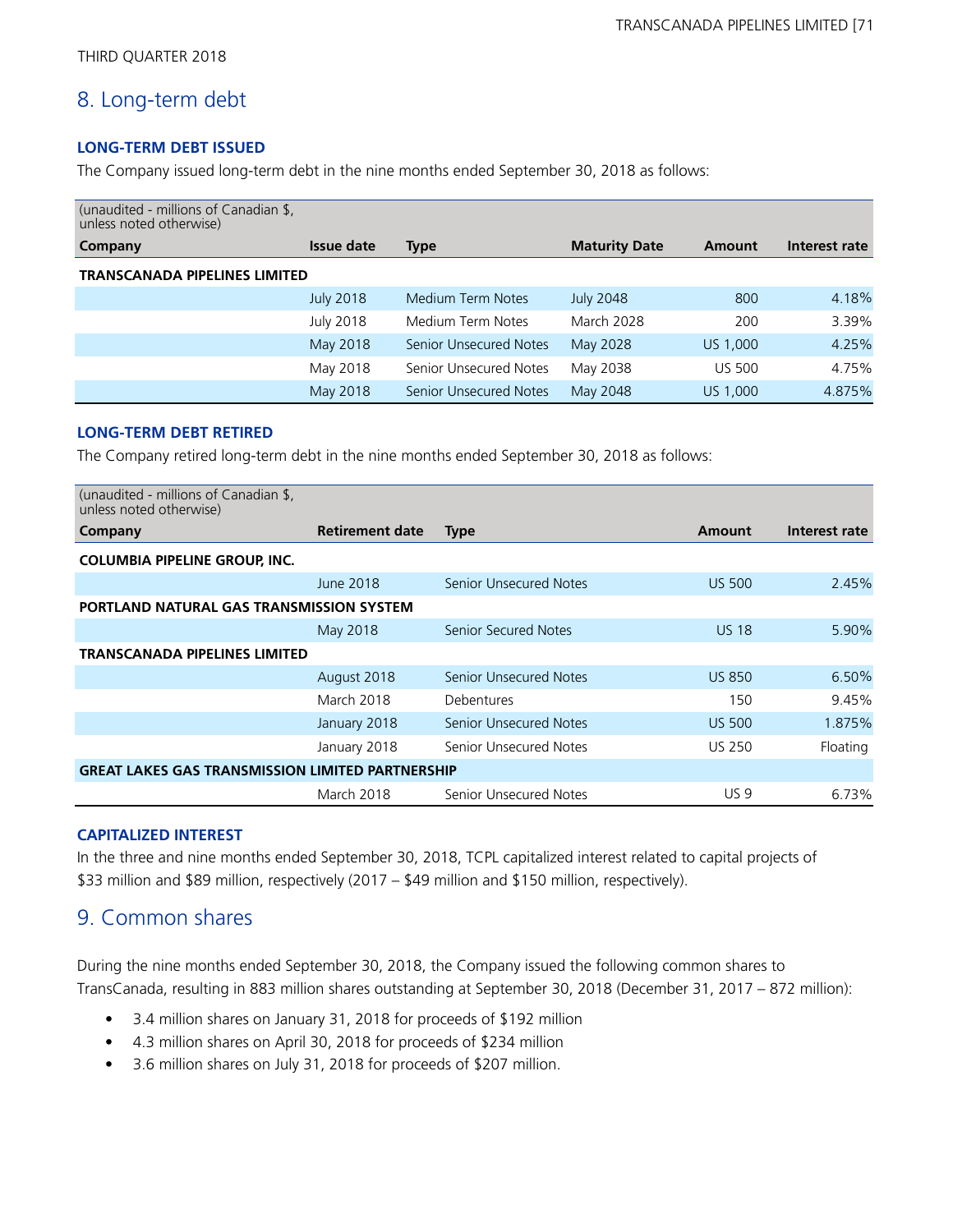# 10. Other comprehensive (loss)/income and accumulated other comprehensive loss

Components of other comprehensive (loss)/income, including the portion attributable to non-controlling interests and related tax effects, are as follows:

| three months ended September 30, 2018                                                                |                             | <b>Income Tax</b>      |                      |
|------------------------------------------------------------------------------------------------------|-----------------------------|------------------------|----------------------|
| (unaudited - millions of Canadian \$)                                                                | <b>Before Tax</b><br>Amount | Recovery/<br>(Expense) | Net of Tax<br>Amount |
| Foreign currency translation losses on net investment in foreign operations                          | (273)                       | (9)                    | (282)                |
| Change in fair value of net investment hedges                                                        | 12                          | (3)                    | 9                    |
| Change in fair value of cash flow hedges                                                             | 5                           | (1)                    | 4                    |
| Reclassification to net income of gains and losses on cash flow hedges                               | 8                           | (2)                    | 6                    |
| Reclassification of actuarial gains and losses on pension and other<br>post-retirement benefit plans | 4                           | 6                      | 10                   |
| Other comprehensive income on equity investments                                                     |                             | (1)                    | 6                    |
| Other comprehensive loss                                                                             | (237)                       | (10)                   | (247)                |

| three months ended September 30, 2017                                                                 |                             | <b>Income Tax</b>      |                      |
|-------------------------------------------------------------------------------------------------------|-----------------------------|------------------------|----------------------|
| (unaudited - millions of Canadian \$)                                                                 | <b>Before Tax</b><br>Amount | Recovery/<br>(Expense) | Net of Tax<br>Amount |
| Foreign currency translation losses on net investment in foreign operations                           | (364)                       | (6)                    | (370)                |
| Change in fair value of net investment hedges                                                         | (1)                         |                        | (1)                  |
| Change in fair value of cash flow hedges                                                              |                             |                        |                      |
| Unrealized actuarial gains and losses on pension and other<br>post-retirement benefit plans           | 5                           | (3)                    |                      |
| Reclassification of actuarial gains and losses on pension and other post-<br>retirement benefit plans | 6                           | (2)                    | 4                    |
| Other comprehensive income on equity investments                                                      | 4                           | (1)                    |                      |
| Other comprehensive loss                                                                              | (349)                       | (12)                   | (361)                |

| nine months ended September 30, 2018<br><b>Income Tax</b>                                            |                             |                          |                      |
|------------------------------------------------------------------------------------------------------|-----------------------------|--------------------------|----------------------|
| (unaudited - millions of Canadian \$)                                                                | <b>Before Tax</b><br>Amount | Recovery/<br>(Expense)   | Net of Tax<br>Amount |
| Foreign currency translation gains on net investment in foreign operations                           | 397                         | 12                       | 409                  |
| Change in fair value of net investment hedges                                                        | (8)                         | $\overline{\phantom{a}}$ | (6)                  |
| Change in fair value of cash flow hedges                                                             | 8                           |                          | 9                    |
| Reclassification to net income of gains and losses on cash flow hedges                               | 21                          | (5)                      | 16                   |
| Reclassification of actuarial gains and losses on pension and other<br>post-retirement benefit plans | 12                          | (2)                      | 10                   |
| Other comprehensive income on equity investments                                                     | 20                          | (2)                      | 18                   |
| Other comprehensive income                                                                           | 450                         | 6                        | 456                  |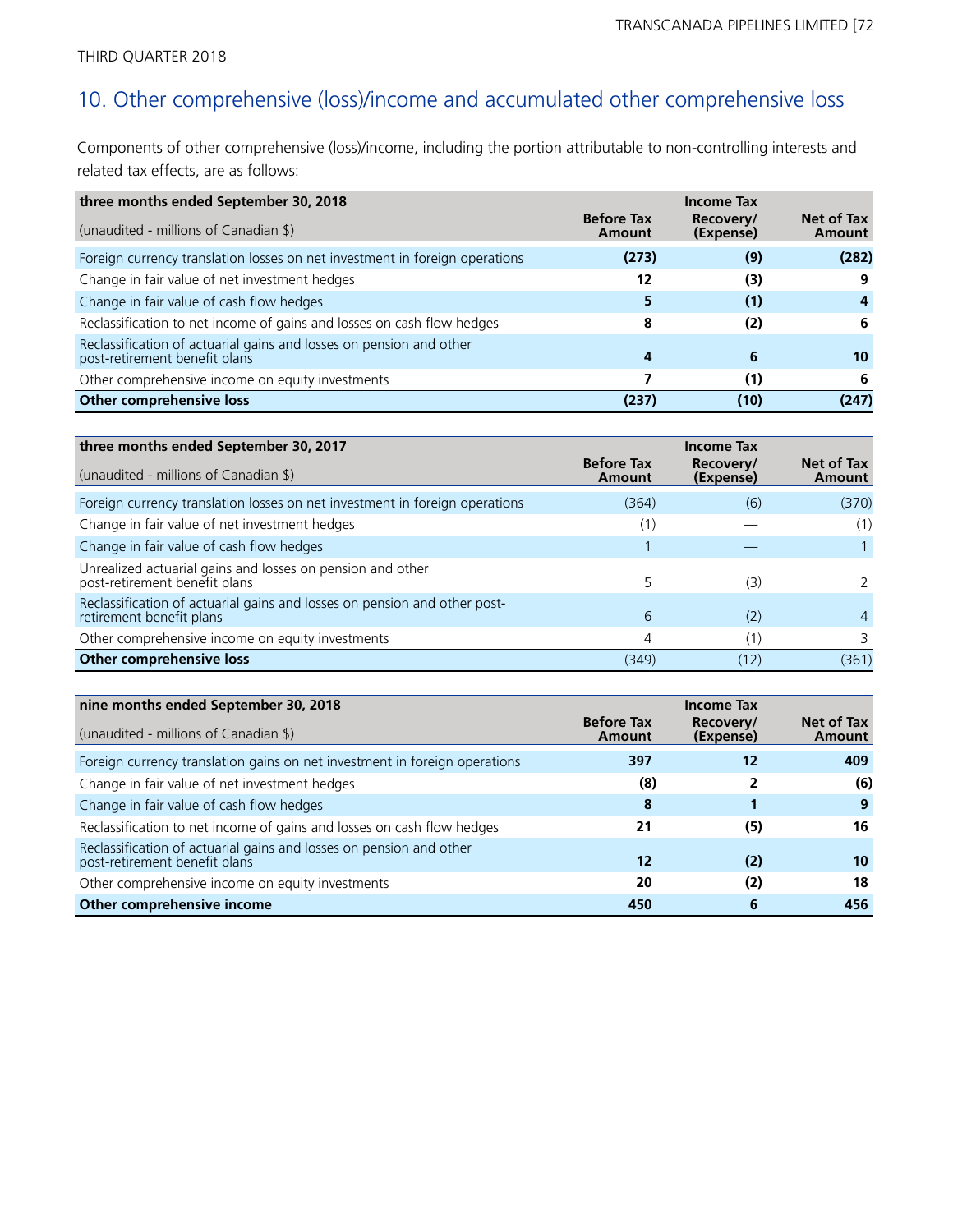| nine months ended September 30, 2017                                                                          |                             | <b>Income Tax</b>      |                      |
|---------------------------------------------------------------------------------------------------------------|-----------------------------|------------------------|----------------------|
| (unaudited - millions of Canadian \$)                                                                         | <b>Before Tax</b><br>Amount | Recovery/<br>(Expense) | Net of Tax<br>Amount |
| Foreign currency translation losses on net investment in foreign operations                                   | (717)                       | (4)                    | (721)                |
| Reclassification of foreign currency translation gains on net investment on<br>disposal of foreign operations | (77)                        |                        | (77)                 |
| Change in fair value of net investment hedges                                                                 | (4)                         |                        | (3)                  |
| Change in fair value of cash flow hedges                                                                      | 5                           | (1)                    | 4                    |
| Reclassification to net income of gains and losses on cash flow hedges                                        | (2)                         |                        | (1)                  |
| Unrealized actuarial gains and losses on pension and other post-retirement<br>benefit plans                   | 5                           | (3)                    | $\mathcal{L}$        |
| Reclassification of actuarial gains and losses on pension and other<br>post-retirement benefit plans          | 16                          | (5)                    | 11                   |
| Other comprehensive income on equity investments                                                              | 8                           | (2)                    | 6                    |
| Other comprehensive loss                                                                                      | (766)                       | (13)                   | (779)                |

The changes in AOCI by component are as follows:

| three months ended September 30, 2018                                      | Currency<br><b>Translation</b> | <b>Cash Flow</b> | <b>Pension and</b><br><b>OPEB Plan</b> | Equity             | Total <sup>1</sup> |
|----------------------------------------------------------------------------|--------------------------------|------------------|----------------------------------------|--------------------|--------------------|
| (unaudited - millions of Canadian \$)                                      | <b>Adjustments</b>             | <b>Hedges</b>    | <b>Adjustments</b>                     | <b>Investments</b> |                    |
| AOCI balance at July 1, 2018                                               | (462)                          | (26)             | (203)                                  | (443)              | (1, 134)           |
| Other comprehensive (loss)/income before<br>reclassifications <sup>2</sup> | (239)                          | 3.               |                                        |                    | (236)              |
| Amounts reclassified from AOCI <sup>3</sup>                                |                                | 5                | 10                                     |                    | 20                 |
| Net current period other comprehensive (loss)/<br><i>income</i>            | (239)                          | 8                | 10                                     |                    | (216)              |
| AOCI balance at September 30, 2018                                         | (701)                          | (18)             | (193)                                  | (438)              | (1,350)            |

1 All amounts are net of tax. Amounts in parentheses indicate losses recorded to OCI.

2 Other comprehensive (loss)/income before reclassifications on currency translation adjustments and cash flow hedges are net of non-controlling interest losses of \$34 million and gains of \$1 million, respectively.

3 Amounts reclassified from AOCI on cash flow hedges and equity investments are net of non-controlling interest gains of \$1 million and \$1 million, respectively.

| nine months ended September 30, 2018<br>(unaudited - millions of Canadian \$) | Currency<br><b>Translation</b><br><b>Adjustments</b> | <b>Cash Flow</b><br><b>Hedges</b> | <b>Pension and</b><br><b>OPEB Plan</b><br><b>Adjustments</b> | Equity<br><b>Investments</b> | Total <sup>1</sup> |
|-------------------------------------------------------------------------------|------------------------------------------------------|-----------------------------------|--------------------------------------------------------------|------------------------------|--------------------|
| AOCI balance at January 1, 2018                                               | (1,043)                                              | (31)                              | (203)                                                        | (454)                        | (1,731)            |
| Other comprehensive income before<br>reclassifications <sup>2</sup>           | 342                                                  |                                   |                                                              |                              | 343                |
| Amounts reclassified from AOCI <sup>3,4</sup>                                 |                                                      | 12                                | 10                                                           | 16                           | 38                 |
| Net current period other comprehensive<br><i>income</i>                       | 342                                                  | 13                                | 10                                                           | 16                           | 381                |
| AOCI balance at September 30, 2018                                            | (701)                                                | (18)                              | (193)                                                        | (438)                        | (1, 350)           |

1 All amounts are net of tax. Amounts in parentheses indicate losses recorded to OCI.

2 Other comprehensive income before reclassifications on currency translation adjustments and cash flow hedges are net of non-controlling interest gains of \$61 million and \$8 million, respectively.

3 Losses related to cash flow hedges reported in AOCI and expected to be reclassified to net income in the next 12 months are estimated to be \$16 million (\$11 million after tax) at September 30, 2018. These estimates assume constant commodity prices, interest rates and foreign exchange rates over time, however, the amounts reclassified will vary based on the actual value of these factors at the date of settlement.

4 Amounts reclassified from AOCI on cash flow hedges and equity investments are net of non-controlling interest gains of \$4 million and \$2 million, respectively.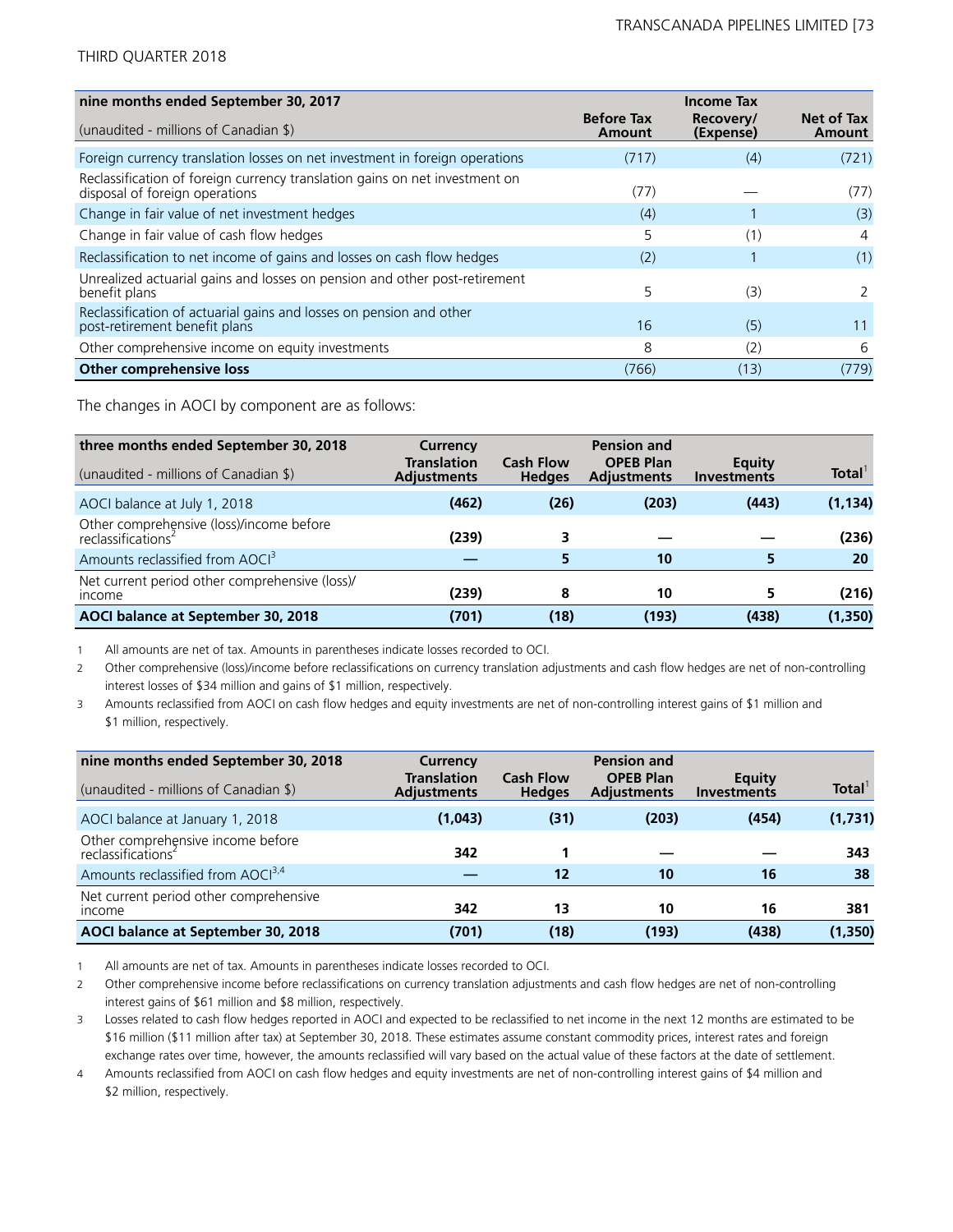Details about reclassifications out of AOCI into the Condensed consolidated statement of income are as follows:

| <b>Amounts Reclassified From</b><br><b>AOCI</b>                                          |                                    |                |                                   |              |                                                                            |
|------------------------------------------------------------------------------------------|------------------------------------|----------------|-----------------------------------|--------------|----------------------------------------------------------------------------|
|                                                                                          | three months ended<br>September 30 |                | nine months ended<br>September 30 |              | <b>Affected line item</b><br>in the Condensed<br>consolidated statement of |
| (unaudited - millions of Canadian \$)                                                    | 2018                               | 2017           | 2018                              | 2017         | income                                                                     |
| Cash flow hedges                                                                         |                                    |                |                                   |              |                                                                            |
| Commodities                                                                              | (3)                                | $\overline{4}$ | (4)                               | 15           | Revenues (Energy)                                                          |
| Interest                                                                                 | (4)                                | (4)            | (13)                              | (13)         | Interest expense                                                           |
|                                                                                          | (7)                                |                | (17)                              | 2            | Total before tax                                                           |
|                                                                                          | $\overline{2}$                     |                | 5                                 | (1)          | Income tax expense                                                         |
|                                                                                          | (5)                                |                | (12)                              | $\mathbf{1}$ | Net of tax $1,3$                                                           |
| Pension and other post-retirement<br>benefit plan adjustments                            |                                    |                |                                   |              |                                                                            |
| Amortization of actuarial gains and<br>losses                                            | (4)                                | (4)            | (12)                              | (12)         | Plant operating costs and other <sup>2</sup>                               |
| Settlement charge                                                                        |                                    | (2)            |                                   | (2)          | Plant operating costs and other <sup>2</sup>                               |
|                                                                                          | (4)                                | (6)            | (12)                              | (14)         | Total before tax                                                           |
|                                                                                          | (6)                                | 2              | 2                                 | 5            | Income tax expense                                                         |
|                                                                                          | (10)                               | (4)            | (10)                              | (9)          | Net of tax <sup>1</sup>                                                    |
| Equity investments                                                                       |                                    |                |                                   |              |                                                                            |
| Equity income                                                                            | (6)                                | (4)            | (19)                              | (8)          | Income from equity investments                                             |
|                                                                                          | 1                                  | 1              | 3                                 | 2            | Income tax expense                                                         |
|                                                                                          | (5)                                | (3)            | (16)                              | (6)          | Net of tax $1,3$                                                           |
| Currency translation adjustments                                                         |                                    |                |                                   |              |                                                                            |
| Realization of foreign currency<br>translation gain on disposal of foreign<br>operations |                                    |                |                                   | 77           | Gain on sales of assets                                                    |
|                                                                                          |                                    |                |                                   |              | Income tax expense                                                         |
|                                                                                          |                                    |                |                                   | 77           | Net of tax <sup>1</sup>                                                    |

1 All amounts in parentheses indicate expenses to the Condensed consolidated statement of income.

2 These AOCI components are included in the computation of net benefit cost. Refer to Note 11, Employee post-retirement benefits, for further information.

3 Amounts reclassified from AOCI on cash flow hedges and equity investments are net of non-controlling interest gains of \$1 million and \$1 million, respectively, for the three months ended September 30, 2018 (2017 – nil and nil) and \$4 million and \$2 million, respectively, for the nine months ended September 30, 2018 (2017 – nil and nil).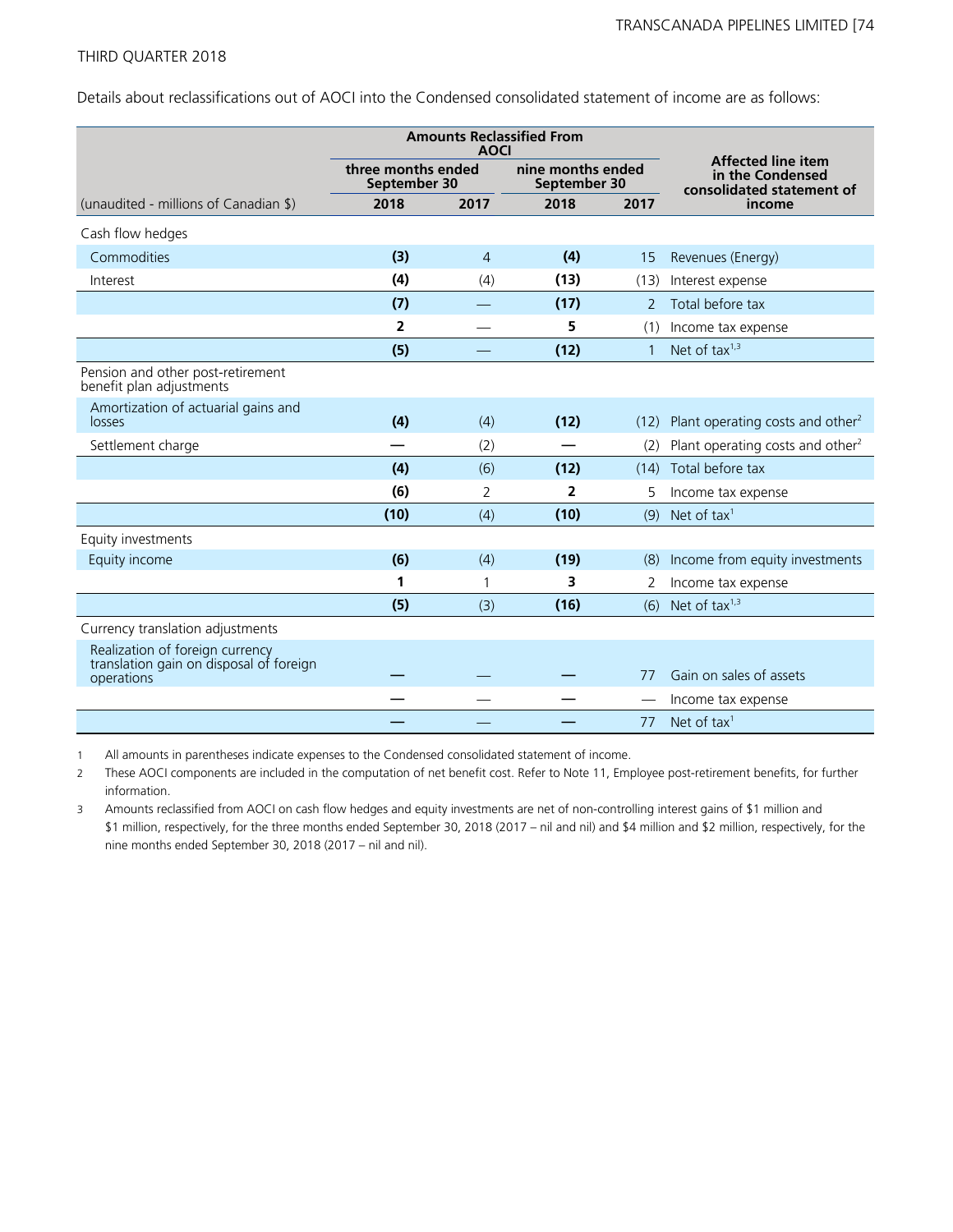## 11. Employee post-retirement benefits

The net benefit cost recognized for the Company's pension benefit plans and other post-retirement benefit plans is as follows:

|                                                   | three months ended September 30                                               |                |                                 |      | nine months ended September 30             |                |                |              |
|---------------------------------------------------|-------------------------------------------------------------------------------|----------------|---------------------------------|------|--------------------------------------------|----------------|----------------|--------------|
|                                                   | Other post-<br><b>Pension benefit</b><br>retirement<br>benefit plans<br>plans |                | <b>Pension benefit</b><br>plans |      | Other post-<br>retirement<br>benefit plans |                |                |              |
| (unaudited - millions of Canadian \$)             | 2018                                                                          | 2017           | 2018                            | 2017 | 2018                                       | 2017           | 2018           | 2017         |
| Service cost <sup>1</sup>                         | 30                                                                            | 25             | 1                               | 1    | 91                                         | 81             | 3              | $\mathsf{3}$ |
| Other components of net benefit cost <sup>1</sup> |                                                                               |                |                                 |      |                                            |                |                |              |
| Interest cost                                     | 33                                                                            | 30             | 3                               | 3    | 100                                        | 92             | 10             | 10           |
| Expected return on plan assets                    | (55)                                                                          | (45)           | (4)                             | (5)  | (165)                                      | (134)          | (12)           | (16)         |
| Amortization of actuarial loss                    | 4                                                                             | 3              |                                 |      | 11                                         | 11             | 1              |              |
| Amortization of regulatory asset                  | 5                                                                             | 26             |                                 |      | 14                                         | 33             |                |              |
| Settlement charge                                 |                                                                               | $\overline{2}$ |                                 |      |                                            | $\overline{2}$ |                |              |
|                                                   | (13)                                                                          | 16             | (1)                             | (1)  | (40)                                       | 4              | (1)            | (4)          |
| <b>Net Benefit Cost</b>                           | 17                                                                            | 41             |                                 |      | 51                                         | 85             | $\overline{2}$ | (1)          |

1 Service cost and other components of net benefit cost are included in Plant operating costs and other in the Condensed consolidated statement of income.

## 12. Risk management and financial instruments

#### **RISK MANAGEMENT OVERVIEW**

TCPL has exposure to market risk and counterparty credit risk, and has strategies, policies and limits in place to manage the impact of these risks on earnings and cash flow.

## **COUNTERPARTY CREDIT RISK**

TCPL's maximum counterparty credit exposure with respect to financial instruments at September 30, 2018, without taking into account security held, consisted of cash and cash equivalents, accounts receivable, available-for-sale assets, derivative assets and loans receivable. The Company regularly reviews its accounts receivable and records an allowance for doubtful accounts as necessary using the specific identification method. At September 30, 2018, there were no significant amounts past due or impaired, no significant credit risk concentration and no significant credit losses during the period.

## **LOAN RECEIVABLE FROM AFFILIATE**

The Company holds a 60 per cent equity interest in a joint venture with IEnova to build, own and operate the Sur de Texas pipeline. The Company accounts for its interest in the joint venture as an equity investment. In 2017, the Company entered into a MXN\$21.3 billion unsecured revolving credit facility with the joint venture, which bears interest at a floating rate and matures in March 2022. Draws on the credit facility result in a loan receivable from the joint venture representing the Company's proportionate share of the debt financing requirements advanced to the joint venture.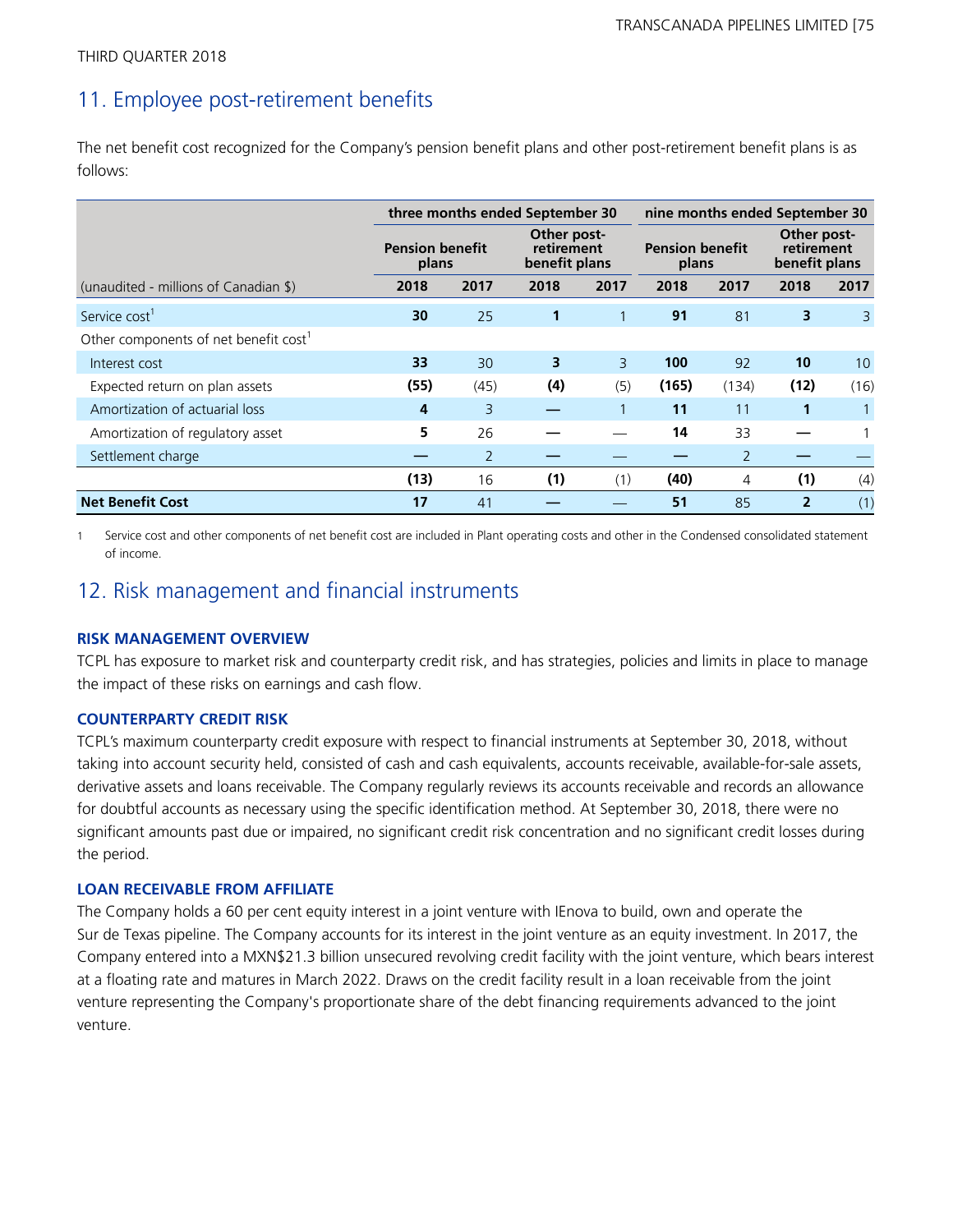At September 30, 2018, the balance of the Company's loan receivable from the joint venture totaled MXN\$18.0 billion or \$1.2 billion (December 31, 2017 – MXN\$14.4 billion or \$919 million) and Interest income and other included \$32 million and \$88 million of interest income on this loan receivable for the three and nine months ended September 30, 2018 (2017 – \$11 million and \$14 million). Amounts recognized in Interest income and other are offset by a corresponding proportionate share of interest expense recorded in Income from equity investments.

## **NET INVESTMENT IN FOREIGN OPERATIONS**

The Company hedges its net investment in foreign operations (on an after-tax basis) with U.S. dollar-denominated debt, cross-currency interest rate swaps and foreign exchange forward contracts and options.

The fair values and notional amounts for the derivatives designated as a net investment hedge were as follows:

|                                                                                     | September 30, 2018 |                           | <b>December 31, 2017</b> |                           |
|-------------------------------------------------------------------------------------|--------------------|---------------------------|--------------------------|---------------------------|
| (unaudited - millions of Canadian \$, unless noted otherwise)                       | Fair value $1,2$   | <b>Notional</b><br>amount | Fair value $1,2$         | <b>Notional</b><br>amount |
| U.S. dollar cross-currency interest rate swaps (maturing 2018 to 2019) <sup>3</sup> | (42)               | <b>US 300</b>             | (199)                    | US 1,200                  |
| U.S. dollar foreign exchange options (maturing 2018 to 2019)                        | (2)                | <b>US 2,000</b>           |                          | <b>US 500</b>             |
|                                                                                     | (44)               | <b>US 2,300</b>           | (194)                    | US 1,700                  |

1 Fair value equals carrying value.

2 No amounts have been excluded from the assessment of hedge effectiveness.

3 In the three and nine months ended September 30, 2018, Net income includes net realized gains of nil and \$1 million, respectively (2017 – \$1 million and \$3 million, respectively) related to the interest component of cross-currency swap settlements which are reported within Interest expense.

The notional amounts and fair value of U.S. dollar-denominated debt designated as a net investment hedge were as follows:

| (unaudited - millions of Canadian \$, unless noted otherwise) | September 30, 2018 | December 31, 2017  |
|---------------------------------------------------------------|--------------------|--------------------|
| Notional amount                                               | 28,300 (US 21,900) | 25,400 (US 20,200) |
| Fair value                                                    | 30,200 (US 23,300) | 28,900 (US 23,100) |

## **FINANCIAL INSTRUMENTS**

## **Non-derivative financial instruments**

## **Fair value of non-derivative financial instruments**

Available-for-sale assets are recorded at fair value which is calculated using quoted market prices where available. Certain non-derivative financial instruments included in Cash and cash equivalents, Accounts receivable, Intangible and other assets, Notes payable, Accounts payable and other, Due to affiliate, Accrued interest and Other long-term liabilities have carrying amounts that approximate their fair value due to the nature of the item or the short time to maturity. Each of these instruments are classified in Level II of the fair value hierarchy.

Credit risk has been taken into consideration when calculating the fair value of non-derivative instruments.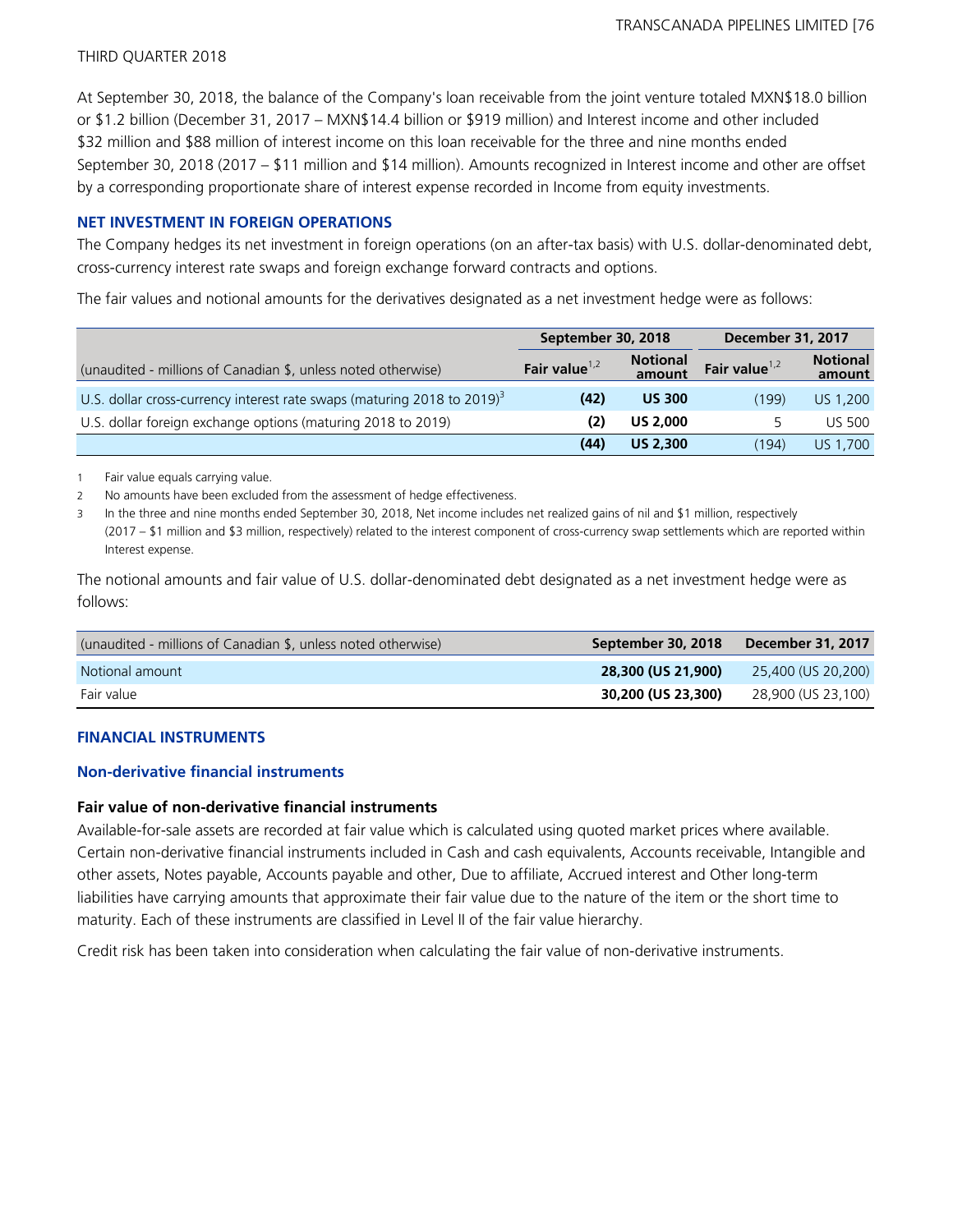#### **Balance sheet presentation of non-derivative financial instruments**

The following table details the fair value of the Company's non-derivative financial instruments, excluding those where carrying amounts approximate fair value, which are classified in Level II of the fair value hierarchy:

|                                                         | September 30, 2018        |               | <b>December 31, 2017</b> |               |  |
|---------------------------------------------------------|---------------------------|---------------|--------------------------|---------------|--|
| (unaudited - millions of Canadian \$)                   | <b>Carrying</b><br>amount | Fair<br>value | Carrying<br>amount       | Fair<br>value |  |
| Long-term debt including current portion <sup>1,2</sup> | (36,700)                  | (39, 956)     | (34, 741)                | (40, 180)     |  |
| Junior subordinated notes                               | (7, 186)                  | (7,014)       | (7,007)                  | (7,233)       |  |
|                                                         | (43, 886)                 | (46, 970)     | (41, 748)                | (47, 413)     |  |

1 Long-term debt is recorded at amortized cost except for US\$700 million (December 31, 2017 – US\$1.1 billion) that is attributed to hedged risk and recorded at fair value.

2 Net income for the three and nine months ended September 30, 2018 includes unrealized losses of \$1 million and unrealized gains of \$3 million, respectively, (2017 – gains of \$1 million and \$2 million, respectively) for fair value adjustments attributable to the hedged interest rate risk associated with interest rate swap fair value hedging relationships on US\$700 million of long-term debt at September 30, 2018 (December 31, 2017 – US\$1.1 billion). There were no other unrealized gains or losses from fair value adjustments to the non-derivative financial instruments.

#### **Available for sale assets summary**

The following tables summarize additional information about the Company's restricted investments that are classified as available-for-sale assets:

|                                                     |                                              | September 30, 2018                     | <b>December 31, 2017</b>                     |                                        |  |
|-----------------------------------------------------|----------------------------------------------|----------------------------------------|----------------------------------------------|----------------------------------------|--|
| (unaudited - millions of Canadian \$)               | <b>LMCI</b> restricted<br><i>investments</i> | <b>Other restricted</b><br>investments | <b>LMCI</b> restricted<br><i>investments</i> | <b>Other restricted</b><br>investments |  |
| Fair values of fixed income securities <sup>2</sup> |                                              |                                        |                                              |                                        |  |
| Maturing within 1 year                              |                                              | 19                                     |                                              | 23                                     |  |
| Maturing within 1-5 years                           |                                              | 113                                    |                                              | 107                                    |  |
| Maturing within 5-10 years                          | 84                                           |                                        | 14                                           |                                        |  |
| Maturing after 10 years                             | 894                                          |                                        | 790                                          |                                        |  |
|                                                     | 978                                          | 132                                    | 804                                          | 130                                    |  |

1 Other restricted investments have been set aside to fund insurance claim losses to be paid by the Company's wholly-owned captive insurance subsidiary.

2 Available-for-sale assets are recorded at fair value and included in Other current assets and Restricted investments on the Condensed consolidated balance sheet.

|                                             |                                                    | September 30, 2018                                  | September 30, 2017                                 |                                                     |  |
|---------------------------------------------|----------------------------------------------------|-----------------------------------------------------|----------------------------------------------------|-----------------------------------------------------|--|
| (unaudited - millions of Canadian \$)       | <b>LMCI</b> restricted<br>investments <sup>1</sup> | <b>Other restricted</b><br>investments <sup>2</sup> | <b>LMCI</b> restricted<br>investments <sup>1</sup> | <b>Other restricted</b><br>investments <sup>2</sup> |  |
| Net unrealized (losses)/gains in the period |                                                    |                                                     |                                                    |                                                     |  |
| three months ended                          | (34)                                               |                                                     | (38)                                               |                                                     |  |
| nine months ended                           | (29)                                               |                                                     | (23)                                               |                                                     |  |
| Net realized losses in the period           |                                                    |                                                     |                                                    |                                                     |  |
| three months ended                          |                                                    |                                                     |                                                    |                                                     |  |
| nine months ended                           | (3)                                                |                                                     | (1)                                                |                                                     |  |

1 Gains and losses arising from changes in the fair value of LMCI restricted investments impact the subsequent amounts to be collected through tolls to cover future pipeline abandonment costs. As a result, the Company records these gains and losses as regulatory assets or liabilities.

2 Gains and losses on other restricted investments are included in Interest income and other.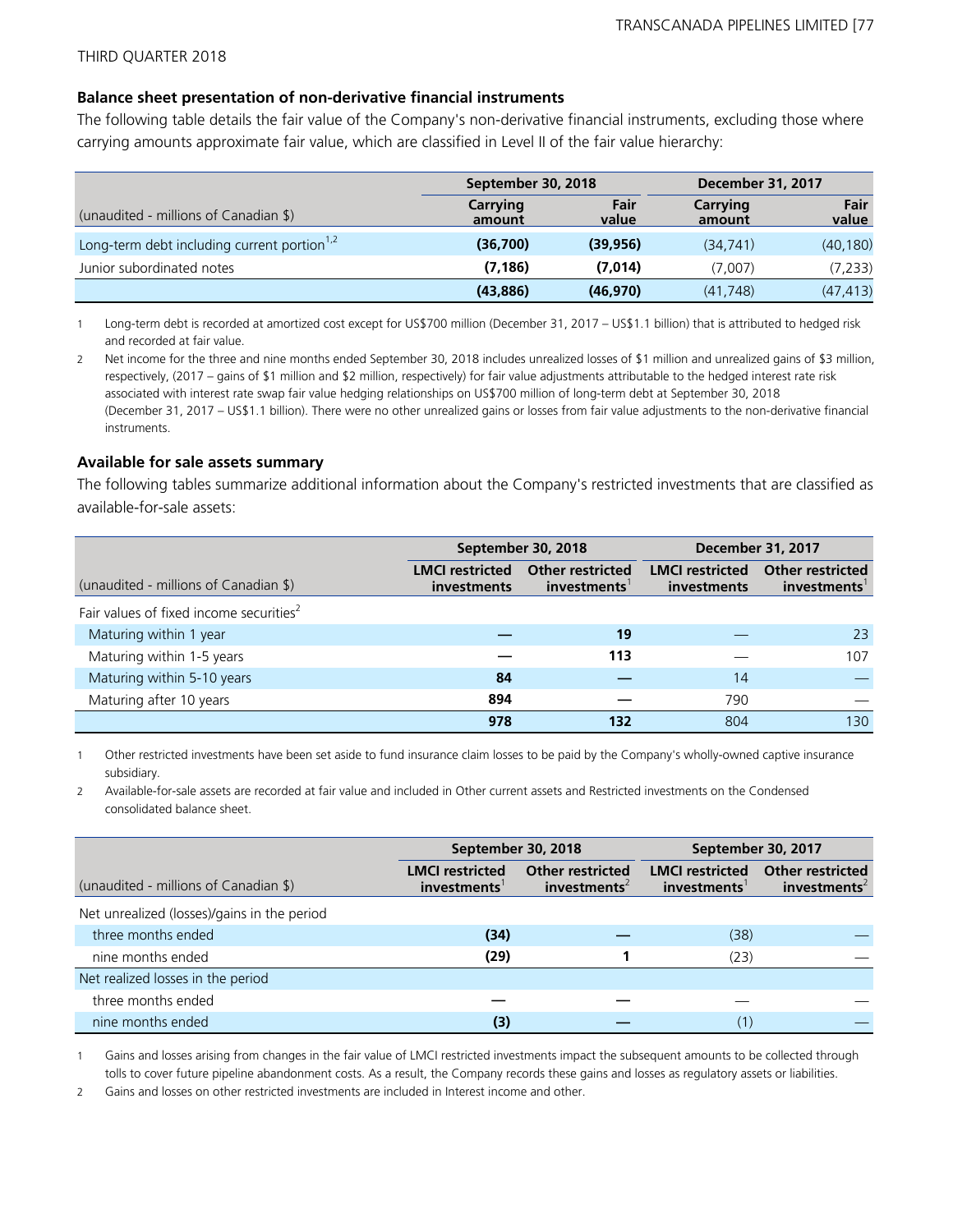#### **Derivative instruments**

#### **Fair value of derivative instruments**

The fair value of foreign exchange and interest rate derivatives has been calculated using the income approach which uses period-end market rates and applies a discounted cash flow valuation model. The fair value of commodity derivatives has been calculated using quoted market prices where available. In the absence of quoted market prices, third-party broker quotes or other valuation techniques have been used. The fair value of options has been calculated using the Black-Scholes pricing model. Credit risk has been taken into consideration when calculating the fair value of derivative instruments.

In some cases, even though the derivatives are considered to be effective economic hedges, they do not meet the specific criteria for hedge accounting treatment or are not designated as a hedge and are accounted for at fair value with changes in fair value recorded in net income in the period of change. This may expose the Company to increased variability in reported earnings because the fair value of the derivative instruments can fluctuate significantly from period to period.

#### **Balance sheet presentation of derivative instruments**

The balance sheet classification of the fair value of derivative instruments is as follows:

| at September 30, 2018<br>(unaudited - millions of Canadian \$) | <b>Cash Flow</b><br><b>Hedges</b> | <b>Fair Value</b><br><b>Hedges</b> | <b>Net</b><br>Investment<br><b>Hedges</b> | <b>Held for</b><br><b>Trading</b> | <b>Total Fair</b><br><b>Value of</b><br><b>Derivative</b><br>Instruments' |
|----------------------------------------------------------------|-----------------------------------|------------------------------------|-------------------------------------------|-----------------------------------|---------------------------------------------------------------------------|
| Other current assets                                           |                                   |                                    |                                           |                                   |                                                                           |
| Commodities <sup>2</sup>                                       | 1                                 |                                    |                                           | 332                               | 333                                                                       |
| Foreign exchange                                               |                                   |                                    | 13                                        | 20                                | 33                                                                        |
| Interest rate                                                  | 6                                 |                                    |                                           |                                   | $6\phantom{1}6$                                                           |
|                                                                | $\overline{7}$                    |                                    | 13                                        | 352                               | 372                                                                       |
| Intangible and other assets                                    |                                   |                                    |                                           |                                   |                                                                           |
| Commodities <sup>2</sup>                                       |                                   |                                    |                                           | 66                                | 66                                                                        |
| Foreign exchange                                               |                                   |                                    |                                           |                                   |                                                                           |
| Interest rate                                                  | 17                                |                                    |                                           |                                   | 17                                                                        |
|                                                                | 17                                |                                    |                                           | 66                                | 83                                                                        |
| <b>Total Derivative Assets</b>                                 | 24                                |                                    | 13                                        | 418                               | 455                                                                       |
| Accounts payable and other                                     |                                   |                                    |                                           |                                   |                                                                           |
| Commodities <sup>2</sup>                                       | (4)                               |                                    |                                           | (313)                             | (317)                                                                     |
| Foreign exchange                                               |                                   |                                    | (57)                                      | (39)                              | (96)                                                                      |
| Interest rate                                                  |                                   | (5)                                |                                           |                                   | (5)                                                                       |
|                                                                | (4)                               | (5)                                | (57)                                      | (352)                             | (418)                                                                     |
| Other long-term liabilities                                    |                                   |                                    |                                           |                                   |                                                                           |
| Commodities <sup>2</sup>                                       | (1)                               |                                    |                                           | (40)                              | (41)                                                                      |
| Foreign exchange                                               |                                   |                                    |                                           |                                   |                                                                           |
| Interest rate                                                  |                                   | (2)                                |                                           |                                   | (2)                                                                       |
|                                                                | (1)                               | (2)                                |                                           | (40)                              | (43)                                                                      |
| <b>Total Derivative Liabilities</b>                            | (5)                               | (7)                                | (57)                                      | (392)                             | (461)                                                                     |
| <b>Total Derivatives</b>                                       | 19                                | (7)                                | (44)                                      | 26                                | (6)                                                                       |

1 Fair value equals carrying value.

2 Includes purchases and sales of power, natural gas and liquids.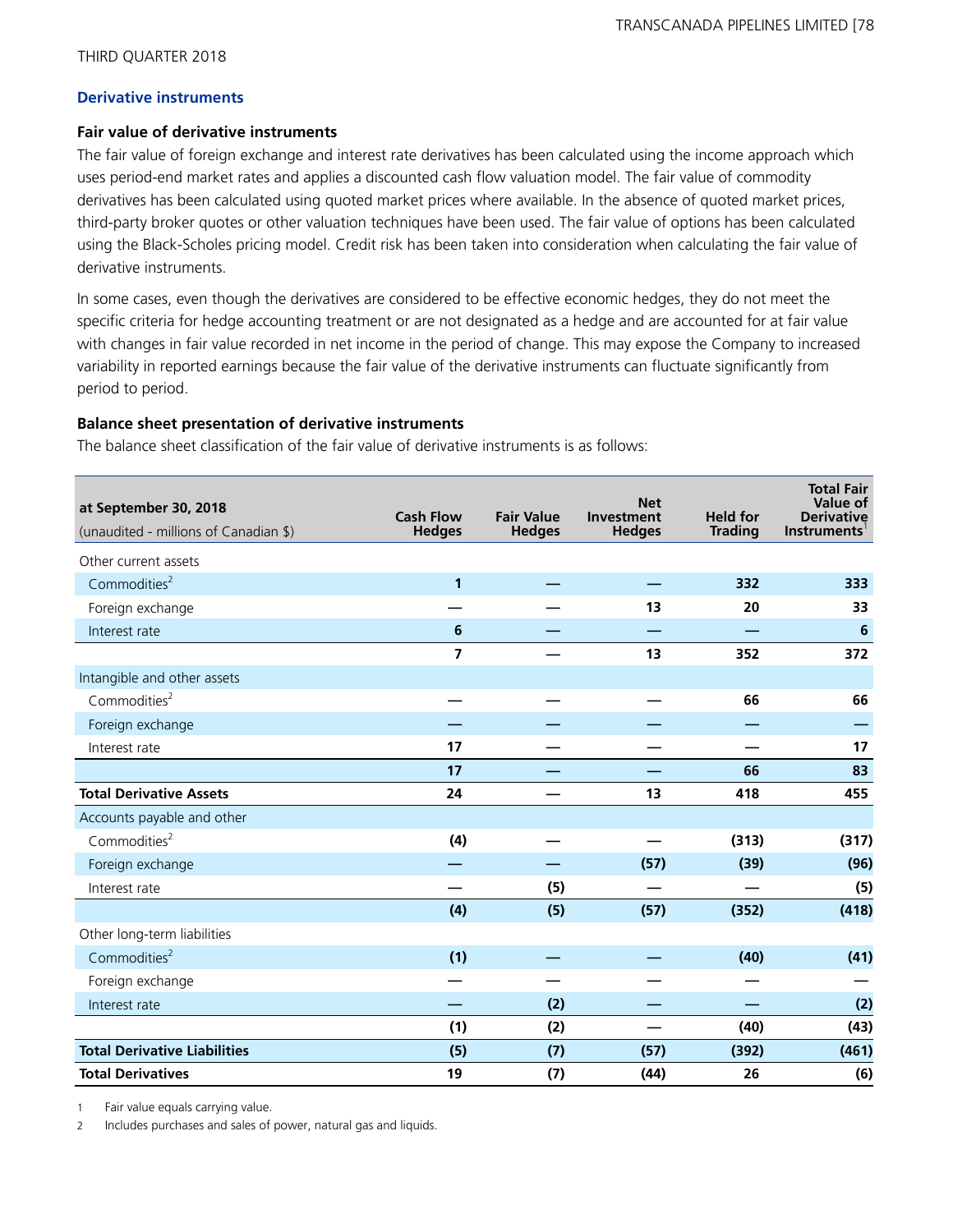| at December 31, 2017<br>(unaudited - millions of Canadian \$) | <b>Cash Flow</b><br><b>Hedges</b> | <b>Fair Value</b><br><b>Hedges</b> | <b>Net</b><br>Investment<br><b>Hedges</b> | <b>Held for</b><br><b>Trading</b> | <b>Total Fair</b><br>Value of<br><b>Derivative</b><br>Instruments |
|---------------------------------------------------------------|-----------------------------------|------------------------------------|-------------------------------------------|-----------------------------------|-------------------------------------------------------------------|
| Other current assets                                          |                                   |                                    |                                           |                                   |                                                                   |
| Commodities <sup>2</sup>                                      | $\mathbf{1}$                      |                                    |                                           | 249                               | 250                                                               |
| Foreign exchange                                              |                                   |                                    | 8                                         | 70                                | 78                                                                |
| Interest rate                                                 | 3                                 |                                    |                                           | $\mathbf{1}$                      | $\overline{4}$                                                    |
|                                                               | 4                                 |                                    | 8                                         | 320                               | 332                                                               |
| Intangible and other assets                                   |                                   |                                    |                                           |                                   |                                                                   |
| Commodities <sup>2</sup>                                      |                                   |                                    |                                           | 69                                | 69                                                                |
| Interest rate                                                 | $\overline{4}$                    |                                    |                                           |                                   | $\overline{4}$                                                    |
|                                                               | 4                                 |                                    |                                           | 69                                | 73                                                                |
| <b>Total Derivative Assets</b>                                | 8                                 |                                    | 8                                         | 389                               | 405                                                               |
| Accounts payable and other                                    |                                   |                                    |                                           |                                   |                                                                   |
| Commodities <sup>2</sup>                                      | (6)                               |                                    |                                           | (208)                             | (214)                                                             |
| Foreign exchange                                              |                                   |                                    | (159)                                     | (10)                              | (169)                                                             |
| Interest rate                                                 |                                   | (4)                                |                                           |                                   | (4)                                                               |
|                                                               | (6)                               | (4)                                | (159)                                     | (218)                             | (387)                                                             |
| Other long-term liabilities                                   |                                   |                                    |                                           |                                   |                                                                   |
| Commodities <sup>2</sup>                                      | (2)                               |                                    |                                           | (26)                              | (28)                                                              |
| Foreign exchange                                              |                                   |                                    | (43)                                      |                                   | (43)                                                              |
| Interest rate                                                 |                                   | (1)                                |                                           |                                   | (1)                                                               |
|                                                               | (2)                               | (1)                                | (43)                                      | (26)                              | (72)                                                              |
| <b>Total Derivative Liabilities</b>                           | (8)                               | (5)                                | (202)                                     | (244)                             | (459)                                                             |
| <b>Total Derivatives</b>                                      |                                   | (5)                                | (194)                                     | 145                               | (54)                                                              |

1 Fair value equals carrying value.

2 Includes purchases and sales of power, natural gas and liquids.

The majority of derivative instruments held for trading have been entered into for risk management purposes and all are subject to the Company's risk management strategies, policies and limits. These include derivatives that have not been designated as hedges or do not qualify for hedge accounting treatment but have been entered into as economic hedges to manage the Company's exposures to market risk.

#### **Derivatives in fair value hedging relationships**

The following table details amounts recorded on the Condensed consolidated balance sheet in relation to cumulative adjustments for fair value hedges included in the carrying amount of the hedged liabilities:

|                                                                             | <b>Carrying amount</b> |         | Fair value hedging adjustments <sup>1</sup> |                          |
|-----------------------------------------------------------------------------|------------------------|---------|---------------------------------------------|--------------------------|
| (unaudited - millions of Canadian \$) September 30, 2018  December 31, 2017 |                        |         | September 30, 2018                          | <b>December 31, 2017</b> |
| Current portion of long-term debt                                           | (387)                  | (688)   |                                             |                          |
| Long-term debt                                                              | (511)                  | (685)   |                                             |                          |
|                                                                             | (898)                  | (1,373) |                                             |                          |

1 At September 30, 2018 and December 31, 2017, adjustments for discontinued hedging relationships included in these balances were nil.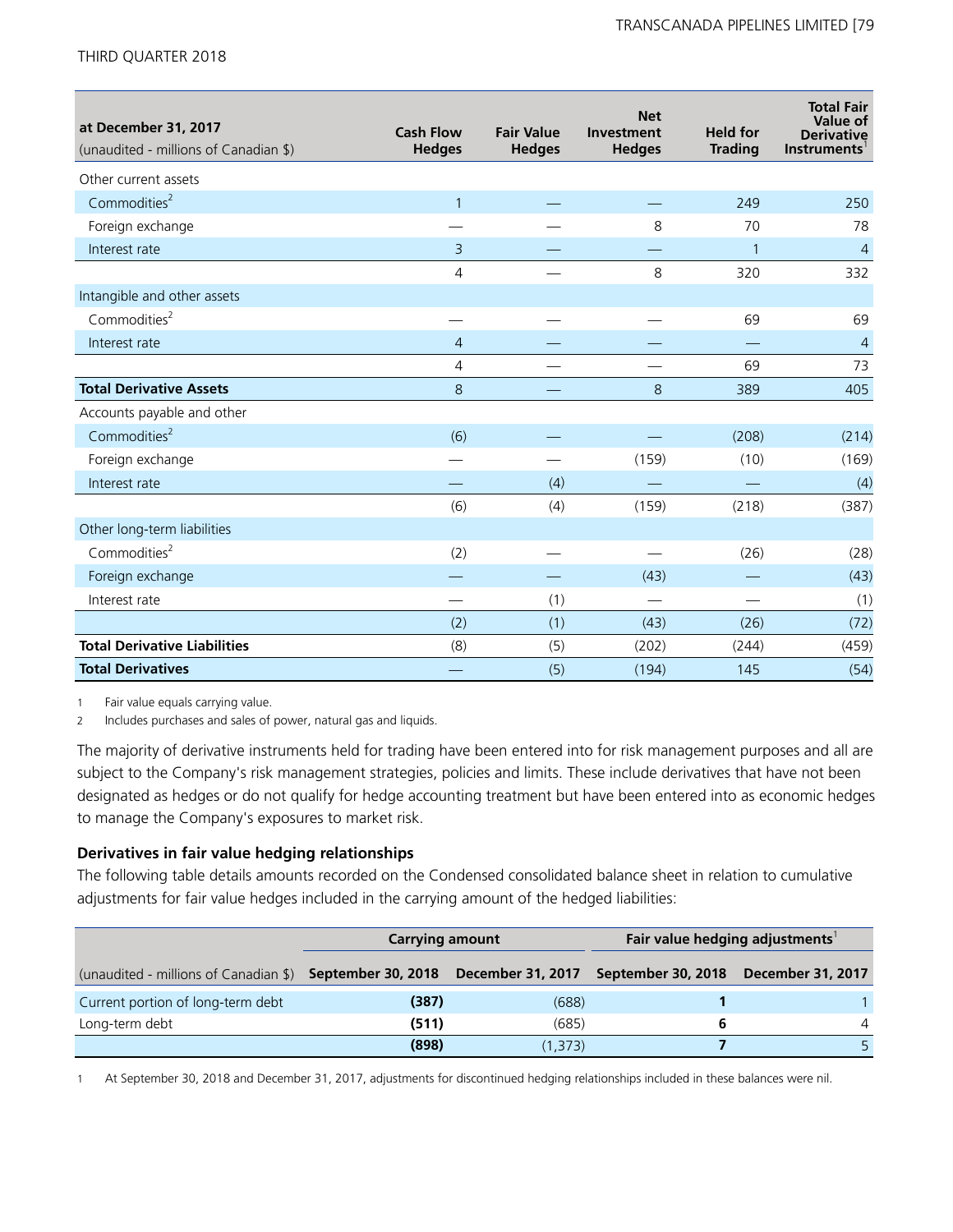#### **Notional and Maturity Summary**

The maturity and notional principal or quantity outstanding related to the Company's derivative instruments excluding hedges of the net investment in foreign operations is as follows:

| at September 30, 2018    |              | <b>Natural</b> |                | Foreign   | <b>Interest</b> |
|--------------------------|--------------|----------------|----------------|-----------|-----------------|
| (unaudited)              | <b>Power</b> | Gas            | <b>Liquids</b> | Exchange  | Rate            |
| Purchases <sup>1</sup>   | 30,533       | 61             | 55             |           |                 |
| Sales <sup>®</sup>       | 22,711       | 70             | 74             |           |                 |
| Millions of U.S. dollars |              |                |                | 3,898     | 1,200           |
| Maturity dates           | 2018-2022    | 2018-2021      | 2018-2019      | 2018-2019 | 2018-2028       |

1 Volumes for power, natural gas and liquids derivatives are in GWh, Bcf and MMBbls, respectively.

| at December 31, 2017      |           | <b>Natural</b> |                | Foreign         | <b>Interest</b> |
|---------------------------|-----------|----------------|----------------|-----------------|-----------------|
| (unaudited)               | Power     | Gas            | <b>Liquids</b> | <b>Exchange</b> | Rate            |
| Purchases'                | 66,132    | 133            | 6              |                 |                 |
| <b>Sales</b>              | 42,836    | 135            |                |                 |                 |
| Millions of U.S. dollars  |           |                |                | 2,931           | 2,300           |
| Millions of Mexican pesos |           |                |                | 100             |                 |
| Maturity dates            | 2018-2022 | 2018-2021      | 2018           | 2018            | 2018-2022       |

1 Volumes for power, natural gas and liquids derivatives are in GWh, Bcf and MMBbls, respectively.

#### **Unrealized and realized (losses)/gains on derivative instruments**

The following summary does not include hedges of the net investment in foreign operations.

|                                                        | three months ended<br>September 30 |                | nine months ended<br>September 30 |       |
|--------------------------------------------------------|------------------------------------|----------------|-----------------------------------|-------|
| (unaudited - millions of Canadian \$)                  | 2018                               | 2017           | 2018                              | 2017  |
| Derivative Instruments Held for Trading                |                                    |                |                                   |       |
| Amount of unrealized (losses)/gains in the period      |                                    |                |                                   |       |
| Commodities <sup>2</sup>                               | (31)                               | 45             | (41)                              | (102) |
| Foreign exchange                                       | 60                                 | 33             | (79)                              | 89    |
| Interest rate                                          |                                    | (1)            |                                   | (1)   |
| Amount of realized gains/(losses) in the period        |                                    |                |                                   |       |
| Commodities                                            | 81                                 | (82)           | 210                               | (167) |
| Foreign exchange                                       | (5)                                | 19             | 14                                | 10    |
| Interest rate                                          |                                    | $\mathbf{1}$   |                                   |       |
| <b>Derivative Instruments in Hedging Relationships</b> |                                    |                |                                   |       |
| Amount of realized gains/(losses) in the period        |                                    |                |                                   |       |
| Commodities                                            | 1                                  | $\overline{4}$ |                                   | 17    |
| Foreign exchange                                       |                                    |                |                                   | 5     |
| Interest rate                                          | (2)                                |                | (1)                               |       |

1 Realized and unrealized gains and losses on held-for-trading derivative instruments used to purchase and sell commodities are included on a net basis in Revenues. Realized and unrealized gains and losses on interest rate and foreign exchange held-for-trading derivative instruments are included on a net basis in Interest expense and Interest income and other, respectively.

2 In the three and nine months ended September 30, 2018 and 2017, there were no gains or losses included in Net Income relating to discontinued cash flow hedges where it was probable that the anticipated transaction would not occur.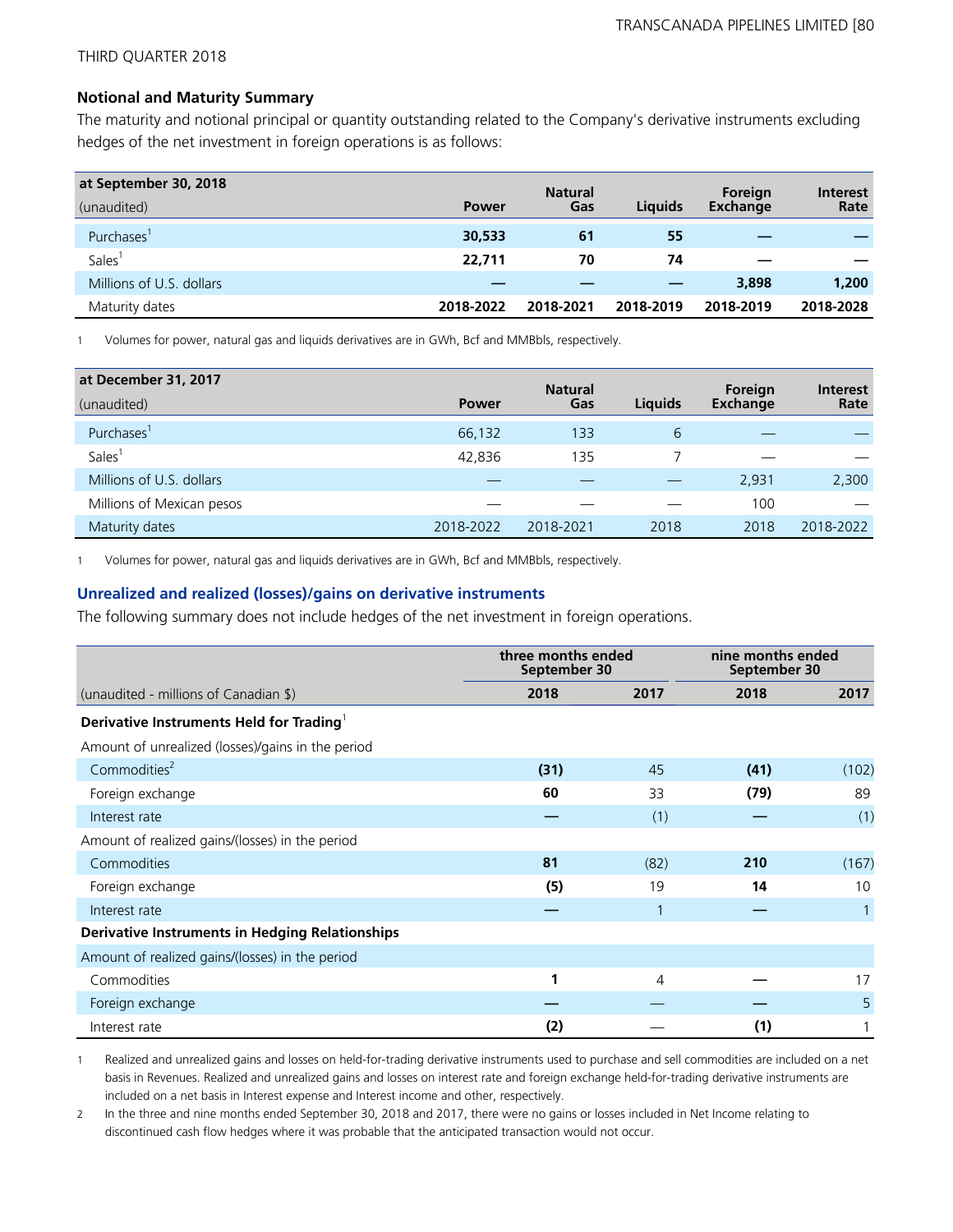## **Derivatives in cash flow hedging relationships**

The components of OCI related to the change in fair value of derivatives in cash flow hedging relationships including the portion attributable to non-controlling interests are as follows:

|                                                                                                      | three months ended<br>September 30 |      | nine months ended<br>September 30 |      |
|------------------------------------------------------------------------------------------------------|------------------------------------|------|-----------------------------------|------|
| (unaudited - millions of Canadian \$)                                                                | 2018                               | 2017 | 2018                              | 2017 |
| Change in fair value of derivative instruments recognized in<br>OCI (effective portion) <sup>1</sup> |                                    |      |                                   |      |
| <b>Commodities</b>                                                                                   |                                    |      | (3)                               |      |
| Interest rate                                                                                        |                                    |      |                                   |      |
|                                                                                                      |                                    |      |                                   |      |

1 Amounts presented are pre-tax. No amounts have been excluded from the assessment of hedge effectiveness. Amounts in parentheses indicate losses recorded to OCI and AOCI.

### **Effect of fair value and cash flow hedging relationships**

The following tables detail amounts presented on the Condensed consolidated statement of income in which the effects of fair value or cash flow hedging relationships are recorded.

|                                                                                         | three months ended September 30 |      |                         |       |  |
|-----------------------------------------------------------------------------------------|---------------------------------|------|-------------------------|-------|--|
|                                                                                         | <b>Revenues (Energy)</b>        |      | <b>Interest Expense</b> |       |  |
| (unaudited - millions of Canadian \$)                                                   | 2018                            | 2017 | 2018                    | 2017  |  |
| <b>Total Amount Presented in the Condensed Consolidated Statement</b><br>of Income      | 535                             | 887  | (608)                   | (522) |  |
| <b>Fair Value Hedges</b>                                                                |                                 |      |                         |       |  |
| Interest rate contracts                                                                 |                                 |      |                         |       |  |
| Hedged items                                                                            |                                 |      | (17)                    | (18)  |  |
| Derivatives designated as hedging instruments                                           |                                 |      | (2)                     | (1)   |  |
| <b>Cash Flow Hedges</b>                                                                 |                                 |      |                         |       |  |
| Reclassification of gains/(losses) on derivative instruments from AOCI to<br>net income |                                 |      |                         |       |  |
| Interest rate contracts <sup>1</sup>                                                    |                                 |      | 5                       | 4     |  |
| Commodity contracts <sup>2</sup>                                                        | 3                               | (4)  |                         |       |  |

1 Refer to Note 10, Other comprehensive (loss)/income and accumulated other comprehensive loss, for the components of OCI related to derivatives in cash flow hedging relationships including the portion attributable to non-controlling interests.

2 There are no amounts recognized in earnings that were excluded from effectiveness testing.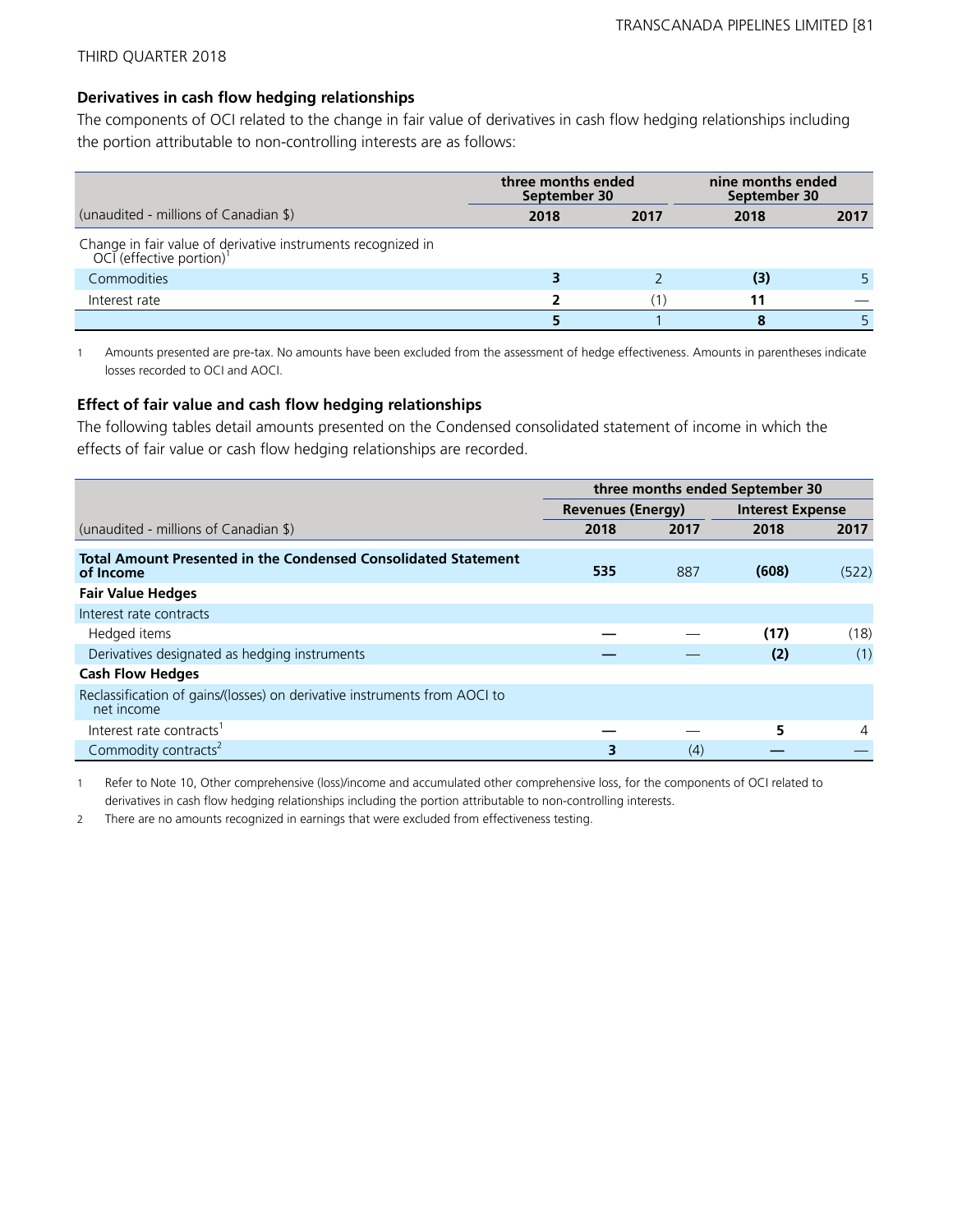|                                                                                         | nine months ended September 30 |       |         |                         |  |
|-----------------------------------------------------------------------------------------|--------------------------------|-------|---------|-------------------------|--|
|                                                                                         | <b>Revenues (Energy)</b>       |       |         | <b>Interest Expense</b> |  |
| (unaudited - millions of Canadian \$)                                                   | 2018                           | 2017  | 2018    | 2017                    |  |
| <b>Total Amount Presented in the Condensed Consolidated Statement</b><br>of Income      | 1,724                          | 2,581 | (1,740) | (1,578)                 |  |
| <b>Fair Value Hedges</b>                                                                |                                |       |         |                         |  |
| Interest rate contracts                                                                 |                                |       |         |                         |  |
| Hedged items                                                                            |                                |       | (59)    | (56)                    |  |
| Derivatives designated as hedging instruments                                           |                                |       | (4)     |                         |  |
| <b>Cash Flow Hedges</b>                                                                 |                                |       |         |                         |  |
| Reclassification of gains/(losses) on derivative instruments from AOCI to<br>net income |                                |       |         |                         |  |
| Interest rate contracts <sup>1</sup>                                                    |                                |       | 17      | 13                      |  |
| Commodity contracts <sup>2</sup>                                                        | 4                              | (15)  |         |                         |  |

1 Refer to Note 10, Other comprehensive (loss)/income and accumulated other comprehensive loss, for the components of OCI related to derivatives in cash flow hedging relationships including the portion attributable to non-controlling interests.

2 There are no amounts recognized in earnings that were excluded from effectiveness testing.

#### **Offsetting of derivative instruments**

The Company enters into derivative contracts with the right to offset in the normal course of business as well as in the event of default. TCPL has no master netting agreements, however, similar contracts are entered into containing rights to offset. The Company has elected to present the fair value of derivative instruments with the right to offset on a gross basis in the balance sheet. The following table shows the impact on the presentation of the fair value of derivative instrument assets and liabilities on the Condensed consolidated balance sheet had the Company elected to present these contracts on a net basis:

| at September 30, 2018                 |                                     | <b>Amounts available</b> |                    |
|---------------------------------------|-------------------------------------|--------------------------|--------------------|
| (unaudited - millions of Canadian \$) | <b>Gross derivative instruments</b> | for offset               | <b>Net amounts</b> |
| Derivative instrument assets          |                                     |                          |                    |
| Commodities                           | 399                                 | (309)                    | 90                 |
| Foreign exchange                      | 33                                  | (24)                     | 9                  |
| Interest rate                         | 23                                  |                          | 23                 |
|                                       | 455                                 | (333)                    | 122                |
| Derivative instrument liabilities     |                                     |                          |                    |
| Commodities                           | (358)                               | 309                      | (49)               |
| Foreign exchange                      | (96)                                | 24                       | (72)               |
| Interest rate                         | (7)                                 |                          | (7)                |
|                                       | (461)                               | 333                      | (128)              |

1 Amounts available for offset do not include cash collateral pledged or received.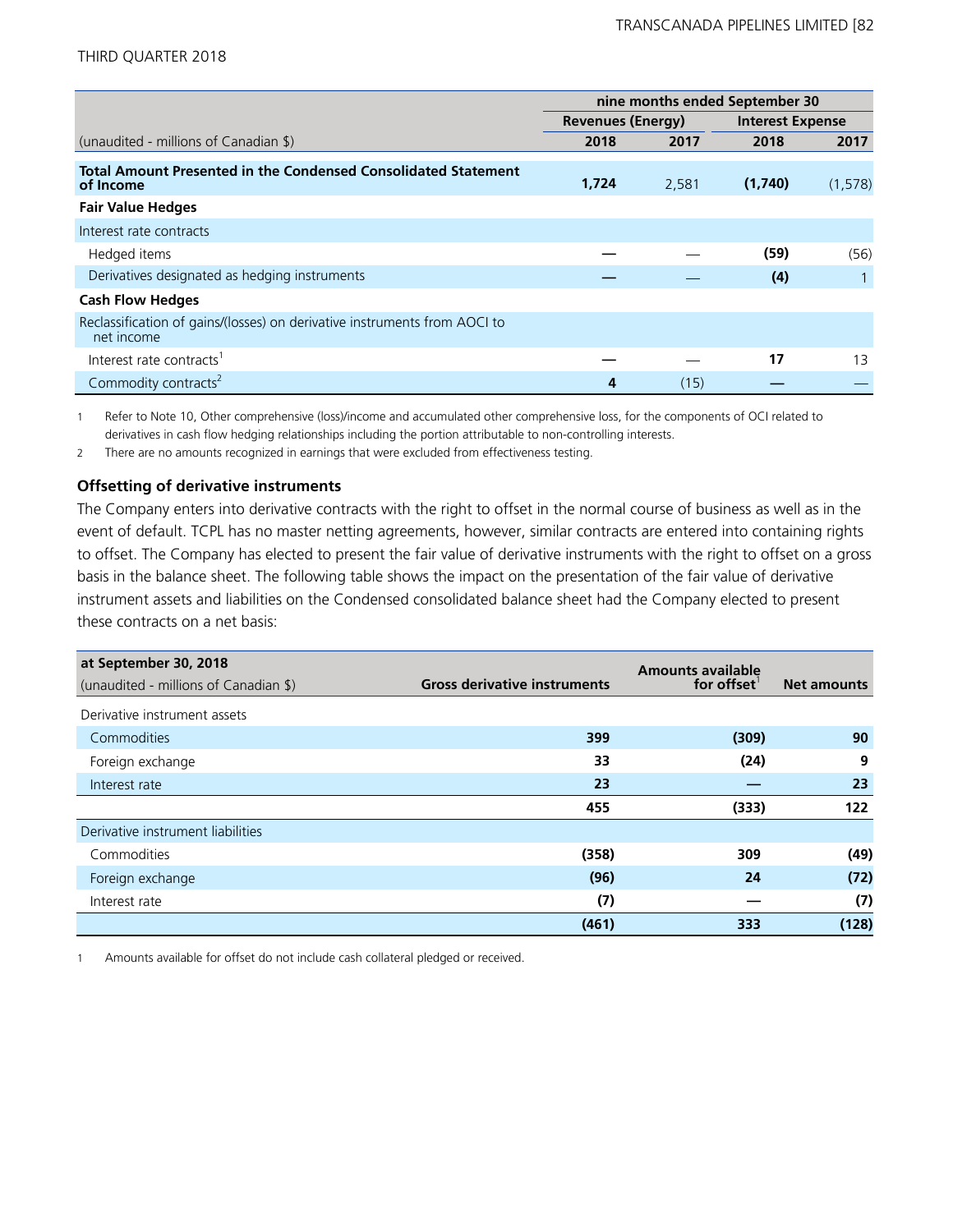| at December 31, 2017                  |                                     | <b>Amounts available</b> |                    |
|---------------------------------------|-------------------------------------|--------------------------|--------------------|
| (unaudited - millions of Canadian \$) | <b>Gross derivative instruments</b> | for offset               | <b>Net amounts</b> |
| Derivative instrument assets          |                                     |                          |                    |
| Commodities                           | 319                                 | (198)                    | 121                |
| Foreign exchange                      | 78                                  | (56)                     | 22                 |
| Interest rate                         | 8                                   | (1)                      | $\overline{7}$     |
|                                       | 405                                 | (255)                    | 150                |
| Derivative instrument liabilities     |                                     |                          |                    |
| Commodities                           | (242)                               | 198                      | (44)               |
| Foreign exchange                      | (212)                               | 56                       | (156)              |
| Interest rate                         | (5)                                 |                          | (4)                |
|                                       | (459)                               | 255                      | (204)              |

1 Amounts available for offset do not include cash collateral pledged or received.

With respect to the derivative instruments presented above, the Company provided cash collateral of \$87 million and letters of credit of \$17 million as at September 30, 2018 (December 31, 2017 – \$165 million and \$30 million) to its counterparties. At September 30, 2018, the Company held nil in cash collateral and \$1 million in letters of credit (December 31, 2017 – nil and \$3 million) from counterparties on asset exposures.

## **Credit-risk-related contingent features of derivative instruments**

Derivative contracts entered into to manage market risk often contain financial assurance provisions that allow parties to the contracts to manage credit risk. These provisions may require collateral to be provided if a credit-risk-related contingent event occurs, such as a downgrade in the Company's credit rating to non-investment grade. The Company may also need to provide collateral if the fair value of its derivative financial instruments exceeds pre-defined exposure limits.

Based on contracts in place and market prices at September 30, 2018, the aggregate fair value of all derivative instruments with credit-risk-related contingent features that were in a net liability position was \$2 million (December 31, 2017 – \$2 million), for which the Company did not provide collateral in the normal course of business at September 30, 2018 or December 31, 2017. If the credit-risk-related contingent features in these agreements were triggered on September 30, 2018, the Company would have been required to provide collateral of \$2 million (December 31, 2017 – \$2 million) to its counterparties. Collateral may also need to be provided should the fair value of derivative instruments exceed pre-defined contractual exposure limit thresholds.

The Company has sufficient liquidity in the form of cash and undrawn committed revolving credit facilities to meet these contingent obligations should they arise.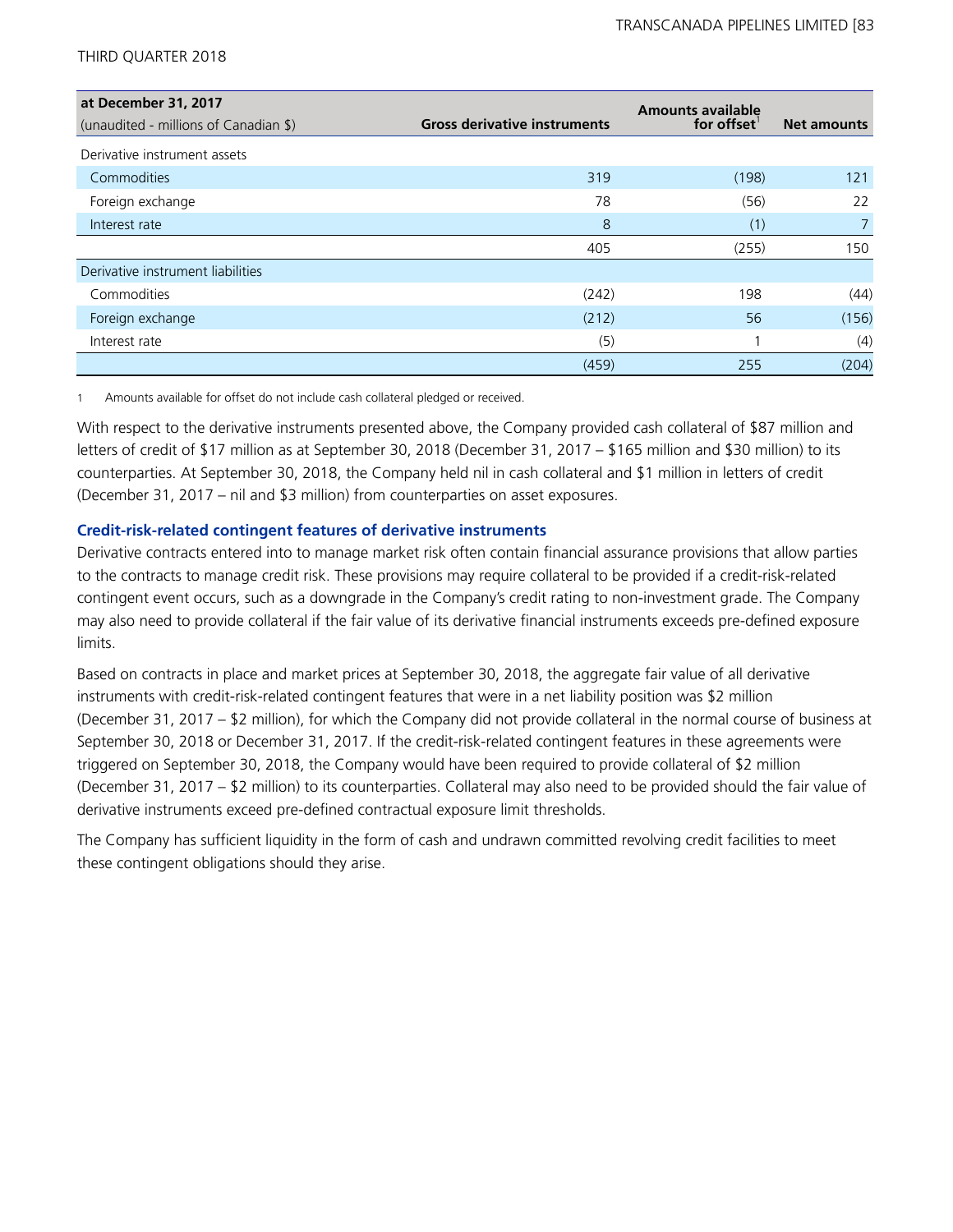## **FAIR VALUE HIERARCHY**

The Company's financial assets and liabilities recorded at fair value have been categorized into three categories based on a fair value hierarchy.

| Levels    | How fair value has been determined                                                                                                                                                                                                                                                                                                                                                                                                                                                                                                                                                 |
|-----------|------------------------------------------------------------------------------------------------------------------------------------------------------------------------------------------------------------------------------------------------------------------------------------------------------------------------------------------------------------------------------------------------------------------------------------------------------------------------------------------------------------------------------------------------------------------------------------|
| Level I   | Quoted prices in active markets for identical assets and liabilities that the Company has the ability to access at<br>the measurement date. An active market is a market in which frequency and volume of transactions provides<br>pricing information on an ongoing basis.                                                                                                                                                                                                                                                                                                        |
| Level II  | Valuation based on the extrapolation of inputs, other than quoted prices included within Level I, for which all<br>significant inputs are observable directly or indirectly.                                                                                                                                                                                                                                                                                                                                                                                                       |
|           | Inputs include published exchange rates, interest rates, interest rate swap curves, yield curves and broker quotes<br>from external data service providers.                                                                                                                                                                                                                                                                                                                                                                                                                        |
|           | This category includes interest rate and foreign exchange derivative assets and liabilities where fair value is<br>determined using the income approach and commodity derivatives where fair value is determined using the<br>market approach.                                                                                                                                                                                                                                                                                                                                     |
|           | Transfers between Level I and Level II would occur when there is a change in market circumstances.                                                                                                                                                                                                                                                                                                                                                                                                                                                                                 |
| Level III | Valuation of assets and liabilities are measured using a market approach based on extrapolation of inputs that<br>are unobservable or where observable data does not support a significant portion of the derivative's fair value.<br>This category mainly includes long-dated commodity transactions in certain markets where liquidity is low and<br>the Company uses the most observable inputs available or, if not available, long-term broker quotes to estimate<br>the fair value for these transactions. Valuation of options is based on the Black-Scholes pricing model. |
|           | Assets and liabilities measured at fair value can fluctuate between Level II and Level III depending on the<br>proportion of the value of the contract that extends beyond the time frame for which significant inputs are<br>considered to be observable. As contracts near maturity and observable market data become available, they are<br>transferred out of Level III and into Level II.                                                                                                                                                                                     |

The fair value of the Company's derivative assets and liabilities measured on a recurring basis, including both current and non-current portions are categorized as follows:

| at September 30, 2018                 | <b>Quoted prices in</b><br>active markets | <b>Significant other</b><br>observable inputs | <b>Significant</b><br>unobservable<br>inputs |              |
|---------------------------------------|-------------------------------------------|-----------------------------------------------|----------------------------------------------|--------------|
| (unaudited - millions of Canadian \$) | $(Level I)^T$                             | (Level II) $1$                                | $(Level III)^{T}$                            | <b>Total</b> |
| Derivative instrument assets          |                                           |                                               |                                              |              |
| Commodities                           | 217                                       | 145                                           | 37                                           | 399          |
| Foreign exchange                      |                                           | 33                                            |                                              | 33           |
| Interest rate                         |                                           | 23                                            |                                              | 23           |
| Derivative instrument liabilities     |                                           |                                               |                                              |              |
| Commodities                           | (220)                                     | (87)                                          | (51)                                         | (358)        |
| Foreign exchange                      |                                           | (96)                                          |                                              | (96)         |
| Interest rate                         |                                           | (7)                                           |                                              | (7)          |
|                                       | (3)                                       | 11                                            | (14)                                         | (6)          |

1 There were no transfers from Level I to Level II or from Level II to Level III for the nine months ended September 30, 2018.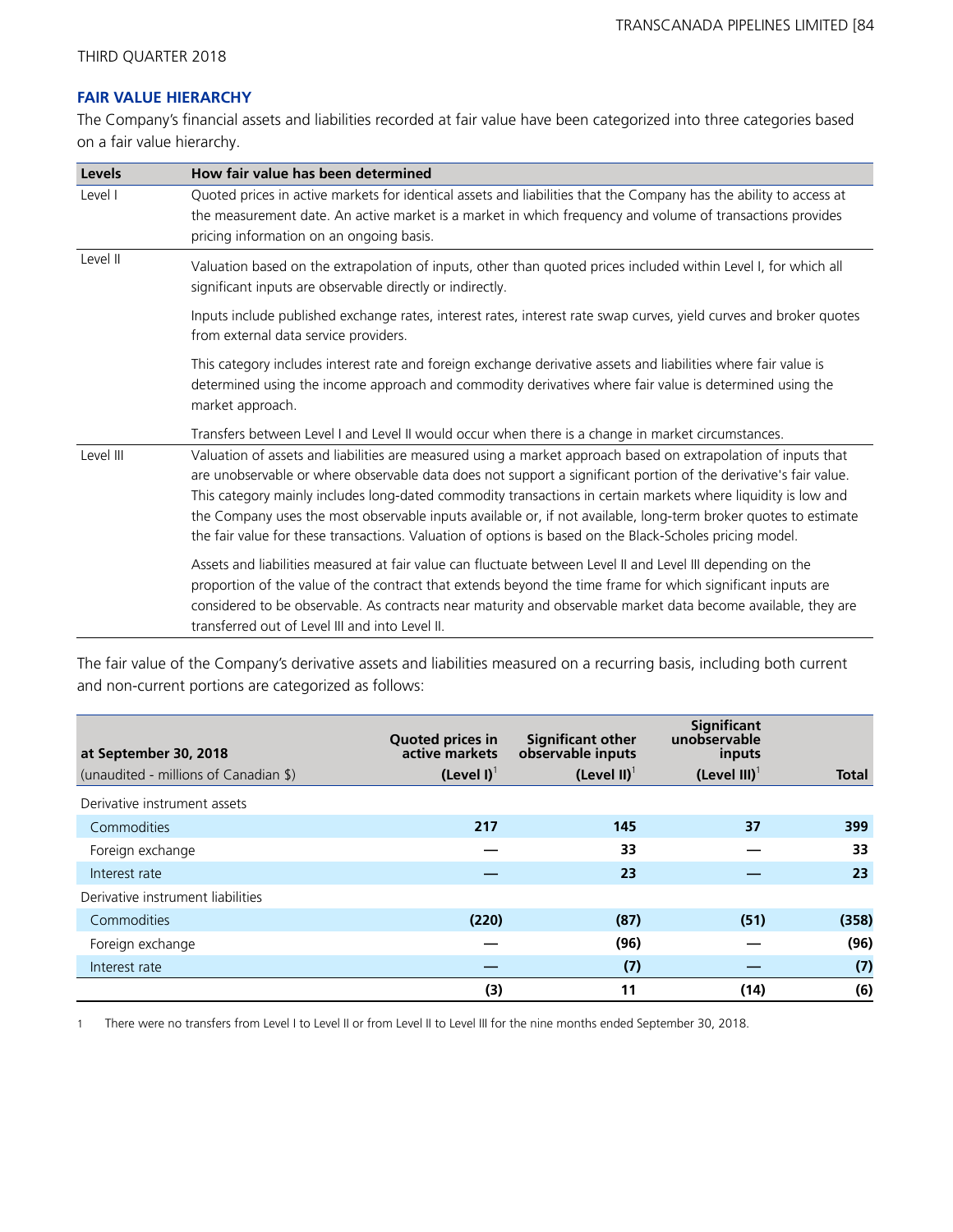| at December 31, 2017<br>(unaudited - millions of Canadian \$) | <b>Quoted prices in</b><br>active markets<br>$(Level I)^{T}$ | <b>Significant other</b><br>observable inputs<br>(Level II) $^1$ | <b>Significant</b><br>unobservable<br>inputs<br>$(Level III)^{T}$ | <b>Total</b> |
|---------------------------------------------------------------|--------------------------------------------------------------|------------------------------------------------------------------|-------------------------------------------------------------------|--------------|
| Derivative instrument assets                                  |                                                              |                                                                  |                                                                   |              |
| Commodities                                                   | 21                                                           | 283                                                              | 15                                                                | 319          |
| Foreign exchange                                              |                                                              | 78                                                               |                                                                   | 78           |
| Interest rate                                                 |                                                              | 8                                                                |                                                                   | 8            |
| Derivative instrument liabilities                             |                                                              |                                                                  |                                                                   |              |
| Commodities                                                   | (27)                                                         | (193)                                                            | (22)                                                              | (242)        |
| Foreign exchange                                              |                                                              | (212)                                                            |                                                                   | (212)        |
| Interest rate                                                 |                                                              | (5)                                                              |                                                                   | (5)          |
|                                                               | (6)                                                          | (41)                                                             | (7)                                                               | (54)         |

1 There were no transfers from Level I to Level II or from Level II to Level III for the year ended December 31, 2017.

The following table presents the net change in fair value of derivative assets and liabilities classified as Level III of the fair value hierarchy:

|                                       | three months ended<br>September 30 |      | nine months ended<br>September 30 |                |
|---------------------------------------|------------------------------------|------|-----------------------------------|----------------|
| (unaudited - millions of Canadian \$) | 2018                               | 2017 | 2018                              | 2017           |
| Balance at beginning of period        | 40                                 | 9    | (7)                               | 16             |
| Total losses included in Net income   | (24)                               | (10) | (6)                               | (12)           |
| <b>Settlements</b>                    | (14)                               | (1)  | 9                                 | $\overline{4}$ |
| Sales                                 |                                    |      |                                   | (5)            |
| Transfers out of Level III            | (16)                               |      | (10)                              | (5)            |
| Balance at end of period <sup>1</sup> | (14)                               | (2)  | (14)                              | (2)            |

1 For the three and nine months ended September 30, 2018, Revenues include unrealized losses of \$16 million and \$2 million, respectively, attributed to derivatives in the Level III category that were still held at September 30, 2018 (2017 – unrealized losses of \$10 million and \$14 million, respectively).

A 10 per cent increase or decrease in commodity prices, with all other variables held constant, would result in a \$27 million decrease or increase, respectively, in the fair value of outstanding derivative instruments included in Level III as at September 30, 2018.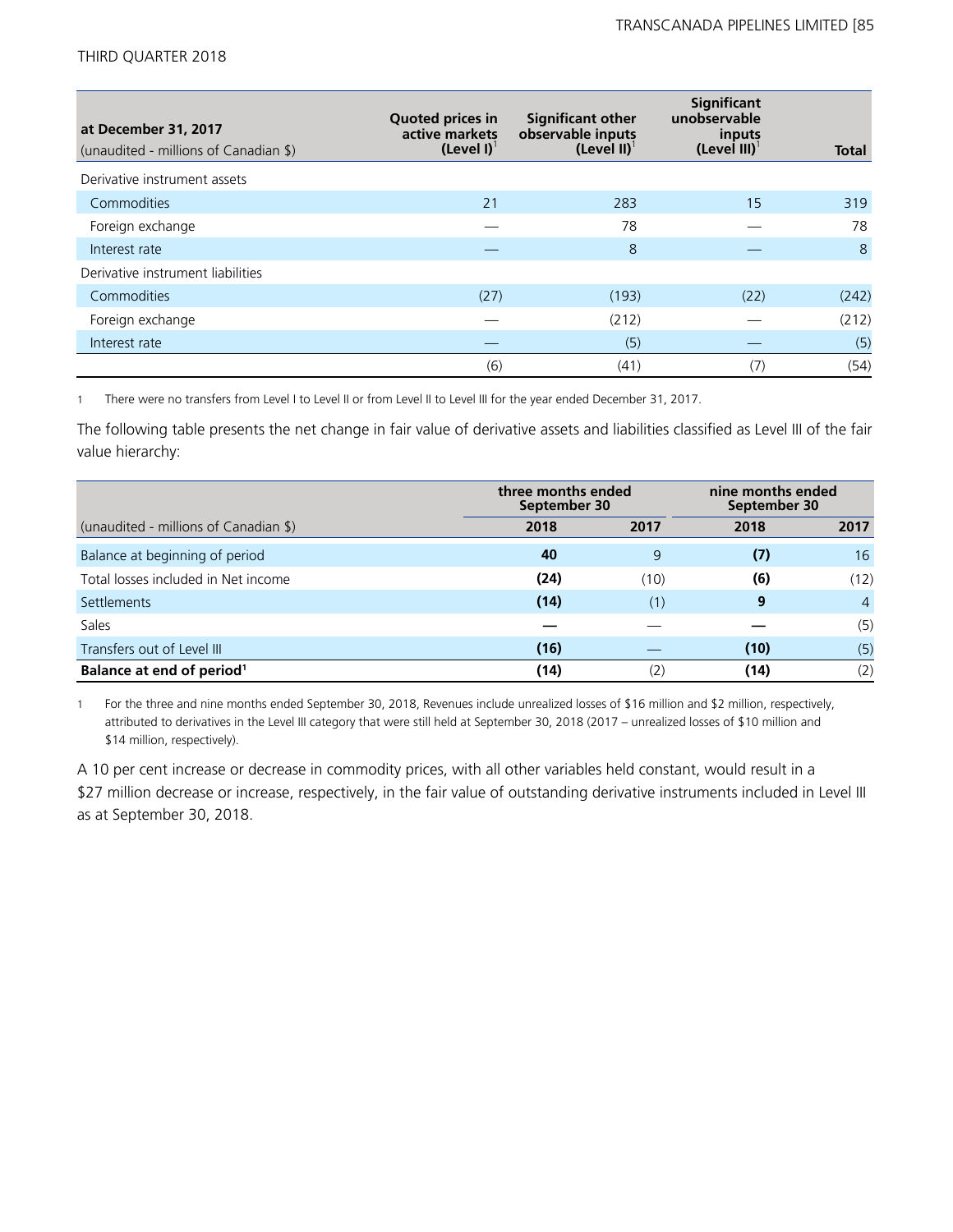# 13. Contingencies and guarantees

## **CONTINGENCIES**

TCPL and its subsidiaries are subject to various legal proceedings, arbitrations and actions arising in the normal course of business. While the final outcome of such legal proceedings and actions cannot be predicted with certainty, it is the opinion of management that the resolution of such proceedings and actions will not have a material impact on the Company's consolidated financial position or results of operations.

## **GUARANTEES**

TCPL and its joint venture partner on the Sur de Texas pipeline, IEnova, have jointly guaranteed the obligations for construction services during the construction of the pipeline.

TCPL and its joint venture partner on Bruce Power, BPC Generation Infrastructure Trust, have each severally guaranteed certain contingent financial obligations of Bruce Power related to a lease agreement and contractor and supplier services.

The Company and its partners in certain other jointly owned entities have either (i) jointly and severally, (ii) jointly or (iii) severally guaranteed the financial performance of these entities. Such agreements include guarantees and letters of credit which are primarily related to delivery of natural gas, construction services and the payment of liabilities. For certain of these entities, any payments made by TCPL under these guarantees in excess of its ownership interest are to be reimbursed by its partners.

The carrying value of these guarantees has been included in Other long-term liabilities on the Condensed consolidated balance sheet. Information regarding the Company's guarantees is as follows:

|                                       | at September 30, 2018 |                              |                   |                              |                          |  | at December 31, 2017 |  |
|---------------------------------------|-----------------------|------------------------------|-------------------|------------------------------|--------------------------|--|----------------------|--|
| (unaudited - millions of Canadian \$) | Term                  | <b>Potential</b><br>exposure | Carrying<br>value | <b>Potential</b><br>exposure | <b>Carrying</b><br>value |  |                      |  |
| Sur de Texas                          | ranging to 2020       | 187                          |                   | 315                          |                          |  |                      |  |
| <b>Bruce Power</b>                    | ranging to 2019       | 88                           |                   | 88                           |                          |  |                      |  |
| Other jointly-owned entities          | ranging to 2059       | 104                          |                   | 104                          | 13 <sup>°</sup>          |  |                      |  |
|                                       |                       | 379                          |                   | 507                          | 16                       |  |                      |  |

1 TCPL's share of the potential estimated current or contingent exposure.

# 14. Related party transactions

Related party transactions are conducted in the normal course of business and are measured at the exchange amount, which is the amount of consideration established and agreed to by the related parties.

The following amounts are included in Due to affiliate:

|                                       |                      | 2018                        |                                          | 2017                       |                                          |
|---------------------------------------|----------------------|-----------------------------|------------------------------------------|----------------------------|------------------------------------------|
| (unaudited - millions of Canadian \$) | <b>Maturity Date</b> | Outstanding<br>September 30 | <b>Effective</b><br><b>Interest Rate</b> | Outstanding<br>December 31 | <b>Effective</b><br><b>Interest Rate</b> |
| Credit Facility <sup>1</sup>          | Demand               | 3,617                       | $3.7\%$                                  | 2.551                      | 3.2%                                     |

1 TCPL has an unsecured \$4.5 billion credit facility with TransCanada. Interest on this facility is charged at the prime rate per annum.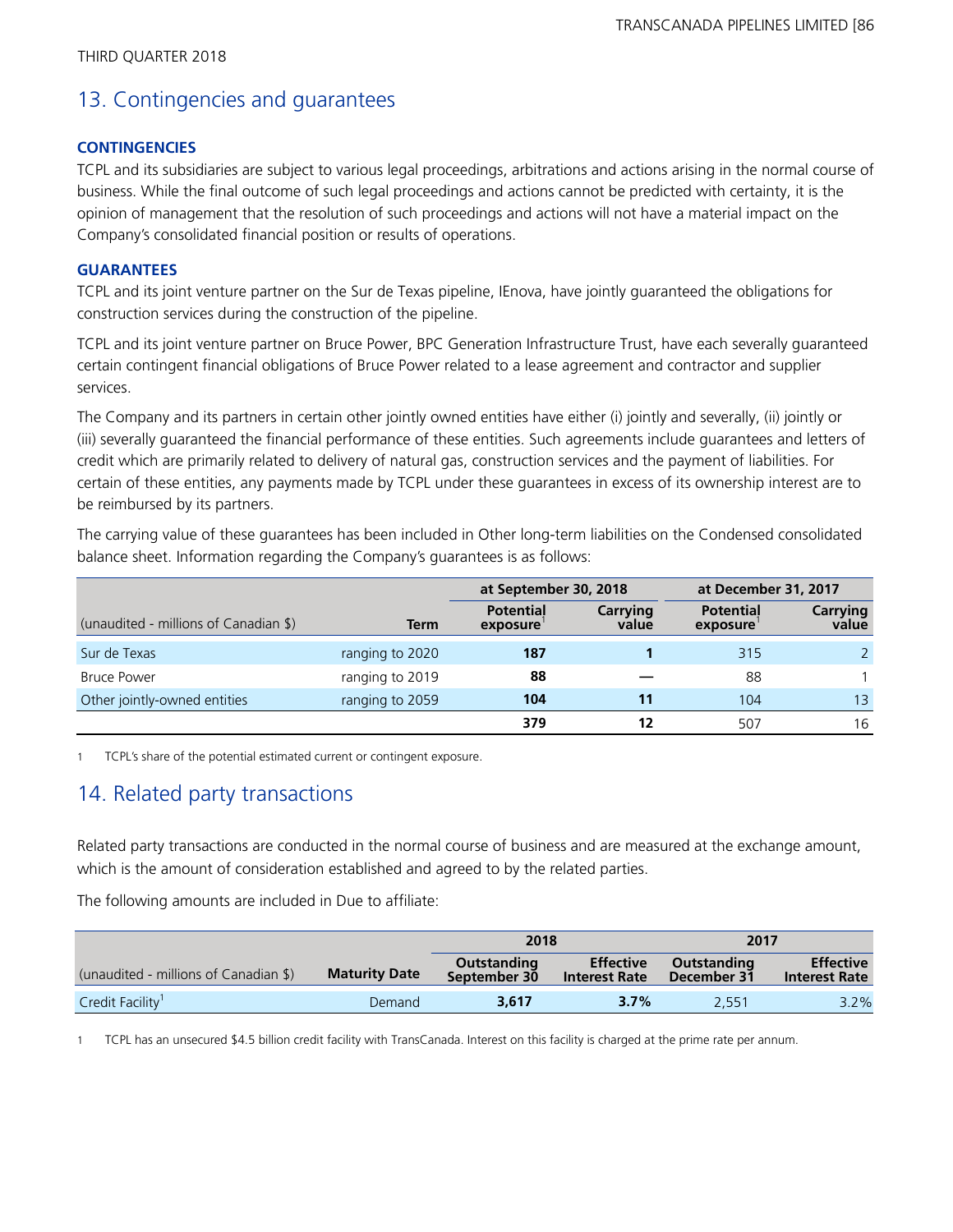In the three and nine months ended September 30, 2018, Interest expense included \$31 million and \$79 million of interest charges as a result of inter-affiliate borrowing (September 30, 2017 – \$18 million and \$50 million).

At September 30, 2018, Accounts payable and other included \$5 million due to TransCanada (December 31, 2017 – \$16 million). In the three and nine months ended September 30, 2018, the Company made interest payments of \$31 million and \$77 million to TransCanada (September 30, 2017 – \$17 million and \$49 million).

## 15. Variable interest entities

A VIE is a legal entity that does not have sufficient equity at risk to finance its activities without additional subordinated financial support or is structured such that equity investors lack the ability to make significant decisions relating to the entity's operations through voting rights or do not substantively participate in the gains and losses of the entity.

In the normal course of business, the Company consolidates VIEs in which it has a variable interest and for which it is considered to be the primary beneficiary. VIEs in which the Company has a variable interest but is not the primary beneficiary are considered non-consolidated VIEs and are accounted for as equity investments.

### **Consolidated VIEs**

The Company's consolidated VIEs consist of legal entities where the Company is the primary beneficiary. As the primary beneficiary, the Company has the power, through voting or similar rights, to direct the activities of the VIE that most significantly impact economic performance including purchasing or selling significant assets; maintenance and operations of assets; incurring additional indebtedness; or determining the strategic operating direction of the entity. In addition, the Company has the obligation to absorb losses or the right to receive benefits from the consolidated VIE that could potentially be significant to the VIE.

A significant portion of the Company's assets are held through VIEs in which the Company holds a 100 per cent voting interest, the VIE meets the definition of a business and the VIE's assets can be used for general corporate purposes. The Consolidated VIEs whose assets cannot be used for purposes other than the settlement of the VIE's obligations are as follows: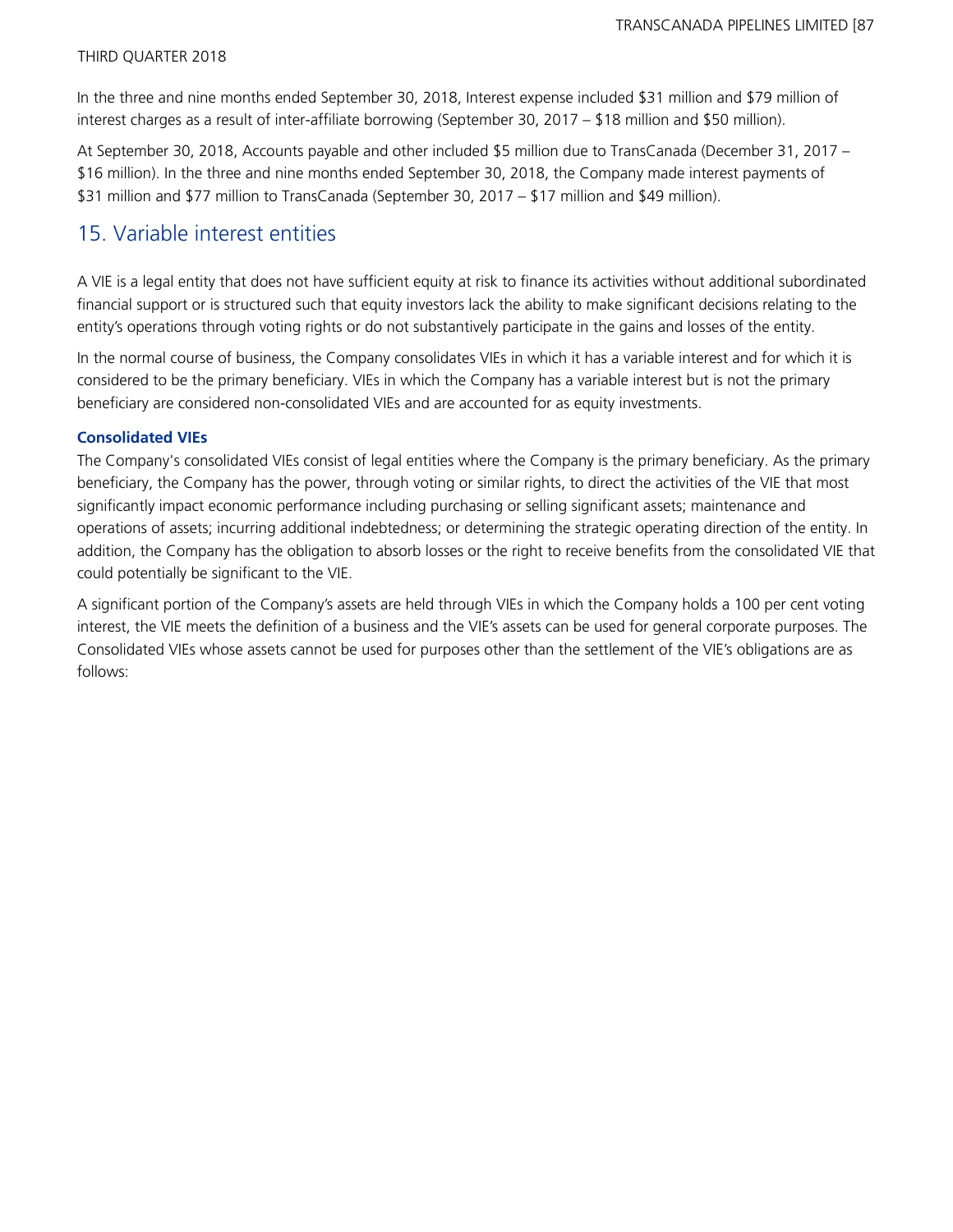|                                        | September 30,  | December 31,   |
|----------------------------------------|----------------|----------------|
| (unaudited - millions of Canadian \$)  | 2018           | 2017           |
| <b>ASSETS</b>                          |                |                |
| <b>Current Assets</b>                  |                |                |
| Cash and cash equivalents              | 62             | 41             |
| Accounts receivable                    | 59             | 63             |
| Inventories                            | 22             | 23             |
| Other                                  | 13             | 11             |
|                                        | 156            | 138            |
| <b>Plant, Property and Equipment</b>   | 3,576          | 3,535          |
| <b>Equity Investments</b>              | 925            | 917            |
| Goodwill                               | 505            | 490            |
| <b>Intangible and Other Assets</b>     | 17             | 3              |
|                                        | 5,179          | 5,083          |
| <b>LIABILITIES</b>                     |                |                |
| <b>Current Liabilities</b>             |                |                |
| Accounts payable and other             | 79             | 137            |
| Dividends payable                      |                | $\mathbf{1}$   |
| Accrued interest                       | 30             | 23             |
| Current portion of long-term debt      | 74             | 88             |
|                                        | 183            | 249            |
| <b>Regulatory Liabilities</b>          | 39             | 34             |
| <b>Other Long-Term Liabilities</b>     | $\overline{2}$ | $\overline{3}$ |
| <b>Deferred Income Tax Liabilities</b> | 13             | 13             |
| <b>Long-Term Debt</b>                  | 3,152          | 3,244          |
|                                        | 3,389          | 3,543          |

## **Non-Consolidated VIEs**

The Company's non-consolidated VIEs consist of legal entities where the Company does not have the power to direct the activities that most significantly impact the economic performance of these entities or where this power is shared with third parties. The Company contributes capital to these VIEs and receives ownership interests that provide it with residual claims on assets after liabilities are paid.

The carrying value of these VIEs and the maximum exposure to loss as a result of the Company's involvement with these VIEs are as follows:

|                                       | September 30, | December 31, |
|---------------------------------------|---------------|--------------|
| (unaudited - millions of Canadian \$) | 2018          | 2017         |
| <b>Balance sheet</b>                  |               |              |
| Equity investments                    | 4,430         | 4,372        |
| Off-balance sheet                     |               |              |
| Potential exposure to quarantees      | 171           | 171          |
| Maximum exposure to loss              | 4,601         | 4.543        |